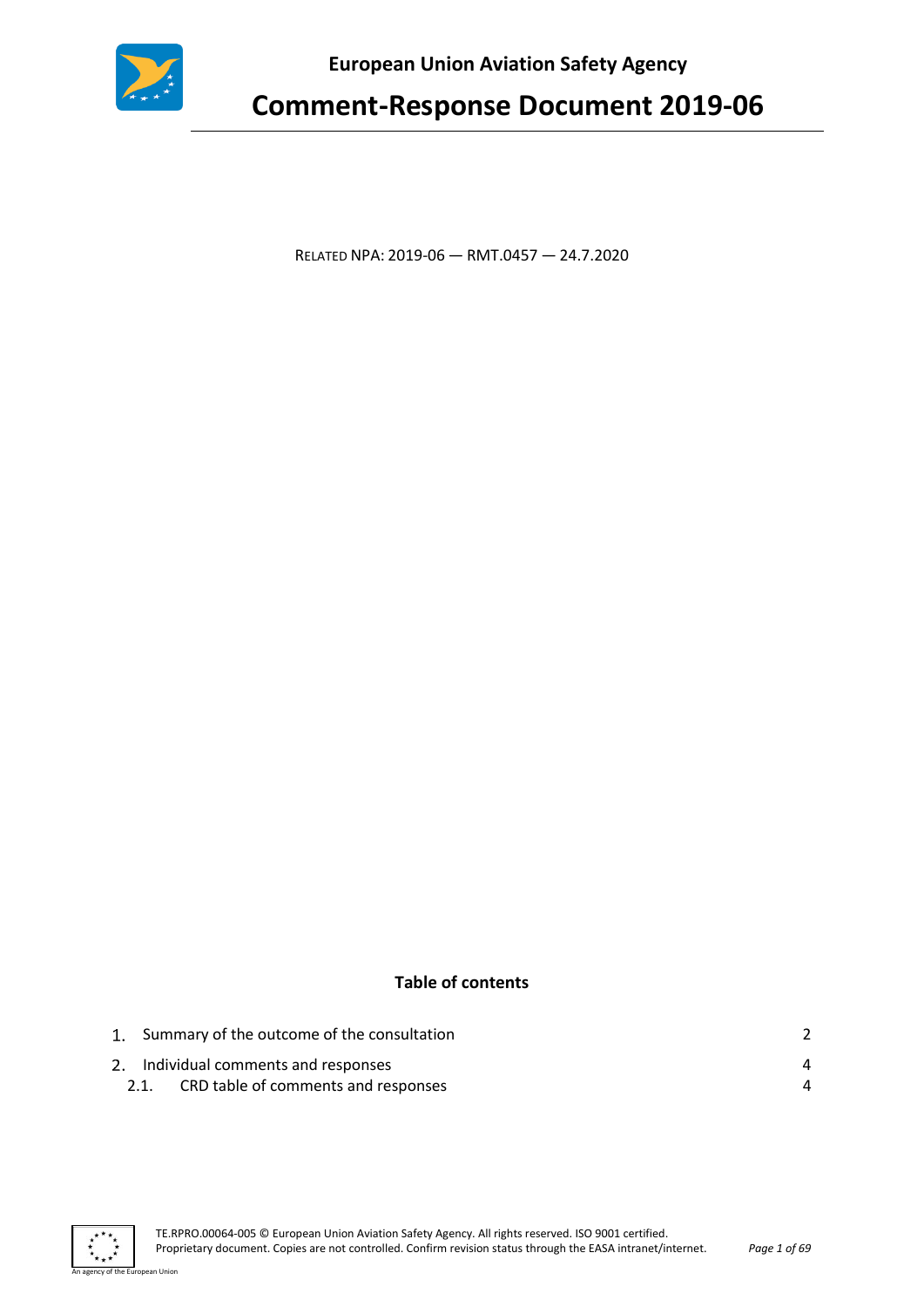#### <span id="page-1-0"></span> $\mathbf{1}$ . **Summary of the outcome of the consultation**

176 comments were received from 17 stakeholders. The following Table 1 shows the number of comments received by each commentator:

| <b>COMMENTATORS</b>                               | # OF COMMENTS           |
|---------------------------------------------------|-------------------------|
| <b>AIRBUS</b>                                     | $\overline{2}$          |
| <b>Airbus Helicopters</b>                         | 16                      |
| Airbus-Regulations-SRg                            | 25                      |
| Blake van den Heuvel                              | 5                       |
| Brad Miller, FAA AIR-131                          | $\mathbf{1}$            |
| <b>CMC Electronics</b>                            | $\mathbf{1}$            |
| <b>Curtiss Wright</b>                             | 4                       |
| <b>DGAC France</b>                                | $\mathbf{1}$            |
| <b>European Cockpit Association</b>               | $\mathbf{1}$            |
| FAA                                               | 16                      |
| <b>Garmin International</b>                       | 61                      |
| <b>General Aviation Manufacturers Association</b> | 9                       |
| L3Harris                                          | 15                      |
| Luftfahrt-Bundesamt                               | $\overline{\mathbf{c}}$ |
| Prof. Filippo Tomasello                           | $\mathbf{1}$            |
| <b>THALES-Avionics</b>                            | 15                      |
| UK CAA                                            | 1                       |

 *Total 176*

Table 1

The subjects that received the more significant comments are listed in the following Table 2:

| NPA 2019-06 SEGMENT                | # OF COMMENTS |
|------------------------------------|---------------|
| <b>General comments</b>            | 7             |
| Introduction and explanatory notes | 17            |
| Draft Subpart A                    | 7             |
| Draft Subpart B                    | 1             |
| Draft ETSO-C10c                    | 4             |
| Draft ETSO-C13g                    | 4             |
| Draft ETSO-C43d                    | 1             |
| Draft ETSO-C113b                   | 7             |
| Draft ETSO-C117b                   | 13            |
| Draft ETSO-C123d                   | 4             |
| Draft ETSO-C124d                   | 7             |
| Draft ETSO-C142b                   | 5             |



n Hoio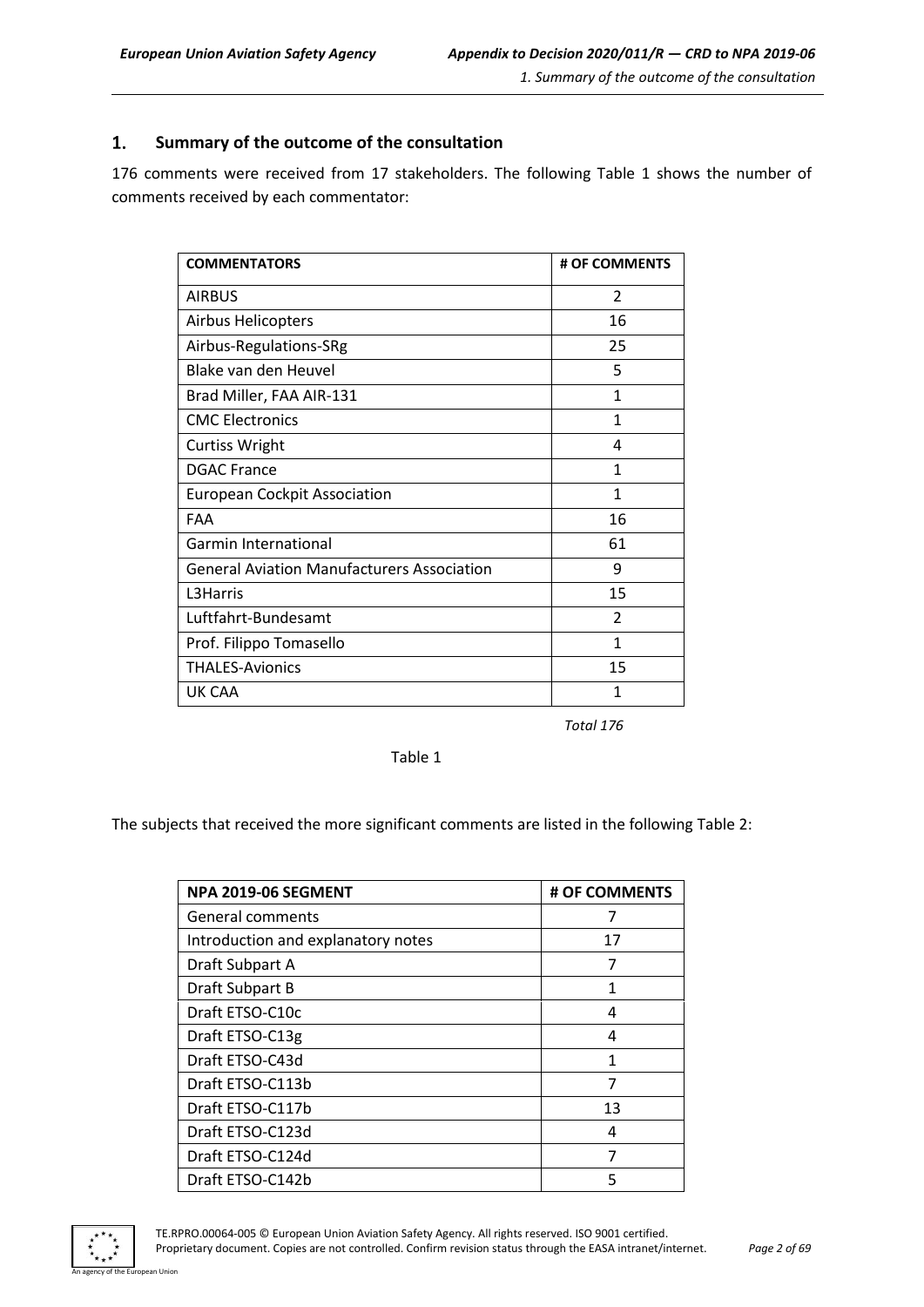*1. Summary of the outcome of the consultation*

| <b>NPA 2019-06 SEGMENT</b> | # OF COMMENTS  |
|----------------------------|----------------|
| Draft ETSO-C145e A1        | 6              |
| ETSO-C146e A1              | 10             |
| ETSO-C151d                 | 4              |
| ETSO-C159d                 | 5              |
| ETSO-C165b                 | 6              |
| <b>ETSO-C168</b>           | $\mathbf{1}$   |
| ETSO-C176b                 | 3              |
| ETSO-C177b                 | $\overline{2}$ |
| ETSO-C179b                 | $\mathbf{1}$   |
| ETSO-C196b                 | 1              |
| ETSO-C199 A1               | 4              |
| ETSO-2C197a                | $\mathbf{1}$   |
| ETSO-2C204a                | 6              |
| ETSO-2C205a                | 4              |
| ETSO-2C516                 | 12             |
| ETSO-2C517                 | 30             |
| ETSO-2C518                 | $\mathbf{1}$   |
| ETSO-2C519                 | 2              |
|                            | Total 176      |

Table 2

The commentators were in general supportive of the proposed amendments to CS-ETSO.

None of the comments was against the proposal or gave rise to significant controversy. The nature of the comments received ranged from specific technical comments to observations aimed at improving the wording.

In some cases, the commentators focused on the differences between the proposed ETSOs and the corresponding FAA TSO.

The majority of these misalignments have been corrected in considering the comments received, and in some cases, the wording proposed by NPA 2019-06 has been improved for clarification purposes.

The majority of the comments submitted were either accepted or partially accepted, as shown in the following Table 3:

|                  | <b>ACCEPTED</b> | <b>PARTIALLY</b><br><b>ACCEPTED</b> | <b>NOTED</b> | <b>NOT</b><br><b>ACCEPTED</b> |       |
|------------------|-----------------|-------------------------------------|--------------|-------------------------------|-------|
| # of occurrences | 70              | 38                                  | 34           | 34                            | 176   |
| percentage       | 40 %            | 22 %                                | 19 %         | 19 %                          | 100 % |
| Table 3          |                 |                                     |              |                               |       |

The individual comments and the responses to them are contained in Chapter 2 of this comment-response document (CRD).

A summary of the changes made compared with the text proposed in NPA 2019-06 is provided in the Explanatory Note of the Decision on 'CS-ETSO — Amendment 16'.

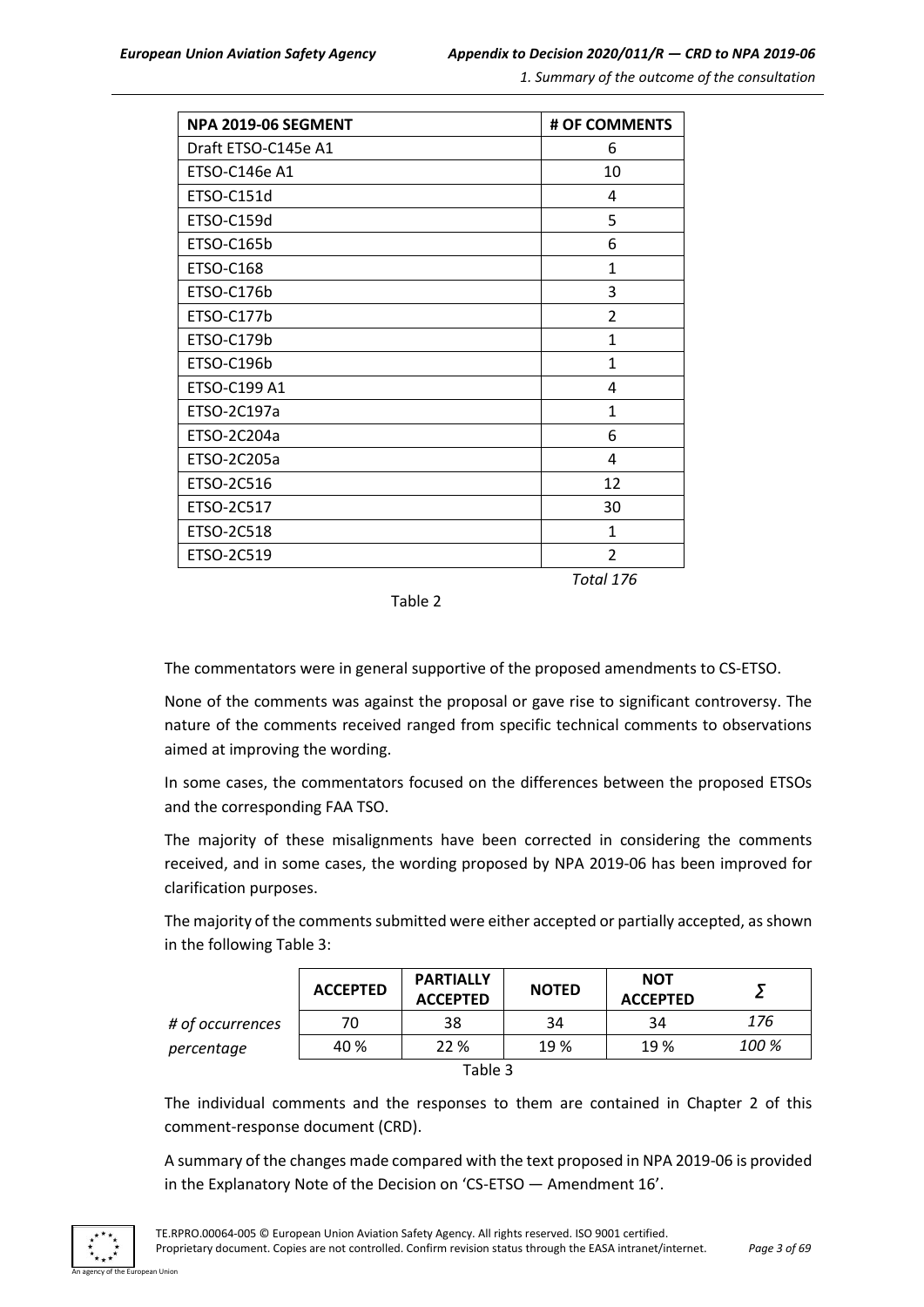<span id="page-3-0"></span>In responding to comments, a standard terminology has been applied to attest EASA's position. This terminology is as follows:

- (a) **Accepted** EASA agrees with the comment and any proposed amendment is wholly transferred to the revised text.
- (b) **Partially accepted** EASA either partially agrees with the comment, or agrees with it but the proposed amendment is only partially transferred to the revised text.
- (c) **Noted** EASA acknowledges the comment, but no change to the existing text is considered to be necessary.
- (d) **Not accepted** The comment or proposed amendment is not agreed by EASA.

#### <span id="page-3-1"></span>*2.1. CRD table of comments and responses*

| (General Comments) |                                                                                                                                                                                                                                                                 |  |
|--------------------|-----------------------------------------------------------------------------------------------------------------------------------------------------------------------------------------------------------------------------------------------------------------|--|
|                    |                                                                                                                                                                                                                                                                 |  |
| comment            | $\mathbf{1}$<br>comment by: DGAC France                                                                                                                                                                                                                         |  |
|                    | Please note that DGAC France has no specific comments on this NPA.                                                                                                                                                                                              |  |
| response           | Noted.                                                                                                                                                                                                                                                          |  |
|                    |                                                                                                                                                                                                                                                                 |  |
| comment            | 15<br>comment by: FAA                                                                                                                                                                                                                                           |  |
|                    | TSO-C126C Appendix 1: Recommend EASA solicit standards setting organizations<br>with expertise in GNSS requirements to validate ELT (DT) GNSS requirements.                                                                                                     |  |
| response           | Accepted.<br>COSPAS-SARSAT has updated the GNSS requirements. The EASA text is now aligned<br>with the FAA text, which relies on COSPAS-SARSAT approval.                                                                                                        |  |
|                    |                                                                                                                                                                                                                                                                 |  |
| comment            | 26<br>comment by: UK CAA                                                                                                                                                                                                                                        |  |
|                    | Thank you for the opportunity to comment on this NPA 2019-06. Please be advised<br>that there are no comments from the UK CAA.                                                                                                                                  |  |
| response           | Noted.                                                                                                                                                                                                                                                          |  |
|                    |                                                                                                                                                                                                                                                                 |  |
| comment            | 43<br>comment by: General Aviation Manufacturers Association                                                                                                                                                                                                    |  |
|                    | GAMA Reference: GAMA19-48                                                                                                                                                                                                                                       |  |
|                    | The current revision of the EASA-FAA Bilateral Agreement and supporting Technical<br>Implementation Procedures (TIP) revision 6.1, reflect the mutual recognition of ETSO<br>/ TSO. Does the introduction of the additional ETSO requirements identified in NPA |  |

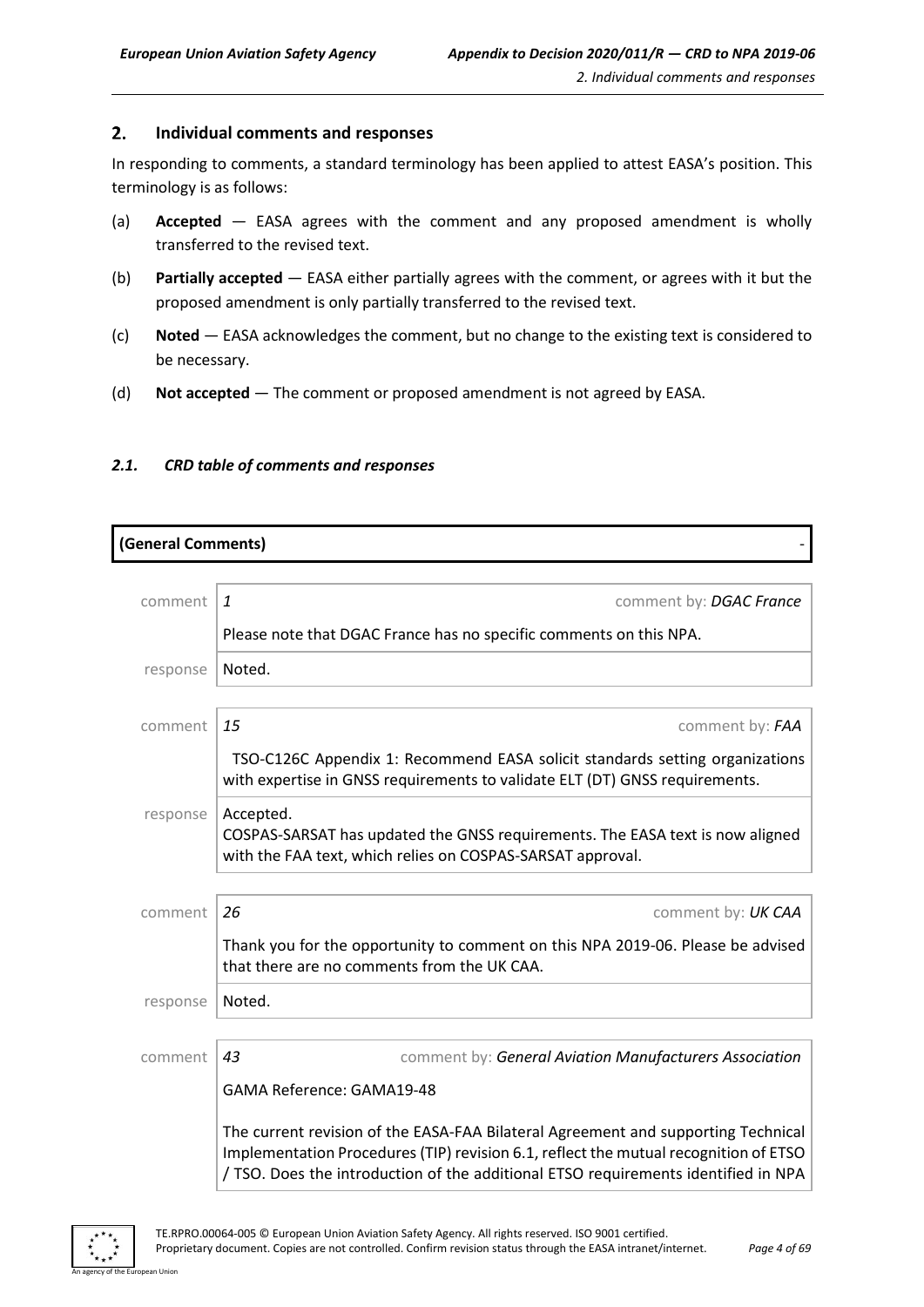2019-06, Index 1 e.g. ETSO-C126c, ETSO-C151d etc. preserve the reciprocity of this agreement? Has EASA discussed the introduction of the additional ETSO requirements with FAA to understand the impact on the corresponding FAA TSO? Further, to ensure that these requirements are highlighted as technical differences, the affected ETSO should be moved to Index 2. This action would then enable a US TSO applicant to highlight the additional EASA requirements to the FAA, using the provisions in 14 CFR 21.8(d) to obtain FAA approval and negate any impact to the EASA validation.

response | Not Accepted.

The introduction of differences in requirements or ultimately having an ETSO classified 2C do not affect mutual recognition.

Mutual recognition implies that it is not required to have a validation of the TSO, and any difference from the TC/STC certification basis will be assessed at aircraft installation.

Differences between TSOs that refer to the same MOPS standards (meaning they are in the C series) but that have different hardware, software or environmental testing DO-160 requirements, have existed for many years, before TiP Rev 5; and these TSOs are classified in the C series even though they contain significant differences.

For the ETSO standards that have some differences, but which do not justify them being in the 2C category, applicants are invited to assess those differences and elect to comply with the appropriate standards, to ease installation. TSO and ETSO applicants should be aware that ETSOs under Index 1 may need further investigations in view of the final installation, even if these ETSOs are very similar to the corresponding FAA ones. It is up to the FAA to decide the conditions of use of 14 CFR 21.8(d) as recognised in TIP Rev 6.

comment *52* comment by: *Garmin International*

#### **General:**

With the EASA/FAA bilateral agreement that requires the importing Authority (in this case EASA) to accept the exporting Authority's (in this case FAA) TSO, all effort should be made to make the ETSOs within Index 1 as technical similar as possible with the TSOs because US companies may commonly assume that ETSOs under Index 1 need no further investigation.

Below are some examples of ETSOs that NPA 2019-06 amended to include additional requirements when compared to the corresponding FAA TSOs:

ETSO-C113b ETSO-C126c ETSO-C145e A1 ETSO-C146e A1 ETSO-C151d

To make sure there are no issues during installation of imported TSOA articles, EASA should consider doing one of the following:

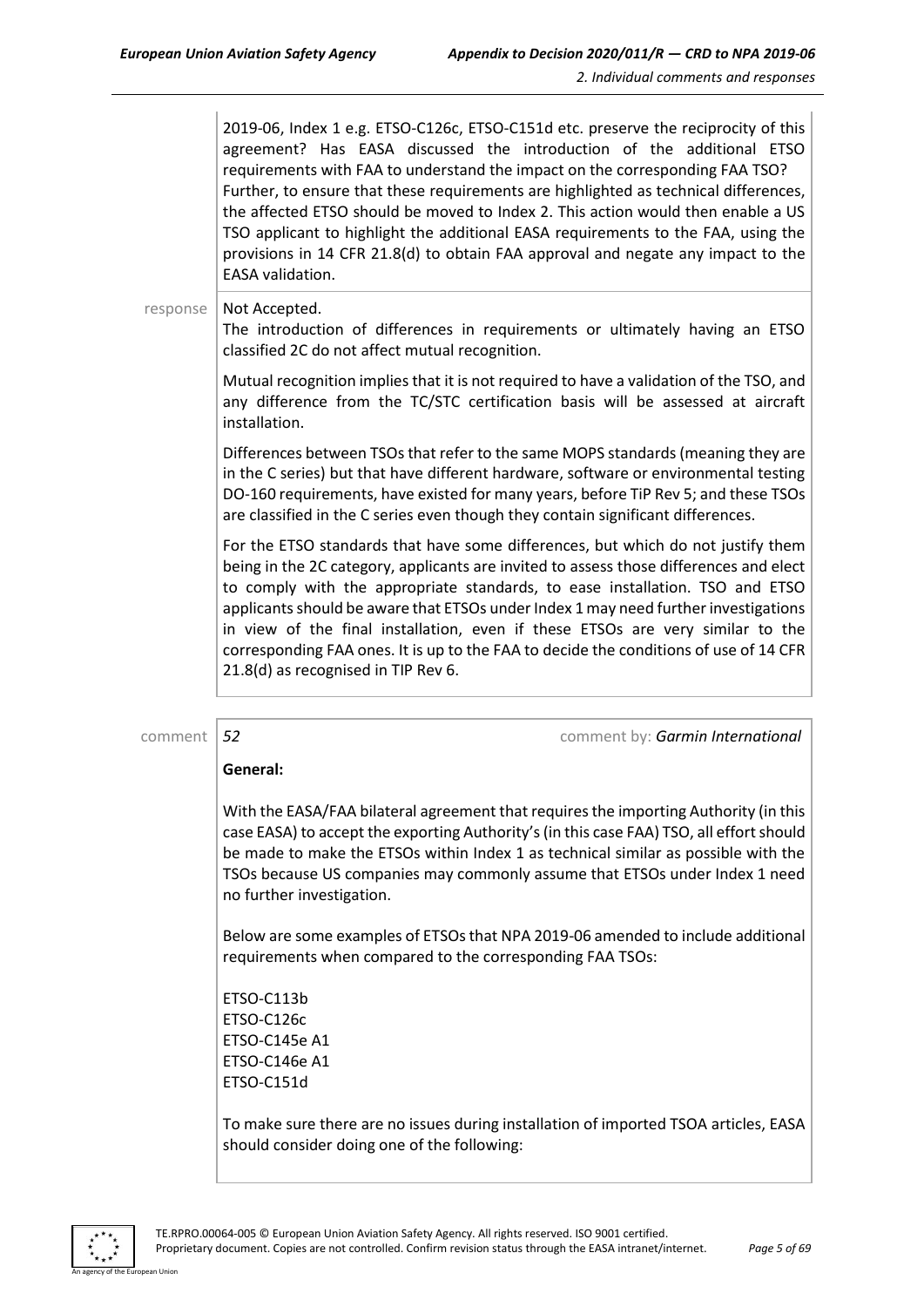- Remove the additional requirements from any Index 1 ETSOs,
- Clarify that the additional ETSO requirements are not required for imported articles with the corresponding FAA TSO, or
- Move these ETSOs to Index 2 to highlight the technical differences.

If ETSOs are moved to Index 2, a US company that expects to validate with EASA should know to perform a difference analysis and to obtain FAA approval for the additional ETSO requirements using the provisions of 14 CFR section 21.8(d).

#### response  $\vert$  Not accepted.

ETSO-C113b, ETSO-C145e A1, ETSO-C146e A1 are considered technically similar to the equivalent FAA TSOs. The slight differences provide more clarifications for C113b, for which we liaised and sought the FAA interpretations. We concur on the same overall MOPS, and EASA considered and agreed on the need for adding those clarifications.

For C145eA1 and c146e A1, the changes are related to the consideration of ETSO-C204 and ETSO-C205, and do not change any final MOPS requirement for the C145e or C146e functions. In terms of performance, these two ETSOs should be equivalent to the FAA ones.

Differences between TSOs that refer to the same MOPS standards but have different hardware, software or DO-160 environmental testing requirements have existed for many years. Applicants are invited to assess those differences and elect to comply with the appropriate standards, to ease installation. TSO and ETSO applicants should be aware that ETSOs under Index 1 may need further investigations in view of the final installation, even though these ETSOs are very similar to the corresponding FAA ones.

| comment  | 65                  | comment by: THALES-Avionics                                                                                                                                                                                                                                                                                                                                                                                                                                                                                                                                                                                                                                        |
|----------|---------------------|--------------------------------------------------------------------------------------------------------------------------------------------------------------------------------------------------------------------------------------------------------------------------------------------------------------------------------------------------------------------------------------------------------------------------------------------------------------------------------------------------------------------------------------------------------------------------------------------------------------------------------------------------------------------|
|          | TSO when different. | Thales fully supports this recurrent and usefull rulemaking task.<br>Regarding US-EU bilateral and TIP implementation of mutual recognition, this<br>rulemaking task is important to fill the gap between EU and US as we understand<br>that there is no possibility to get a LODA in case of difference of revision between<br>ETSO and TSO or in case of ETSO /TSO not technically equivalent.<br>Increasing the frequency and reducing the elongation of these rulemaking tasks<br>would be an answer, together with the possibility to improve bilateral in order to be<br>able to get credit at ETSO level (and not TC level as per new TIP) of both ETSO and |
| response | Noted.              | With this EDD, the gap between the FAA TSOs and EASA ETSOs is almost filled. EASA<br>is already working on the next NPA that will address the remaining differences.<br>See also the responses to comments #43 and #52.                                                                                                                                                                                                                                                                                                                                                                                                                                            |
|          |                     |                                                                                                                                                                                                                                                                                                                                                                                                                                                                                                                                                                                                                                                                    |
| comment  | 144                 | comment by: European Cockpit Association                                                                                                                                                                                                                                                                                                                                                                                                                                                                                                                                                                                                                           |

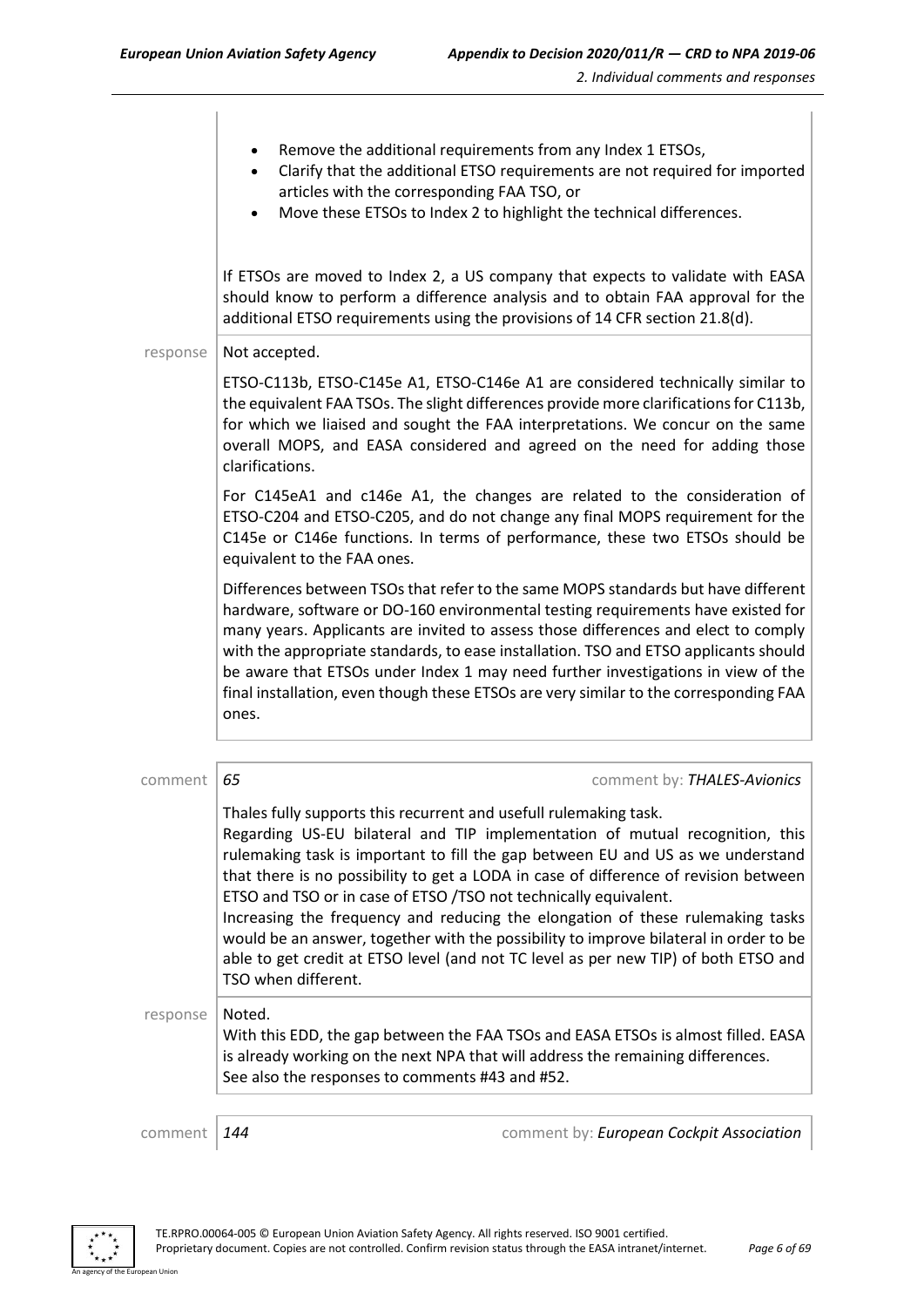ECA welcomes the proposed changes to the Certification Specifications for European Technical Standard Orders (CS-ETSO) as detailed in NPA 2019-06. Especially the new standards regarding requirements for flight recorders and underwater locating devices should provide an important step forward with regard to flight recorder recoverability and analysis.

response | Noted.

#### **EXECUTIVE SUMMARY** p. 1-2

| comment  | comment by: Prof. Filippo Tomasello<br>6                                                                                                                                                                                                                                                                                                                                                                                                                      |
|----------|---------------------------------------------------------------------------------------------------------------------------------------------------------------------------------------------------------------------------------------------------------------------------------------------------------------------------------------------------------------------------------------------------------------------------------------------------------------|
|          | FAA has already published since a while TSOs C211, C212 and C 213.<br>Transposition of these TSOs into the Agency's CS-ETSO in not proposed by this NPA.<br>Possibly the Agency has good reasons forthis missing transposition, but the<br>justification is not made visible to stakeholders through this NPA.<br>May one expect that the justification would be spelled out in the Explanatory Note<br>accompanying the Decision which will follow this NPA? |
| response | Noted.<br>EASA is working on new ETSOs intended to support the certification of unmanned<br>aircraft systems (drones). As this is a specific field, the NPA will be issued as part of<br>the related rulemaking task (RMT.0230).                                                                                                                                                                                                                              |
|          |                                                                                                                                                                                                                                                                                                                                                                                                                                                               |
| comment  | 131<br>comment by: Airbus-EIAIX-SRg                                                                                                                                                                                                                                                                                                                                                                                                                           |
|          | The Document NPA 2019-06 provided through the CRT contains 381 pages. By this<br>it is different to that NPA document which is provided through the EASA Homepage<br>for NPA 2019-06. This version of the NPA contains only 372 pages.                                                                                                                                                                                                                        |
|          | The comments provided by AIRBUS are related to the version published on EASA<br>homepage (containing 372 pages).                                                                                                                                                                                                                                                                                                                                              |
|          | Airbus would be pleased if EASA could confirm that only editorial changes in the CRT<br>version are the cause for that difference in pages and that no difference in content<br>exist (e.g. no further changed ETSO numbers).                                                                                                                                                                                                                                 |
|          | Thank You.                                                                                                                                                                                                                                                                                                                                                                                                                                                    |
| response | Noted.<br>EASA confirms that the technical content of the NPA is exactly the same.                                                                                                                                                                                                                                                                                                                                                                            |
|          |                                                                                                                                                                                                                                                                                                                                                                                                                                                               |
| comment  | 136<br>comment by: Airbus-EIAIX-SRq                                                                                                                                                                                                                                                                                                                                                                                                                           |
|          | In this CRT document of NPA 2019-06 the ETSO-C126 at issue C is not released for<br>comments.                                                                                                                                                                                                                                                                                                                                                                 |
|          | As AIRBUS would like to also comment that change, please find our comment on<br>ETSO-C126c below.                                                                                                                                                                                                                                                                                                                                                             |



n Hoio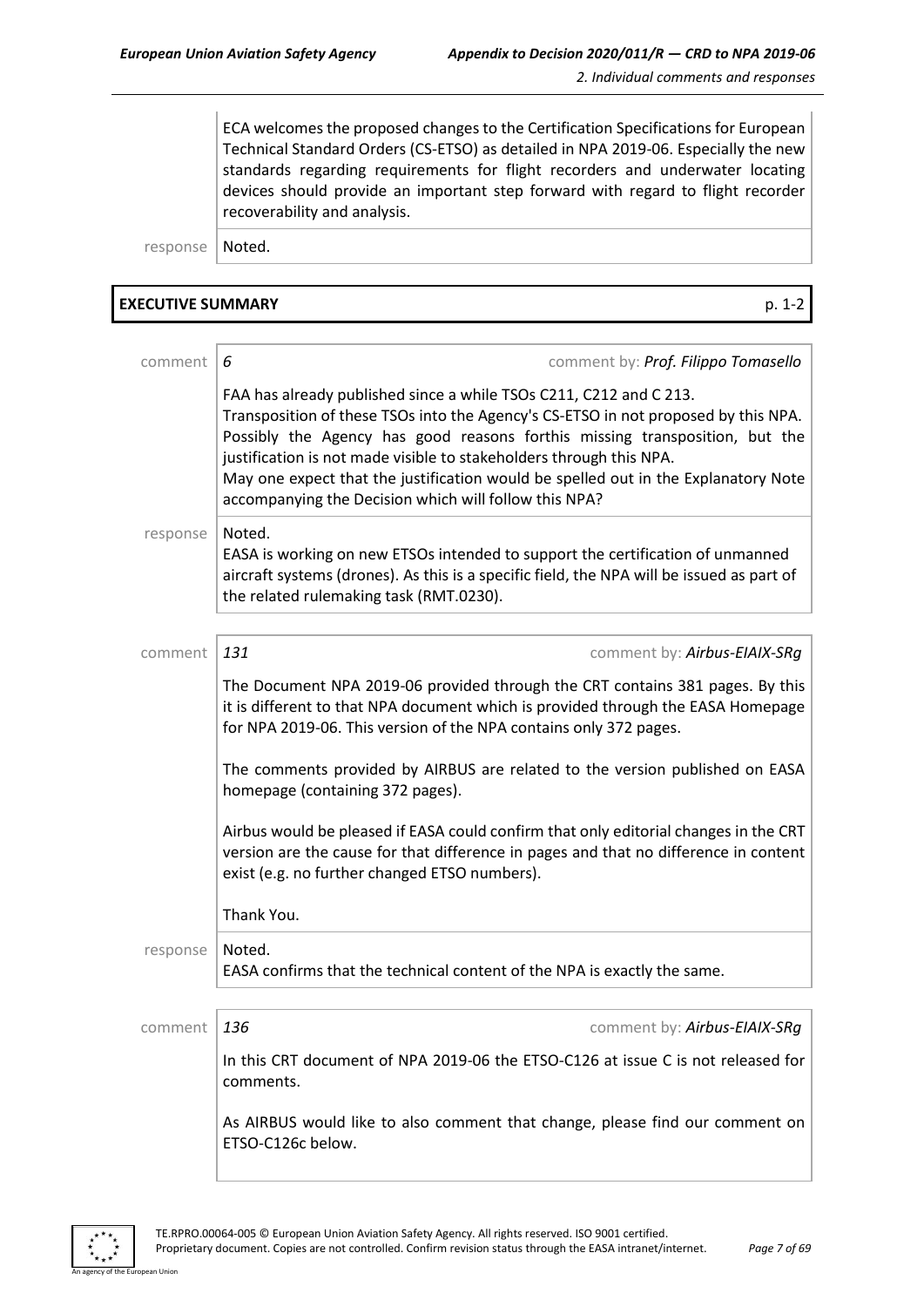|          | Page 152 of 372 [156 of 381]<br>ETSO-C126c, Chapter 3.1.1, Airbus request:                                                                                                                                                                                                                                                                                                                                                                                                                                                                                                                                                                                                                                                                                                                                                    |
|----------|-------------------------------------------------------------------------------------------------------------------------------------------------------------------------------------------------------------------------------------------------------------------------------------------------------------------------------------------------------------------------------------------------------------------------------------------------------------------------------------------------------------------------------------------------------------------------------------------------------------------------------------------------------------------------------------------------------------------------------------------------------------------------------------------------------------------------------|
|          | This ETSO-C126c shall clarify that the requirement 2.9.5.2.1 e) in the corresponding<br>ED-62b shall be<br>replaced by the following modified one:                                                                                                                                                                                                                                                                                                                                                                                                                                                                                                                                                                                                                                                                            |
|          | Continuously monitor the triggering command communications connection between<br>the automatic triggering system<br>and ELT unit. If that connection is lost while the ELT is armed the ELT <b>shall may</b> be<br>activated until the communication<br>connection is restored and the ELT receives an indication that a triggering command<br>is not active, in which case a<br>cancellation message is sent by the ELT, and the ELT returns to the armed mode.                                                                                                                                                                                                                                                                                                                                                              |
|          | Rationale:<br>This ED-62b requirement (2.9.5.2.1 e) was introduced when ELT-DTs were not<br>intended to be crash survivable, but now with the introduction of crash survivable<br>and crash detectable ELT-DTs, there is no longer a mandatory need (shall amay) to<br>the<br>communication<br>when<br>lost.<br>trigger<br>is<br>Especially keeping in mind that the internal / integral crash detection means will<br>activate the distress signal automatically anyhow in a crash scenario.                                                                                                                                                                                                                                                                                                                                 |
| response | Partially accepted.<br>Crash-survivable ELTs are designed to survive a limited impact, where at least some<br>occupants of the aircraft may survive the crash. They are not designed, in contrast to<br>flight recorders, to withstand the constraints found in non-survivable crashes.<br>However, ELT(DT)s are installed to detect the position of the end of flight<br>(CAT.GEN.MPA.210), which encompasses non-survivable crashes. The ELT should<br>permit an alert to be sent when the conditions that cause the accident disable the<br>command sent by the aircraft. It is recognised that the probability of loss of the<br>communication connection may be higher than the permitted rate of nuisance alerts.<br>An amendment of the ED-62B wording is therefore introduced, affecting 2.9.5.1,<br>$2.9.5.2.1 e$ ). |

#### **1. About this NPA** p. 3

| comment  | comment by: THALES-Avionics<br>-73                                                                                                                                                                                                         |
|----------|--------------------------------------------------------------------------------------------------------------------------------------------------------------------------------------------------------------------------------------------|
|          | TSO C153a has been published in US end of June. This TSO being technically<br>equivalent to existing 2C153, Thales would recommend to move ETSO 2C153 into<br>TSO C153a, in the scope of this NPA without additionnal public consultation. |
| response | Accepted<br>ETSO-2C153 has been renamed as ETSO-C153a and included in the EDD.                                                                                                                                                             |
|          | This new release has the purpose to align the ETSO index with the published FAA<br>TSO-C153a to reflect harmonisation. As a consequence, this standard is moved from<br>Index 2 to Index 1 of CS-ETSO Subpart B.                           |

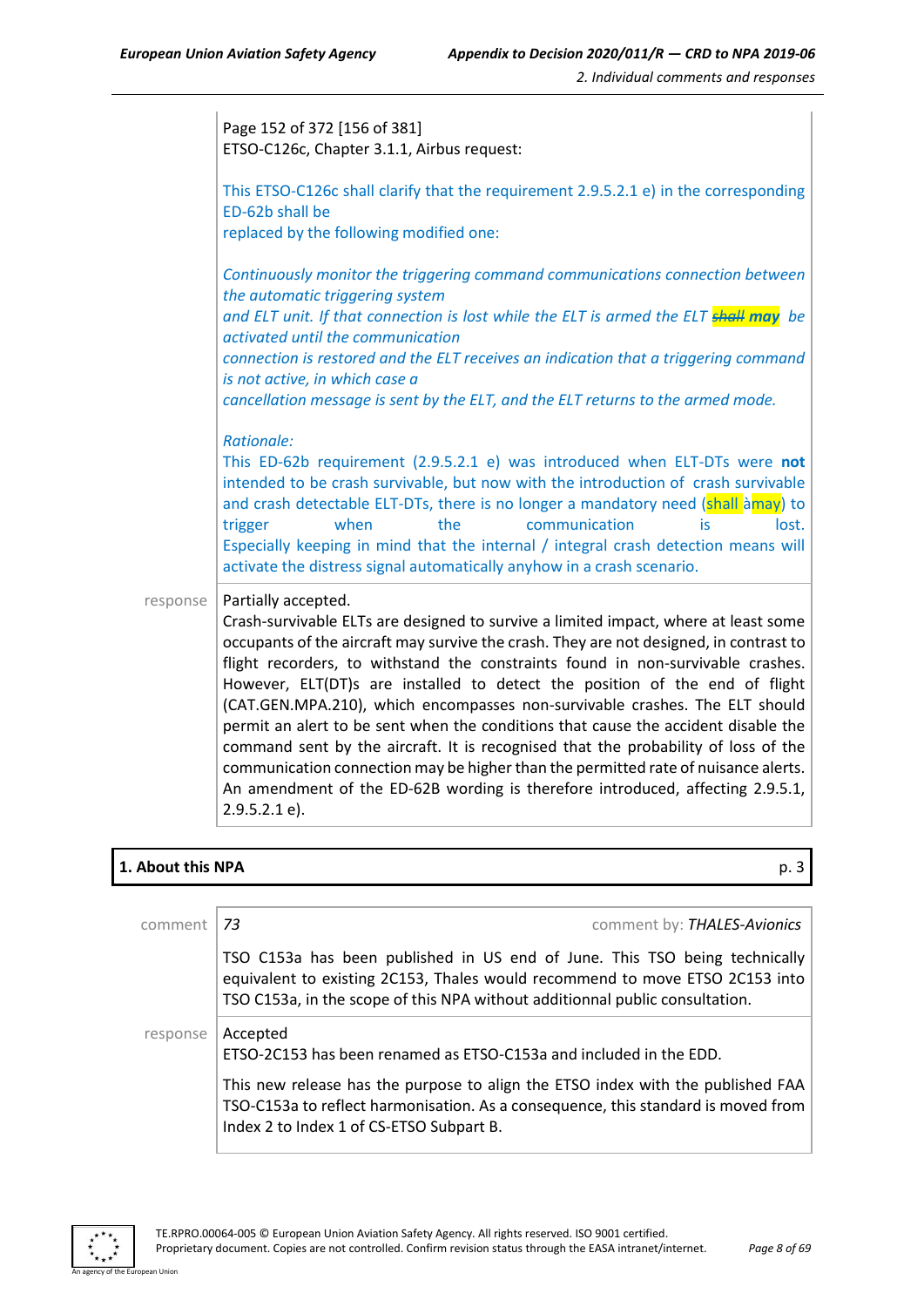| comment  | comment by: THALES-Avionics<br>74                                                                                                                                                                                                                                                                                                                                                                                                                                                                                                                                                                                                                     |
|----------|-------------------------------------------------------------------------------------------------------------------------------------------------------------------------------------------------------------------------------------------------------------------------------------------------------------------------------------------------------------------------------------------------------------------------------------------------------------------------------------------------------------------------------------------------------------------------------------------------------------------------------------------------------|
|          | Regarding Circuit Card Assembly (CCA) ETSO for GPS equipment, we have understood<br>the interest of introducing the US TSO in CS-ETSO index 2 as 2C20x, as far as the<br>ETSOA will be granded for the board itself with no limitation requiring the end-use<br>manufacturer to receive an ETSO.<br>These NPA contains CCA ETSO: 2C204, 2C205, 2C206 relatively respectively to ETSO<br>C145e, C146e, and C196a.<br>Thales would request to add a new ETSO 2C20x relatively to ETSO C161a Ground-<br>Based Augmentation System Positioning and Navigation Equipment, based on the<br>model of the 3 other ones, in the scope of this rulemaking task. |
| response | Noted<br>This request has been recorded and will be considered during future amendments to<br>CS-ETSO.                                                                                                                                                                                                                                                                                                                                                                                                                                                                                                                                                |

# **2. In summary — why and what | 2.3. How we want to achieve it — overview of the proposals** p. 4-18

| comment  | 17                                                                                   | comment by: FAA                                                                                                                                                           |  |
|----------|--------------------------------------------------------------------------------------|---------------------------------------------------------------------------------------------------------------------------------------------------------------------------|--|
|          |                                                                                      | Page 16, ETSO-C126c section says "Currently, the FAA TSO that corresponds to ETSO-<br>C126c is at Revision b." However, revision C of the FAA TSO is current. (TSO-C126c) |  |
| response | Accepted.<br>Sentence deleted.                                                       |                                                                                                                                                                           |  |
|          |                                                                                      |                                                                                                                                                                           |  |
| comment  | 33                                                                                   | comment by: Airbus Helicopters                                                                                                                                            |  |
|          |                                                                                      |                                                                                                                                                                           |  |
|          | Comment                                                                              |                                                                                                                                                                           |  |
|          | "Currently, the FAA TSO that corresponds to ETSO-C123d is at Revision b." rev b of   |                                                                                                                                                                           |  |
|          | TSO-C123 is relative to ED-112 and not ED-112A. So please confirm it should be rev c |                                                                                                                                                                           |  |
|          | for FAA equivalence.                                                                 |                                                                                                                                                                           |  |
|          | <b>Rationale for Comment</b>                                                         |                                                                                                                                                                           |  |
|          | ED-112A is granted on equipment via FAA TSO-C123c.                                   |                                                                                                                                                                           |  |
|          | Recommendation                                                                       |                                                                                                                                                                           |  |
|          | please confirm it should be rev c for FAA equivalence.                               |                                                                                                                                                                           |  |
|          | <b>Classification</b>                                                                |                                                                                                                                                                           |  |
|          |                                                                                      |                                                                                                                                                                           |  |
|          | <b>MINOR</b>                                                                         |                                                                                                                                                                           |  |
| response | Accepted.                                                                            |                                                                                                                                                                           |  |
|          | Text amended as suggested.                                                           |                                                                                                                                                                           |  |
|          |                                                                                      |                                                                                                                                                                           |  |
|          |                                                                                      |                                                                                                                                                                           |  |
| comment  | 34                                                                                   | comment by: Airbus Helicopters                                                                                                                                            |  |
|          | Comment                                                                              |                                                                                                                                                                           |  |
|          | TCO CANNA<br>TTCAC134                                                                | $TTCO$ $C17Ch$ and $TTCO$ $C177h$ , what will be the                                                                                                                      |  |

TSO-C123d, ETSO-C124d, ETSO-C176b and ETSO-C177b: what will be the corresponding EASA ETSO for non-deployable combi recorder equipment which are already granted by FAA TSO-C123c, TSO-C124c, TSO-C176a and TSO-C177a for ED-112A application?



an Unio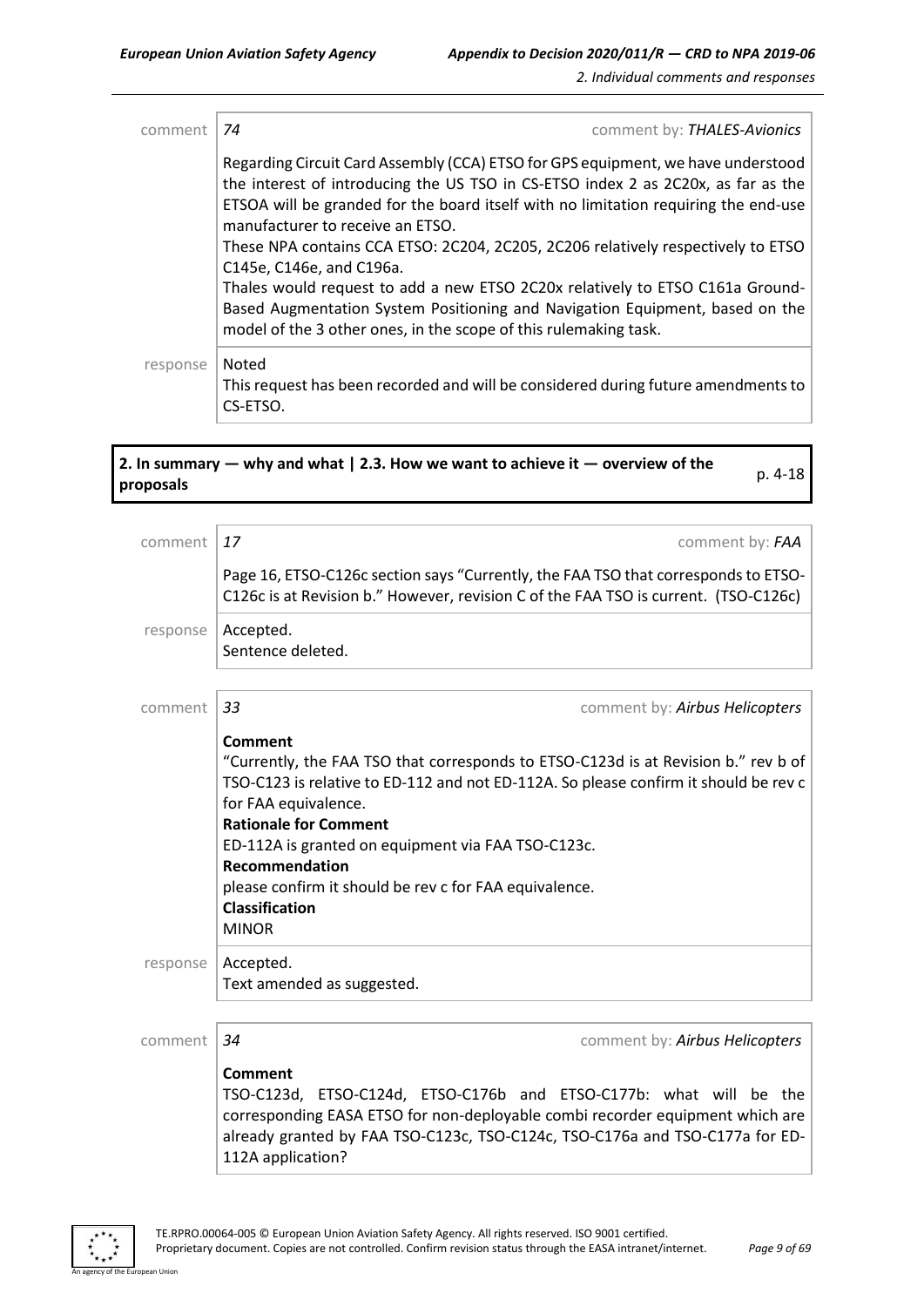|          | <b>Rationale for Comment</b><br>Those new ETSO introduce compliance to the new CAT.GEN.MPA.210 but limited to<br>aeroplanes.<br><b>Recommendation</b><br>Can EASA accept as equivalence for non-deployable combi recorder in helicopter use<br>case those new ETSO wrt the FAA TSO (TSO-C123c, TSO-C124c, TSO-C176a and TSO-<br>C177a for ED-112A) as discrepancies are linked to CAT.GEN.MPA.210 compliance<br>limited to aeroplane and ADFR only?<br><b>Classification</b><br><b>MAJOR</b> |  |  |
|----------|----------------------------------------------------------------------------------------------------------------------------------------------------------------------------------------------------------------------------------------------------------------------------------------------------------------------------------------------------------------------------------------------------------------------------------------------------------------------------------------------|--|--|
| response | Noted.<br>The question relates to the acceptability of parts approved by the FAA according to<br>an earlier standard, which is not affected by the update of CS-ETSO.                                                                                                                                                                                                                                                                                                                        |  |  |
| comment  | 35<br>comment by: Airbus Helicopters                                                                                                                                                                                                                                                                                                                                                                                                                                                         |  |  |
|          | Comment<br>Seems a copy paste error in ETSO-C124d is "Currently, the FAA TSO that corresponds<br>to ETSO-C123d is at Revision b."<br><b>Rationale for Comment</b>                                                                                                                                                                                                                                                                                                                            |  |  |
|          | Recommendation<br>should be C124 and not C123.<br><b>Classification</b><br><b>FORMAL</b>                                                                                                                                                                                                                                                                                                                                                                                                     |  |  |
| response | Accepted.<br>Text amended as suggested.                                                                                                                                                                                                                                                                                                                                                                                                                                                      |  |  |
| comment  | 36<br>comment by: Airbus Helicopters                                                                                                                                                                                                                                                                                                                                                                                                                                                         |  |  |
|          | Comment<br>"Currently, the FAA TSO that corresponds to ETSO-C124d is at Revision b." rev b of<br>TSO-C124 is relative to ED-112 and not ED-112A. So please confirm it should be rev c<br>for FAA equivalence.<br><b>Rationale for Comment</b><br>ED-112A is granted on equipment via FAA TSO-C124c.<br>Recommendation<br>please confirm it should be rev c for FAA equivalence.<br><b>Classification</b><br><b>MINOR</b>                                                                     |  |  |
| response | Accepted.<br>Text amended as suggested.                                                                                                                                                                                                                                                                                                                                                                                                                                                      |  |  |
|          |                                                                                                                                                                                                                                                                                                                                                                                                                                                                                              |  |  |
| comment  | 37<br>comment by: Airbus Helicopters                                                                                                                                                                                                                                                                                                                                                                                                                                                         |  |  |
|          | <b>Comment</b><br>"Currently, the FAA TSO that corresponds to ETSO-C176b is at Revision a." It is                                                                                                                                                                                                                                                                                                                                                                                            |  |  |

.<br>An Union

notified in Table A1 of page 10&11 there is no corresponding FAA TSO for this part.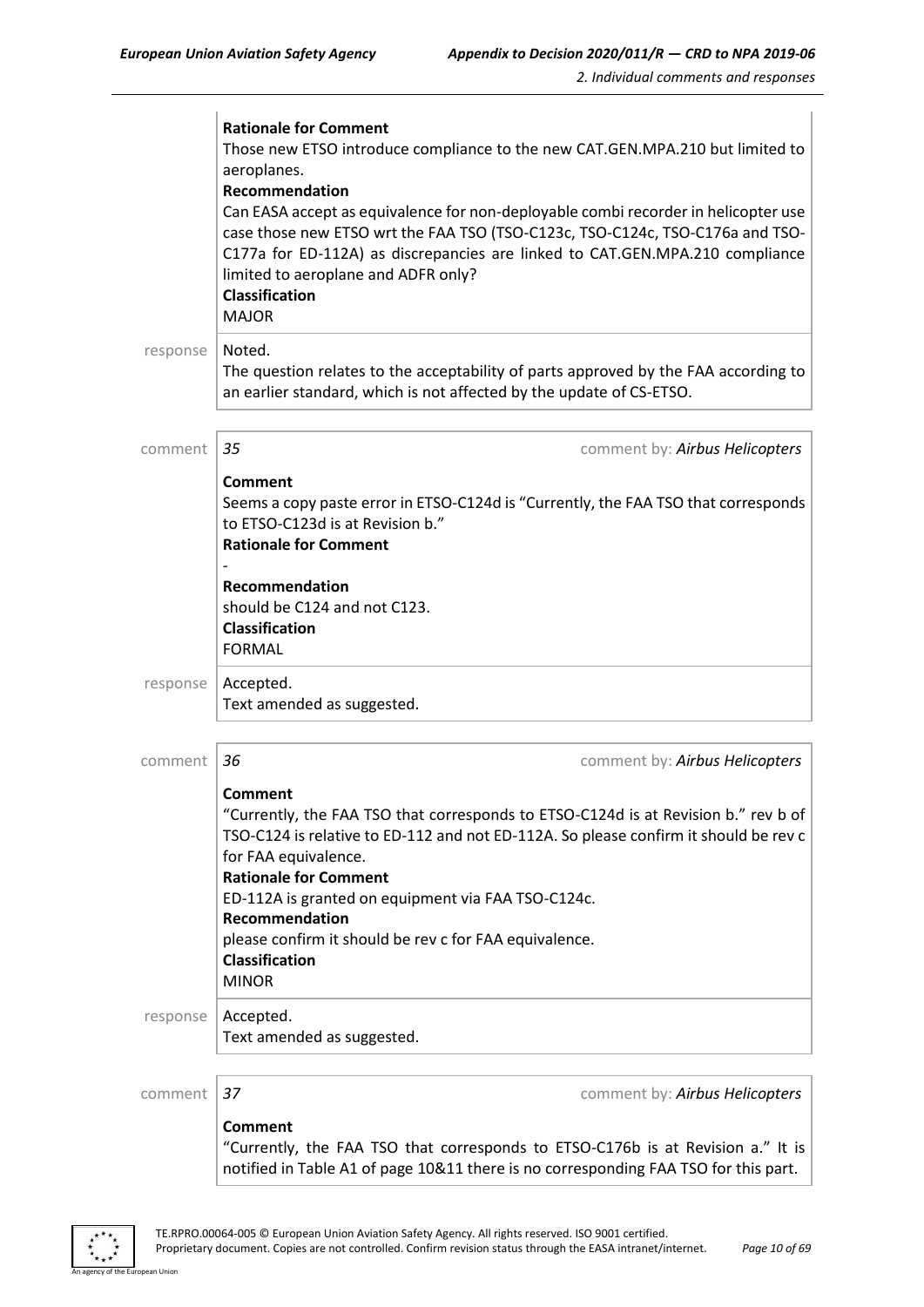|          | <b>Rationale for Comment</b>                                                                                                                                                                                                                                                                                                                                                       |  |
|----------|------------------------------------------------------------------------------------------------------------------------------------------------------------------------------------------------------------------------------------------------------------------------------------------------------------------------------------------------------------------------------------|--|
|          | Recommendation<br>Indicate in Tabla A1 the corresponding FAA TSO is TSO-C176a instead of "no<br>corresponding FAA TSO revision"<br><b>Classification</b><br><b>MINOR</b>                                                                                                                                                                                                           |  |
| response | Partially accepted.<br>EASA appreciates that the proposed amendment to ETSO-C176a refers to the same<br>MOPS as the existing TSO-C176a. Nevertheless, the amendment proposed by EASA<br>introduces new requirements (see Appendix 1), therefore it has been decided to<br>rename the new version of the ETSO and to move it into Index 2.                                          |  |
| comment  | 38<br>comment by: Airbus Helicopters                                                                                                                                                                                                                                                                                                                                               |  |
|          | <b>Comment</b><br>"Currently, the FAA TSO that corresponds to ETSO-C177b is at Revision a." It is<br>notified in Table A1 of page 10&11 there is no corresponding FAA TSO for this part.<br><b>Rationale for Comment</b>                                                                                                                                                           |  |
|          | Recommendation<br>Indicate in Tabla A1 the corresponding FAA TSO is TSO-C177a instead of "no<br>corresponding FAA TSO revision"<br><b>Classification</b><br><b>MINOR</b>                                                                                                                                                                                                           |  |
| response | Partially accepted.<br>EASA appreciates that the proposed amendment to ETSO-C177a refers to the same<br>MOPS as the existing TSO-C177a. Nevertheless, the amendment proposed by EASA<br>introduces new requirements (see Appendix 1), therefore it has been decided to<br>rename the new version of the ETSO and to move it into Index 2.                                          |  |
| comment  | 122<br>comment by: Garmin International                                                                                                                                                                                                                                                                                                                                            |  |
|          | CS-ETSO Subpart A Sections 2.2 and 2.3 - Page 19-20:                                                                                                                                                                                                                                                                                                                               |  |
|          | 1. The wording in the first paragraph of both sections is inconsistent, awkward to<br>read, and implies the referenced AMC is "The" only acceptable means for<br>development assurance, which is contrary to what is stated in the EASA CS-25 SEI List<br>for Panel 10.                                                                                                            |  |
|          | 2. The wording of the section 2.3 first paragraph implies that AMC 20-152 must be<br>followed even for DAL D. This is inconsistent with the applicability proposed in NPA<br>2018-09 per AMC 20-152A section 2:                                                                                                                                                                    |  |
|          | "This [AMC]/[AC] is applicable to airborne electronic hardware that<br>contributes<br>functions<br>with<br>hardware<br>development<br>to<br>a<br>assurance level (DAL) A, DAL B, or DAL C.  demonstration of compliance with<br>objectives<br>described<br>in<br>this<br>[AMC]/[AC]<br>the<br>is.<br>not required for  airborne electronic hardware contributing to functions with |  |

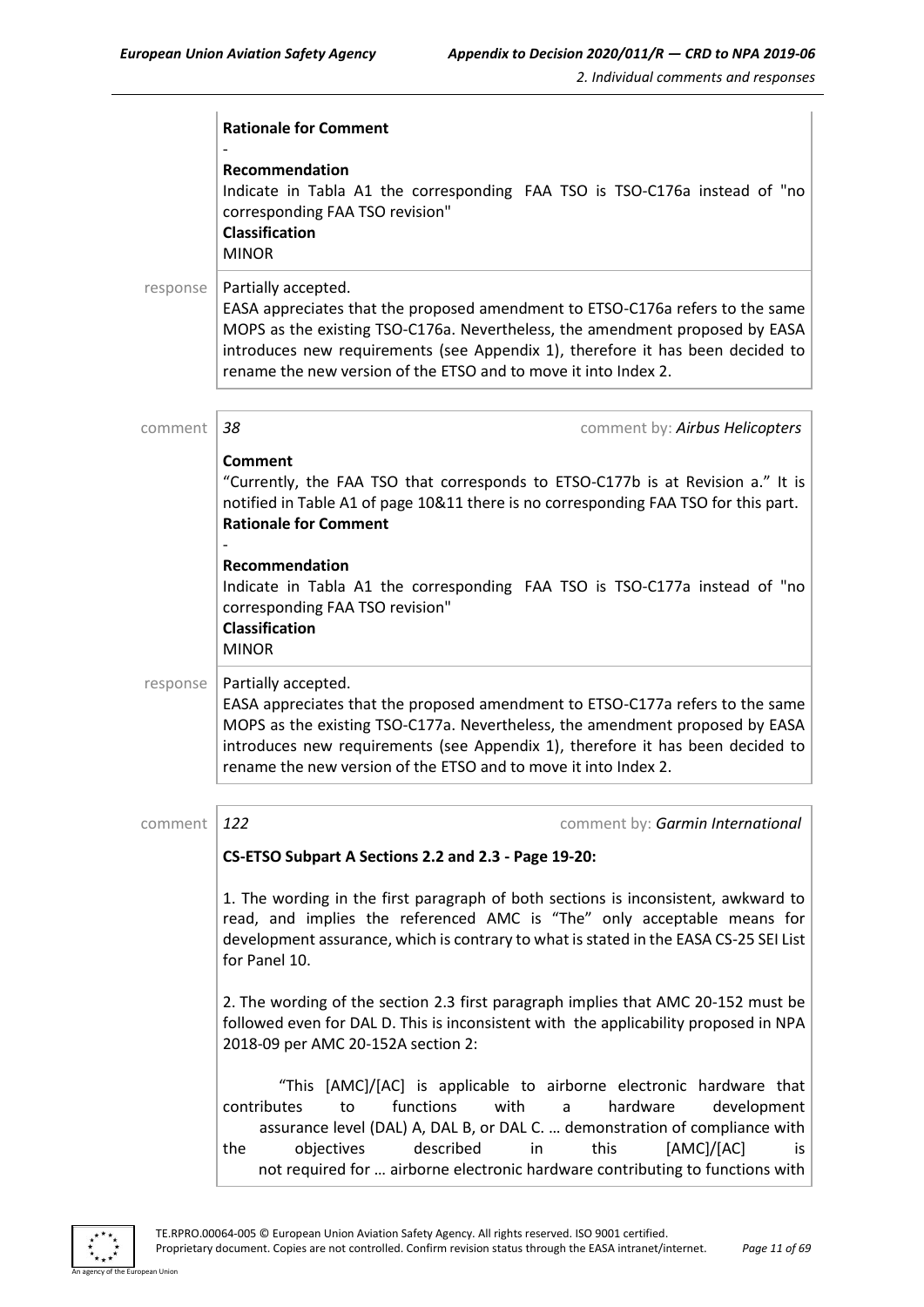a hardware DAL D. [Appendix]/[AC 00-72, Best Practices for Airborne Electronic Hardware Design Assurance Using EUROCAE ED-80( ) and RTCA DO-254( )] provides some clarifications that may be used to ensure that the DAL D hardware performs its intended function". The set of the set of the set of the set of the set of the set of the set of the set of th

3. The section 2.3 second paragraph uses the term "design assurance" when "development assurance" is the currently accepted term. Further, AMC 20-152A uses the term "hardware development assurance" rather than "airborne electronic hardware development assurance" since AMC 20-152A also covers complex COTS devices.

4. In the second paragraph of both sections, the use of "below" in the phrase referencing "Section 2.4 of this document" is unnecessary.

5. Other editorial inconsistencies.

Suggest revising the wording as follows:

#### **2.2 Software**

If the ETSO article includes software, the software shall be developed with development assurance. An acceptable means of compliance for airborne software development assurance is outlined in the latest revision of AMC 20-115, entitled 'Airborne Software Development Assurance using EUROCAE ED-12 and RTCA DO-178'.

The software development assurance level (DAL), also known as the 'item development assurance level (IDAL)', may be determined by using the guidance proposed in Section 2.4 of this document. The applicant must declare the software DAL(s) to which the software has been developed and verified.

Note: Proposals for use of other airborne software development assurance means of compliance should be coordinated with EASA and may require a deviation from the requested ETSO.

#### **2.3 Airborne electronic hardware (AEH)**

If the ETSO article includes airborne electronic hardware, the airborne electronic hardware shall be developed with development assurance. An acceptable means of compliance for airborne electronic hardware development assurance is outlined in the latest revision of AMC 20-152, entitled 'Development Assurance for Airborne Electronic Hardware' for hardware development assurance levels (DAL) A, DAL B, and DAL C.

The hardware DAL, also known as the 'item development assurance level (IDAL)', may be determined by using the guidance proposed in Section 2.4 of this document. The applicant must declare the hardware DAL(s) to which it has been developed and verified.

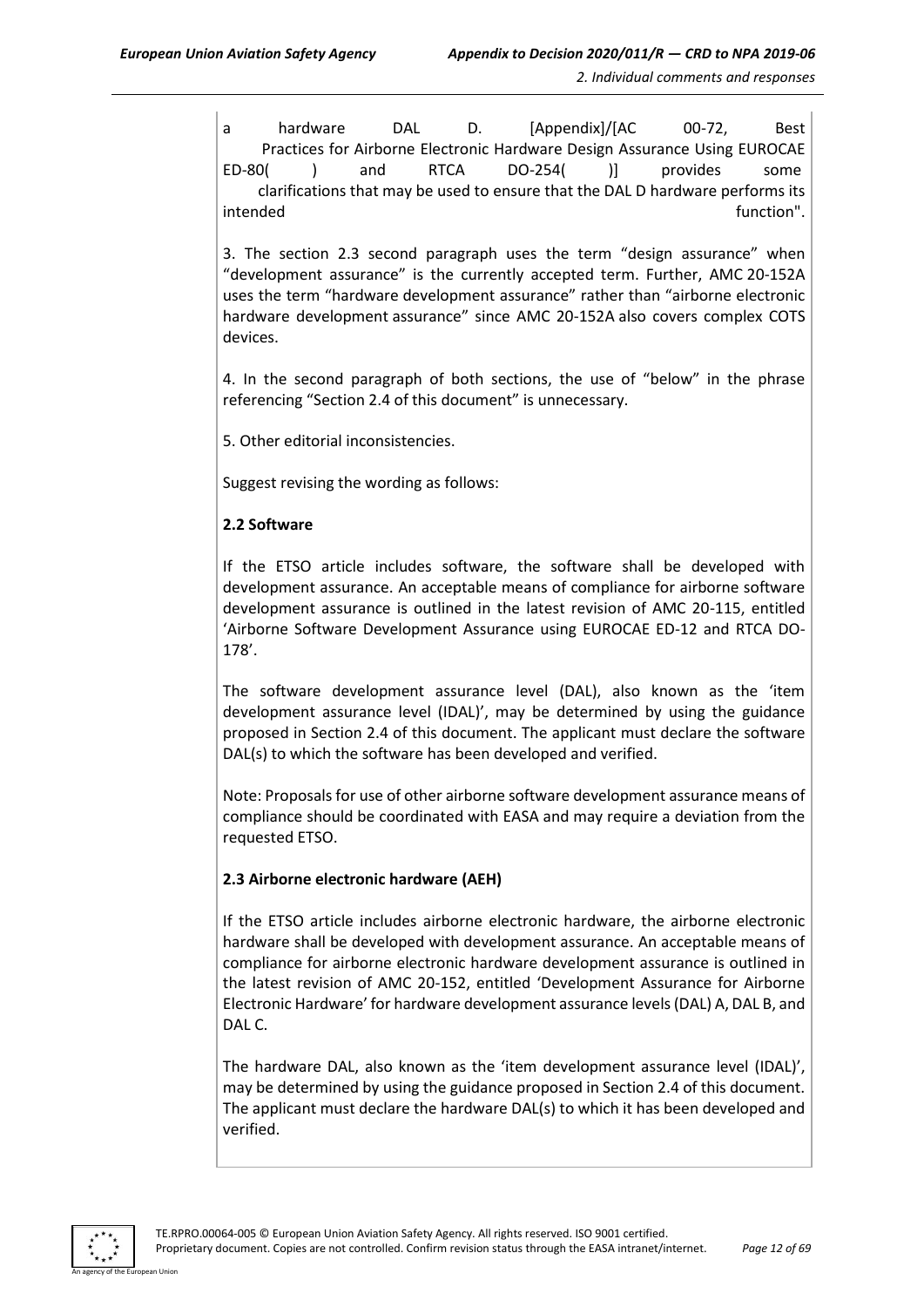|          | Note: Proposals for use of other airborne electronic hardware development<br>assurance means of compliance should be coordinated with EASA and may require a<br>deviation from the requested ETSO.                                                                                                                                                                                                                                                                      |
|----------|-------------------------------------------------------------------------------------------------------------------------------------------------------------------------------------------------------------------------------------------------------------------------------------------------------------------------------------------------------------------------------------------------------------------------------------------------------------------------|
|          | Note: AMC 20-152A Appendix 'Best Practices for Airborne Electronic Hardware<br>Design Assurance Using EUROCAE ED-80() and RTCA DO-254()' provides some<br>clarifications that may be used to ensure that the DAL D hardware performs its<br>intended function.                                                                                                                                                                                                          |
| response | Partially accepted.                                                                                                                                                                                                                                                                                                                                                                                                                                                     |
|          | 1. Partially accepted.<br>Different from type certificates as well as from the CS-25 context, there are no<br>possible CRIs in the ETSO context. Alternatives to traditional development are<br>therefore not accompanied by possible additional guidance on the means of<br>compliance for granting an ETSOA. The ETSO path is optional. If the applicant wishes<br>to use alternative means of compliance - in the ETSO context -, a deviation shall be<br>requested. |
|          | Text added to use another means of compliance.                                                                                                                                                                                                                                                                                                                                                                                                                          |
|          | 2. Not accepted.<br>EASA does not concur with the interpretation of the comment on AMC 20-152A<br>applicability. The CS-ETSO does not refer to a given applicability to the DAL on<br>purpose; this applicability to DAL is clearly indicated in the AMC 20-152A, which is<br>referred to as a whole in CS-ETSO Subpart A.                                                                                                                                              |
|          | 3. Accepted.<br>The text now refers to the hardware development assurance level, in line with AMC<br>20-152A.                                                                                                                                                                                                                                                                                                                                                           |
|          | 4. Accepted.<br>'below' is removed.                                                                                                                                                                                                                                                                                                                                                                                                                                     |
|          | 5. Noted.<br>DAL is used in the text.<br>Section 2.2 is kept unchanged from the NPA. AMC 20-115D refers to Software levels,<br>as in DO-178.                                                                                                                                                                                                                                                                                                                            |
| comment  | 167<br>comment by: AIRBUS                                                                                                                                                                                                                                                                                                                                                                                                                                               |
|          | <b>ETSO-2C518: Runway Overrun Awareness And Alerting System</b>                                                                                                                                                                                                                                                                                                                                                                                                         |
|          | Page 14, please change:                                                                                                                                                                                                                                                                                                                                                                                                                                                 |
|          | "According to this proposal, newly designed runway overrun awareness and alerting<br>systems must meet the standards provided in EUROCAE ED-250, Minimum<br>Operational Performance Standard for a Runway Overrun Awareness and Alerting<br>System, dated December 2017."                                                                                                                                                                                               |

by:



an Union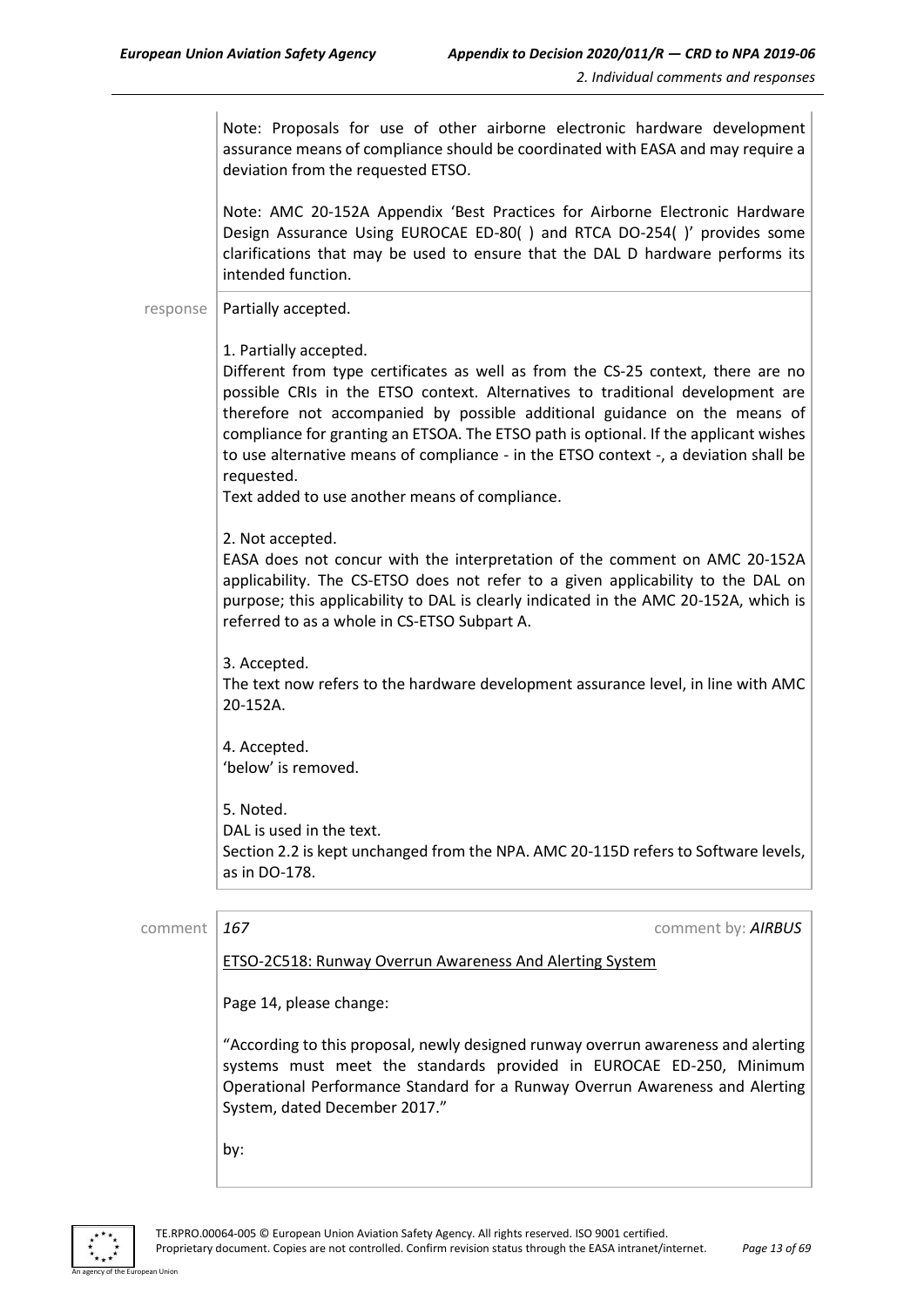"According to this proposal, newly designed runway overrun awareness and alerting systems must meet the standards provided in EUROCAE ED-250, Minimum Operational Performance Standard for a Runway Overrun Awareness and Alerting System, dated December 2017, **or an existing means of compliance already agreed with the agency."**

**Justification:** Airbus has already developed and certified ROOAS on most of the fleet according to an EASA CRI. It is therefore requested to explicitly authorize the use of another means of compliance already agreed with the agency, to not unduly penalize Manufacturers who voluntarily adopt the technology in advance to regulation application.

response  $\vert$  Not accepted.

An ETSO authorisation is granted when the equipment is compliant with a minimum performance standard that is published and available to the public, but the use of CRIs for ETSOs is not permitted by Part 21. The ETSO process is an optional path, and does not constitute an installation approval. It permits EASA to approve an equipment manufacturer's part independently of a specific installation. The installer may then use the ETSOA as a means of compliance for installation of the ETSO article, but this is not the only means. The creation of ETSO-2C518 does not invalidate the installations granted on Airbus aircraft.

# **2. In summary — why and what | 2.4. What are the expected benefits and drawbacks of the proposals** p. 18

| comment  | 22<br>comment by: FAA                                                                                                                                                                                                                                                                                                                                                                                      |
|----------|------------------------------------------------------------------------------------------------------------------------------------------------------------------------------------------------------------------------------------------------------------------------------------------------------------------------------------------------------------------------------------------------------------|
|          | Page 18<br>Referenced Text: CS-ETSO, Subpart A, Paragraph 2.2. If the ETSO article includes<br>software, the software shall be developed with development assurance. Acceptable<br>means of compliance for the development assurance of the airborne software is<br>outlined in the latest revision of AMC 20-115. entitled Airborne Software<br>Development Assurance using EUROCAE ED-12 and RTCA DO-178 |
|          | Comment: The sentence "Acceptable means of compliance for the development<br>assurance of the airborne software is outlined in the latest revision of AMC 20-115<br>" is ambiguous.<br>It is not clear if use of AMC 20-115 is mandatory or optional.                                                                                                                                                      |
|          | Proposed Resolution: According to EASA, AMCs are an Acceptable Means of<br>Compliance (AMC). AMCs are not mandatory, and therefore the text should clearly<br>state "An acceptable means of compliance for the development assurance of the<br>airborne software is outlined in the latest revision of AMC 20-115  ".                                                                                      |
| response | Partially accepted.<br>The sentence referring to acceptable means of compliance is clarified. For the<br>context of an ETSO, it is mandatory to comply with the latest version of AMC 20-115.<br>As a consequence, if an applicant wishes to use an alternate MoC, a deviation should<br>be requested as foreseen by the ETSO process.                                                                     |

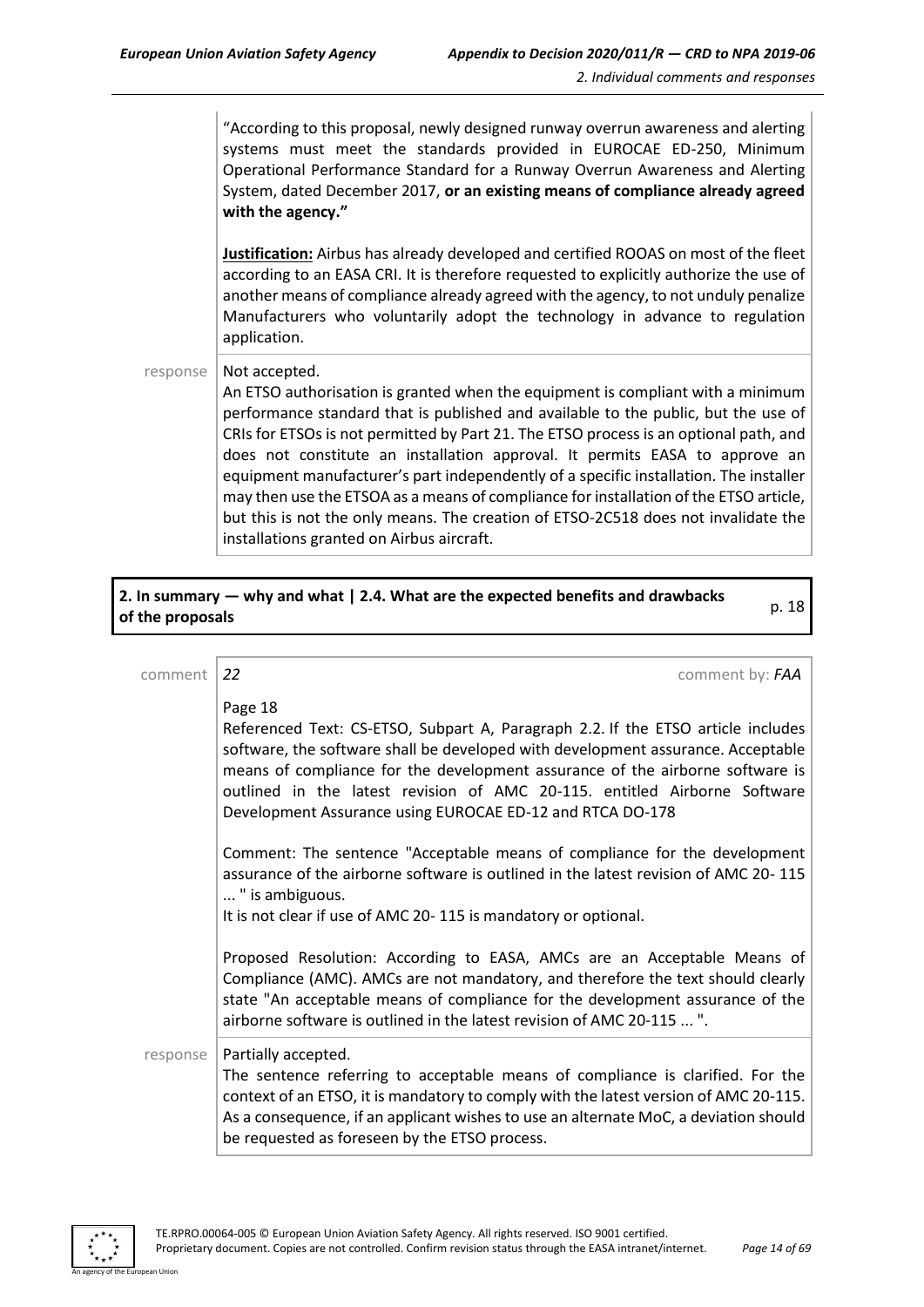| comment  | 44 | comment by: General Aviation Manufacturers Association                                                                                                                                                                                                                                                                                                                                                                                                                                                                          |
|----------|----|---------------------------------------------------------------------------------------------------------------------------------------------------------------------------------------------------------------------------------------------------------------------------------------------------------------------------------------------------------------------------------------------------------------------------------------------------------------------------------------------------------------------------------|
|          |    | 1. The wording in the first paragraph of both sections is inconsistent and<br>difficult to read; further it implies that the referenced AMC is "the" only<br>acceptable means for development assurance, which is contrary to what is<br>stated in the EASA CS-25 SEI List for Panel 10.<br>2. The statement within section 2.3 first paragraph implies that AMC 20-152<br>must be followed even for DAL D. This is inconsistent and contrary to the<br>applicability statement proposed in NPA 2018-09, AMC 20-152A section 2. |
| response |    | Partially accepted.<br>See the answer to comment #122.                                                                                                                                                                                                                                                                                                                                                                                                                                                                          |

| 3. Proposed amendments |    | p. 19                                                                                                                                                                                                                                                                                                                                                                                                                                                                                                                           |
|------------------------|----|---------------------------------------------------------------------------------------------------------------------------------------------------------------------------------------------------------------------------------------------------------------------------------------------------------------------------------------------------------------------------------------------------------------------------------------------------------------------------------------------------------------------------------|
| comment                | 45 | comment by: General Aviation Manufacturers Association                                                                                                                                                                                                                                                                                                                                                                                                                                                                          |
|                        |    | 1. The wording in the first paragraph of both sections is inconsistent and<br>difficult to read; further it implies that the referenced AMC is "the" only<br>acceptable means for development assurance, which is contrary to what is<br>stated in the EASA CS-25 SEI List for Panel 10.<br>2. The statement within section 2.3 first paragraph implies that AMC 20-152<br>must be followed even for DAL D. This is inconsistent and contrary to the<br>applicability statement proposed in NPA 2018-09, AMC 20-152A section 2. |
| response               |    | Partially accepted.<br>See the answer to comment #122.                                                                                                                                                                                                                                                                                                                                                                                                                                                                          |

#### **SUBPART A—GENERAL | 2. STANDARDS TO MEET TECHNICAL CONDITIONS** p. 19-21

| comment  | 7<br>comment by: Luftfahrt-Bundesamt                                                                                                                                                                                                             |
|----------|--------------------------------------------------------------------------------------------------------------------------------------------------------------------------------------------------------------------------------------------------|
|          | In Point 2.7 it is required, that non-rechargeable litium batteries must comply with<br>the UN transport regulation. For rechargeble lithium batteries it is not required.<br>Should it?                                                         |
| response | Accepted.<br>Compliance with the UN regulation has been added as a requirement for<br>rechargeable lithium batteries.                                                                                                                            |
|          |                                                                                                                                                                                                                                                  |
| comment  | 23<br>comment by: FAA                                                                                                                                                                                                                            |
|          | Page 19                                                                                                                                                                                                                                          |
|          | Referenced Text: CS-ETSO, Subpart A, paragraph 2. 3. If the ETSO article includes<br>airborne electronic hardware, the airborne electronic hardware shall be developed<br>with development assurance. The acceptable means of compliance for the |



.<br>An Union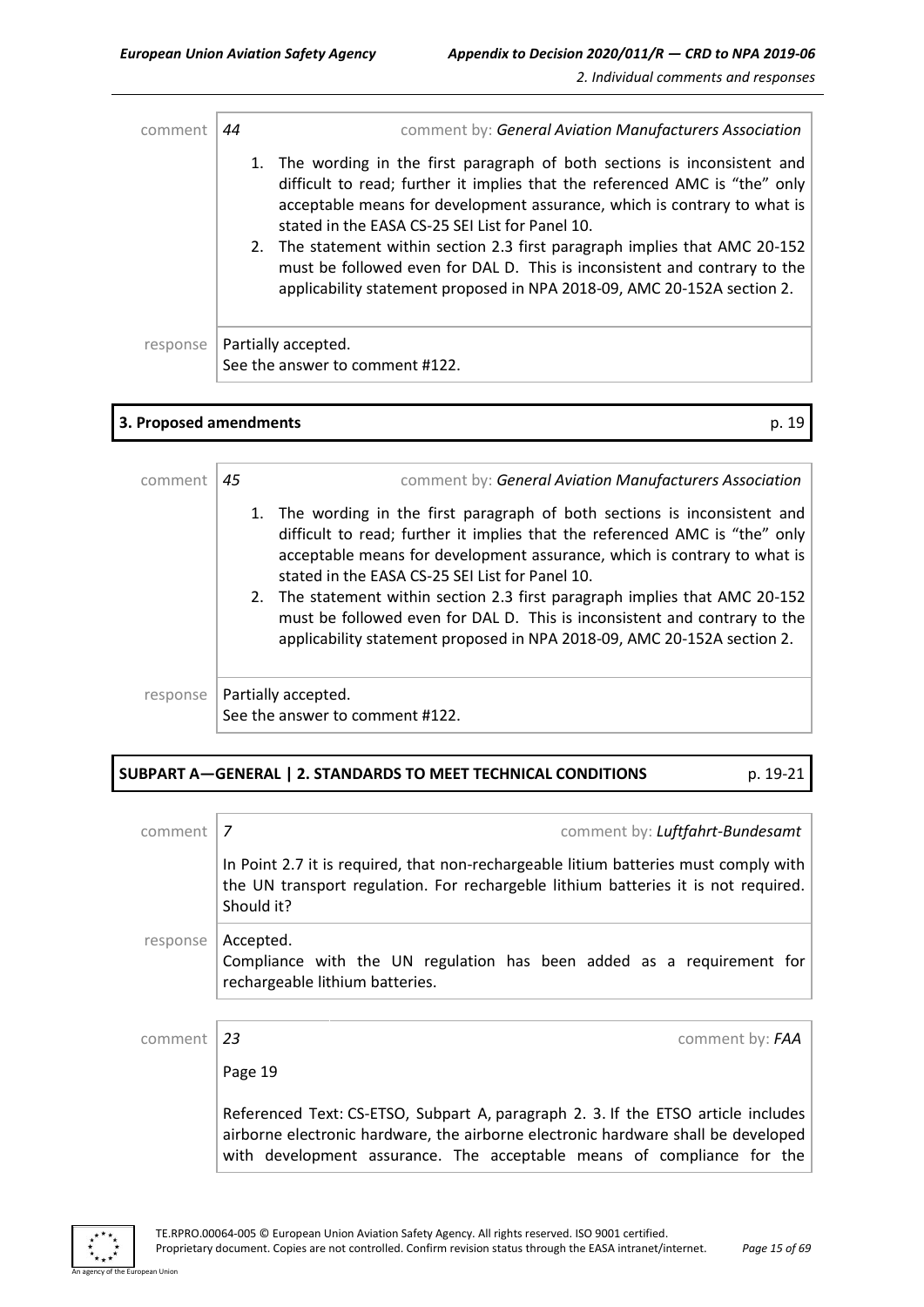|          | development of airborne electronic hardware is outlined in the latest revision of AMC<br>20-152, entitled 'Development Assurance for Airborne Electronic Hardware'.                                                                                                                                                                                                                                |
|----------|----------------------------------------------------------------------------------------------------------------------------------------------------------------------------------------------------------------------------------------------------------------------------------------------------------------------------------------------------------------------------------------------------|
|          | Comment: The sentence "The acceptable means of compliance for the development<br>of airborne electronic hardware is outlined in the latest revision of AMC 20-152  "<br>implies that AMC 20-152 is the only means of compliance.                                                                                                                                                                   |
|          | Proposed Resolution:<br>According to EASA, AMCs are an Acceptable Means of Compliance (AMC). AMCs are<br>not mandatory, and therefore the text should state:<br>"An acceptable means of compliance for the development of airborne electronic<br>hardware is outlined in the latest revision of AMC 20-152  "                                                                                      |
| response | Partially accepted.<br>See the answer to comment #122.                                                                                                                                                                                                                                                                                                                                             |
|          |                                                                                                                                                                                                                                                                                                                                                                                                    |
| comment  | 24<br>comment by: FAA                                                                                                                                                                                                                                                                                                                                                                              |
|          | Page 20<br>CS-ETSO Subpart A, paragraph 2.6 Problem reports that are related to ETSO articles<br>that contain software or airborne electronic hardware shall be identified and<br>managed. Acceptable means of compliance for the management of OPRs are<br>outlined in the latest revision of AMC 20-189 'Management of Open Problem<br>Reports'.                                                 |
|          | Comment: The sentence "Acceptable means of compliance for the management of<br>OPRs are outlined in the latest revision of AMC 20-189 'Management of Open<br>Problem Reports'" is ambiguous. It is not clear if use of AMC 20-189 is mandatory or<br>optional.                                                                                                                                     |
|          | Proposed Resolution: According to EASA, AMCs are an Acceptable Means of<br>Compliance (AMC). AMCs are not mandatory, and therefore the text should clearly<br>state "An acceptable means of compliance for the management of OPRs is outlined<br>in the latest revision of AMC 20-189  "                                                                                                           |
| response | Partially accepted.<br>See the answer to comment #22.                                                                                                                                                                                                                                                                                                                                              |
| comment  | 46<br>comment by: General Aviation Manufacturers Association                                                                                                                                                                                                                                                                                                                                       |
|          | The statement implies AMC 20-189 is "the" only acceptable means of<br>1.<br>compliance for Open Problem Report (OPR) management.<br>2. The statement implies that for ETSO articles with minor or no safety effect<br>failure conditions, AMC 20-189 should be followed - this is inconsistent and<br>contrary to the applicability statement proposed in NPA 2018-09 per AMC<br>20-189 section 2. |
| response | Partially accepted.<br>1- Partially accepted, see the answer to comment #24.<br>2- Not accepted.                                                                                                                                                                                                                                                                                                   |

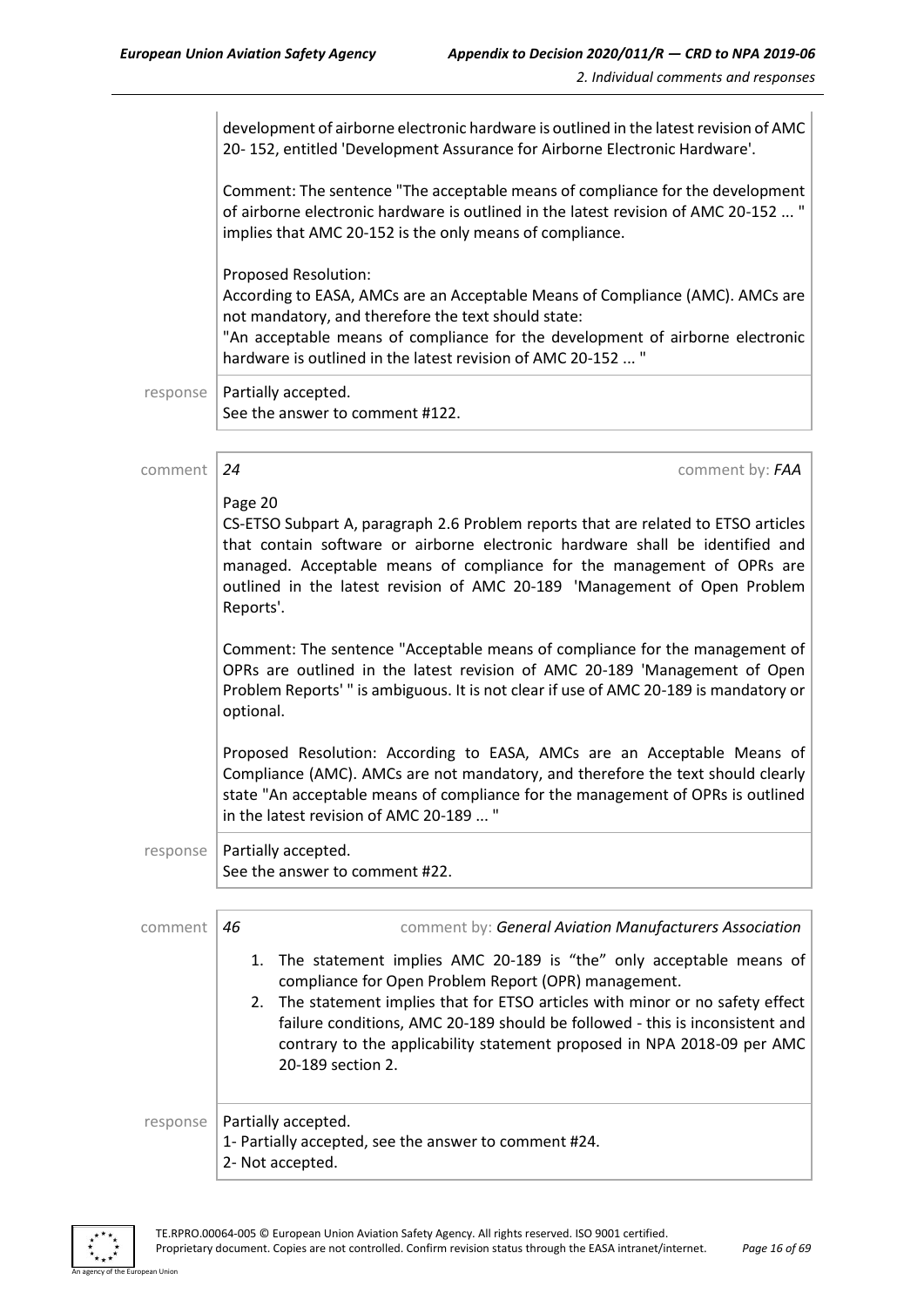EASA does not concur with the interpretation of the comment on AMC 20-189 applicability. CS-ETSO does not refer to a given failure condition; this applicability is indicated in AMC 20-189, which is referred to as a whole in CS-ETSO Subpart A.

| comment  | 66<br>comment by: THALES-Avionics                                                                                                                                                                                                                                                                                                                                                                                                                                                                                     |  |  |
|----------|-----------------------------------------------------------------------------------------------------------------------------------------------------------------------------------------------------------------------------------------------------------------------------------------------------------------------------------------------------------------------------------------------------------------------------------------------------------------------------------------------------------------------|--|--|
|          | In Subpart A $\S$ 2.3 Airborne electronic hardware (AEH), replace « The acceptable<br>means of compliance for the development of airborne electronic hardware is<br>outlined in the latest revision of AMC 20-152, " by "Acceptable means of<br>compliance for the development of airborne electronic hardware is outlined in the<br>latest revision of AMC 20-152, "<br>This would be coherent with $\S$ 2.2 Software paragraph, and AMC 20-152 is an<br>acceptable means of compliance but may not be the only one. |  |  |
| response | Not accepted.<br>See the answer to comment #22.                                                                                                                                                                                                                                                                                                                                                                                                                                                                       |  |  |
| comment  | 100<br>comment by: THALES-Avionics                                                                                                                                                                                                                                                                                                                                                                                                                                                                                    |  |  |
|          | 2.4 Failure condition classification and development assurance                                                                                                                                                                                                                                                                                                                                                                                                                                                        |  |  |
|          | 1/ ETSO is a requirement at equipment level not at aircraft level therefore it is to the<br>equipment manufacturer to decide and declare for what level of failure condition he<br>wants to design its equipment.                                                                                                                                                                                                                                                                                                     |  |  |
|          | Replace "development assurance level that is appropriate to the failure condition<br>classifications that are expected for the intended installation" by development<br>assurance level that is appropriate to the failure condition classifications envisionned<br>by the applicant"                                                                                                                                                                                                                                 |  |  |
|          | 2/ Safety analysis being done at system or aircraft level, at equipment level, failure<br>classification may only be declarative. Therefore, the sentence "the applicant should<br>develop an assumption for the failure classification", should be clarified by replacing<br>"develop an assumption" by "make an assumption" or "declare its assumed failure<br>classification".                                                                                                                                     |  |  |
| response | Partially accepted.<br>1- Not accepted. EASA considers the sentence equivalent. At the ETSO level, the<br>intended installation is equivalent to the envisioned installation.<br>2- Accepted.<br>The sentence has been clarified.                                                                                                                                                                                                                                                                                     |  |  |
| comment  | 123<br>comment by: Garmin International                                                                                                                                                                                                                                                                                                                                                                                                                                                                               |  |  |
|          | CS-ETSO Subpart A Section 2.6 - Page 21:                                                                                                                                                                                                                                                                                                                                                                                                                                                                              |  |  |
|          | 1. The wording implies AMC 20-189 is "The" only acceptable means for open problem<br>report management.                                                                                                                                                                                                                                                                                                                                                                                                               |  |  |



an Unio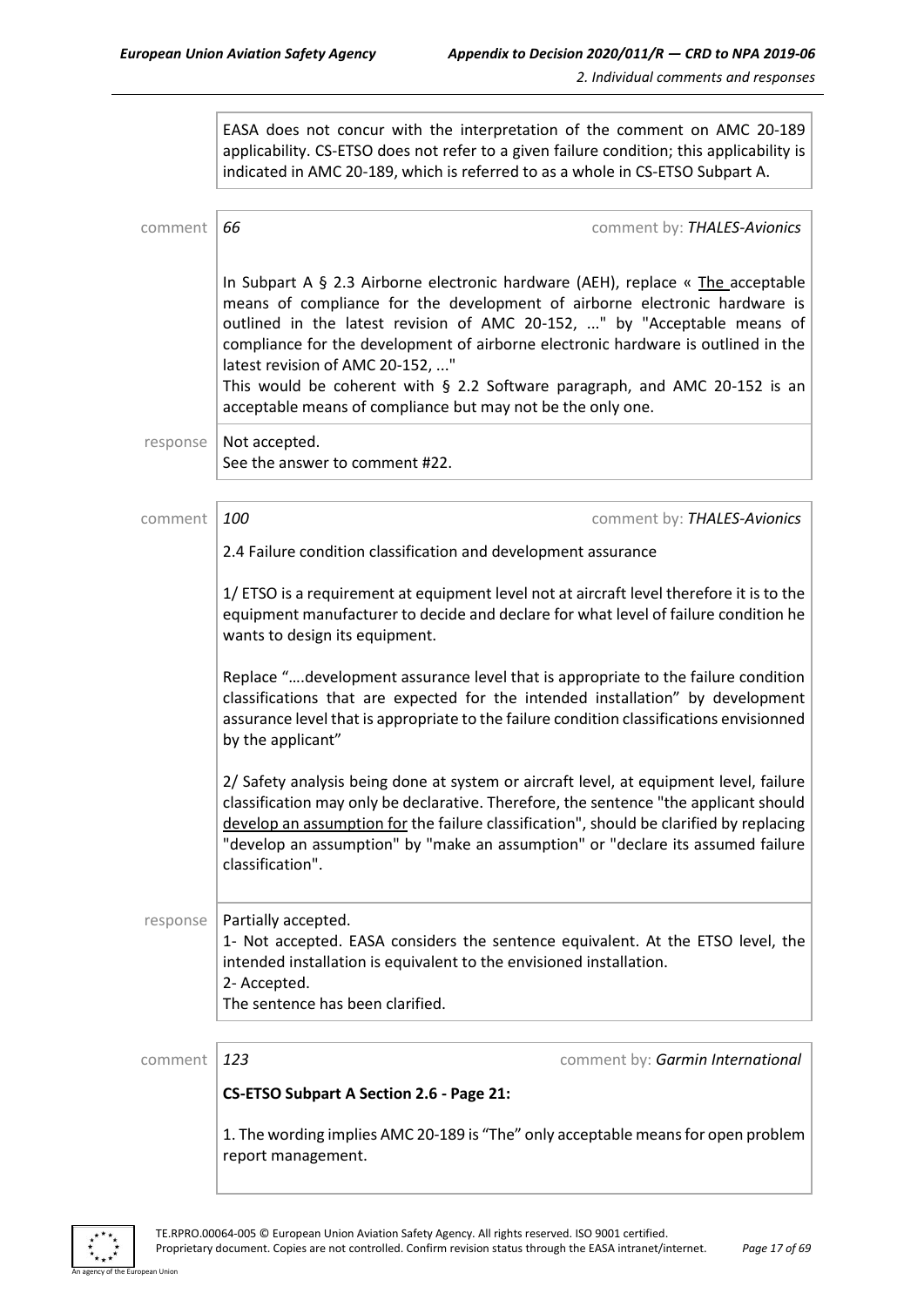2. The wording implies that AMC 20-189 should be followed for ETSO articles with minor or no safety effect failure conditions.This is inconsistent with the applicability proposed in NPA 2018-09 per AMC 20-189 section 2:

"… This [AMC]/[AC] applies to all airborne electronic systems and equipment, software and AEH embedded in those systems, which could cause or contribute to Catastrophic, Hazardous, or Major failure conditions. This [AMC]/[AC] is not applicable to electronic equipment embedded in airborne systems which could cause or contribute only to Minor failure conditions or to failure conditions having No Safety Effect. This [AMC]/[AC] is also not applicable to component partitions which could cause or contribute only to Minor failure conditions or to failure conditions having No Safety Effect".

Other editorial inconsistencies.

Suggest revising the wording as follows:

#### **2.6 Open Problem Reports (OPRs)**

Problem reports that are related to ETSO articles that contain software or airborne electronic hardware shall be identified and managed. An acceptable means of compliance for the management of OPRs is outlined in the latest revision of AMC 20- 189, entitled 'Management of Open Problem Reports' for articles that could cause or contribute to Catastrophic, Hazardous, or Major failure conditions.

Note: See AMC 20-189 Section 2 for additional information related to its Applicability to airborne systems with embedded electronic equipment and component partitions which could cause or contribute only to Minor failure conditions or to failure conditions having No Safety Effect.

Note: Proposals for use of other problem report management means of compliance should be coordinated with EASA and may require a deviation from the requested ETSO.

 $response$  | Partially accepted. See the answer to comment #46.

#### **SUBPART B — LIST OF ETSOs (INDEX 1 AND INDEX 2)** p. 23-30

comment *42* comment by: *Airbus Helicopters*

#### **Comment**

ETSO-C194 should be revised to specify what corresponds to HTAWS class A.

#### **Rationale for Comment**

EU 965/2012 regulation SPA.HOFO.160 (c) requires TAWS that meets the requirements for class A equipment as specified in an acceptable standard. **Recommendation** Update ETSO-C194 to acceptable standards for HTAWS class A.

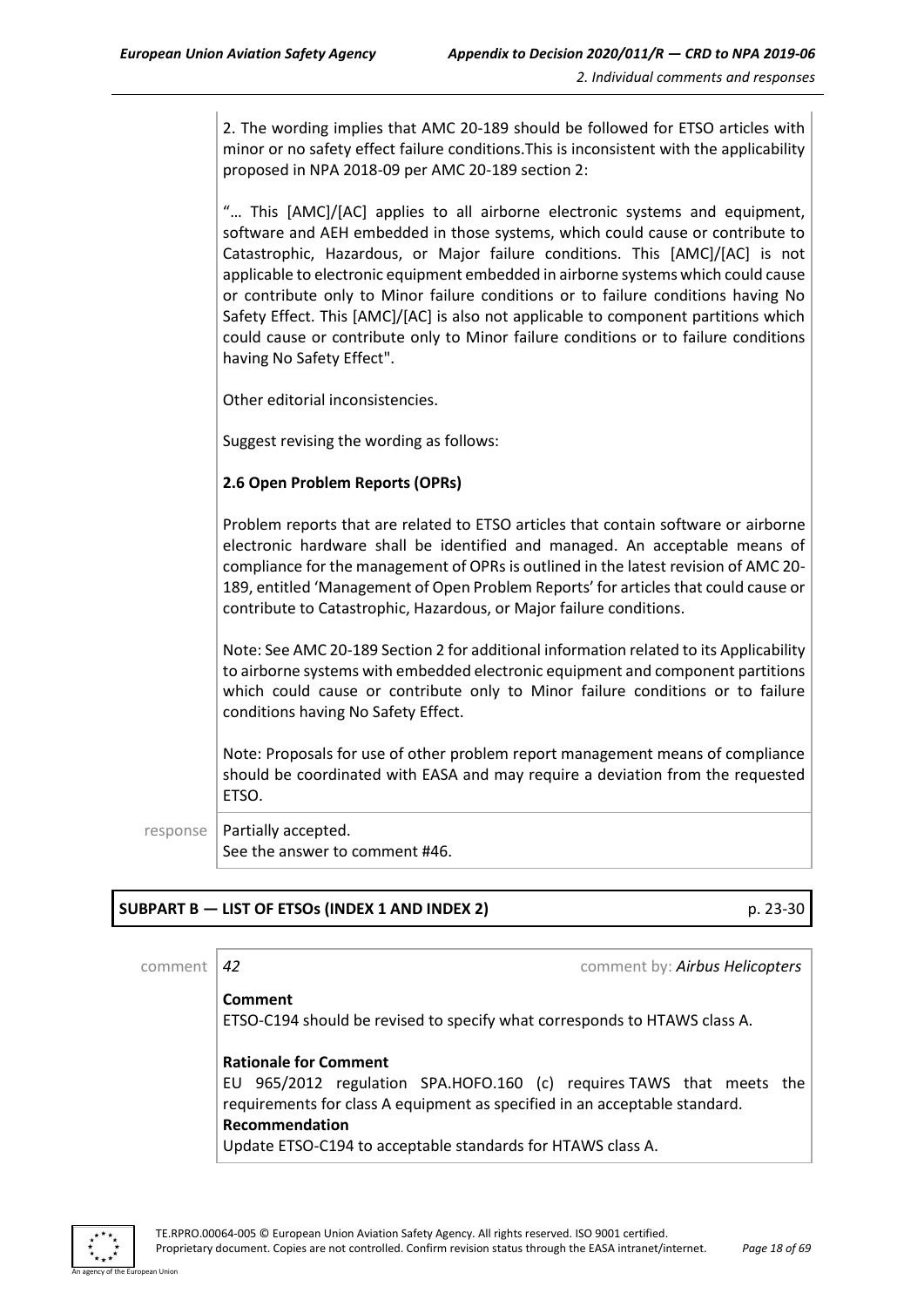This should not mean that ETSO -C151d proposed updates should be carried over. Indeed the Rationale behind the required capability to trigger two kinds of aural alerts for caution level FLTA is not clear. No additional technical requirement for HTAWS with reference to current systems/implementations should be introduced pending EASA rulemaking task RMT.708 CFIT outcomes are delivered.

|          | <b>Classification</b><br><b>MAJOR</b>                                                                     |
|----------|-----------------------------------------------------------------------------------------------------------|
| response | Noted.<br>EASA will consider the amendment of this ETSO as part of the next regular update<br>of CS-ETSO. |

| ETSO-C10c | $\sim$ $\sim$<br>$p.31 - 33$ |
|-----------|------------------------------|

| comment  | 68<br>comment by: THALES-Avionics                                                                                                                                                                                                                                                                                                                                                                                                                                                                                         |
|----------|---------------------------------------------------------------------------------------------------------------------------------------------------------------------------------------------------------------------------------------------------------------------------------------------------------------------------------------------------------------------------------------------------------------------------------------------------------------------------------------------------------------------------|
|          | ETSO C10c - App 1 / 3.11<br>Symbol 40 is not directly linked to scale notion in ARP4102/7. This is why we propose<br>to modify the text as follows :<br>"Instruments that use a tape-type display or present altitude with a digital readout<br>are permitted to use tic marks every 100 feet with a more prominent mark every 500<br>feet in agreement with SAE ARP4102/7, Appendix A, Symbols 39 and/or 40. "                                                                                                           |
| response | Accepted.<br>Text modified as suggested                                                                                                                                                                                                                                                                                                                                                                                                                                                                                   |
|          |                                                                                                                                                                                                                                                                                                                                                                                                                                                                                                                           |
| comment  | 75<br>comment by: THALES-Avionics                                                                                                                                                                                                                                                                                                                                                                                                                                                                                         |
|          | ETSO C10c - App 1 / New line for 5.10<br>In AS8009C, § 5.10 Monitoring Functions (for Altimeters with External Power or<br>Excitation Inputs), it is written:                                                                                                                                                                                                                                                                                                                                                             |
|          | With nominal input power applied to the UUT and all interfaces connected and<br>there<br>be<br>failure<br>operating<br>normally,<br>shall<br>no<br>flags or failure indicators in view. Failure signal outputs shall not be indicating any<br>failures.                                                                                                                                                                                                                                                                   |
|          | Remove or interrupt the UUT primary power and verify that within one second a<br>inidcation<br>of<br>loss<br>of<br>positive<br>input<br>is<br>power<br>clearly visible in the form of a failure flag or failure indicator within the viewing area<br>of<br>If<br>applicable,<br>the<br>instrument<br>display.<br>failure signal outputs shall be verified to indicate the failure condition.<br>Reapply the power and verfiy the failure flag, indicator and any output signal is<br>removed or cleared within 1 second." |
|          | Comment: the test case condition is too stringent for power up situation and should<br>take into account different type of design, including the case of displays where failure<br>indicator can be a black screen and where an image is displayed after a power up<br>phase that can last more than one second.                                                                                                                                                                                                          |



n I Ini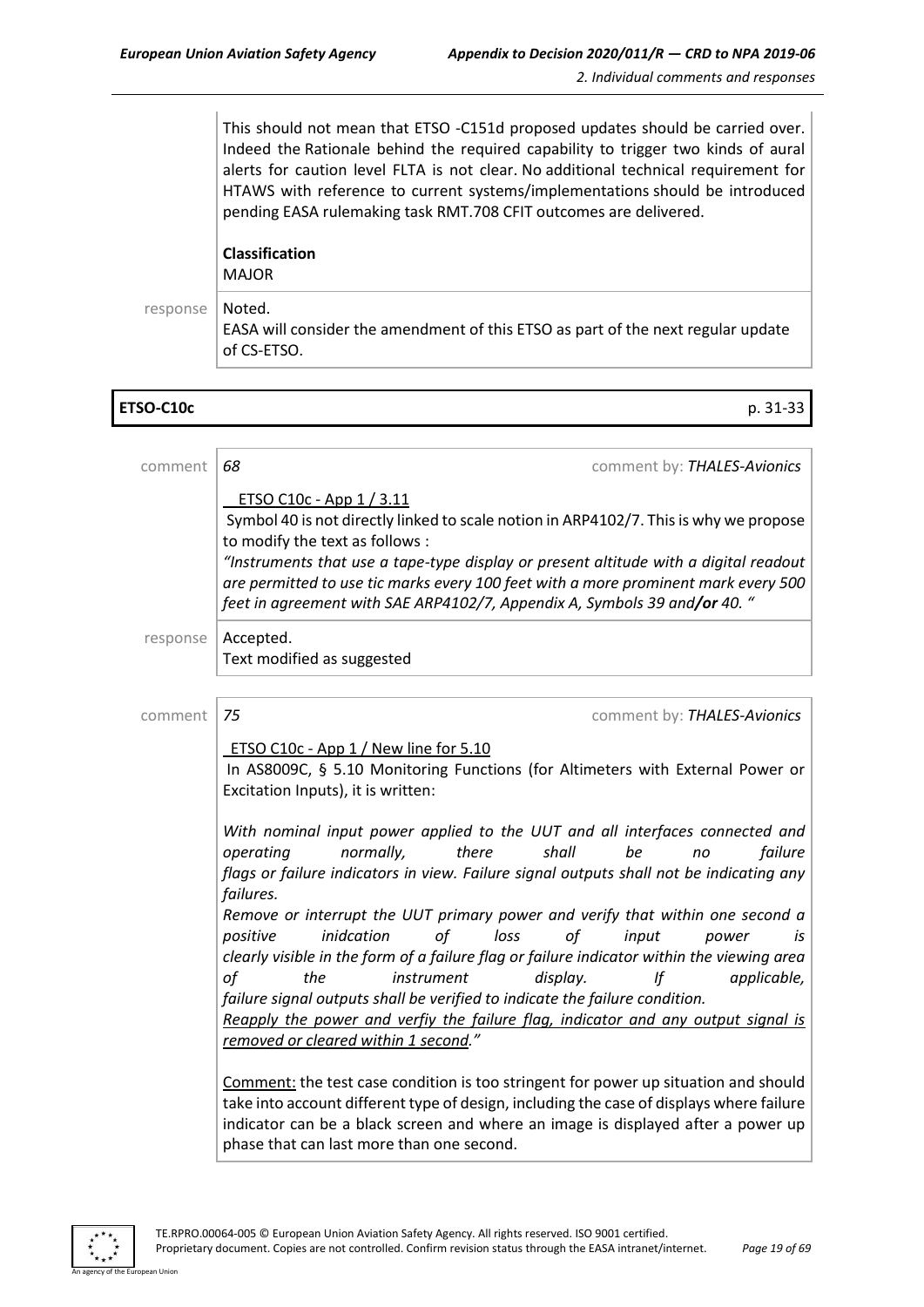|          | Recommendation to update Appendix 1 table with new section 5.10, to clarify MPS<br>and add a note indicating that duration may be one second or nominal start-up phase<br>duration.                                                                 |
|----------|-----------------------------------------------------------------------------------------------------------------------------------------------------------------------------------------------------------------------------------------------------|
| response | Partially accepted.<br>A new line for 5.10 has been added, but referring to AS8034C as an alternative means<br>of compliance.                                                                                                                       |
| comment  | 76<br>comment by: THALES-Avionics                                                                                                                                                                                                                   |
|          | ETSO C10c - App 1 / 5.11 and 6.29<br>AS8034C is now available. Proposal to reference both AS8034B and C.                                                                                                                                            |
| response | Accepted.<br>Text modified as suggested                                                                                                                                                                                                             |
| comment  | 124<br>comment by: Garmin International                                                                                                                                                                                                             |
|          | <b>ETSO-C10c - Page 33:</b>                                                                                                                                                                                                                         |
|          | In SAE Appendix 1 Section 3.4, the ETSO text reads "may be omitted from the dial of<br>instruments", while the TSO-C10c text reads<br>"may<br>be<br>omitted<br>for<br>instruments". Suggest removing 'from the dial' to be consistent with the TSO. |
| response | Accepted.<br>Text modified as suggested                                                                                                                                                                                                             |

### **ETSO-C13g** p. 34-56

| comment  | 18<br>comment by: FAA                                                                                                                                                                           |
|----------|-------------------------------------------------------------------------------------------------------------------------------------------------------------------------------------------------|
|          | Page 46.                                                                                                                                                                                        |
|          | Referenced Text: Page 6, subsection 2.3 applies as written, except the replacement<br>of the definition of the following terms as follows:                                                      |
|          | Replace with:                                                                                                                                                                                   |
|          | Page 6, subsection 2.3, apply as written, except replace the definition of the<br>following terms with the new text.                                                                            |
| response | Accepted<br>Text amended as suggested.                                                                                                                                                          |
|          |                                                                                                                                                                                                 |
| comment  | 19<br>comment by: FAA                                                                                                                                                                           |
|          | Page 47.                                                                                                                                                                                        |
|          | Referenced Text: Appendix 1 Section 3, 3.9 For the child and infant-small child<br>category, it shall be demonstrated that at least 60%  starting with the <i>packaged</i> life<br>I preserver. |



an Union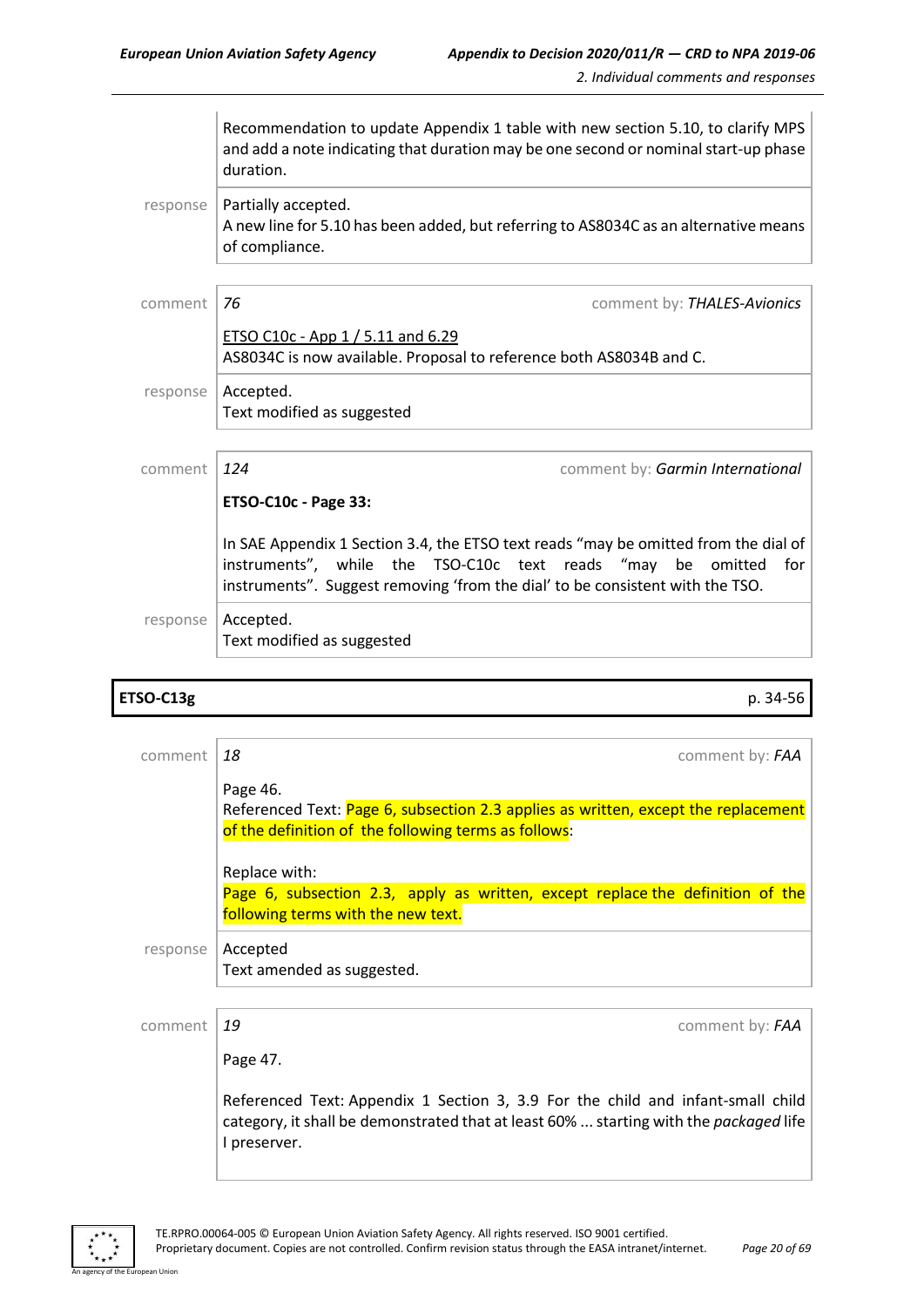|          | Comment: In TSO-C13g, itallics are used to indicate a change in text from AS1354. In<br>ETSO-C13g, usually the italics were removed, but here they are not - packaged.                                                                                                                                                                              |
|----------|-----------------------------------------------------------------------------------------------------------------------------------------------------------------------------------------------------------------------------------------------------------------------------------------------------------------------------------------------------|
|          | Rationale - Be consistent. Either keep the original italisized text, or useplain text.                                                                                                                                                                                                                                                              |
| response | Accepted.<br>Plain text was kept consistently through the document.                                                                                                                                                                                                                                                                                 |
| comment  | 20<br>comment by: FAA                                                                                                                                                                                                                                                                                                                               |
|          | Page 48                                                                                                                                                                                                                                                                                                                                             |
|          | Reference Text Appendix 1 Section 3, 3.10 and various other paragraphs.                                                                                                                                                                                                                                                                             |
|          | The infant-small child category life preserver shall remain inflated and undamaged,<br>an adult and tested in accordance with 5.43                                                                                                                                                                                                                  |
|          | Comment: In TSO-C13g, itallics are used to indicate a change in text from AS1354. In<br>ETSO-C13g, usually the italics were removed, but here they are not - tested in<br>accordance with 5.4 3.                                                                                                                                                    |
|          | Rationale - Be consistent. Either keep the original italisized text, or use plain text.                                                                                                                                                                                                                                                             |
| response | Accepted.<br>Plain text was kept consistently through the document.                                                                                                                                                                                                                                                                                 |
| comment  | 21<br>comment by: FAA                                                                                                                                                                                                                                                                                                                               |
|          | Page 50<br>Referenced Text: Appendix 1 Section 5, 5.3.1. Child donning tests shall be performed<br>by a minimum of 5 adult test subjects of both sexes between the ages of 20 and 40.<br>Tests shall be performed using a child weighing between 35 and 90 pounds (15.88<br>and 40.91 kg}.<br>Comment: This text should be in a separate paragraph. |
| response | Accepted.<br>Text modified as suggested                                                                                                                                                                                                                                                                                                             |

#### **ETSO-C43d** p. 65-67

| comment  | comment by: THALES-Avionics<br>69                                                                                                                                                                                                                                                                                                                                         |
|----------|---------------------------------------------------------------------------------------------------------------------------------------------------------------------------------------------------------------------------------------------------------------------------------------------------------------------------------------------------------------------------|
|          | ETSO C43 - Appendix 1<br>To be consistent with the removal of section 4.3, a new modification to SAE AS8005A<br>should be introduced related to friction error to state that in section 4.8 of SAE<br>AS8005Ato remove the part "or vibrated" from the sentence "the instrument reading<br>shall be noted before and after the instrument is lightly tapped or vibrated." |
| response | Not accepted.                                                                                                                                                                                                                                                                                                                                                             |



an Union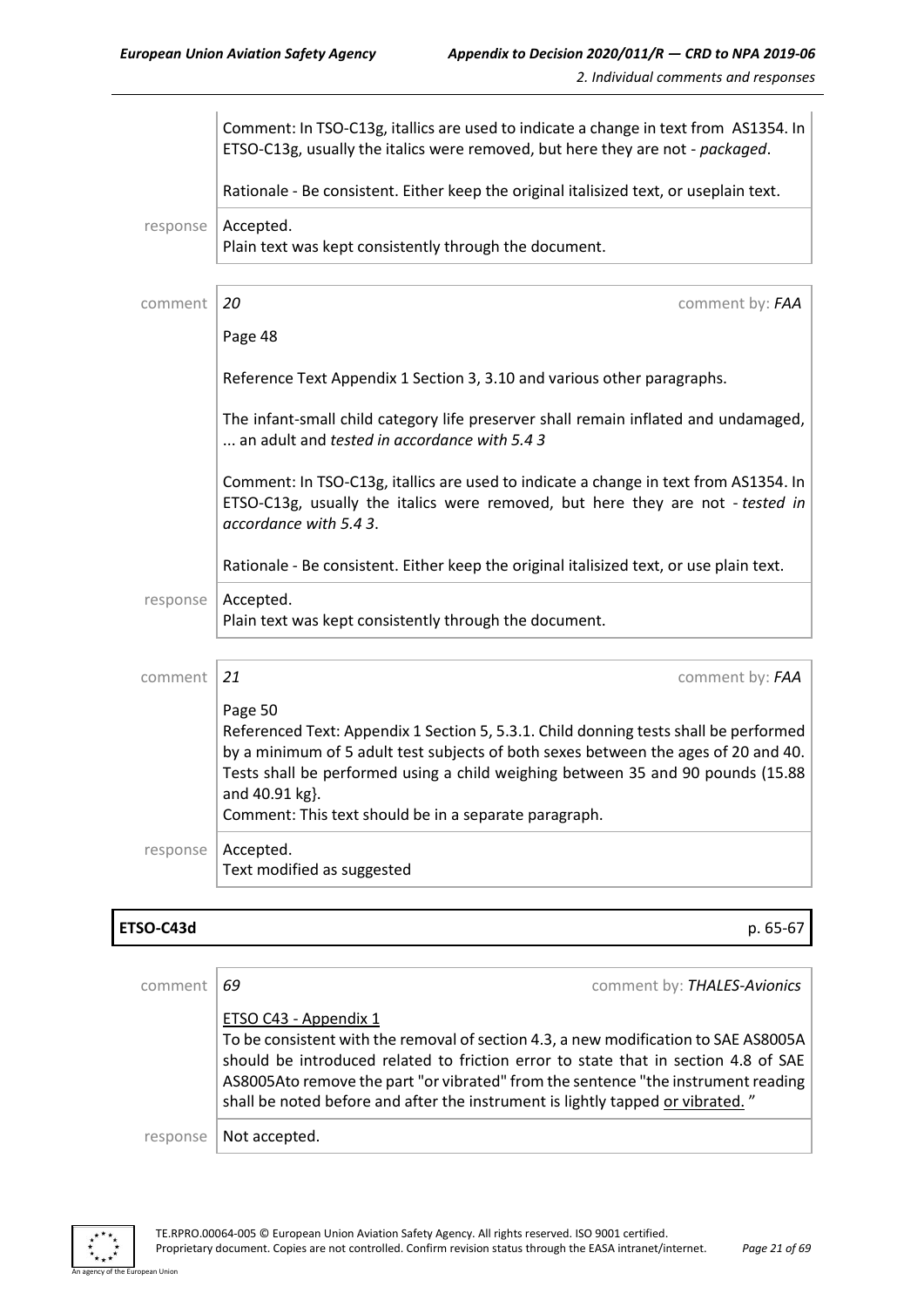The fact that EASA does not allow the vibration of the article to be used to show compliance does not mean that EASA is not interested in the values displayed before and after the vibration, if vibration is applied. Only the value before vibration can be used for compliance demonstration.

| <b>ETSO-C113b</b> | p. 68-71                                                                                                                                                                                                                                                                                                                                                                                                                                                                                                                                                                      |
|-------------------|-------------------------------------------------------------------------------------------------------------------------------------------------------------------------------------------------------------------------------------------------------------------------------------------------------------------------------------------------------------------------------------------------------------------------------------------------------------------------------------------------------------------------------------------------------------------------------|
|                   |                                                                                                                                                                                                                                                                                                                                                                                                                                                                                                                                                                               |
| comment           | 27<br>comment by: Airbus Helicopters                                                                                                                                                                                                                                                                                                                                                                                                                                                                                                                                          |
|                   | Comment:<br>The referred AS8034B conflicts the reference AS8034C addressed overall with ETSO-<br>C113b.<br><b>Recommendation:</b><br>Correct the AS8034 reference on page 70<br><b>Classification:</b><br>Formal                                                                                                                                                                                                                                                                                                                                                              |
| response          | Accepted.<br>Text modified as suggested                                                                                                                                                                                                                                                                                                                                                                                                                                                                                                                                       |
| comment           | 47<br>comment by: General Aviation Manufacturers Association                                                                                                                                                                                                                                                                                                                                                                                                                                                                                                                  |
|                   | The proposed modifications to AS8034C section 5 and 5.1 introduce additional tests<br>not referenced within FAA TSO-C113b. To ensure technical equivalency and preserve<br>EASA-FAA reciprocity under the current TIP, this modification should be discussed<br>with FAA, to ensure all TSOA applicants are compliant with the EASA standard.                                                                                                                                                                                                                                 |
| response          | Not accepted.<br>EASA has added the text for clearer guidance. This text has been discussed with the<br>FAA and both authorities concluded that the EASA text was not controversial, but<br>adds more precision (see the answer to comment 57-2.). The TSO and ETSO for this<br>C113b standard are considered sufficiently similar to have ETSO-C113b under Index<br>1. There are no controversial points regarding TSO-C113b.<br>Finally, EASA-FAA reciprocal acceptance under the current TIP is not affected by<br>differences between the ETSO and TSO.                   |
| comment           | 57<br>comment by: Garmin International                                                                                                                                                                                                                                                                                                                                                                                                                                                                                                                                        |
|                   | ETSO-C113b - Page 68:<br>Section 3.1.1.1 includes Modifications to AS8034C Section 5 and Section 5.1 which<br>are not found in TSO-C113b. These modifications require additional tests not called<br>out by FAA TSO-C113b. For technical equivalency, these modifications should not be<br>made without coordination with the FAA as some TSOA applicants would not be<br>compliant with the EASA standard.<br>If the comment in the prior paragraph does not result in removing the proposed<br>Modifications, then the following comments/suggestions should be considered: |



n Unio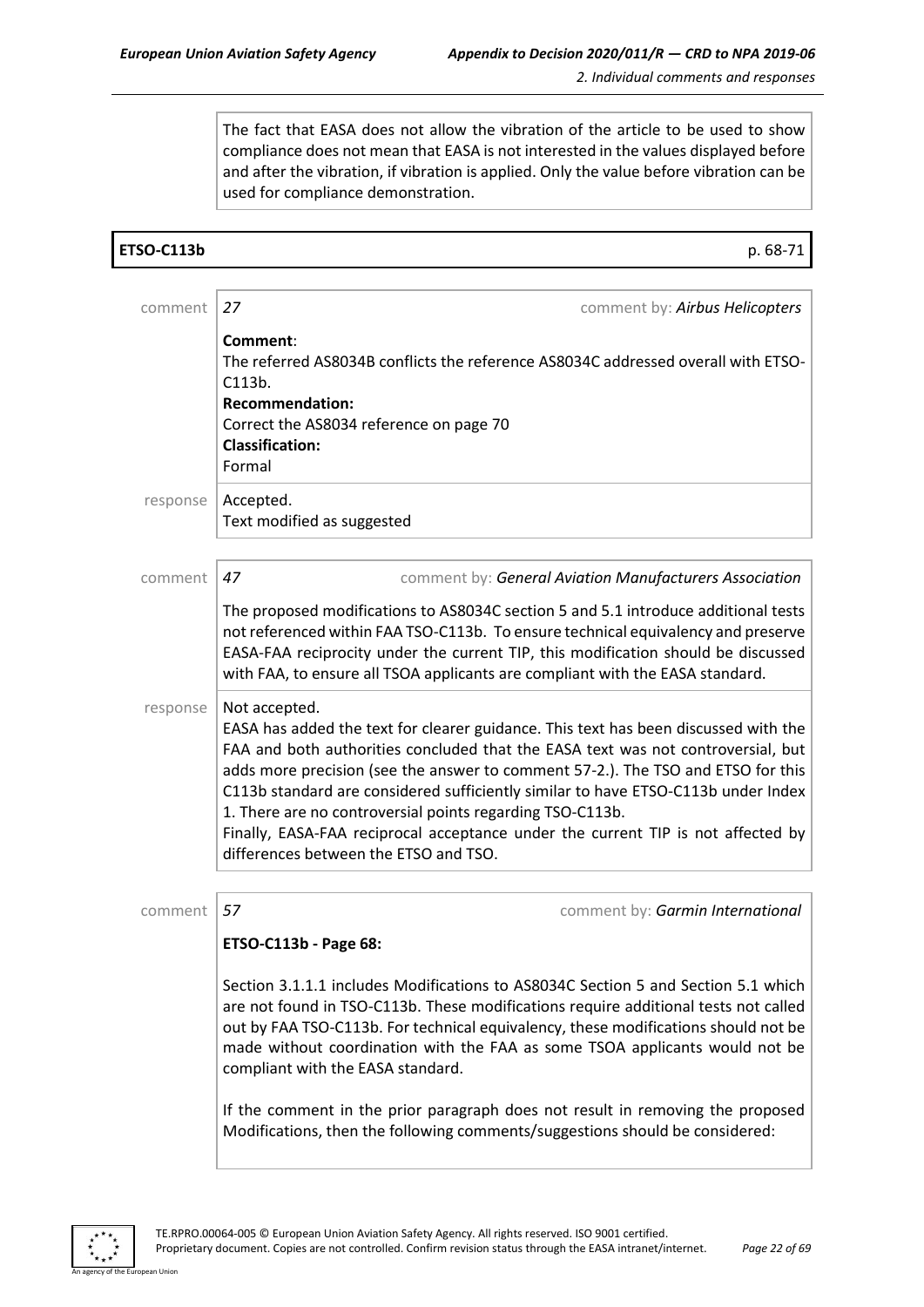|          | 1. The proposed modification to Section 5, second bullet is ambiguous as to<br>whether the intent is that the last sentence in AS8034C is to be retained or<br>not; i.e., "Software simulation cannot be used in lieu of physical activation."<br>If the intent of EASA's modification is to allow the same flexibility for other<br>tests (e.g., 5.4 Temperature and Altitude Tests, 5.6 Humidity Test, etc.) as it<br>is for the 5.5 Temperature Variation and 5.20 RF Susceptibility Tests, then<br>consideration should be given to striking this sentence. In any case, the ETSO-<br>C113b text should make the extent of the intended modification obvious.<br>2. The proposed modification to Section 5.1 to reference a new Section 5.1.7<br>requiring testing of latency and accuracy during all environmental tests is<br>problematic even with the proposed modification to Section 5. The SAE<br>committee that produced AS8034C spent hours discussing how to word<br>Section 5 to prevent unrealistic expectations that would require an applicant<br>to determine how to interact with a touch screen during tests where the unit<br>is inaccessible. Even with the proposed Section 5, second bullet, the concern<br>about the ability to "prove that the touch screen" meets the 4.7.1 Latency<br>and 4.7.3 Touch Screen Selection Accuracy characteristics remains.<br>Consequently, it is recommended to delete this modification.<br>Change any remaining "touchscreen" references within ETSO-C113b to<br>3.<br>"touch screen" (with appropriate capitalization for the context) to be consist<br>with the term used in AS8034C. |
|----------|-------------------------------------------------------------------------------------------------------------------------------------------------------------------------------------------------------------------------------------------------------------------------------------------------------------------------------------------------------------------------------------------------------------------------------------------------------------------------------------------------------------------------------------------------------------------------------------------------------------------------------------------------------------------------------------------------------------------------------------------------------------------------------------------------------------------------------------------------------------------------------------------------------------------------------------------------------------------------------------------------------------------------------------------------------------------------------------------------------------------------------------------------------------------------------------------------------------------------------------------------------------------------------------------------------------------------------------------------------------------------------------------------------------------------------------------------------------------------------------------------------------------------------------------------------------------------------------------------------------------------------------------------------|
| response | Partially accepted.<br>Introduction sentence:<br>Not accepted. See the answer to comment 47.<br>1. Accepted.<br>The remaining text, unchanged, has been added for clarity, responding to the<br>comment raised.<br>2. Not accepted.<br>The modification to AS8024C is found essential to test touchscreen functionality over<br>some specific environmental conditions. AS8034C allows the exclusion of any<br>physical test from the touchscreen functions, and the modification brought by EASA<br>in ETSO-C113b results in a request to test the touchscreen functionality under the<br>Temperature and Altitude Tests (Section 4.0, DO-160G/ED-14G) but excluding<br>overpressure tests, and under the Temperature Variation Test (Section 5.0,<br>DO-160G/ED-14G). After inquiry following this comment, this approach is found<br>quite reasonable and realistic.<br>3. Accepted.                                                                                                                                                                                                                                                                                                                                                                                                                                                                                                                                                                                                                                                                                                                                                               |

comment **60 comment 60 comment by:** *Garmin International* 

#### **ETSO-C113b - Page 70:**

Item 2 does not include wording present in TSO-C113b: "however, the color selected should not impair the use of the overlaid information elements. Labels, display-based controls, menus, symbols, and graphics should all remain identifiable and distinguishable."



n Hoio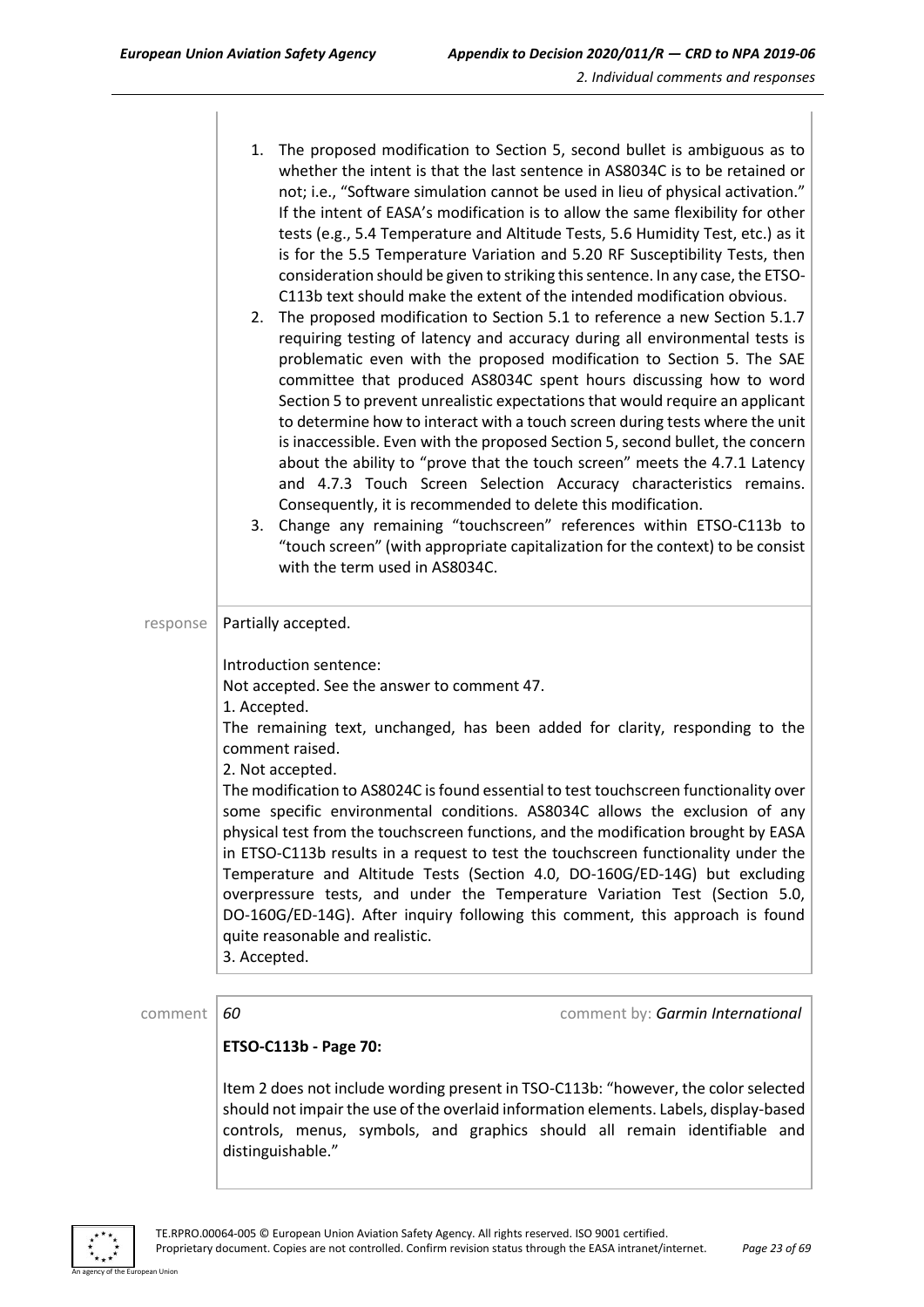|                   |                                                                    | For consistency with TSO-C113b, it is suggested to add the text into ETSO-C113b.                                                                                                                                                                                   |
|-------------------|--------------------------------------------------------------------|--------------------------------------------------------------------------------------------------------------------------------------------------------------------------------------------------------------------------------------------------------------------|
| response          | Accepted.<br>Text amended as suggested.                            |                                                                                                                                                                                                                                                                    |
| comment           | 84                                                                 | comment by: Garmin International                                                                                                                                                                                                                                   |
|                   | ETSO-C113b - Page 69:                                              |                                                                                                                                                                                                                                                                    |
|                   | AS8034C                                                            | SAE AS8034B reference in Appendix 1 is outdated and should be updated to SAE                                                                                                                                                                                       |
| response          | Accepted.<br>See the answer to comment #27.                        |                                                                                                                                                                                                                                                                    |
| comment           | 85                                                                 | comment by: Garmin International                                                                                                                                                                                                                                   |
|                   | ETSO-C113b - Page 70:                                              |                                                                                                                                                                                                                                                                    |
|                   | to determine proposals that don't fall under the accepted colours. | In Table A1, 'non-normal sources' has been moved to a different row, and that row's<br>colours have been expanded with a note 'as appropriate'. Suggest that Table A1 and<br>its notes should stay consistent with the FAA TSO and rely on certification authority |
| response          | Noted.<br>See the answer to comment #47.                           |                                                                                                                                                                                                                                                                    |
| comment           | 87                                                                 | comment by: Garmin International                                                                                                                                                                                                                                   |
|                   | ETSO-C113b - Page 71:                                              |                                                                                                                                                                                                                                                                    |
|                   | the display or parameters."                                        | Item 4 from TSO-C113b is not included: "A red 'X' can be used to denote a failure of                                                                                                                                                                               |
|                   |                                                                    | For consistency with TSO-C113b, it is suggested to add the text into ETSO-C113b.                                                                                                                                                                                   |
| response          | Not accepted.                                                      | This feature is not found to conform to the equivalent aircraft level requirements<br>related to colours of annunciations (e.g. CS 25.1322). The red colour should be only                                                                                         |
|                   |                                                                    | associated with warnings. EASA has decided that the annunciation of a given<br>parameter on the display should be consistent with this CS 25.1322 requirement.                                                                                                     |
| <b>ETSO-C117b</b> |                                                                    | p. 72-147                                                                                                                                                                                                                                                          |
| comment           | 80                                                                 | comment by: Garmin International                                                                                                                                                                                                                                   |

**ETSO-C117b Section Page 106:**



an Union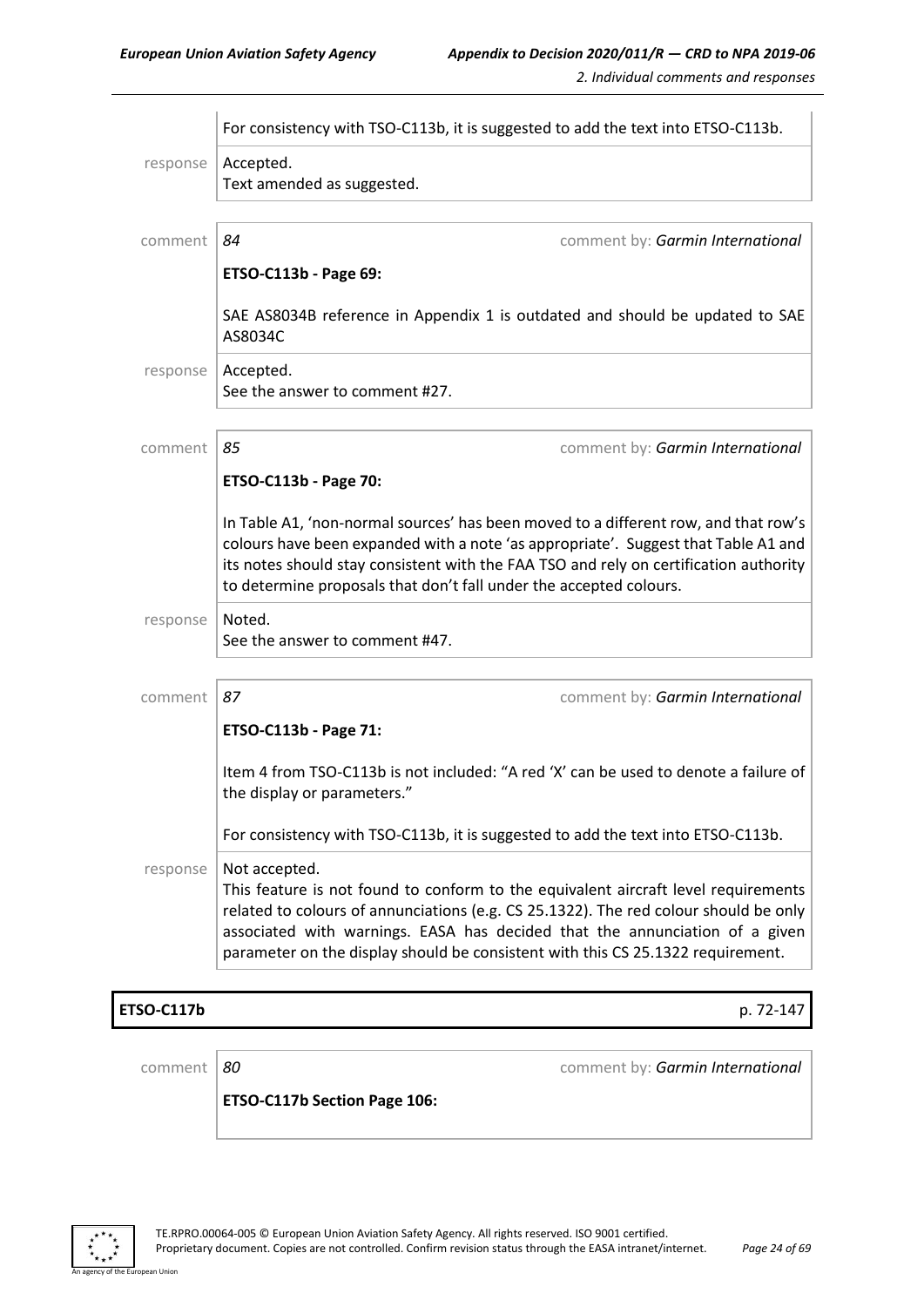|          | Appendix 1, page 106, paragraph after Note 3, it states 'for both increasing and<br>decreasing wind shear' whereas on previous similar worded note (Page 105) it read<br>'for both performance increasing and performance decreasing wind shear'.                                                           |
|----------|-------------------------------------------------------------------------------------------------------------------------------------------------------------------------------------------------------------------------------------------------------------------------------------------------------------|
| response | Accepted.<br>EASA agrees with the commenter. The change was inadvertently introduced and it<br>has been corrected.                                                                                                                                                                                          |
| comment  | 81<br>comment by: Garmin International                                                                                                                                                                                                                                                                      |
|          | <b>ETSO-C117b Page 105:</b>                                                                                                                                                                                                                                                                                 |
|          | Appendix 1, the Tables at the top of Pages 105 and 106 are missing units (seconds)<br>in the middle column.                                                                                                                                                                                                 |
| response | Accepted.<br>Text amended as suggested.                                                                                                                                                                                                                                                                     |
| comment  | 82<br>comment by: Garmin International                                                                                                                                                                                                                                                                      |
|          | ETSO-C117b - Page 100:                                                                                                                                                                                                                                                                                      |
|          | Appendix 1, Table 1, appears to be missing entries for Sections 24-Icing, 25-<br>Electrostatic Discharge, and 26-Fire, Flammability. These sections are included in<br>TSO-C117b.                                                                                                                           |
| response | Accepted.<br>Text amended as suggested.                                                                                                                                                                                                                                                                     |
| comment  | 83<br>comment by: Garmin International                                                                                                                                                                                                                                                                      |
|          | <b>ETSO-C117b Page 95:</b>                                                                                                                                                                                                                                                                                  |
|          | Appendix 1, Section 4.a.16.ii ends with '(reserved)' whereas TSO-C117b includes '(1<br>x 10-3 or less per flight hour for systems installed in out-of-production aircraft as<br>defined in 14 CFR § 121.358)'.                                                                                              |
| response | Noted.<br>The (reserved) is used by purpose to indicate that the flexibility provision allowed by<br>the FAA is not included in ETSO-C117b. This was already the case for the previous<br>revision of this ETSO.                                                                                            |
| comment  | 117<br>comment by: Garmin International                                                                                                                                                                                                                                                                     |
|          | ETSO-C117b - Page 130:                                                                                                                                                                                                                                                                                      |
|          | Appendix 4, Page 130 references 'paragraphs (e)(7)(ii), (e)(7)(iii), (e)(8)(ii), and<br>(e)(8)(iii) of this ETSO'. Those references do not appear to exist. Suggest a possible<br>change to 'paragraphs $4(d)(7)(ii)$ , $4(d)(7)(iii)$ , $4(d)(8)(ii)$ , and $4(d)(8)(iii)$ of Appendix 1<br>of this ETSO'. |

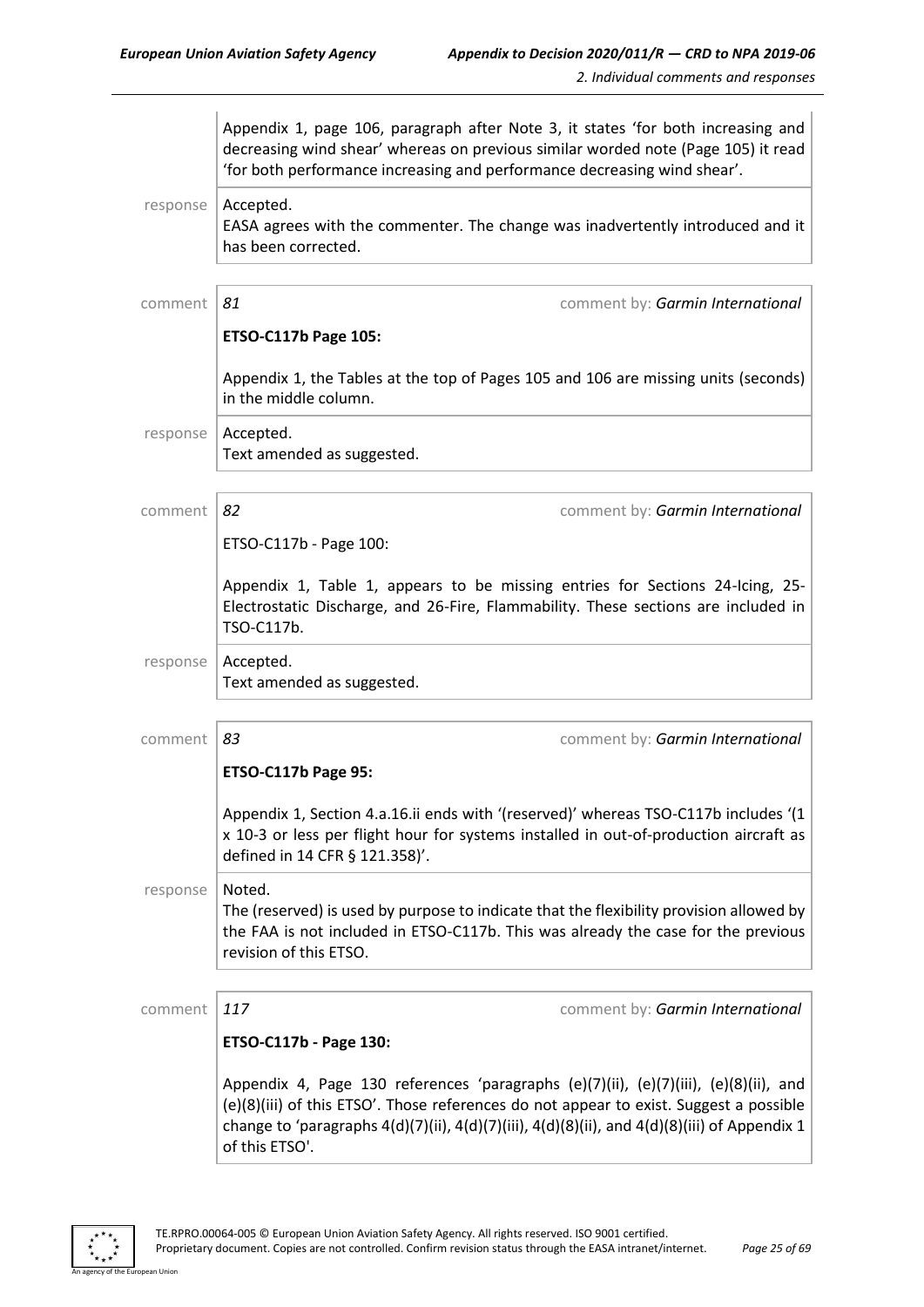| response | Accepted.                                                                                                                                                                                                                                                                                             |
|----------|-------------------------------------------------------------------------------------------------------------------------------------------------------------------------------------------------------------------------------------------------------------------------------------------------------|
|          | Text amended as suggested.                                                                                                                                                                                                                                                                            |
|          |                                                                                                                                                                                                                                                                                                       |
| comment  | 118<br>comment by: Garmin International                                                                                                                                                                                                                                                               |
|          | ETSO-C117b - Page 132:                                                                                                                                                                                                                                                                                |
|          |                                                                                                                                                                                                                                                                                                       |
|          | Appendix 5, Page 129 for W h did not appear to edit the units to read (ft/s) instead<br>of (ft/sec) as was done for other instances.                                                                                                                                                                  |
| response | Accepted.                                                                                                                                                                                                                                                                                             |
|          | Text amended as suggested.                                                                                                                                                                                                                                                                            |
|          |                                                                                                                                                                                                                                                                                                       |
| comment  | 119<br>comment by: Garmin International                                                                                                                                                                                                                                                               |
|          | ETSO-C117b - Page 134:                                                                                                                                                                                                                                                                                |
|          | Appendix 6, Page 134, second paragraph has two occurrences of 'alpha_command'<br>yet they do not match in that one uses the underscore and one does not. Also, in the<br>fourth paragraph and numbered paragraphs 2 and 3, there are some<br>alpha_command terms with an underscore and some without. |
|          | In TSO-C117b, all occurrences have the underscore.                                                                                                                                                                                                                                                    |
| response | Accepted.<br>Text amended as suggested.                                                                                                                                                                                                                                                               |
|          |                                                                                                                                                                                                                                                                                                       |
| comment  | 120<br>comment by: Garmin International                                                                                                                                                                                                                                                               |
|          | ETSO-C117b - Page 134:                                                                                                                                                                                                                                                                                |
|          | Appendix 6, Page 134, Numbered paragraph 4 states 'during the wind shear<br>encounter at menu a time.' it is unclear what 'at menu a time' means.                                                                                                                                                     |
| response | Accepted.                                                                                                                                                                                                                                                                                             |
|          | EASA concurs with the commenter; the wording was improved.                                                                                                                                                                                                                                            |
|          |                                                                                                                                                                                                                                                                                                       |
| comment  | 121<br>comment by: Garmin International                                                                                                                                                                                                                                                               |
|          | ETSO-C117b Page 126-129:                                                                                                                                                                                                                                                                              |
|          | Appendix 3, Pages 126-129 it is unclear which figures are being deleted and which<br>remain. Just a note to ensure any figures that remain are numbered appropriately as<br>it appears the remaining figure is labelled Figure 6.                                                                     |
| response | Accepted.<br>All the figures have been removed from Appendix 3, as they were all moved to<br>Appendix 2.                                                                                                                                                                                              |
|          |                                                                                                                                                                                                                                                                                                       |
| comment  | 148<br>comment by: Garmin International                                                                                                                                                                                                                                                               |

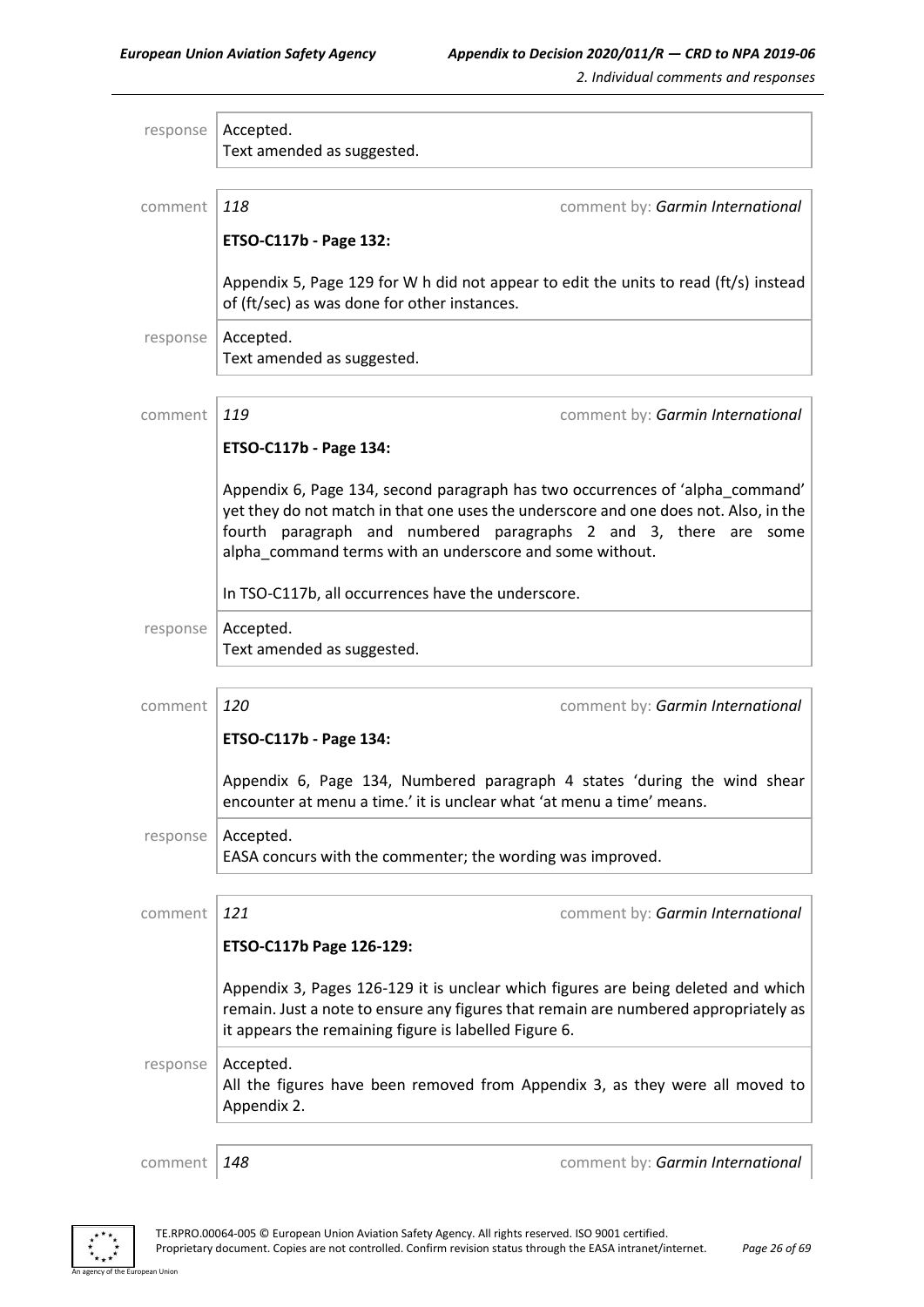|          | ETSO-C117b Page 108:                                                                                                                                                                                                                                      |
|----------|-----------------------------------------------------------------------------------------------------------------------------------------------------------------------------------------------------------------------------------------------------------|
|          | Appendix 1, page 106, paragraph (10) there is a reference to $'(d)(3)'$ which might<br>need to be '4(d)(3)'.                                                                                                                                              |
| response | Accepted.<br>All three occurrences of $'(d)(3)'$ shall be changed to $'(4(d)(3))$ . In addition, 'Section<br>4(d)(3)' shall be replaced with 'paragraph 4(d)(3)'.                                                                                         |
| comment  | 149<br>comment by: Garmin International                                                                                                                                                                                                                   |
|          | ETSO-C117b - Page 111:                                                                                                                                                                                                                                    |
|          | Appendix 2, page 108 references paragraph $(4(d)(19)$ of this ETSO'. There does not<br>appear to be a paragraph with that number. Perhaps it should be $(4(d)(10))$ of<br>Appendix 1 of this ETSO'. That is the way the reference is worded in TSO-C117b. |
| response | Accepted.<br>EASA agrees with the commentator, so the reference has been corrected.                                                                                                                                                                       |
|          |                                                                                                                                                                                                                                                           |
| comment  | 150<br>comment by: Garmin International                                                                                                                                                                                                                   |
|          | ETSO-C117b - Page 114:                                                                                                                                                                                                                                    |
|          | Appendix 2, page 111, Equations (3a) and (3b) have the equation labels towards the<br>left side of the page instead of the far right as in the other equations.                                                                                           |
| response | Accepted.<br>EASA agrees with the commentator, so the formatting has been corrected.                                                                                                                                                                      |
|          |                                                                                                                                                                                                                                                           |
| comment  | 151<br>comment by: Garmin International<br>ETSO-C117b Page 118:                                                                                                                                                                                           |
|          |                                                                                                                                                                                                                                                           |
|          | Appendix 2, page 115, last paragraph states 'also listed in the Appendix'. It is<br>somewhat unclear which Appendix is being referred to here. In TSO-C117b it's<br>worded 'also listed in this Appendix'.                                                |
| response | Accepted.<br>EASA agrees with the commentator, so the formatting has been corrected.                                                                                                                                                                      |
|          |                                                                                                                                                                                                                                                           |

#### **ETSO-C123d** p. 148-150

comment *2* comment by: *Curtiss Wright*

Sections 2-4.2.7a and 2-4.2.7b are part of the same test sequence within ED-112A. Therefore, with the change to the wording, the same unit would undergo a 90 day deep sea pressure test and a 90 day seawater immersion test. This is 180 days in seawater altogether which seems unreasonable considering the underwater locator beacon is only expected to work for 90 days. Furthermore, requiring the completion



an I Ini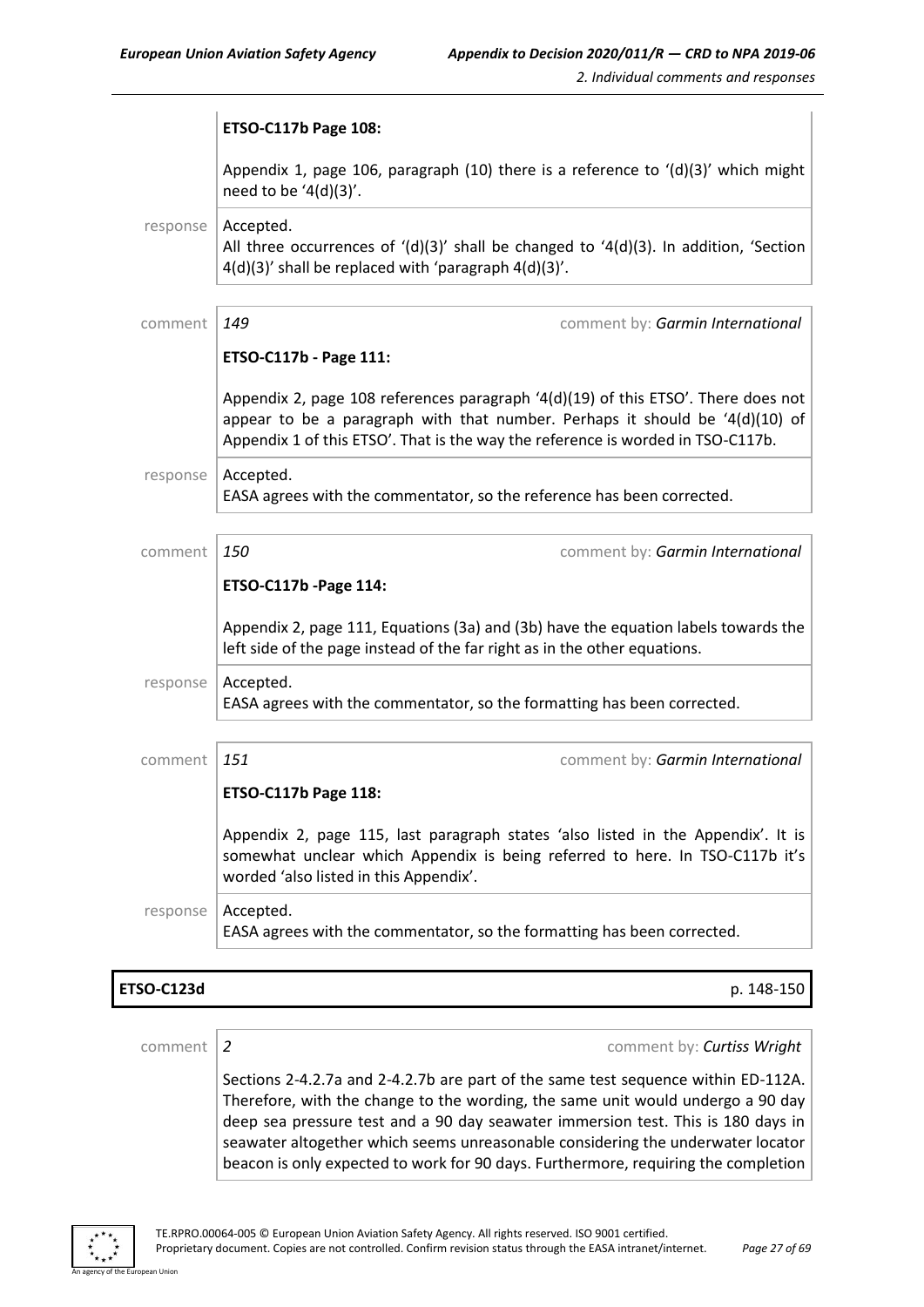|          | of a six month test to verify the performance of a recorder is likely to obstruct<br>innovation and the adoption of new technologies and inhibit the implementation of<br>incremental improvements. Hence, recorder capability will suffer in the long term.                                                                                                                                                                                                                                                                                                                                                                                                                                                                                                                             |
|----------|------------------------------------------------------------------------------------------------------------------------------------------------------------------------------------------------------------------------------------------------------------------------------------------------------------------------------------------------------------------------------------------------------------------------------------------------------------------------------------------------------------------------------------------------------------------------------------------------------------------------------------------------------------------------------------------------------------------------------------------------------------------------------------------|
|          | A better solution would be to require only one of the tests to be 90 days. Curtiss<br>Wright propose that the deep sea pressure test be reduced to 24 hours without the<br>need to justify the statement "the methods and materials used to protect the<br>recording medium have been shown to be unaffected by the deep-sea pressure test"<br>as long as the same sea water is subsequently used for a 90 day sea water immersion<br>test. In other words, the recording medium is not removed from the sea water<br>between tests.                                                                                                                                                                                                                                                     |
|          | The rationale being that 24 hours at deep sea pressure would be sufficient time to<br>test the protective armour against collapse and to ensure that the sea water ingress<br>into the unit is complete. The subsequent 90 day test in the warm sea water at 3m<br>depth will then better test the corrosion effects of the unit under test.                                                                                                                                                                                                                                                                                                                                                                                                                                             |
|          | At the very least, it should be made possible to allow the two tests to be carried out<br>in parallel.                                                                                                                                                                                                                                                                                                                                                                                                                                                                                                                                                                                                                                                                                   |
|          | In 2-4.2.7b, the phrase "nominal temperature of at least" is ambiguous. The<br>definition of nominal in ED-112A implies a minimum and a maximum. It would be<br>better to remove the word "nominal".                                                                                                                                                                                                                                                                                                                                                                                                                                                                                                                                                                                     |
| response | Partially accepted.<br>It is acknowledged that the 180 days resulting from the sequencing of both 2-4.2.7<br>a. & b. is excessive. The retained solution is, as suggested, to replace the<br>substantiation of the 24h by a repetition of the deep sea pressure test after the<br>90-day sea water immersion test to make sure that the effect of the corrosion does<br>not affect the result. The condition 'provided the test is repeated after the sea water<br>immersion test in 2-4.2.7 b' replaces the former substantiation. Furthermore,<br>additional text is introduced in 2-1.16.2 a. iii. to permit testing in parallel of the deep<br>sea water test and of the sea water immersion test, when this latter is kept at 90<br>days.<br>Accepted for the removal of 'nominal'. |
| comment  | 115<br>comment by: Garmin International                                                                                                                                                                                                                                                                                                                                                                                                                                                                                                                                                                                                                                                                                                                                                  |
|          | ETSO-C123d - Page 149:                                                                                                                                                                                                                                                                                                                                                                                                                                                                                                                                                                                                                                                                                                                                                                   |
|          | In Table 1, the only occurrence of Section 3 has been struck out for deployable<br>recorders, yet the Note still references Section 3 as being required for the given<br>example. ED-112A, Section 3 is specific to deployable recorders. Add Section 3 back<br>into the table or remove from all Notes and other references in ETSO-C123d.                                                                                                                                                                                                                                                                                                                                                                                                                                              |
| response | Accepted.<br>The reference to Section 3 is replaced by ETSO-2C517 in the note.                                                                                                                                                                                                                                                                                                                                                                                                                                                                                                                                                                                                                                                                                                           |
| comment  | 132<br>comment by: Airbus-EIAIX-SRg                                                                                                                                                                                                                                                                                                                                                                                                                                                                                                                                                                                                                                                                                                                                                      |
|          | Page 147 of 372 pages [150/381]:                                                                                                                                                                                                                                                                                                                                                                                                                                                                                                                                                                                                                                                                                                                                                         |

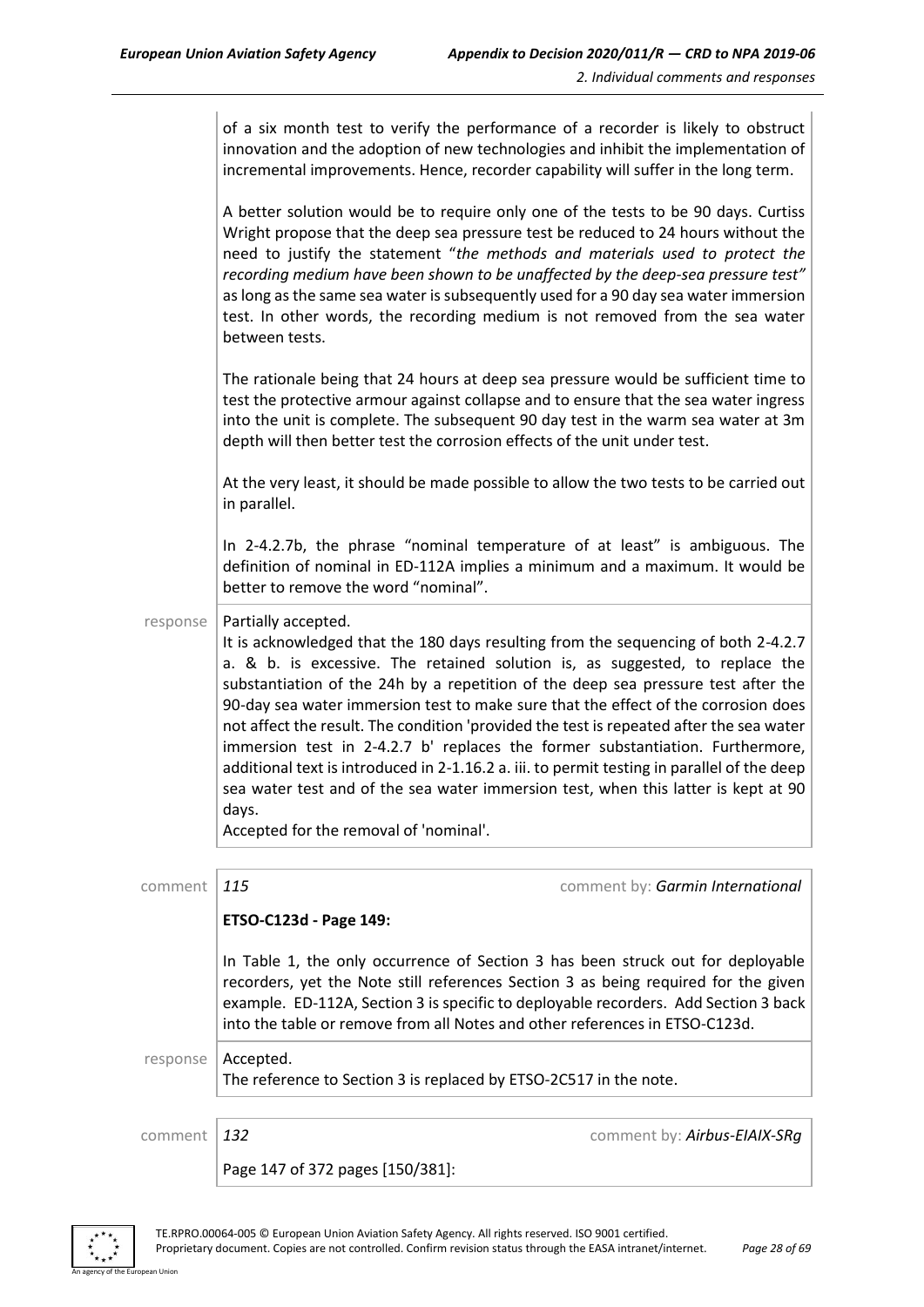|          | ETSO-C123 at issue d, Table 1 - Modification of EUROCAE ED-112A for ADFR systems.<br>(Location 2-4.2.7a & 2-4.2.7b)                                                                                                                                 |
|----------|-----------------------------------------------------------------------------------------------------------------------------------------------------------------------------------------------------------------------------------------------------|
|          | Airbus request:<br>The deep sea pressure test shall remain at a duration of 30 days for the recorder,<br>to ensure that the recently updated recorders (updated with 90 days beacon) are still<br>serviceable.                                      |
|          | Rationale:<br>90 days deep sea pressure test will result in new more stringent qualification test<br>level.<br>Consequently current recorders may not meet this requirement without considering<br>significant cost and interchangeability impacts. |
|          |                                                                                                                                                                                                                                                     |
| response | Not accepted.<br>The introduction of this standard does not affect existing approvals. The<br>authorisation of the recorders that have been recently upgraded with a 90-day ULB<br>is unaffected.                                                   |
|          |                                                                                                                                                                                                                                                     |
| comment  | 170<br>comment by: Blake van den Heuvel                                                                                                                                                                                                             |
|          | 3.1.3 - Is DO-178C an acceptable SW standard, equivalent to AMC 20-115?                                                                                                                                                                             |
|          | Table 1 - 2-4.2.7a - can a deployable recorder be exempt from 60 MPA pressure test<br>given that it floats and would never be immersed to more than 5 m depth?                                                                                      |
|          | Table 1 2-4.2.7b; Is there an option for accelerated testing at higher temperatures?                                                                                                                                                                |
| response | Partially accepted.<br>3.1.3: The use of DO-178C is addressed within AMC 20-115.<br>Table 1 - 2-4.2.7a: The text has been modified to exclude deployable recorders.<br>Table 2 - 2-4.2.7b: No accelerated testing is permitted by the standard.     |

#### **ETSO-C124d** p. 151-155

comment *3* comment by: *Curtiss Wright* Sections 2-4.2.7a and 2-4.2.7b are part of the same test sequence within ED-112A. Therefore, with the change to the wording, the same unit would undergo a 90 day deep sea pressure test and a 90 day seawater immersion test. This is 180 days in seawater altogether which seems unreasonable considering the underwater locator beacon is only expected to work for 90 days. Furthermore, requiring the completion of a six month test to verify the performance of a recorder is likely to obstruct innovation and the adoption of new technologies and inhibit the implementation of incremental improvements. Hence, recorder capability will suffer in the long term.

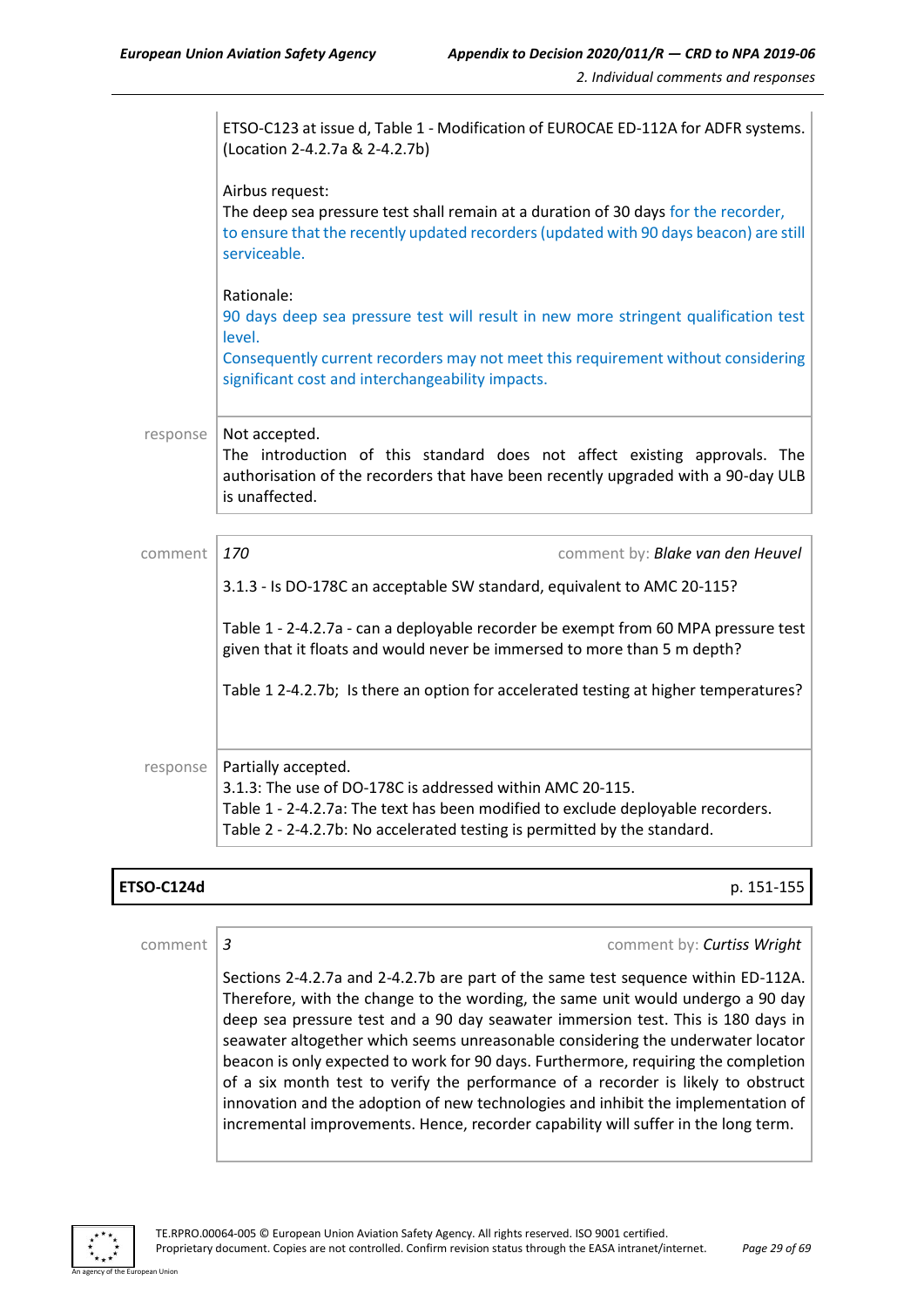| A better solution would be to require only one of the tests to be 90 days. Curtiss  |
|-------------------------------------------------------------------------------------|
| Wright propose that the deep sea pressure test be reduced to 24 hours without the   |
| need to justify the statement "the methods and materials used to protect the        |
| recording medium have been shown to be unaffected by the deep-sea pressure test"    |
| as long as the same sea water is subsequently used for a 90 day sea water immersion |
| test. In other words, the recording medium is not removed from the sea water        |
| between tests.                                                                      |

The rationale being that 24 hours at deep sea pressure would be sufficient time to test the protective armour against collapse and to ensure that the sea water ingress into the unit is complete. The subsequent 90 day test in the warm sea water at 3m depth will then better test the corrosion effects of the unit under test.

At the very least, it should be made possible to allow the two tests to be carried out in parallel.

In 2-4.2.7b, the phrase "nominal temperature of at least" is ambiguous. The definition of nominal in ED-112A implies a minimum and a maximum. It would be better to remove the word "nominal".

 $response$  Partially accepted. See the response to comment #2

| comment  | 16                                                               | comment by: FAA                                                                                                                                                                                                                                                                                                             |
|----------|------------------------------------------------------------------|-----------------------------------------------------------------------------------------------------------------------------------------------------------------------------------------------------------------------------------------------------------------------------------------------------------------------------|
|          |                                                                  | TSO-C126C Appendix 1: Recommend EASA solicit standards setting organizations<br>with expertise in GNSS requirements to validate ELT (DT) GNSS requirements.                                                                                                                                                                 |
| response | Partially accepted.<br>See the response to comment #15.          |                                                                                                                                                                                                                                                                                                                             |
|          |                                                                  |                                                                                                                                                                                                                                                                                                                             |
| comment  | .51                                                              | comment by: General Aviation Manufacturers Association                                                                                                                                                                                                                                                                      |
|          | ETSO-C126c, Page 154:                                            | The proposed performance requirements outlined in Appendix 1 are not referenced<br>within FAA TSO-C126c. To ensure technical equivalency and preserve EASA-FAA<br>reciprocity under the current TIP, this modification should be discussed with FAA, to<br>ensure all TSOA applicants are compliant with the EASA standard. |
| response | Partially accepted.<br>See the responses to comments 15 and 126. |                                                                                                                                                                                                                                                                                                                             |

comment *114* comment by: *Garmin International*

#### **ETSO-C124d - Page 153:**

In Table 1, the only occurrence of Section 3 has been struck out for deployable recorders, yet the Note still references Section 3 as being required for the given example. ED-112A, Section 3 is specific to deployable recorders. Add Section 3 back into the table or remove from all Notes and other references in ETSO-C124d.

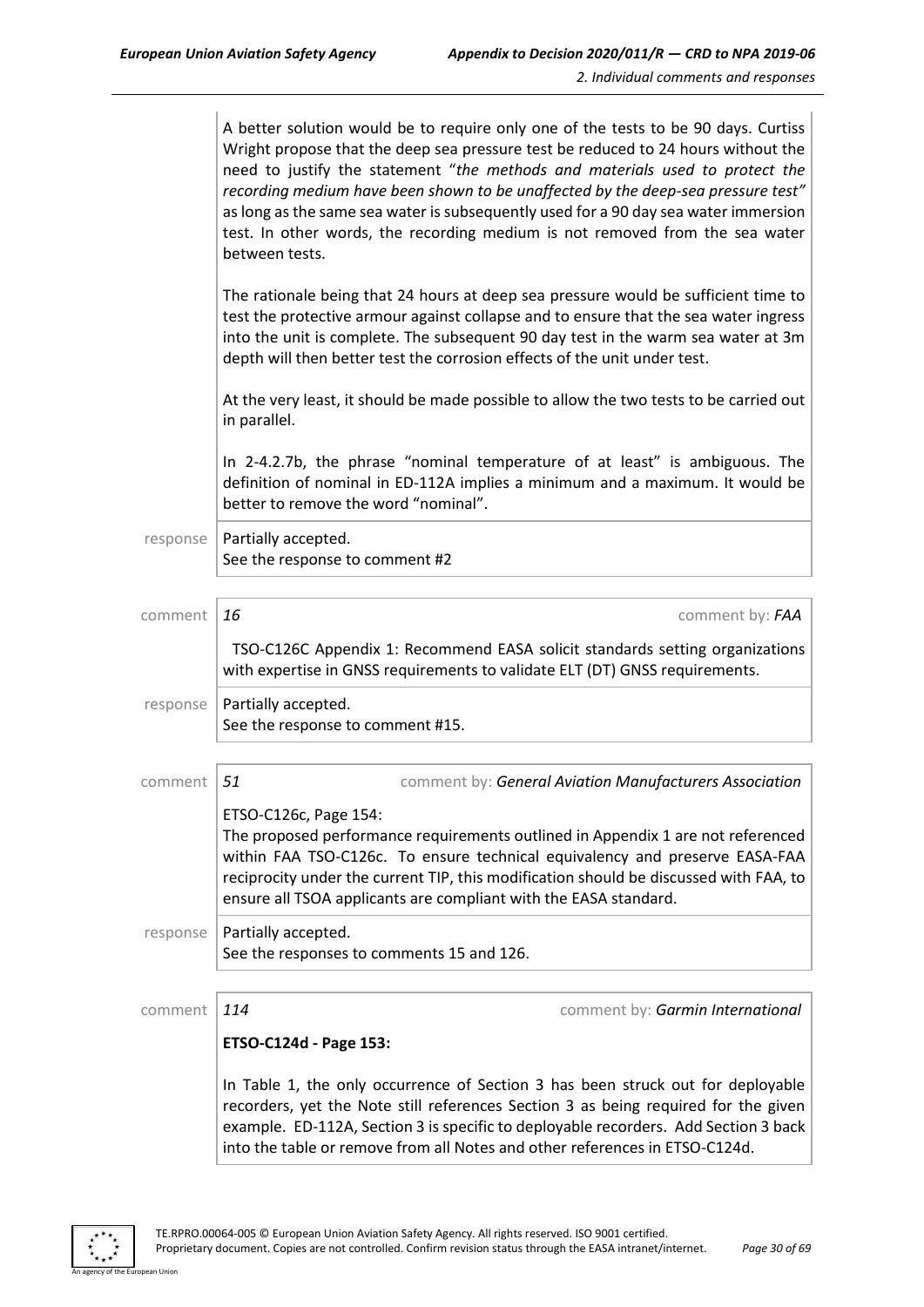| response                                                                                                                                  | Accepted.<br>The reference to Section 3 is replaced by ETSO-2C517 in the note.                                                                                                                                                                                                                                                |  |
|-------------------------------------------------------------------------------------------------------------------------------------------|-------------------------------------------------------------------------------------------------------------------------------------------------------------------------------------------------------------------------------------------------------------------------------------------------------------------------------|--|
| comment                                                                                                                                   | 133<br>comment by: Airbus-EIAIX-SRg                                                                                                                                                                                                                                                                                           |  |
|                                                                                                                                           |                                                                                                                                                                                                                                                                                                                               |  |
|                                                                                                                                           | Page 151 of 372 pages [155/381]:<br>ETSO-C124 at issue d, Table 1 - Modification of EUROCAE ED-112A for ADFR systems.<br>(Location 2-4.2.7a & 2-4.2.7b)                                                                                                                                                                       |  |
|                                                                                                                                           | Airbus request:<br>The deep sea pressure test shall remain at a duration of 30 days for the recorder,<br>to ensure that the recently updated recorders (updated with 90 days beacon) are still<br>serviceable.                                                                                                                |  |
|                                                                                                                                           | Rationale:<br>90 days deep sea pressure test will result in new more stringent qualification test<br>level.                                                                                                                                                                                                                   |  |
|                                                                                                                                           | Consequently current recorders may not meet this requirement without considering<br>significant cost and interchangeability impacts.                                                                                                                                                                                          |  |
| response                                                                                                                                  | Not accepted.<br>See the response to comment #132.                                                                                                                                                                                                                                                                            |  |
| comment                                                                                                                                   | 171<br>comment by: Blake van den Heuvel                                                                                                                                                                                                                                                                                       |  |
|                                                                                                                                           | 3.1.3 Is DO-178C an acceptable SW standard in place of AMC 20-115                                                                                                                                                                                                                                                             |  |
| Table 1, 2-4.2.7a; can deployable recorders be exempt from this test given that they<br>float and will never be immersed to more than 5m? |                                                                                                                                                                                                                                                                                                                               |  |
|                                                                                                                                           | Table 1, 2-4.2.7b; Is acclerated testing possible at higher temperatures?                                                                                                                                                                                                                                                     |  |
| response                                                                                                                                  | Partially accepted.<br>3.1.3: Use of DO-178C is addressed within AMC 20-115.<br>Table 1 - 2-4.2.7a: The text has been modified to exclude deployable recorders.<br>Table 2 - 2-4.2.7b: No accelerated testing is permitted by the standard.                                                                                   |  |
| comment                                                                                                                                   | 172<br>comment by: Blake van den Heuvel                                                                                                                                                                                                                                                                                       |  |
|                                                                                                                                           | For ETSO C126b;                                                                                                                                                                                                                                                                                                               |  |
|                                                                                                                                           | 3.1.2, in case of conflict between ED-62b and DO-160, ED-62b shall apply.<br>3.1.3 Computer SW -- DO-178C is an acceptable substitute for AMC 20-115.<br>Appendix 1: Pass criteria -- occasional loss of signal lock during high dynamic<br>manouevers is acceptable if final reported position is within 6 NM of crash site. |  |
|                                                                                                                                           | attached ECEF_trajectorycsv file is ureadable.                                                                                                                                                                                                                                                                                |  |
| response                                                                                                                                  | Partially accepted.                                                                                                                                                                                                                                                                                                           |  |

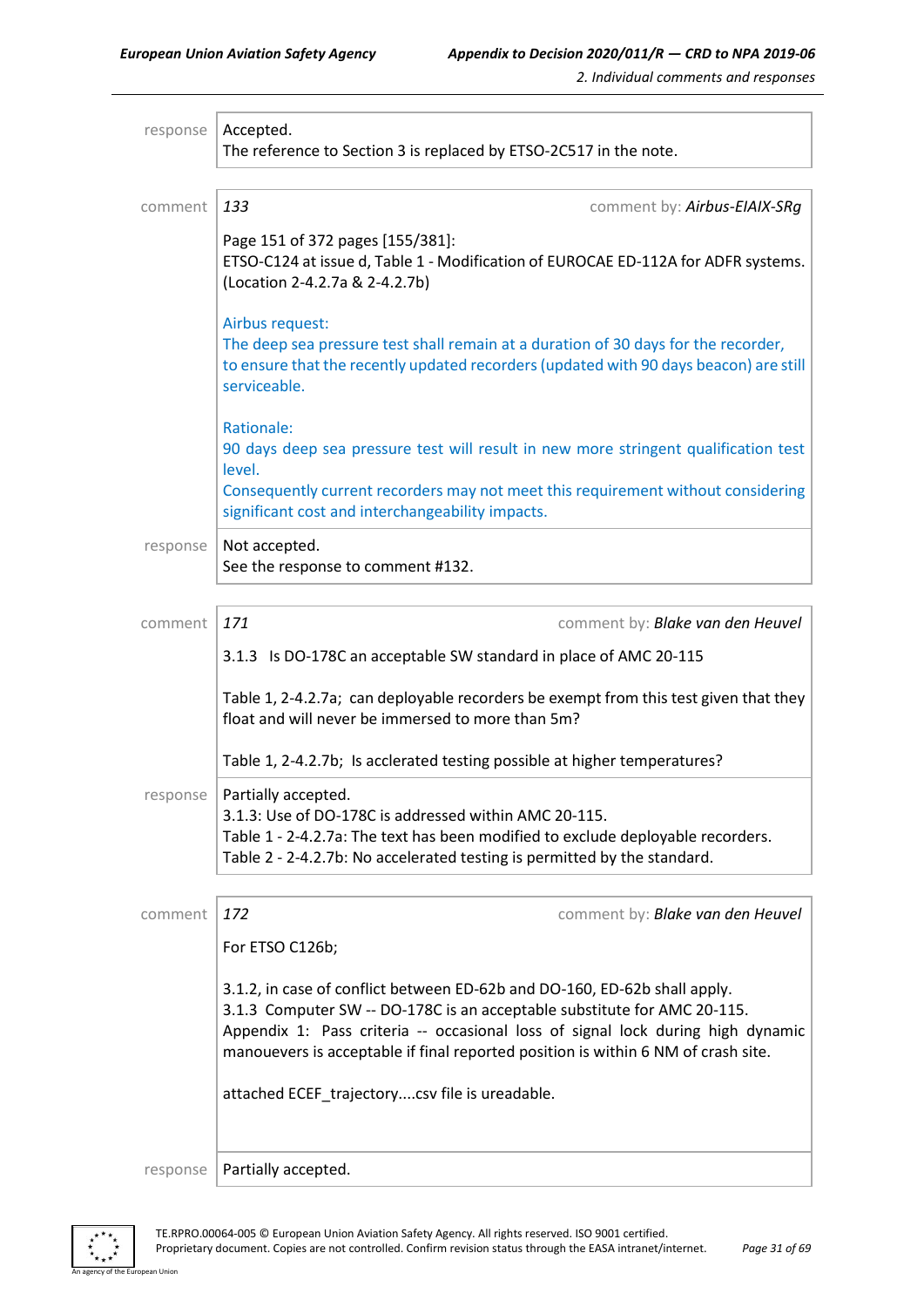3.1.2: ED-62B specifies the use of DO-160 when appropriate. The text has been modified to refer to ED-62B, and to Subpart A only for categories that are not specified in ED-62B. 3.1.3: The use of DO-178C is addressed within AMC 20-115. Appendix 1: See comment 15.

| <b>ETSO-C142b</b> | p. 160-168                                                                                                                                                                                                                                                                                                                                                                                                                                                                                                                                                                                                         |
|-------------------|--------------------------------------------------------------------------------------------------------------------------------------------------------------------------------------------------------------------------------------------------------------------------------------------------------------------------------------------------------------------------------------------------------------------------------------------------------------------------------------------------------------------------------------------------------------------------------------------------------------------|
| comment           | $\vert$ 160<br>comment by: Garmin International                                                                                                                                                                                                                                                                                                                                                                                                                                                                                                                                                                    |
|                   | ETSO-C126c - Page 157:                                                                                                                                                                                                                                                                                                                                                                                                                                                                                                                                                                                             |
|                   | (Note: This comment is for ETSO 126c. I am unable to enter any comment in that<br>section as it states that it is not a commentable segment.)                                                                                                                                                                                                                                                                                                                                                                                                                                                                      |
|                   | Section 4.2 references EUROCAE ED-62 instead of EUROCAE ED-62B                                                                                                                                                                                                                                                                                                                                                                                                                                                                                                                                                     |
| response          | Accepted.<br>Text modified as suggested.                                                                                                                                                                                                                                                                                                                                                                                                                                                                                                                                                                           |
| comment           | 161<br>comment by: Garmin International                                                                                                                                                                                                                                                                                                                                                                                                                                                                                                                                                                            |
|                   | ETSO-C126c - Page 158:                                                                                                                                                                                                                                                                                                                                                                                                                                                                                                                                                                                             |
|                   | (Note: This comment is for ETSO 126c. I am unable to enter any comment in that<br>section as it states that it is not a commentable segment.)                                                                                                                                                                                                                                                                                                                                                                                                                                                                      |
|                   | Appendix 1 is not part of TSO-C126c. These modifications require additional<br>performance requirements not called out by FAA TSO-C126c. For technical<br>equivalency, this modification should not be made without coordination with the<br>FAA as some TSOA applicants would not be compliant with the EASA standard.                                                                                                                                                                                                                                                                                            |
| response          | Partially accepted.<br>See the responses to comments #15 and #126.                                                                                                                                                                                                                                                                                                                                                                                                                                                                                                                                                 |
| comment           | 162<br>comment by: Garmin International                                                                                                                                                                                                                                                                                                                                                                                                                                                                                                                                                                            |
|                   | ETSO-C126c - Page 158:                                                                                                                                                                                                                                                                                                                                                                                                                                                                                                                                                                                             |
|                   | (Note: This comment is for ETSO 126c. I am unable to enter any comment in that<br>section as it states that it is not a commentable segment.)                                                                                                                                                                                                                                                                                                                                                                                                                                                                      |
|                   | Appendix 1 incorporates requirements and a test procedure taken from C/S T.007<br>and C/S T.021. It includes the bulk of the GNSS simulator scenario description but<br>omits two notes present in the C/S references. In particular, Note a) from C/S<br>documents specifies that the simulator scenario shall include/exclude satellite<br>signals based on the attitude of the aircraft antenna during the specified<br>maneuvers. Neglecting this detail can result in a simulator scenario that does not<br>verify GNSS receiver requirements that are dependent on the attitude of the<br>receiving antenna. |



an Union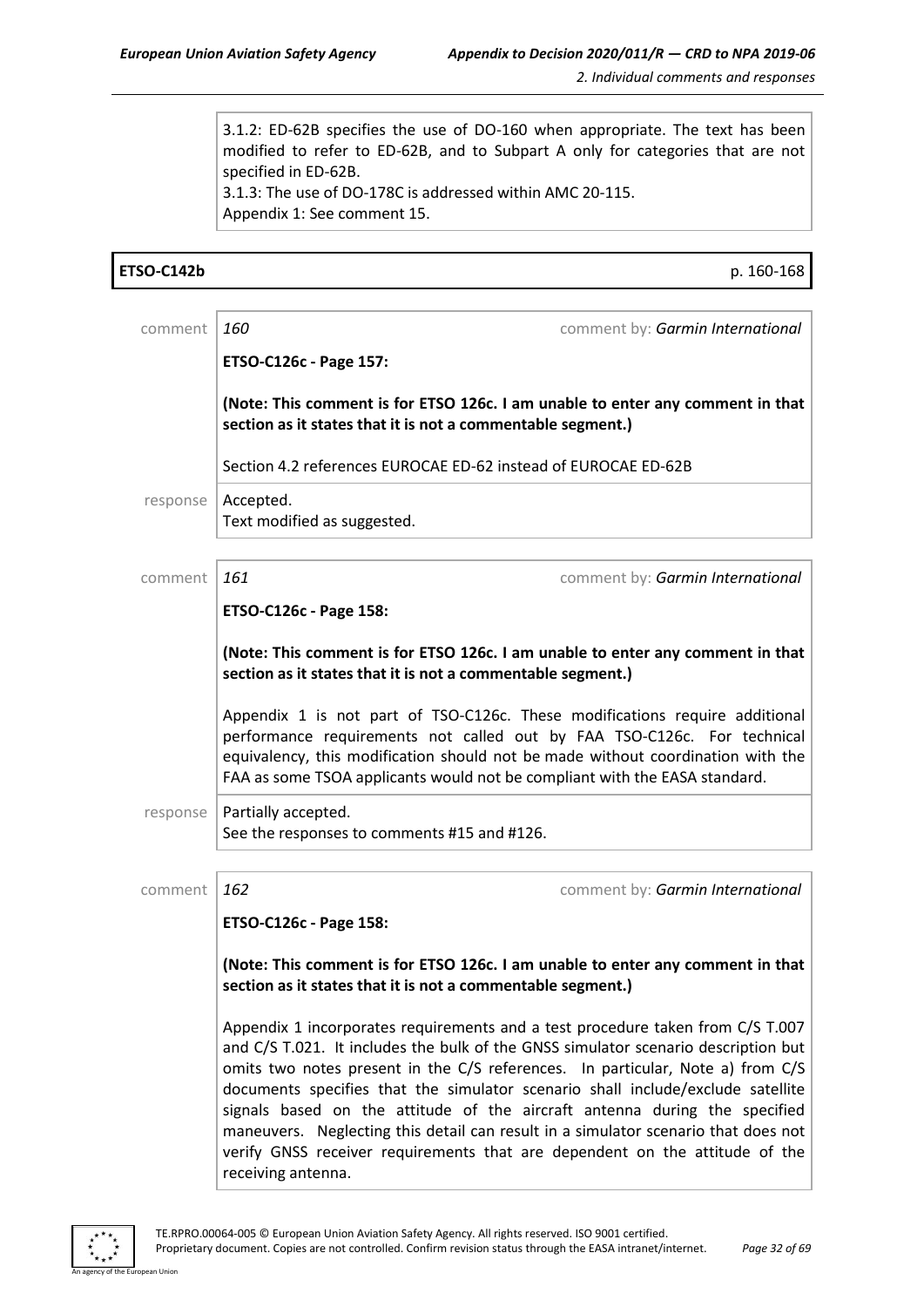Recommend either: • Delete the scenario description entirely and only include references to the test procedures in C.S T/007 (Issue 5 – Rev. 3) Annex K and CS T.021 Annex D (Preliminary Issue B) section D.3. Note that the Issue/Revision of these documents must be included in the reference to be meaningful; OR • Alternatively, include the following text extracted from the C/S procedures: "Note - the above trajectory and aircraft attitude shall be implemented such that: 1. The satellites used at the start of the simulation shall be those that are above 5 degrees elevation at the location of the simulation based upon its start time. As the aircraft direction and attitude changes during the simulation (i.e. climbs, banks, descends etc) the horizon shall be considered to change with the aircraft movement, such that the satellites in view change accordingly. For example if the aircraft was heading due north and climbing at an angle of 30 degrees, then any satellites to the North below 35 degrees elevation would be excluded from the simulation, while satellites due South should take into account the earth's horizon, and satellites at other points around the compass would be included or excluded accordingly on the same basis. 2. Discontinuities between the various phases of the trajectory are limited to a maximum acceleration of 100 m/s2. Apart from the final transition phase, which in effect simulates the aircraft crashing, where the change in instantaneous acceleration shall be infinite".  $response$  Partially accepted. See the responses to comments #15 and #126. comment *163* comment by: *Garmin International* **ETSO-C126c Page 159: (Note: This comment is for ETSO 126c. I am unable to enter any comment in that section as it states that it is not a commentable segment.)** Appendix 1 ends with an 'Attached File' which is just a picture, no way to access the actual file. response | Noted. The actual file is available in the EASA website at the following address: [https://www.easa.europa.eu/document-library/notices-of-proposed](https://www.easa.europa.eu/document-library/notices-of-proposed-amendment/npa-2019-06)[amendment/npa-2019-06](https://www.easa.europa.eu/document-library/notices-of-proposed-amendment/npa-2019-06) comment *173* comment by: *Blake van den Heuvel*

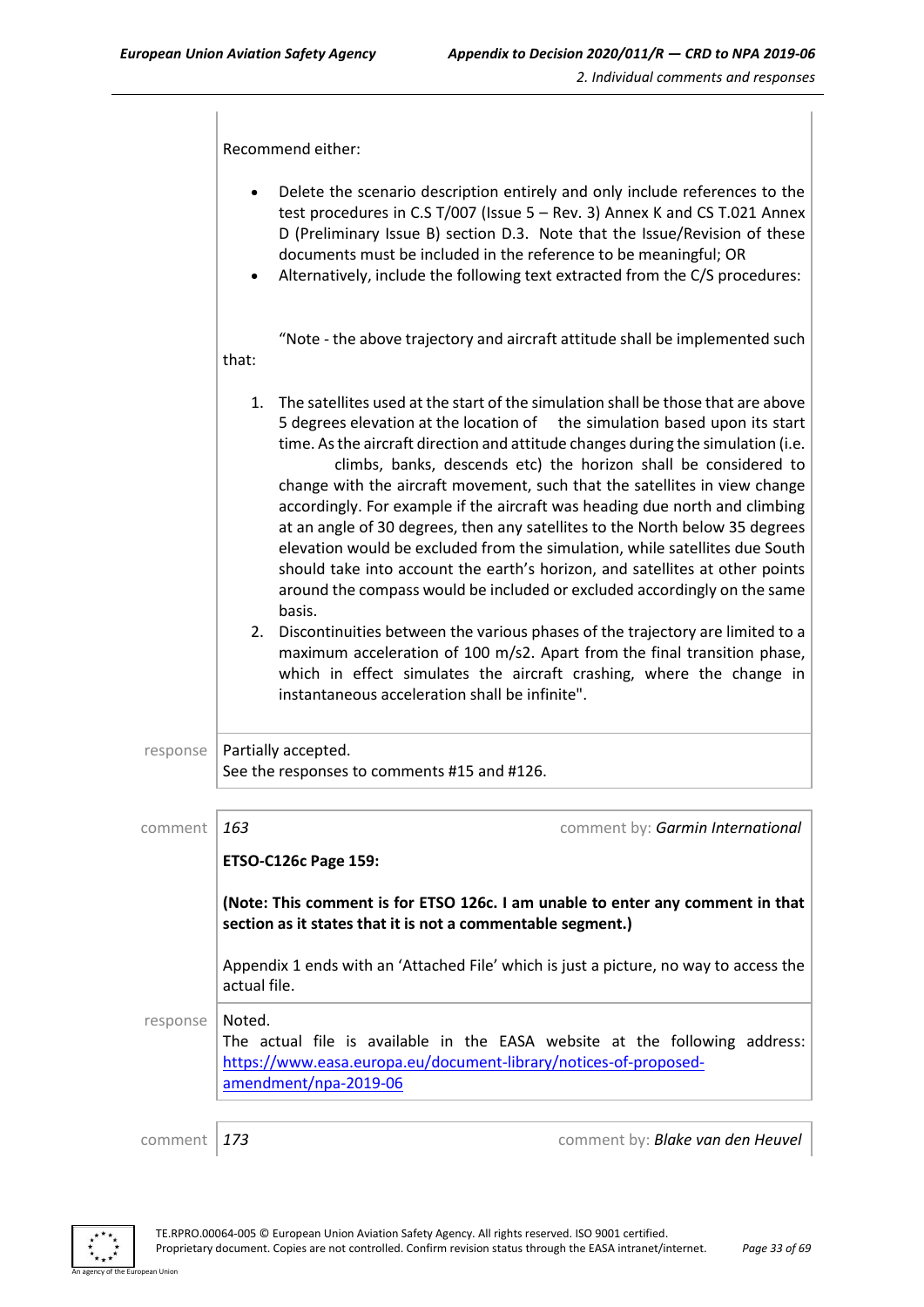|          | In DO-227A, para 2.2.3.2.2, Thermal Runaway(TR) containment, It is not clear if a<br>single cell TR is adequate, or if all cells must be in TR simultaneously or sequentially.                                                                                                                                          |
|----------|-------------------------------------------------------------------------------------------------------------------------------------------------------------------------------------------------------------------------------------------------------------------------------------------------------------------------|
|          | Cell heating intiation method for TR given in 2.4.3.2.2 is inadquate for TR initiation<br>for large batteries and for Li thionyl chloride chemistry.                                                                                                                                                                    |
| response | Not accepted.<br>As explained in DO-227A, Section 2.4.3.2.2, the objective is to verify that the thermal<br>runaway resulting from heating one cell is contained. It is not required that several<br>cells should go into thermal runaway simultaneously, but in all cases, the thermal<br>runaway should be contained. |

### **ETSO-C145e A1** p. 169-182

| comment  | 25<br>comment by: CMC Electronics                                                                                                                                                                                                                                                                                       |
|----------|-------------------------------------------------------------------------------------------------------------------------------------------------------------------------------------------------------------------------------------------------------------------------------------------------------------------------|
|          | At page 172, section 4.2, the declaration of design and performance should be<br>abbreviated DDP and not DPP.                                                                                                                                                                                                           |
| response | Accepted.<br>Text modified as suggested.                                                                                                                                                                                                                                                                                |
|          |                                                                                                                                                                                                                                                                                                                         |
| comment  | 50<br>comment by: General Aviation Manufacturers Association                                                                                                                                                                                                                                                            |
|          | The performance requirements outlined in Appendix 4 are not referenced within FAA<br>TSO- C145e. To ensure technical equivalency and preserve EASA-FAA reciprocity<br>under the current TIP, this modification should be discussed with FAA, to ensure all<br>TSOA applicants are compliant with the EASA standard.     |
| response | Noted.<br>The topic has been discussed with the FAA.<br>EASA-FAA reciprocal acceptance under the current TIP is not affected by differences<br>between ETSOs and TSOs.<br>See also the response to comment #113.                                                                                                        |
|          |                                                                                                                                                                                                                                                                                                                         |
| comment  | 111<br>comment by: Garmin International                                                                                                                                                                                                                                                                                 |
|          | ETSO-C145e A1 - Page 180:                                                                                                                                                                                                                                                                                               |
|          | Appendix 2 Section 1.8.3 Paragraph 6 is missing this content from TSO-C145e:<br>"Additionally, aircraft manufacturers should consider establishing appropriate<br>procedures for aircraft operators to maintain security protection of the equipment<br>during the life of the equipment installation in the aircraft". |
| response | Not accepted.<br>This text highlighted in the comment is not for the ETSO applicant.<br>What is applicable to the ETSO applicant is covered by the ETSO standard itself. Any<br>requirement related to what aircraft manufacturers should do is not appropriate<br>inside an ETSO standard.                             |



an Union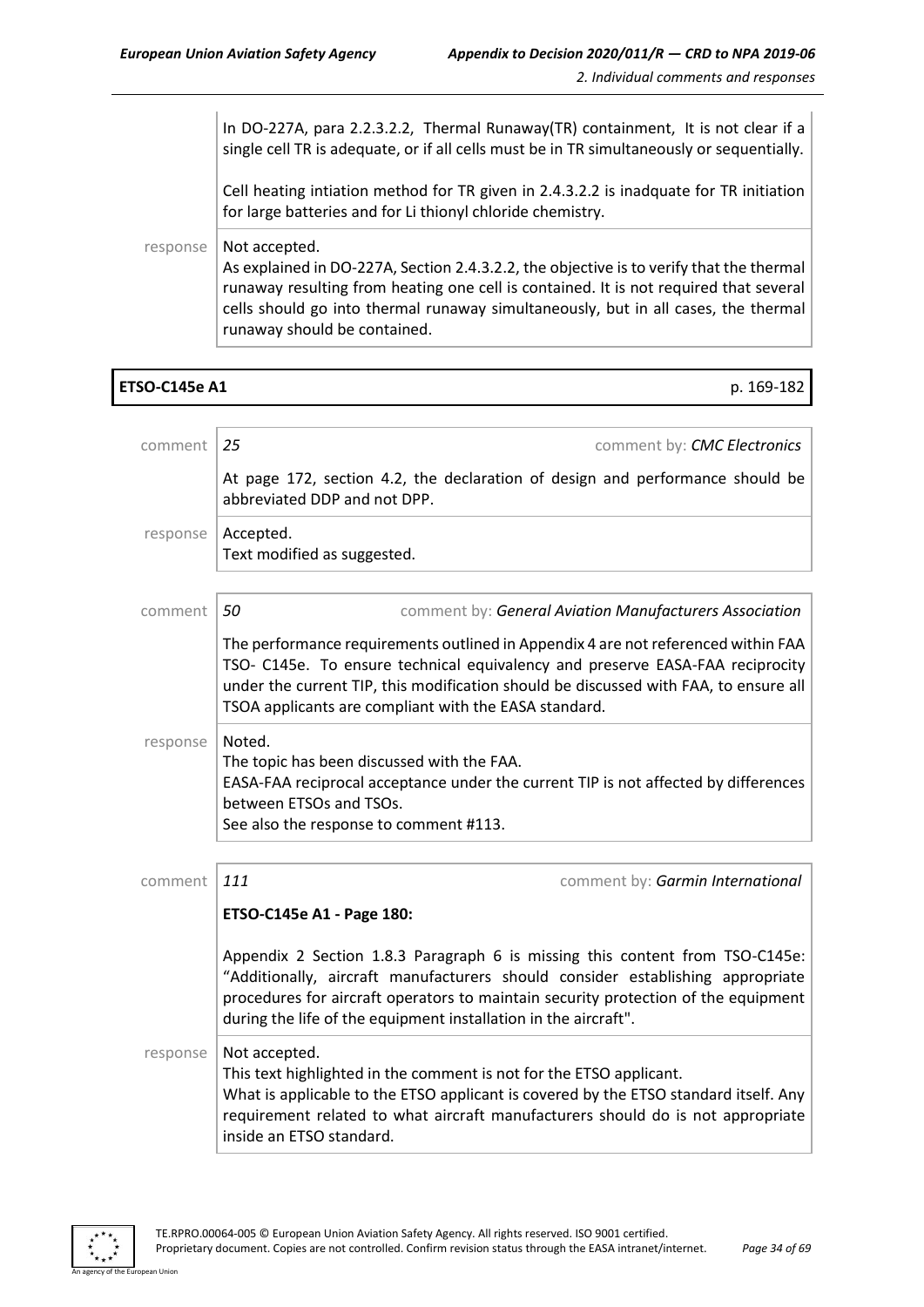| comment  | 112                                                      | comment by: Garmin International                                                                                                                                                                                                                                                                                                                                                                                   |
|----------|----------------------------------------------------------|--------------------------------------------------------------------------------------------------------------------------------------------------------------------------------------------------------------------------------------------------------------------------------------------------------------------------------------------------------------------------------------------------------------------|
|          | ETSO-C145e A1 - Page 180:                                |                                                                                                                                                                                                                                                                                                                                                                                                                    |
|          |                                                          | Typo. Appendix 2 Section 1.8.3 Final Paragraph references "(DO-160E Section 16.5.2<br>and 16.6.2)" where is should be "(DO-160E Sections 16.5.2 and 16.6.2)                                                                                                                                                                                                                                                        |
| response | Accepted.<br>Text modified as suggested.                 |                                                                                                                                                                                                                                                                                                                                                                                                                    |
| comment  | 113                                                      | comment by: Garmin International                                                                                                                                                                                                                                                                                                                                                                                   |
|          | ETSO-C145e A1 - Page 182:                                |                                                                                                                                                                                                                                                                                                                                                                                                                    |
|          | compliant with the EASA standard.                        | Appendix 4 is not found in TSO-C145e. While ETSO-C145d added Appendix 4 and it is<br>unmodified in ETSO-C145e A1, Appendix 4 creates additional requirements not<br>called out by FAA TSO-C145e. For technical equivalency, this modification should not<br>be made without coordination with the FAA as some TSOA applicants would not be                                                                         |
| response | Not accepted.<br>standards as different.                 | Appendix 4 is a technical difference in order to ensure a proper link between<br>ETSO-2C204a and this ETSO. Appendix 4 does not, as such, change the MOPS of<br>C145eA1, and as a consequence, this difference is not sufficient to declare the two                                                                                                                                                                |
|          |                                                          | In addition, there have been for years some differences between the ETSO standards<br>from Index 1 (C category) and the FAA standards, such as the DO-160 revision, and<br>the software and the hardware requirements, which also count when assessing<br>technical equivalency between the ETSO and TSO standards. (E)TSO applicants<br>should evaluate these differences when intending to meet the 2 standards. |
|          | the NPA.                                                 | It is also worth noting that EASA coordinated with the FAA before the publication of                                                                                                                                                                                                                                                                                                                               |
| comment  | 152                                                      | comment by: Garmin International                                                                                                                                                                                                                                                                                                                                                                                   |
|          | ETSO-C145e A1 Page 179:                                  |                                                                                                                                                                                                                                                                                                                                                                                                                    |
|          |                                                          | Appendix 2 Section 1.8.3 Paragraph 2 is missing this content from TSO-C145e,<br>Appendix 2, page 2-1: "RTCA/DO-326A and ED-202A along with RTCA/DO-355 and<br>ED-204 may also be useful to assess vulnerabilities and identify mitigations".                                                                                                                                                                       |
| response | Noted.<br>ETSO update may be needed to accommodate them. | The references to guidance for security are not adopted, in the ETSO context,<br>because EASA considers they should not be specific to this ETSO standard. Security<br>aspects for ETSO are handled through Rulemaking Task RMT.0720, and a dedicated                                                                                                                                                              |
|          |                                                          |                                                                                                                                                                                                                                                                                                                                                                                                                    |

### **ETSO-C146e A1** p. 183-200

an Unior

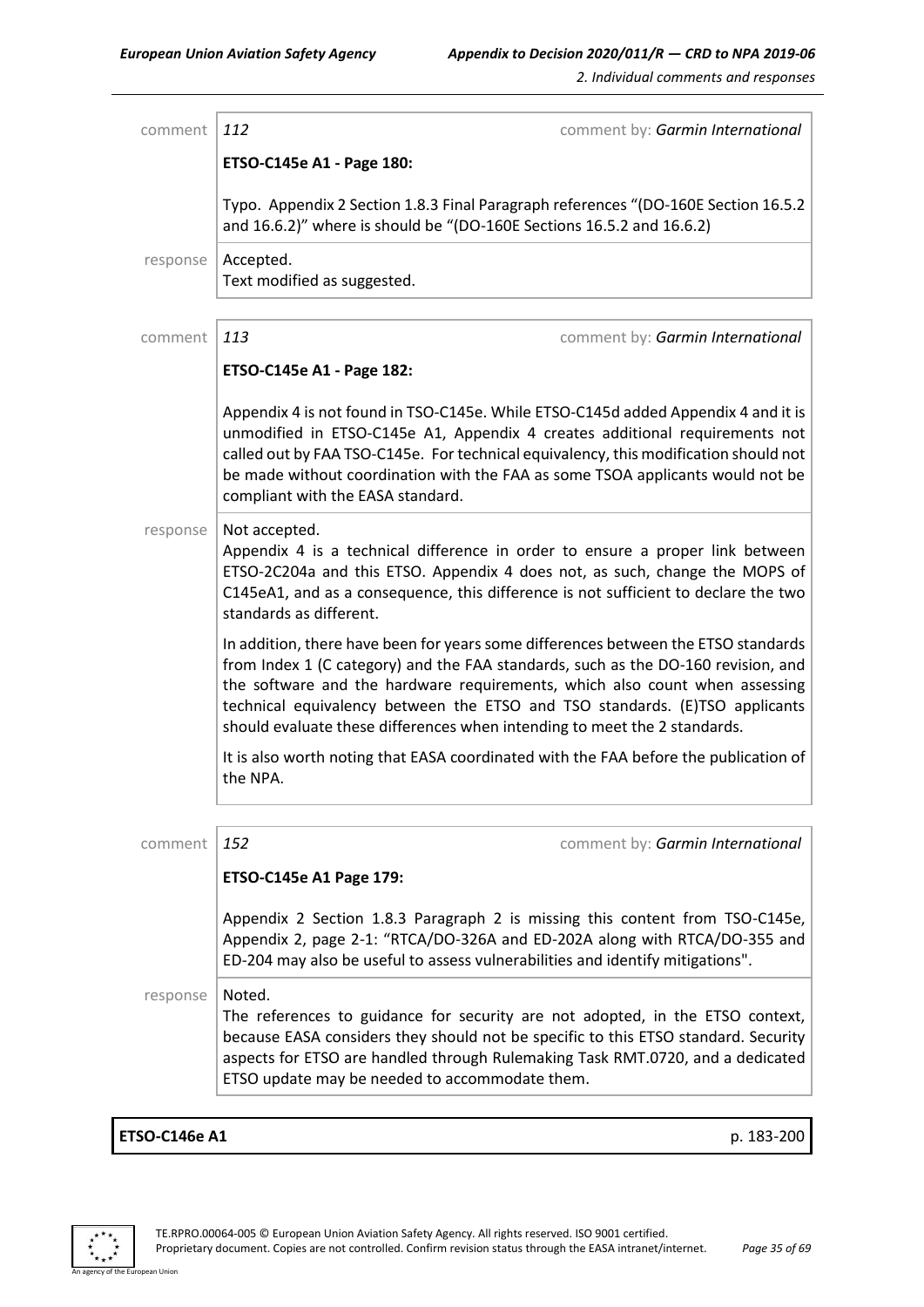| comment  | 49<br>comment by: General Aviation Manufacturers Association                                                                                                                                                                                                                                                            |                                  |
|----------|-------------------------------------------------------------------------------------------------------------------------------------------------------------------------------------------------------------------------------------------------------------------------------------------------------------------------|----------------------------------|
|          | The performance requirements outlined in Appendix 4 are not referenced within FAA<br>TSO- C146e. To ensure technical equivalency and preserve EASA-FAA reciprocity<br>under the current TIP, this modification should be discussed with FAA, to ensure all<br>TSOA applicants are compliant with the EASA standard.     |                                  |
| response | Not accepted.<br>See the response to comment #113.                                                                                                                                                                                                                                                                      |                                  |
| comment  | 109                                                                                                                                                                                                                                                                                                                     | comment by: Garmin International |
|          | <b>ETSO-C146e A1 Page 184:</b>                                                                                                                                                                                                                                                                                          |                                  |
|          | Section 3.1.1 first two paragraphs reference "Delta" equipment class, while TSO-<br>C146e references "Delta-4" equipment class in the same section. Should they all be<br>"Delta-4" references?                                                                                                                         |                                  |
| response | Noted.<br>Class Delta is used when naming the CCA and class Delta-4 is used when naming the<br>C146e equipment that has a class Delta-4 performance. This is in line with FAA TSO.<br>One typo has been corrected to remain along this convention.                                                                      |                                  |
| comment  | 110                                                                                                                                                                                                                                                                                                                     | comment by: Garmin International |
|          | ETSO-C146e A1 Page 188:                                                                                                                                                                                                                                                                                                 |                                  |
|          | Appendix 2 Section 1.8.3 Paragraph 2 is missing this content from TSO-C146e:<br>"RTCA/DO-326A and ED-202A along with RTCA/DO-355 and ED-204 may also be<br>useful to assess vulnerabilities and identify mitigations".                                                                                                  |                                  |
| response | Noted.<br>See the response to comment #152.                                                                                                                                                                                                                                                                             |                                  |
| comment  | 153                                                                                                                                                                                                                                                                                                                     | comment by: Garmin International |
|          | <b>ETSO-C146e A1 Page 194:</b>                                                                                                                                                                                                                                                                                          |                                  |
|          | Appendix 2 Section 1.8.3 Paragraph 6 is missing this content from TSO-C146e:<br>"Additionally, aircraft manufacturers should consider establishing appropriate<br>procedures for aircraft operators to maintain security protection of the equipment<br>during the life of the equipment installation in the aircraft". |                                  |
| response | Not accepted.<br>See the response to comment #111.                                                                                                                                                                                                                                                                      |                                  |
|          |                                                                                                                                                                                                                                                                                                                         |                                  |
| comment  | 154                                                                                                                                                                                                                                                                                                                     | comment by: Garmin International |
|          | ETSO-C146e A1 - Page 195:                                                                                                                                                                                                                                                                                               |                                  |



an Unior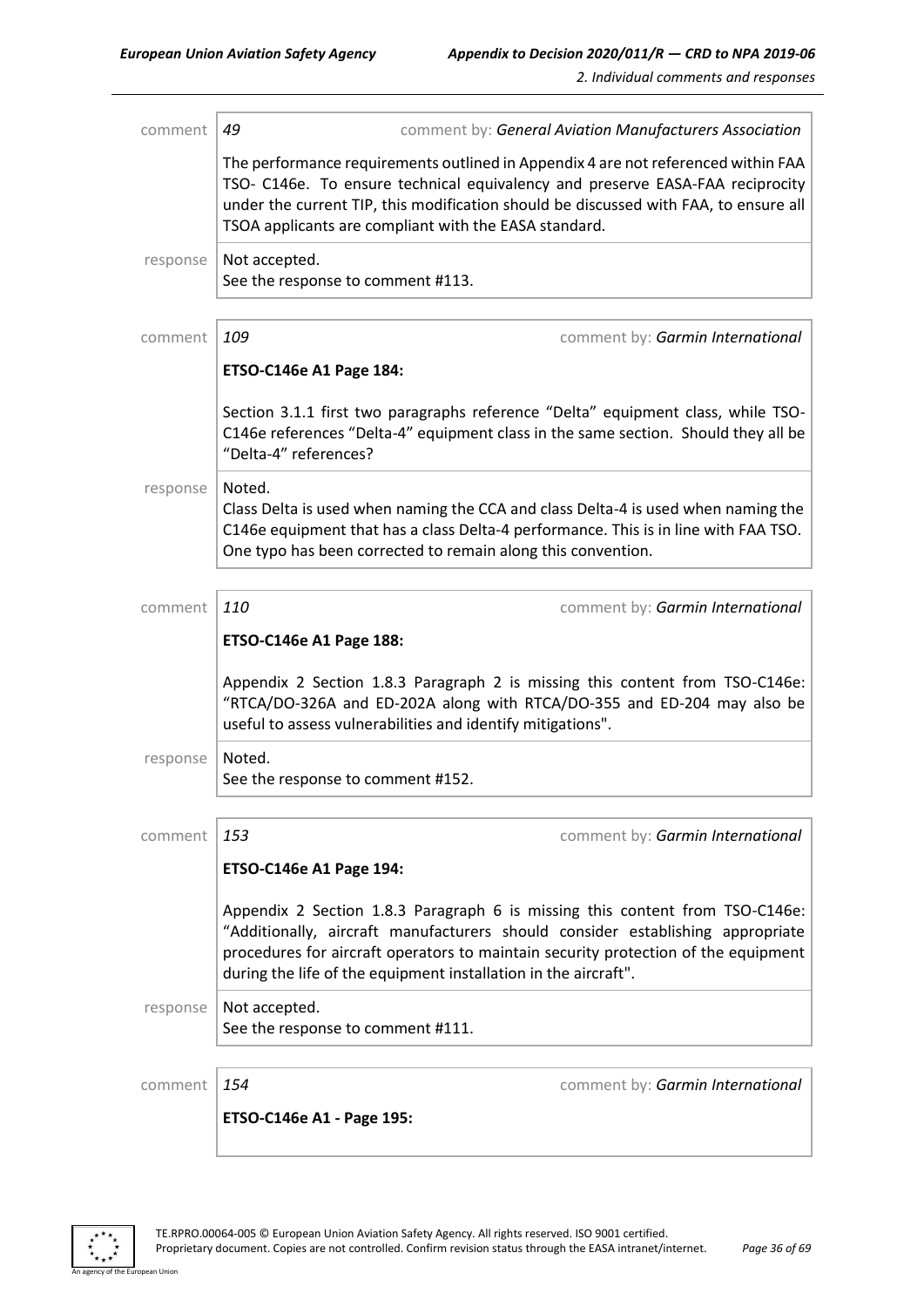|          | Appendix 2 Section 2.2.1.3 the Holding legs listing uses different descriptions for HA<br>and HF legs when compared to TSO-C146e. HA is "Terminates at an altitude" instead<br>of "Hold to Altitude" and HF is "Terminates at a fix after one orbit" instead of "Hold<br>to fix". May consider changing for consistency between the TSO and ETSO. |                                                                                                                                                                                                                                                                 |  |
|----------|---------------------------------------------------------------------------------------------------------------------------------------------------------------------------------------------------------------------------------------------------------------------------------------------------------------------------------------------------|-----------------------------------------------------------------------------------------------------------------------------------------------------------------------------------------------------------------------------------------------------------------|--|
| response | Noted.<br>See the response to comment #112.                                                                                                                                                                                                                                                                                                       |                                                                                                                                                                                                                                                                 |  |
| comment  | 155<br><b>ETSO-C146e A1 Page 195:</b>                                                                                                                                                                                                                                                                                                             | comment by: Garmin International                                                                                                                                                                                                                                |  |
|          | types".                                                                                                                                                                                                                                                                                                                                           | Appendix 2 Section 2.2.1.3 is missing 'Note 2' from TSO-C146e which reads: "Note 2:<br>Cross-track deviation requirements are not applicable for VA, VI, and VM heading leg                                                                                     |  |
| response | Accepted.                                                                                                                                                                                                                                                                                                                                         | Text added for clarification. It doesn't result in a change to the MOPS.                                                                                                                                                                                        |  |
| comment  | 156<br><b>ETSO-C146e A1 Page 195:</b>                                                                                                                                                                                                                                                                                                             | comment by: Garmin International                                                                                                                                                                                                                                |  |
|          | Appendix 2 Section 2.2.1.3.6 (FA leg) is worded differently than TSO-C146e.                                                                                                                                                                                                                                                                       |                                                                                                                                                                                                                                                                 |  |
| response | Noted.<br>The current text is considered sufficiently clear.                                                                                                                                                                                                                                                                                      |                                                                                                                                                                                                                                                                 |  |
| comment  | 157<br>ETSO-C146e A1 Page 195:                                                                                                                                                                                                                                                                                                                    | comment by: Garmin International                                                                                                                                                                                                                                |  |
|          |                                                                                                                                                                                                                                                                                                                                                   | Appendix 2 Section 2.2.1.3.7 (FM Leg) is worded differently than TSO-C146e                                                                                                                                                                                      |  |
|          | ETSO-C146e A1: An FM leg shall be defined as a specified track over the ground from<br>a database fix until a manual termination of the leg.                                                                                                                                                                                                      |                                                                                                                                                                                                                                                                 |  |
|          | altitude.                                                                                                                                                                                                                                                                                                                                         | TSO-C146e: An FM leg shall be defined as a specified track over the ground from a<br>database fix until a manual termination of the leg. FM legs are similar to FA legs in<br>terms of path construction except for manual termination versus terminating at an |  |
|          |                                                                                                                                                                                                                                                                                                                                                   | Consider changing language for consistency between the TSO and ETSO.                                                                                                                                                                                            |  |
| response | Not accepted.<br>is considered sufficiently clear.                                                                                                                                                                                                                                                                                                | The second sentence of TSO-C146e is merely for clarification. The current ETSO text                                                                                                                                                                             |  |
| comment  | 158                                                                                                                                                                                                                                                                                                                                               | comment by: Garmin International                                                                                                                                                                                                                                |  |
|          | ETSO-C146e A1 Page 198:                                                                                                                                                                                                                                                                                                                           |                                                                                                                                                                                                                                                                 |  |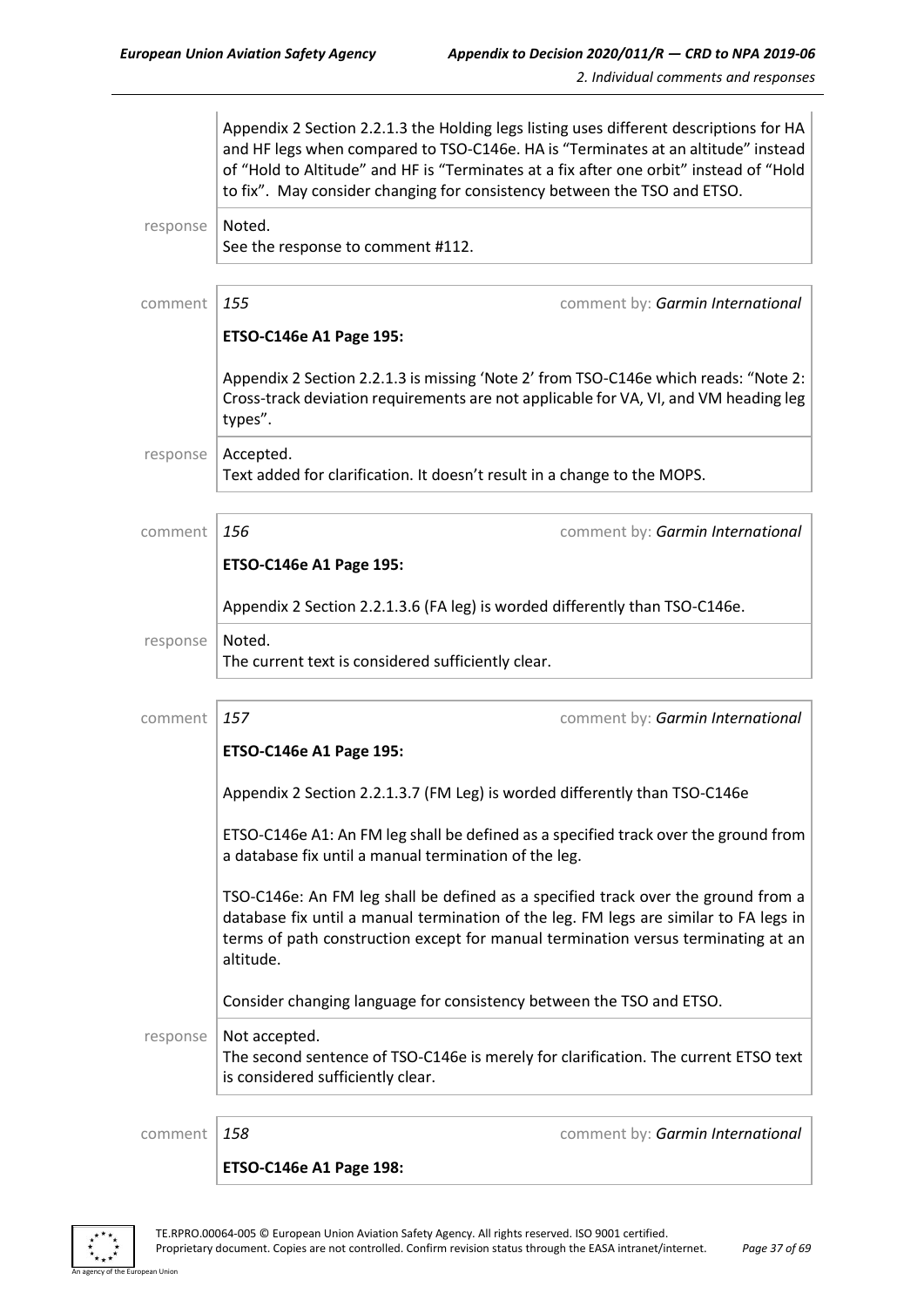Appendix 2 Section 2.2.1.3.14 is listed twice. Once for HF and once for HM. It appears the HM section should be numbered 2.2.1.3.15. Note the TSO-C146e also has the same repeated 2.2.1.3.14 numbering.

An alternative interpretation could be that section number 2.2.1.3.11 was incorrectly left out of the appendix; however, this was possibly indicated by the […] added to the ETSO.

#### response | Noted. EASA concurs with the comment, but in order to ensure consistency with the FAA TSO and ease the compliance demonstration of applicants, EASA prefers to keep the numbering as in FAA TSO-C146e.

| comment  | 159                                                                                                                                                                                                                                                                                                                                                                             | comment by: Garmin International |
|----------|---------------------------------------------------------------------------------------------------------------------------------------------------------------------------------------------------------------------------------------------------------------------------------------------------------------------------------------------------------------------------------|----------------------------------|
|          | ETSO-C146e A1 - Page 200:                                                                                                                                                                                                                                                                                                                                                       |                                  |
|          | Appendix 4 is not found in TSO-C146e. While ETSO-C146d added Appendix 4 and it is<br>unmodified in ETSO-C146e A1, Appendix 4 creates additional requirements not<br>called out by FAA TSO-C146e. For technical equivalency, this modification should not<br>be made without coordination with the FAA as some TSOA applicants would not be<br>compliant with the EASA standard. |                                  |
| response | Not accepted.<br>Appendix 4 ensures that applicants use only the legacy GPS CA codes.<br>See also the response to comment #113 for the classification as an ETSO in the C<br>series.                                                                                                                                                                                            |                                  |

| ETSO-C151d |  | p. 201-242 |
|------------|--|------------|
|            |  |            |

| comment  | comment by: Airbus Helicopters<br>41                                                                                                                                                                                                                                                                                            |
|----------|---------------------------------------------------------------------------------------------------------------------------------------------------------------------------------------------------------------------------------------------------------------------------------------------------------------------------------|
|          | Comment<br>This equipment is intended for fixed-wing aircraft only" appears in a quite<br>inconspicuous way<br><b>Rationale for Comment</b><br>Applicability of ETSO-C151d should be mentioned in §1.<br>Recommendation<br>Add in §1: "This ETSO is applicable for fixed-wing aircraft only"<br><b>Classification</b><br>Formal |
| response | Accepted.<br>This sentence has been moved into Section 1.                                                                                                                                                                                                                                                                       |
| comment  | 48<br>comment by: General Aviation Manufacturers Association                                                                                                                                                                                                                                                                    |
|          | Section 3.1.1 - Minimum Performance Standard amends the text from RTCA DO-367<br>to require Class A equipment to support both types of aural messages for Section                                                                                                                                                               |

An agency of the European Union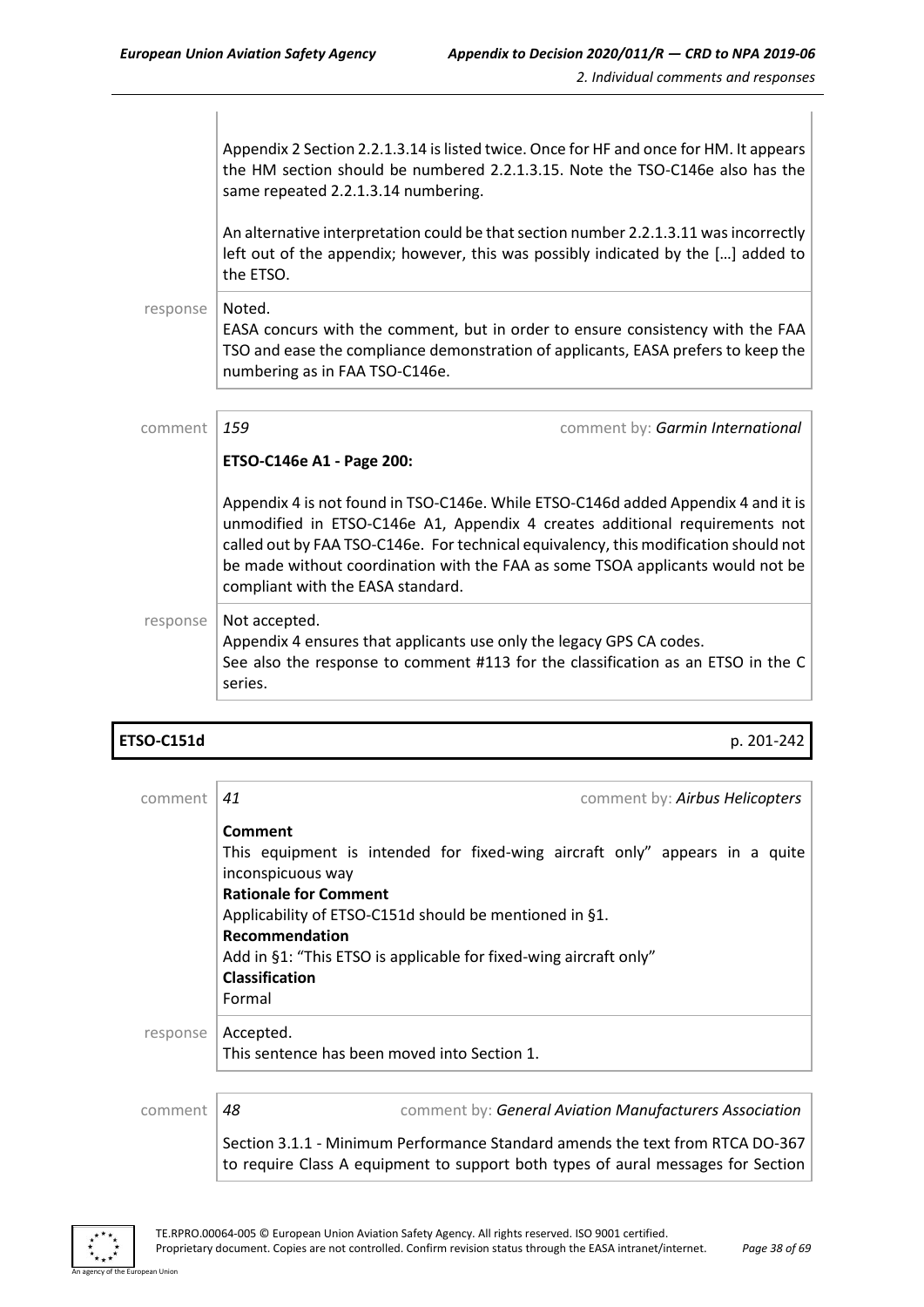2.2.1.1.6.3.1 Aural Alert – Caution and Section 2.2.1.1.6.3.2. Aural Alert – Warning; this change is inconsistent with the equivalent FAA TSO. To ensure technical equivalency and preserve EASA-FAA reciprocity under the current TIP, this modification should be discussed with FAA, to ensure all TSOA applicants are compliant with the EASA standard.

#### response | Noted.

It is understood that the ETSO requests that the ETSO article should be capable of both aural alerts. DO-367 presents it as an option, and the ETSO makes it compulsory for the equipment level. This was also clear in the table of FAA TSO C151c, which actually required both aural options.

The only difference from the FAA TSO is that this option in DO-367 is made compulsory in EASA ETSO-C151e. Differences exist and will be assessed at the aircraft level. EASA did not find the difference significant enough to justify for pushing the C151e into Index 2 (as a 2C).

In addition, please note that there have been for years some differences between the ETSO standards from index 1 (C category) and the FAA standards, such as the DO-160 revision, and the software and the hardware requirements, which also count when assessing technical equivalency between the ETSO and TSO standards. (E)TSO applicants should evaluate these differences when intending to meet both the FAA and the EASA standards.

Finally, EASA coordinated with the FAA before the publication of the NPA.

| comment  | 107                                                                                                                                                                                                                                 | comment by: Garmin International                                                                                                                             |  |
|----------|-------------------------------------------------------------------------------------------------------------------------------------------------------------------------------------------------------------------------------------|--------------------------------------------------------------------------------------------------------------------------------------------------------------|--|
|          | ETSO-C151d - Page 196:                                                                                                                                                                                                              |                                                                                                                                                              |  |
|          | The MPS Section 3.1.1 amends the text from RTCA DO-367 to require Class A<br>equipment to support both types of aural messages for Section 2.2.1.1.6.3.1 Aural<br>Alert - Caution and Section 2.2.1.1.6.3.2. Aural Alert - Warning. |                                                                                                                                                              |  |
|          | EASA standard.                                                                                                                                                                                                                      | For technical equivalency, this modification should not be made without<br>coordination with the FAA as some TSOA applicants would not be compliant with the |  |
| response | Noted.<br>See the responses to comment #48.                                                                                                                                                                                         |                                                                                                                                                              |  |
|          |                                                                                                                                                                                                                                     |                                                                                                                                                              |  |
| comment  | 108                                                                                                                                                                                                                                 | comment by: Garmin International                                                                                                                             |  |
|          | <b>ETSO-C151d Page 201:</b>                                                                                                                                                                                                         |                                                                                                                                                              |  |
|          | "clue" is used instead of "due".                                                                                                                                                                                                    | There are two typos in the amendment to DO-367 section 2.2.1.1.6.3.1 – the word                                                                              |  |
|          | "The sentence 'For a caution level FLTA alert clue to "                                                                                                                                                                             |                                                                                                                                                              |  |

• "' For a caution level FLTA alert clue to …"

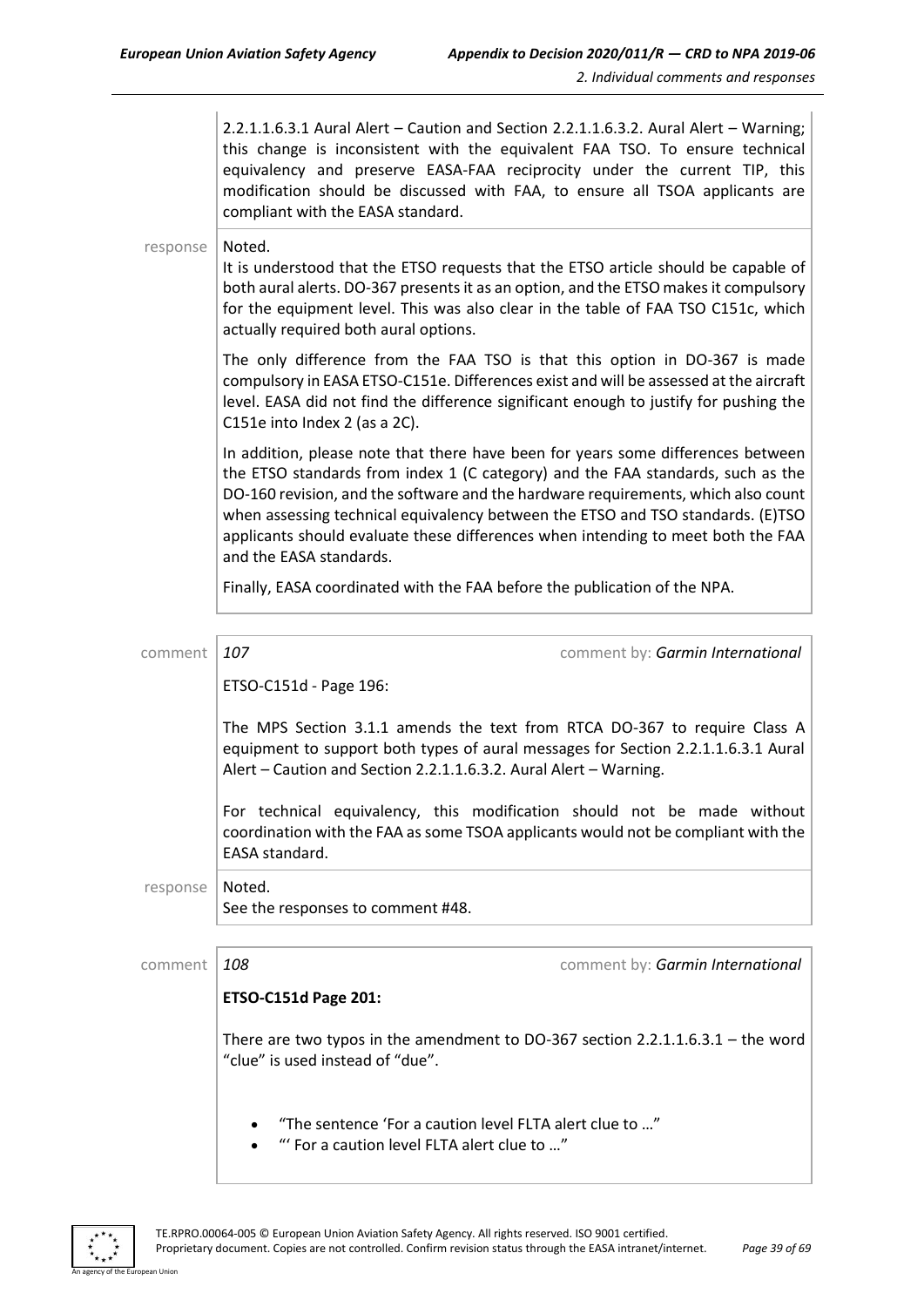response | Accepted. Text amended as suggested.

| <b>ETSO-C159d</b> | p. 243-250                                                                                                                                                                                                                                              |  |
|-------------------|---------------------------------------------------------------------------------------------------------------------------------------------------------------------------------------------------------------------------------------------------------|--|
|                   |                                                                                                                                                                                                                                                         |  |
| comment           | 30<br>comment by: Airbus Helicopters                                                                                                                                                                                                                    |  |
|                   | Comment:<br>ED-243A was published on 4 April 2019.<br><b>Recommendation:</b><br>Correct the ED-243 reference in paragraph 3.1.1 and 3.2<br><b>Classification:</b><br>Formal                                                                             |  |
| response          | Noted.<br>A change in the industry standard document necessitates a new revision of the ETSO.<br>This will be embodied as part of the next revision of this ETSO. The same purpose<br>could be achieved by means of a deviation from the existing ETSO. |  |
| comment           | 103<br>comment by: Garmin International                                                                                                                                                                                                                 |  |
|                   | <b>ETSO-C159d Page 243:</b>                                                                                                                                                                                                                             |  |
|                   | Section 3.2 states "There are 6 applicable equipment classes and 13 equipment<br>subclass components identified" but there appears to only be 11 subclasses in Tables<br>1B and 2B. Table 3 includes 'SBD' and 'LBT' which might make the total 13.     |  |
| response          | Accepted.<br>EASA agrees with the commentator, so the reference has been corrected.                                                                                                                                                                     |  |
|                   |                                                                                                                                                                                                                                                         |  |
| comment           | 104<br>comment by: Garmin International                                                                                                                                                                                                                 |  |
|                   | ETSO-C159d - Page 247:                                                                                                                                                                                                                                  |  |
|                   | Table 3 includes 'AES5' in the leftmost column, instead of 'AES6' per Table 1B.                                                                                                                                                                         |  |
| response          | Accepted.<br>EASA agrees with the commentator, so the reference has been corrected.                                                                                                                                                                     |  |
| comment           | 105<br>comment by: Garmin International                                                                                                                                                                                                                 |  |
|                   | ETSO-C159d - Page 247:                                                                                                                                                                                                                                  |  |
|                   | Table 3 combination #10 has the 'X' in the 6F column while TSO-C159d has the 'X' in<br>the 7MA column.                                                                                                                                                  |  |
| response          | Accepted.<br>EASA agrees with the commentator, so the reference has been corrected.                                                                                                                                                                     |  |



an Union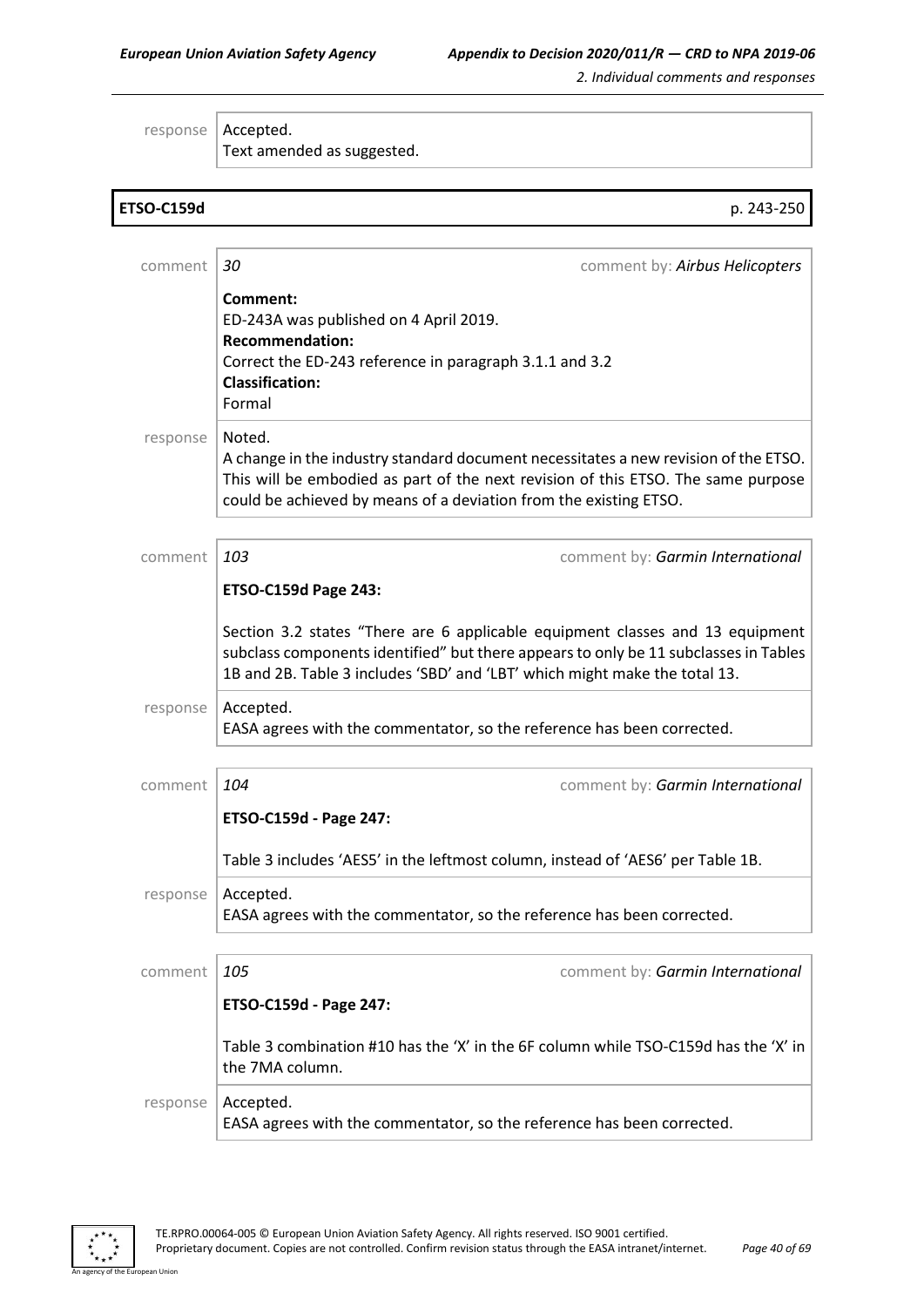Г

*2. Individual comments and responses*

٦

| comment  | 106                                                                                                                                                         | comment by: Garmin International |
|----------|-------------------------------------------------------------------------------------------------------------------------------------------------------------|----------------------------------|
|          | ETSO-C159d - Page 247:                                                                                                                                      |                                  |
|          | Table 3 combination #3 in the top portion of the table has no corresponding 'X' in<br>any columns. In TSO-C159d the 'X' is in the 'Complete System' column. |                                  |
| response | Accepted.<br>EASA agrees with the commentator, so the reference has been corrected.                                                                         |                                  |

| <b>ETSO-C165b</b> | p. 253-259                                                                                                                                                                                                                                                                                                                                                                                                                                                                                                                                                                                                                                                                                                                                     |
|-------------------|------------------------------------------------------------------------------------------------------------------------------------------------------------------------------------------------------------------------------------------------------------------------------------------------------------------------------------------------------------------------------------------------------------------------------------------------------------------------------------------------------------------------------------------------------------------------------------------------------------------------------------------------------------------------------------------------------------------------------------------------|
|                   |                                                                                                                                                                                                                                                                                                                                                                                                                                                                                                                                                                                                                                                                                                                                                |
| comment           | 77<br>comment by: THALES-Avionics                                                                                                                                                                                                                                                                                                                                                                                                                                                                                                                                                                                                                                                                                                              |
|                   | § 3.1.1 MPS<br>Sentence: "Displays that are part of the electronic map system must also be approved<br>in accordance with ETSO-C113 at the latest revision." should be remove as:<br>- this is not in line with TSO C165b which does not contain such statement<br>- this kind of requirement must be treated through ETSO overall process rather than<br>ETSO by ETSO: in this case application for ETSO C113 will be done as per EASA process<br>recognizing applicability of AC 21-46A (§ 5.4 Multiple TSO Authorizations for the<br>Same Article), and so no statement is needed.<br>- in case of application hosted on IMA platform, the ETSO C113 version can be<br>different than the latest without impact on safety nor performances. |
| response          | Partially accepted.<br>EASA acknowledges that FAA TSO-C165b does not refer to TSO C113b.                                                                                                                                                                                                                                                                                                                                                                                                                                                                                                                                                                                                                                                       |
|                   | However, DO-257B Section 2.2.3 requests compliance with SAE AS8034B for<br>readability.                                                                                                                                                                                                                                                                                                                                                                                                                                                                                                                                                                                                                                                        |
|                   | According to Section 1 of AS8034, this standard is intended to apply to Moving Map<br>Displays and navigation displays for situation awareness and supplemental data,<br>which are within the scope of C165b. Referring to ETSO-C113 offers a straightforward<br>and visible means to ensure that these requirements are not overlooked by the<br>applicant.                                                                                                                                                                                                                                                                                                                                                                                   |
|                   | It is recognised that AC 21-46A provides adequate guidance, but EASA receives<br>applications from many new applicants, whose lack of awareness results in undue<br>costs when such traceability is not provided in the technical standard.                                                                                                                                                                                                                                                                                                                                                                                                                                                                                                    |
|                   | It is recognised that a previous version of ETSO-C113 may provide an adequate basis<br>in the case of IMA applications. The text has been modified accordingly.                                                                                                                                                                                                                                                                                                                                                                                                                                                                                                                                                                                |
|                   |                                                                                                                                                                                                                                                                                                                                                                                                                                                                                                                                                                                                                                                                                                                                                |
| comment           | 78<br>comment by: THALES-Avionics                                                                                                                                                                                                                                                                                                                                                                                                                                                                                                                                                                                                                                                                                                              |
|                   | For a better consistency between DO257B and ETSO C165A, replace "Electronic MAP<br>System" by "Electronic MAP Display (EMD)"                                                                                                                                                                                                                                                                                                                                                                                                                                                                                                                                                                                                                   |

Table 1 - "In Flight" : make clear by completing "InFlight (plan view display)"



an Union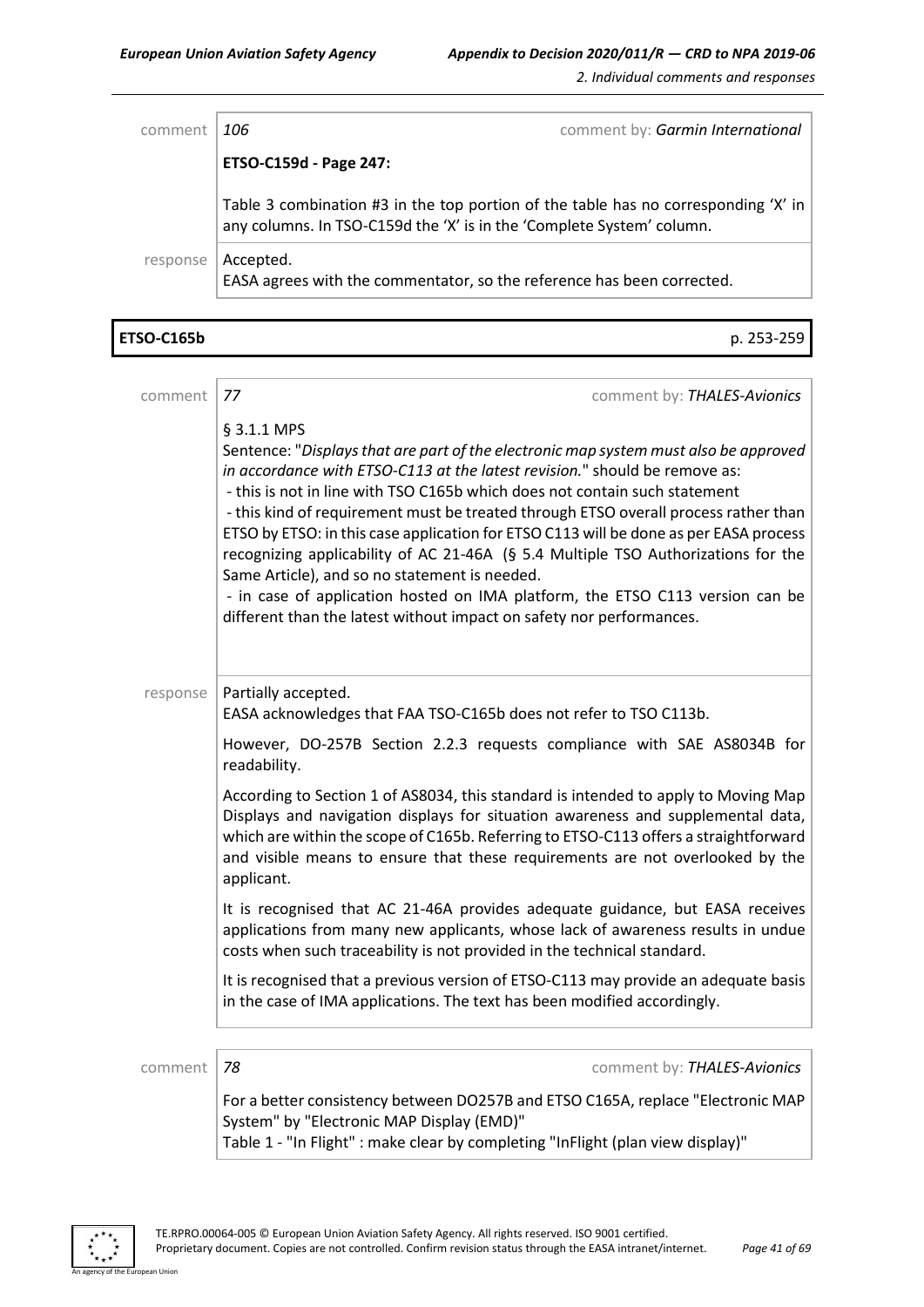|          | Table 1 - "Aerodrome surface (AMMD)": make clear by completing "Airport Moving<br>Map Display"                                                                                                                                                                                                                                                                                                                                                                                                                                                                                                                                                    |  |  |
|----------|---------------------------------------------------------------------------------------------------------------------------------------------------------------------------------------------------------------------------------------------------------------------------------------------------------------------------------------------------------------------------------------------------------------------------------------------------------------------------------------------------------------------------------------------------------------------------------------------------------------------------------------------------|--|--|
| response | Partially accepted.<br>The term 'display' is inappropriate because in many cases, the application being<br>approved is not embedded in a display. Thus, the term 'system' is used.<br>The other comments have been taken into account in the text, except that in the EU<br>context, the term 'airport' is replaced by 'aerodrome'.                                                                                                                                                                                                                                                                                                               |  |  |
| comment  | 79<br>comment by: THALES-Avionics                                                                                                                                                                                                                                                                                                                                                                                                                                                                                                                                                                                                                 |  |  |
|          | § 3.2.1 Failure condition classification<br>Remove the exception for the loss of the aerodrome moving map display, in the<br>sentence "RTCA DO-257B Section 2.1.8 defines the minimum failure condition<br>classifications for the specific electronic map system functions that are summarised<br>in Table 1, except for the loss of the aerodrome moving map display, which is a minor<br>failure condition." as:<br>- the failure condition is already mentionned in RTCA DO-257B Section 2.1.8 and is<br>"No safety effect"<br>- the ETSO introduce a difference with FAA TSO, detrimental to European Industry<br>and without justification. |  |  |
| response | Not accepted.<br>'loss of [AMDD] function has no safety effect': this is not in line with the latest<br>revision of AMC 25.1309, or with the 25.1309 'arsenal version', since NSE was<br>introduced for functions such as passenger in-flight entertainment systems. The loss<br>of AMMD will induce a higher workload to revert to another means, which<br>corresponds to a minor effect.                                                                                                                                                                                                                                                        |  |  |
| comment  | 101<br>comment by: Garmin International                                                                                                                                                                                                                                                                                                                                                                                                                                                                                                                                                                                                           |  |  |
|          | <b>ETSO-C165b Page-254:</b>                                                                                                                                                                                                                                                                                                                                                                                                                                                                                                                                                                                                                       |  |  |
|          | Table 1, Middle Row is labeled 'Aerodrome surface (AMMD)' while the same table in<br>TSO-C165b is labeled 'Airport Moving Map Display (AMMD)'                                                                                                                                                                                                                                                                                                                                                                                                                                                                                                     |  |  |
| response | Partially accepted.<br>See the response to comment #78.                                                                                                                                                                                                                                                                                                                                                                                                                                                                                                                                                                                           |  |  |
| comment  | 102<br>comment by: Garmin International                                                                                                                                                                                                                                                                                                                                                                                                                                                                                                                                                                                                           |  |  |
|          | <b>ETSO-C165b Page 253:</b>                                                                                                                                                                                                                                                                                                                                                                                                                                                                                                                                                                                                                       |  |  |
|          | Section 2.3 calls out databases, but does not limit the scope to only minor failure<br>conditions or above, as is done in TSO-C165b Section 3.g, which excludes No Safety<br>Effect databases. Language should be updated to match FAA's exclusion.                                                                                                                                                                                                                                                                                                                                                                                               |  |  |
| response | Not accepted.<br>See the response to comment #78.                                                                                                                                                                                                                                                                                                                                                                                                                                                                                                                                                                                                 |  |  |
|          |                                                                                                                                                                                                                                                                                                                                                                                                                                                                                                                                                                                                                                                   |  |  |

ean Union

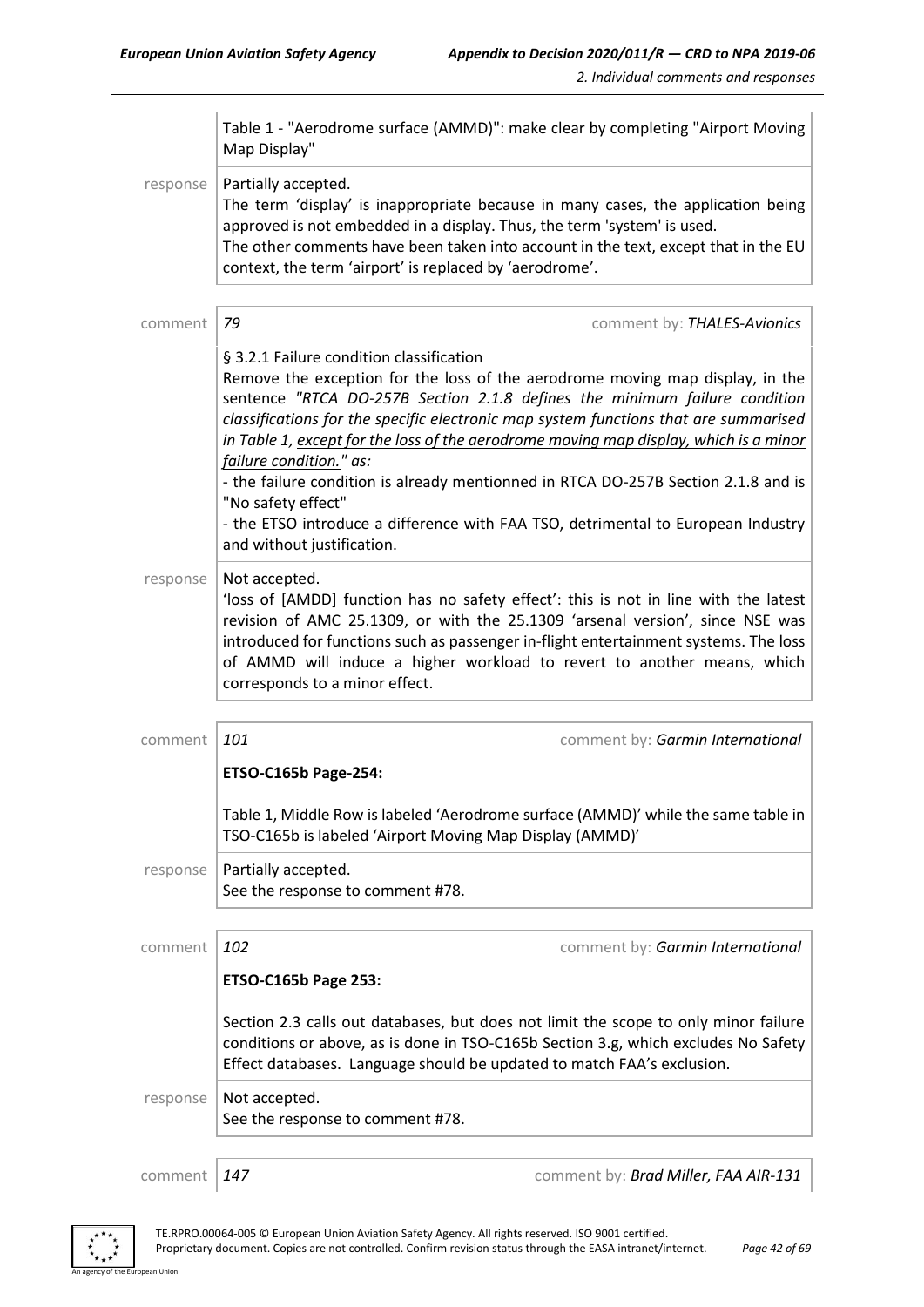Appears to harmonize exactly with FAA TSO-C165b. However, EASA has not been requiring DO-200B compliance for raster/vector scanned databases in the same way as the FAA. The FAA has issued numerous LOAs for these databases utilizing an equivalency derived from RTCA-DO-257A Appendix F. The FAA has denied deviation from DO-200B compliance and rejected applications for systems not providing for compliance. EASA should do the same. Per FAA AC 20-153B and equivalent EASA policy, databases supporting intended function with a safety effect must be DO-200B compliant. Please apply this TSO in a harmonized manner for one of the most common databases utilized to support its function.

#### response  $\vert$  Not accepted.

ETSO-C165b Section 2.3 and RTCA DO-257B Section 2.5.5.1 item 2 require that the process requirements for generating the database are defined and compliant with DO-200B/ED-76A.

Furthermore, Commission Regulation (EU) 2017/373 Annex VII (Part-DAT) lays down the requirements for the database provider, including compliance with EUROCAE ED-76A/RTCA DO-200B.

Note that EASA does not intend to accept deviations related to these requirements.

#### **ETSO-C168** p. 260-261

| comment  | 31                                                                                                                                                                                                                                                     | comment by: Airbus Helicopters |
|----------|--------------------------------------------------------------------------------------------------------------------------------------------------------------------------------------------------------------------------------------------------------|--------------------------------|
|          | Comment:<br>SAE AS 5134 reference should be at issue B<br><b>Recommendation:</b><br>Correct the AS 5134 reference in paragraph3.1.1<br><b>Classification:</b><br>Formal                                                                                |                                |
| response | Noted<br>A change in the industry standard document necessitates a new revision of the ETSO.<br>This will be embodied as part of the next revision of this ETSO. The same purpose<br>could be achieved by means of a deviation from the existing ETSO. |                                |

## **ETSO-C176b** p. 262-264

comment *4* comment by: *Curtiss Wright*

Sections 2-4.2.7a and 2-4.2.7b are part of the same test sequence within ED-112A. Therefore, with the change to the wording, the same unit would undergo a 90 day deep sea pressure test and a 90 day seawater immersion test. This is 180 days in seawater altogether which seems unreasonable considering the underwater locator beacon is only expected to work for 90 days. Furthermore, requiring the completion of a six month test to verify the performance of a recorder is likely to obstruct innovation and the adoption of new technologies and inhibit the implementation of incremental improvements. Hence, recorder capability will suffer in the long term.

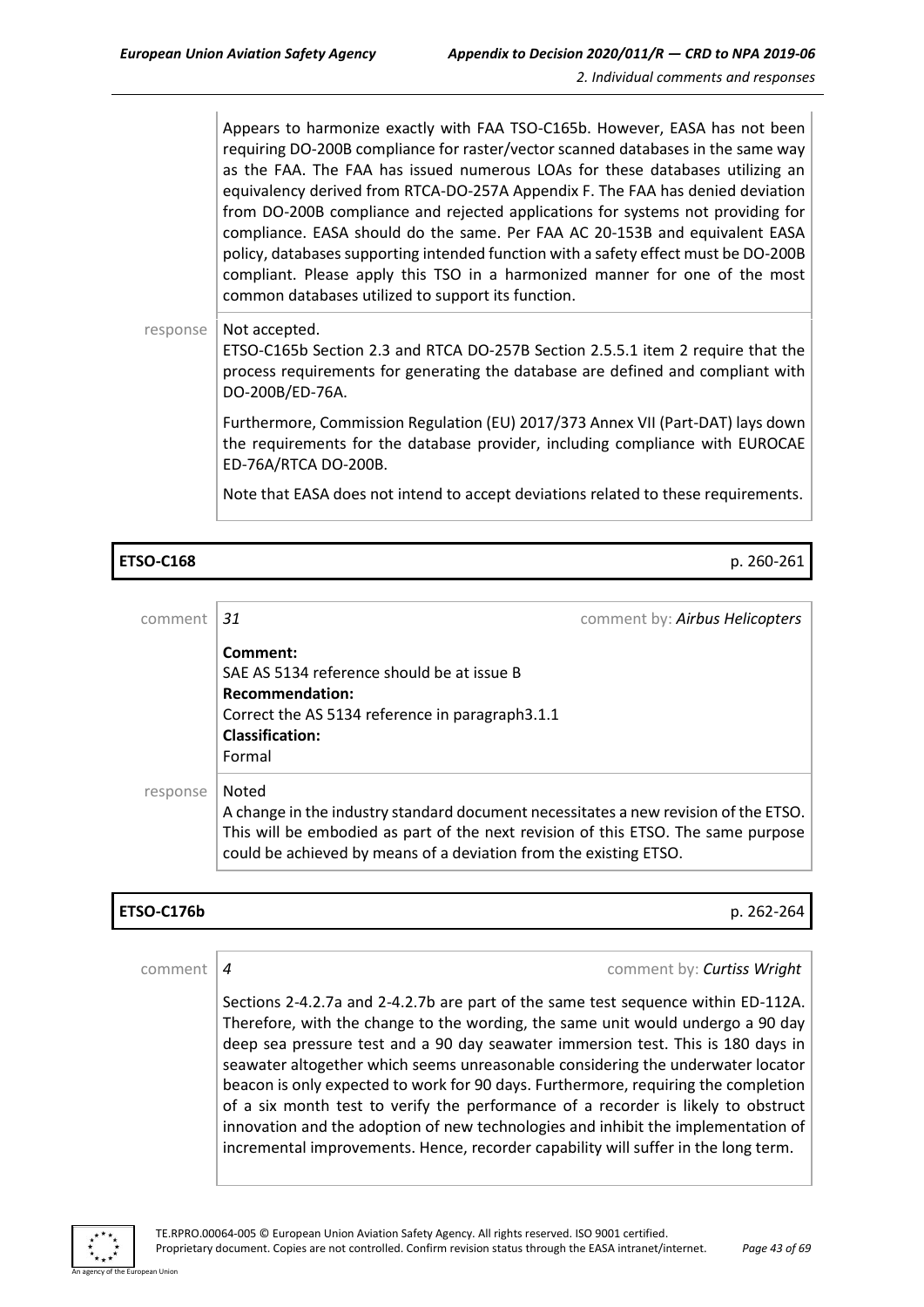| A better solution would be to require only one of the tests to be 90 days. Curtiss  |
|-------------------------------------------------------------------------------------|
| Wright propose that the deep sea pressure test be reduced to 24 hours without the   |
| need to justify the statement "the methods and materials used to protect the        |
| recording medium have been shown to be unaffected by the deep-sea pressure test"    |
| as long as the same sea water is subsequently used for a 90 day sea water immersion |
| test. In other words, the recording medium is not removed from the sea water        |
| between tests.                                                                      |

The rationale being that 24 hours at deep sea pressure would be sufficient time to test the protective armour against collapse and to ensure that the sea water ingress into the unit is complete. The subsequent 90 day test in the warm sea water at 3m depth will then better test the corrosion effects of the unit under test.

At the very least, it should be made possible to allow the two tests to be carried out in parallel.

In 2-4.2.7b, the phrase "nominal temperature of at least" is ambiguous. The definition of nominal in ED-112A implies a minimum and a maximum. It would be better to remove the word "nominal".

 $response$  Partially accepted. See the response to comment #2

| comment  | 99                                                                                                                                                                                                                                                                                                                                          | comment by: Garmin International                                                                                                                                            |  |
|----------|---------------------------------------------------------------------------------------------------------------------------------------------------------------------------------------------------------------------------------------------------------------------------------------------------------------------------------------------|-----------------------------------------------------------------------------------------------------------------------------------------------------------------------------|--|
|          | ETSO-C176b Page 263:                                                                                                                                                                                                                                                                                                                        |                                                                                                                                                                             |  |
|          | In Table 1, the only occurrence of Section 3 has been struck out for deployable<br>recorders, yet the Note still references Section 3 as being required for the given<br>example. ED-112A, Section 3 is specific to deployable recorders. Add Section 3 back<br>into the table or remove from all Notes and other references in ETSO-C176b. |                                                                                                                                                                             |  |
| response | Accepted.                                                                                                                                                                                                                                                                                                                                   | The reference to Section 3 has been replaced by ETSO-2C517 in the note.                                                                                                     |  |
|          |                                                                                                                                                                                                                                                                                                                                             |                                                                                                                                                                             |  |
| comment  | 134                                                                                                                                                                                                                                                                                                                                         | comment by: Airbus-EIAIX-SRg                                                                                                                                                |  |
|          | Page 259 of 372 pages [264/381]:<br>(Location 2-4.2.7a & 2-4.2.7b)                                                                                                                                                                                                                                                                          | ETSO-C176 at issue b, Table 1 - Modification of EUROCAE ED-112A for ADFR systems.                                                                                           |  |
|          | Airbus request:<br>serviceable.                                                                                                                                                                                                                                                                                                             | The deep sea pressure test shall remain at a duration of 30 days for the recorder,<br>to ensure that the recently updated recorders (updated with 90 days beacon) are still |  |
|          | Rationale:<br>level.                                                                                                                                                                                                                                                                                                                        | 90 days deep sea pressure test will result in new more stringent qualification test<br>Consequently current recorders may not meet this requirement without considering     |  |
|          |                                                                                                                                                                                                                                                                                                                                             |                                                                                                                                                                             |  |

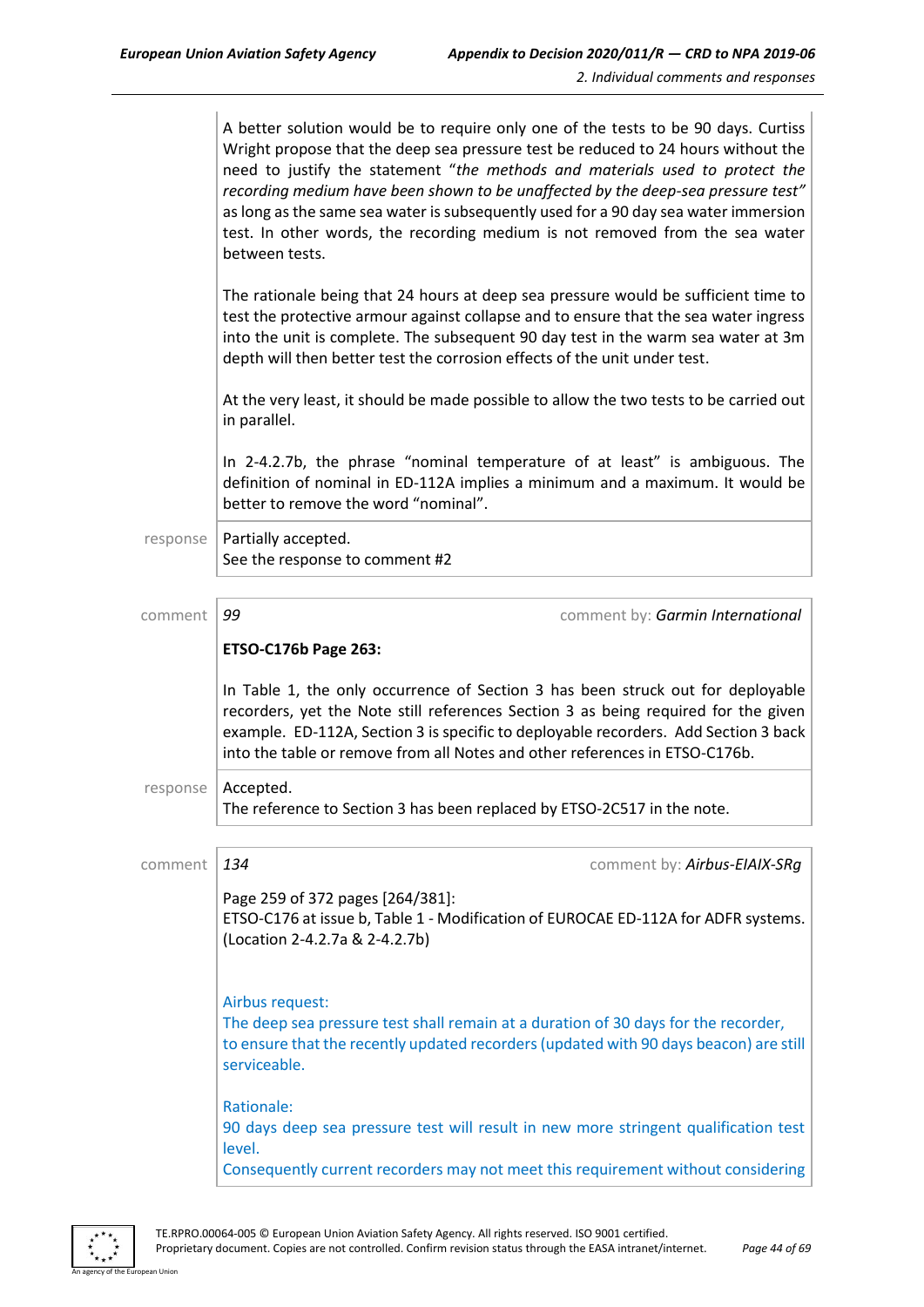significant cost and interchangeability impacts.

response | Not accepted.

See the response to comment #132

| <b>ETSO-C177b</b> | p. 265-267                                                                                                                                                                                                                                                                                                                                                                                                                                                                                                                                                                                                                                                                                        |  |  |
|-------------------|---------------------------------------------------------------------------------------------------------------------------------------------------------------------------------------------------------------------------------------------------------------------------------------------------------------------------------------------------------------------------------------------------------------------------------------------------------------------------------------------------------------------------------------------------------------------------------------------------------------------------------------------------------------------------------------------------|--|--|
|                   |                                                                                                                                                                                                                                                                                                                                                                                                                                                                                                                                                                                                                                                                                                   |  |  |
| comment           | 5<br>comment by: Curtiss Wright                                                                                                                                                                                                                                                                                                                                                                                                                                                                                                                                                                                                                                                                   |  |  |
|                   | Sections 2-4.2.7a and 2-4.2.7b are part of the same test sequence within ED-112A.<br>Therefore, with the change to the wording, the same unit would undergo a 90 day<br>deep sea pressure test and a 90 day seawater immersion test. This is 180 days in<br>seawater altogether which seems unreasonable considering the underwater locator<br>beacon is only expected to work for 90 days. Furthermore, requiring the completion<br>of a six month test to verify the performance of a recorder is likely to obstruct<br>innovation and the adoption of new technologies and inhibit the implementation of<br>incremental improvements. Hence, recorder capability will suffer in the long term. |  |  |
|                   | A better solution would be to require only one of the tests to be 90 days. Curtiss<br>Wright propose that the deep sea pressure test be reduced to 24 hours without the<br>need to justify the statement "the methods and materials used to protect the<br>recording medium have been shown to be unaffected by the deep-sea pressure test"<br>as long as the same sea water is subsequently used for a 90 day sea water immersion<br>test. In other words, the recording medium is not removed from the sea water<br>between tests.                                                                                                                                                              |  |  |
|                   | The rationale being that 24 hours at deep sea pressure would be sufficient time to<br>test the protective armour against collapse and to ensure that the sea water ingress<br>into the unit is complete. The subsequent 90 day test in the warm sea water at 3m<br>depth will then better test the corrosion effects of the unit under test.                                                                                                                                                                                                                                                                                                                                                      |  |  |
|                   | At the very least, it should be made possible to allow the two tests to be carried out<br>in parallel.                                                                                                                                                                                                                                                                                                                                                                                                                                                                                                                                                                                            |  |  |
|                   | In 2-4.2.7b, the phrase "nominal temperature of at least" is ambiguous. The<br>definition of nominal in ED-112A implies a minimum and a maximum. It would be<br>better to remove the word "nominal".                                                                                                                                                                                                                                                                                                                                                                                                                                                                                              |  |  |
| response          | Partially accepted.<br>See the response to comment #2                                                                                                                                                                                                                                                                                                                                                                                                                                                                                                                                                                                                                                             |  |  |
|                   |                                                                                                                                                                                                                                                                                                                                                                                                                                                                                                                                                                                                                                                                                                   |  |  |
| comment           | 135<br>comment by: Airbus-EIAIX-SRg                                                                                                                                                                                                                                                                                                                                                                                                                                                                                                                                                                                                                                                               |  |  |
|                   | Page 262 of 372 pages [267/381]:<br>ETSO-C177 at issue b, Table 1 - Modification of EUROCAE ED-112A for ADFR systems.<br>(Location 2-4.2.7a & 2-4.2.7b)                                                                                                                                                                                                                                                                                                                                                                                                                                                                                                                                           |  |  |
|                   | Airbus request:<br>The deep sea pressure test shall remain at a duration of 30 days for the recorder,                                                                                                                                                                                                                                                                                                                                                                                                                                                                                                                                                                                             |  |  |



an Unio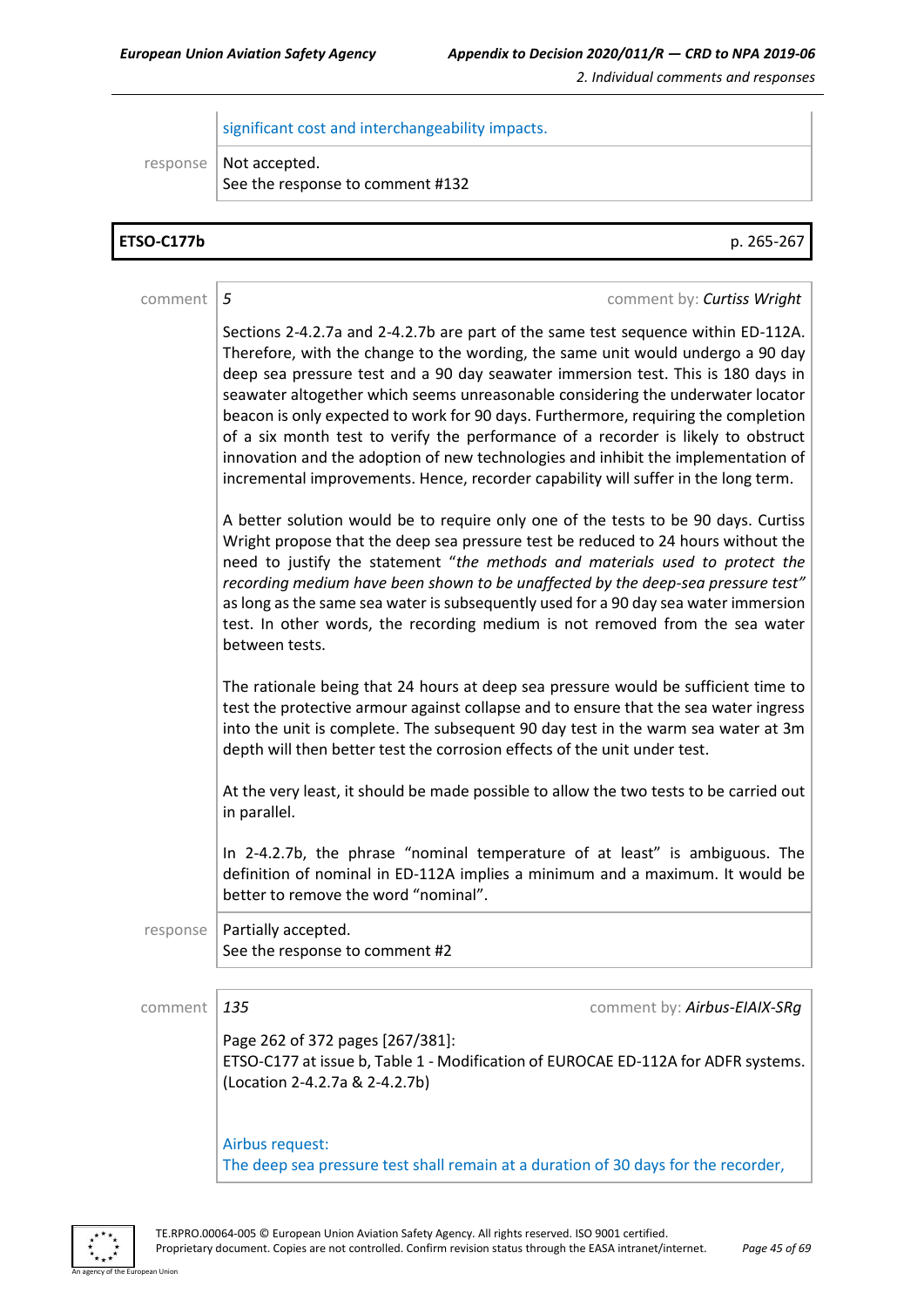to ensure that the recently updated recorders (updated with 90 days beacon) are still serviceable. Rationale: 90 days deep sea pressure test will result in new more stringent qualification test level. Consequently current recorders may not meet this requirement without considering significant cost and interchangeability impacts. response | Not accepted. See the response to comment #132

### **ETSO-C179b** p. 268-269

| comment  | 98                                                                                        | comment by: Garmin International |  |
|----------|-------------------------------------------------------------------------------------------|----------------------------------|--|
|          | <b>ETSO-C179b Page 269:</b>                                                               |                                  |  |
|          | Typo. In Section 4.2, Section 2.13 of RTCA DO-311A is referenced, but should be<br>2.1.3. |                                  |  |
| response | Accepted.<br>Text amended as suggested.                                                   |                                  |  |

### **ETSO-C196b** p. 270-277

| comment  | 97                                                                                                                                                                        | comment by: Garmin International |  |
|----------|---------------------------------------------------------------------------------------------------------------------------------------------------------------------------|----------------------------------|--|
|          | <b>ETSO-C196b Page 271:</b>                                                                                                                                               |                                  |  |
|          | In Section 3.1.1, there is a reference to "MPS Section 2.5 performance testing". The<br>corresponding reference in TSO-C196b is to "MPS Section 2.3 performance testing". |                                  |  |
| response | Accepted.<br>The ETSO corrected the typo to reference MPS Section 2.3 performance testing.                                                                                |                                  |  |

### **ETSO-C199 A1** p. 278-310

| comment                                                                                         | 93                                                                       | comment by: Garmin International |
|-------------------------------------------------------------------------------------------------|--------------------------------------------------------------------------|----------------------------------|
|                                                                                                 | ETSO-C199 A1- Page 304:                                                  |                                  |
|                                                                                                 | The Outline Number for Section A2.2.6.4 is missing the 'A' at the front. |                                  |
| Accepted.<br>response<br>EASA agrees with the commentator, so the reference has been corrected. |                                                                          |                                  |
|                                                                                                 |                                                                          |                                  |
| comment                                                                                         | 94                                                                       | comment by: Garmin International |

An agency of the European Union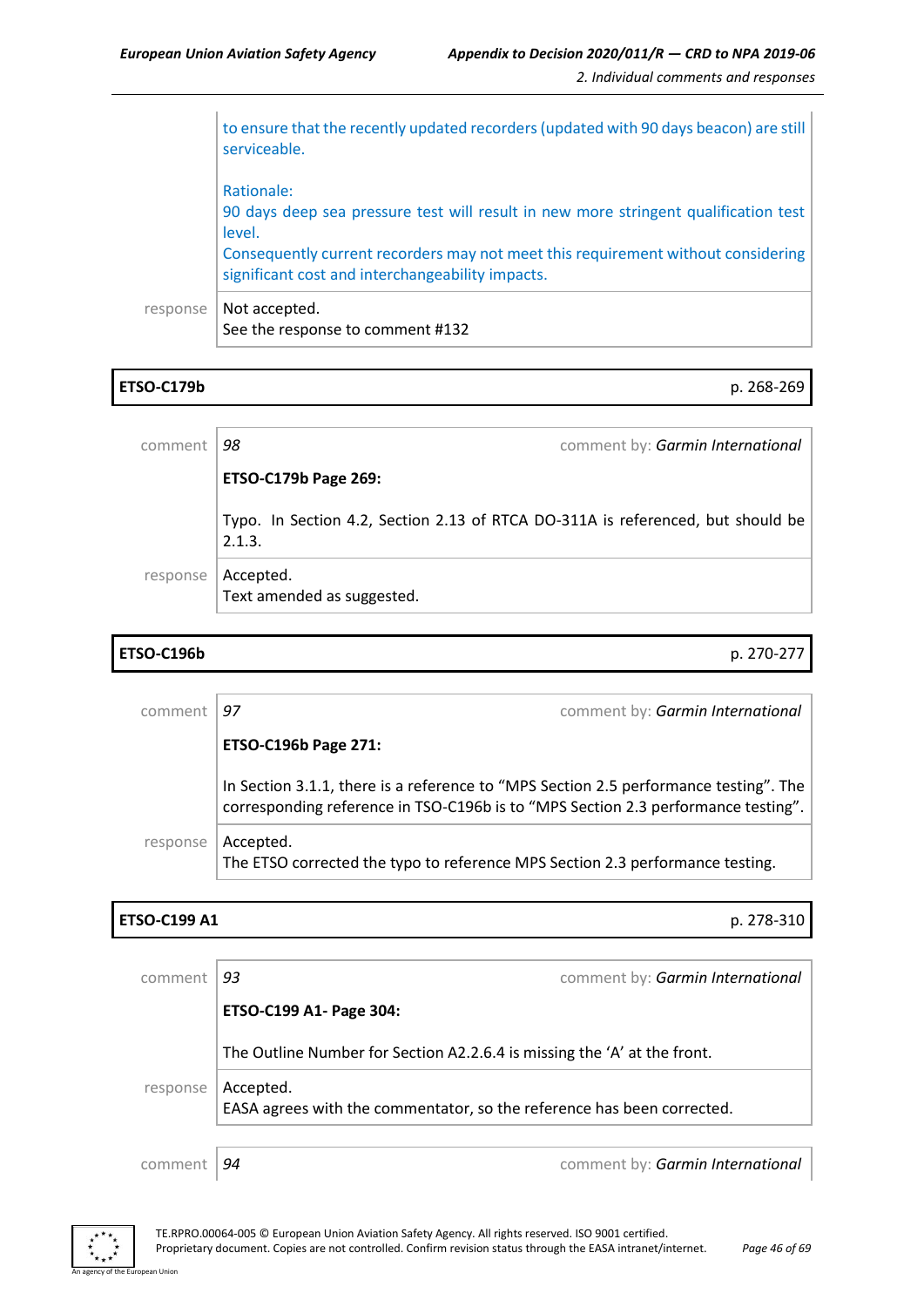|          | ETSO-C199 A1 Page 287:                                                                                                                                                                                                                                                                                                                           |
|----------|--------------------------------------------------------------------------------------------------------------------------------------------------------------------------------------------------------------------------------------------------------------------------------------------------------------------------------------------------|
|          | Section A1.2.3.5 refers to RTCA DO-181E Section 2.2.13.1.2.d, however the Table<br>Caption refers to Section 2.2.13.1.2.c. The Table Caption should refer to Section<br>2.2.13.1.2.d.                                                                                                                                                            |
| response | Accepted.<br>EASA agrees with the commentator, so the reference has been corrected.                                                                                                                                                                                                                                                              |
| comment  | 95<br>comment by: Garmin International                                                                                                                                                                                                                                                                                                           |
|          | ETSO-C199 A1 Page 282:                                                                                                                                                                                                                                                                                                                           |
|          | In Appendix 1, the first table is labeled with a caption of 'Table 3' while the text<br>before the table refers to 'Table 1'.<br>This mismatch occurs throughout the Appendix. Table references in the text and<br>Table numbers in Captions do not match.<br>This problem continues into Appendix 2 where 'Table 29' (caption) is referenced by |
|          | 'Table 27' (text).                                                                                                                                                                                                                                                                                                                               |
| response | Accepted.<br>EASA agrees with the commentator, so the reference has been corrected.                                                                                                                                                                                                                                                              |
| comment  | 96<br>comment by: Garmin International                                                                                                                                                                                                                                                                                                           |
|          | ETSO-C199 A1 Page 279:                                                                                                                                                                                                                                                                                                                           |
|          | In Section 3.1.1, the Class A TABS and Class B TABS definitions include references to<br>subparagraphs $(1)$ , $(2)$ , $(3)$ and $(4)$ . However, the subparagraphs appear to be labeled<br>$(a)$ , $(b)$ , $(c)$ and $(d)$ .                                                                                                                    |
| response | Accepted.<br>EASA agrees with the commentator, so the reference has been corrected.                                                                                                                                                                                                                                                              |

## **ETSO-2C197a** p. 316-317

| comment  | comment by: FAA<br>q                                                                                                                                                                                                                                                                                                                                                                                              |
|----------|-------------------------------------------------------------------------------------------------------------------------------------------------------------------------------------------------------------------------------------------------------------------------------------------------------------------------------------------------------------------------------------------------------------------|
|          | Pg 316 ETSO 2C204a Table 1, last line, "Fire, Flammability" "26.0" "Mandatory"<br>should be "Optional" or "26.3.3" "Mandatory for Flammability only" as Circuit card<br>assemblies are not intended for installations in Fire Zones and the end item<br>containing the CCA is subject to the flammability test requirements without the other<br>components being required to pass individual flammability tests. |
| response | Not Accepted.                                                                                                                                                                                                                                                                                                                                                                                                     |
|          | DO-160G specifies that the test applies to enclosures that house electronics and<br>non-metallic materials, component parts, sub-assemblies installed in pressurised or<br>non-pressurised zones and non-fire zones, and the purpose of this test is to check                                                                                                                                                     |

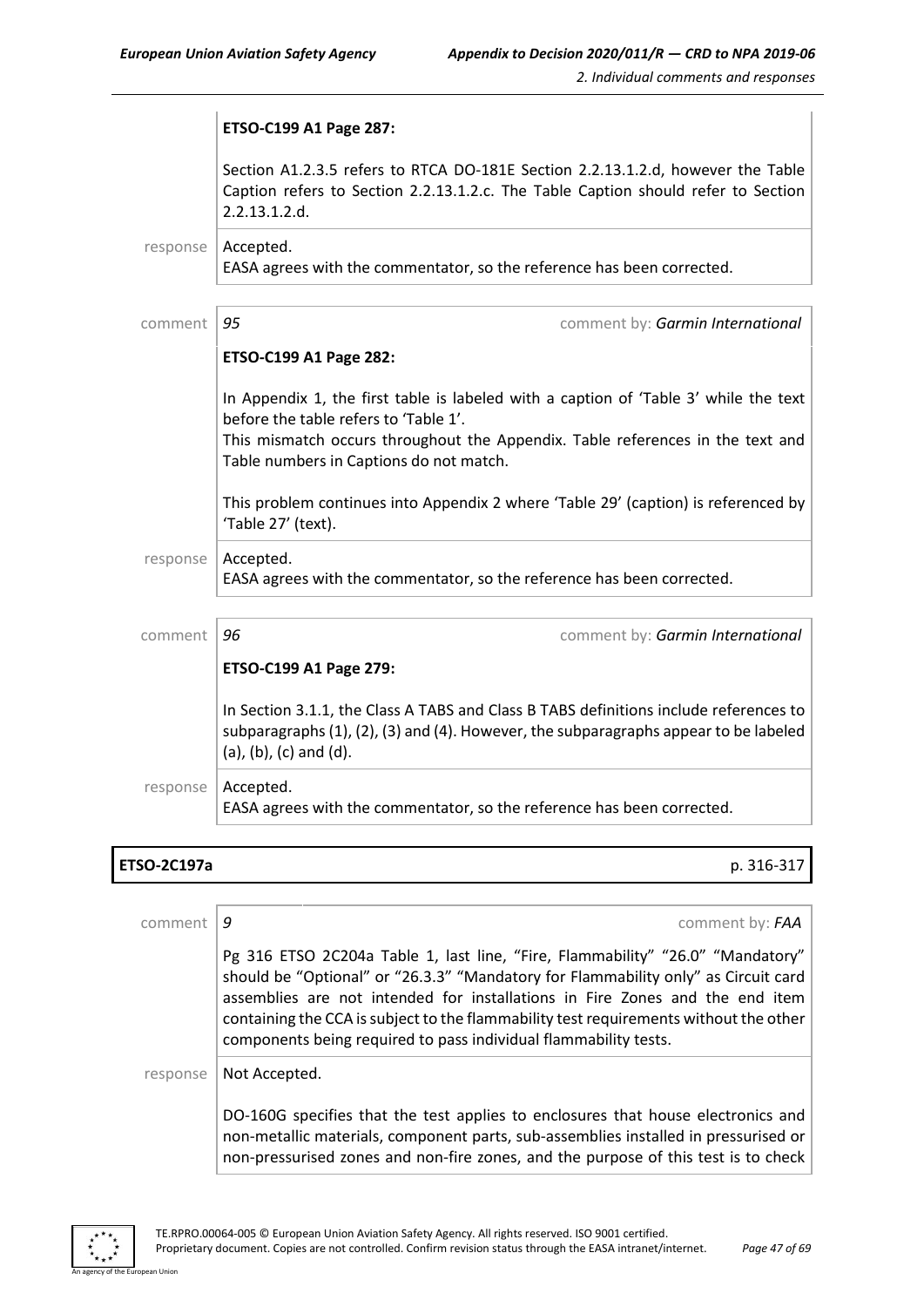the non-propagation of the flame in the case where ignition would appear inside or outside the equipment. Tests will be performed on specimens of material. In general, the applicability to a circuit card assembly and its devices is justified, and ED-14G/DO-160G Section 26 applies for flammability. This section explains some exclusions, which also apply.

| <b>ETSO-2C204a</b> | p. 318-327                                                                                                                                                                                                                                                                                                                                                                                                            |
|--------------------|-----------------------------------------------------------------------------------------------------------------------------------------------------------------------------------------------------------------------------------------------------------------------------------------------------------------------------------------------------------------------------------------------------------------------|
|                    |                                                                                                                                                                                                                                                                                                                                                                                                                       |
| comment            | 10<br>comment by: FAA                                                                                                                                                                                                                                                                                                                                                                                                 |
|                    | Pg 325 ETSO 2C205a Table 1, last line, "Fire, Flammability" "26.0" "Mandatory"<br>should be "Optional" or "26.3.3" "Mandatory for Flammability only" as Circuit card<br>assemblies are not intended for installations in Fire Zones and the end item<br>containing the CCA is subject to the flammability test requirements without the other<br>components being required to pass individual flammability tests.     |
| response           | Accepted.<br>The text has been modified to include 'Mandatory for Flammability'.<br>The text of 2C204, 2C205 and 2C206 has been amended in the same way.                                                                                                                                                                                                                                                              |
| comment            | 70<br>comment by: THALES-Avionics                                                                                                                                                                                                                                                                                                                                                                                     |
|                    | Section 3.1.2. Table1 line 1 (temperature): Installation Manual should also describe<br>the way temperature is dissipated and the temperature test setup should be<br>representative of such description (temperature may be dissipated by forced air flow<br>or by conduction assuming a given heat sink mechanical interface in accordance with<br>installation manual).                                            |
|                    | Same Comment for ETSO 2C205a and 2C206.                                                                                                                                                                                                                                                                                                                                                                               |
| response           | Accepted.<br>Text has been added into the referred line in 2C204a, as well as in EC205a and 2C206.<br>Additional text has been added in the ETSO, Section 3.2.2, to document the intended<br>environment and the associated environmental constraints.                                                                                                                                                                |
| comment            | 71<br>comment by: THALES-Avionics                                                                                                                                                                                                                                                                                                                                                                                     |
|                    | Section 3.1.2. Table1 line 24 (ESD): This test should not be mandatory if in the<br>Installation Manual it is mentioned that the CCA must be used (transportation,<br>manipulations) in ESD controlled environment.                                                                                                                                                                                                   |
|                    | Same Comment for ETSO 2C205a and 2C206.                                                                                                                                                                                                                                                                                                                                                                               |
| response           | Accepted.<br>The ESD test was originally indicated 'Mandatory for all areas that are subject to<br>human contact during the operation of the CCA', based on similarity requirements<br>with IMA module (ETSO-2C153), but in the case of GNSS CCA, no manipulation in<br>operation is expected. The ESD test has been updated to Optional.<br>The corresponding text in 2C205a and 2C206 has been updated accordingly. |



.<br>An I Ini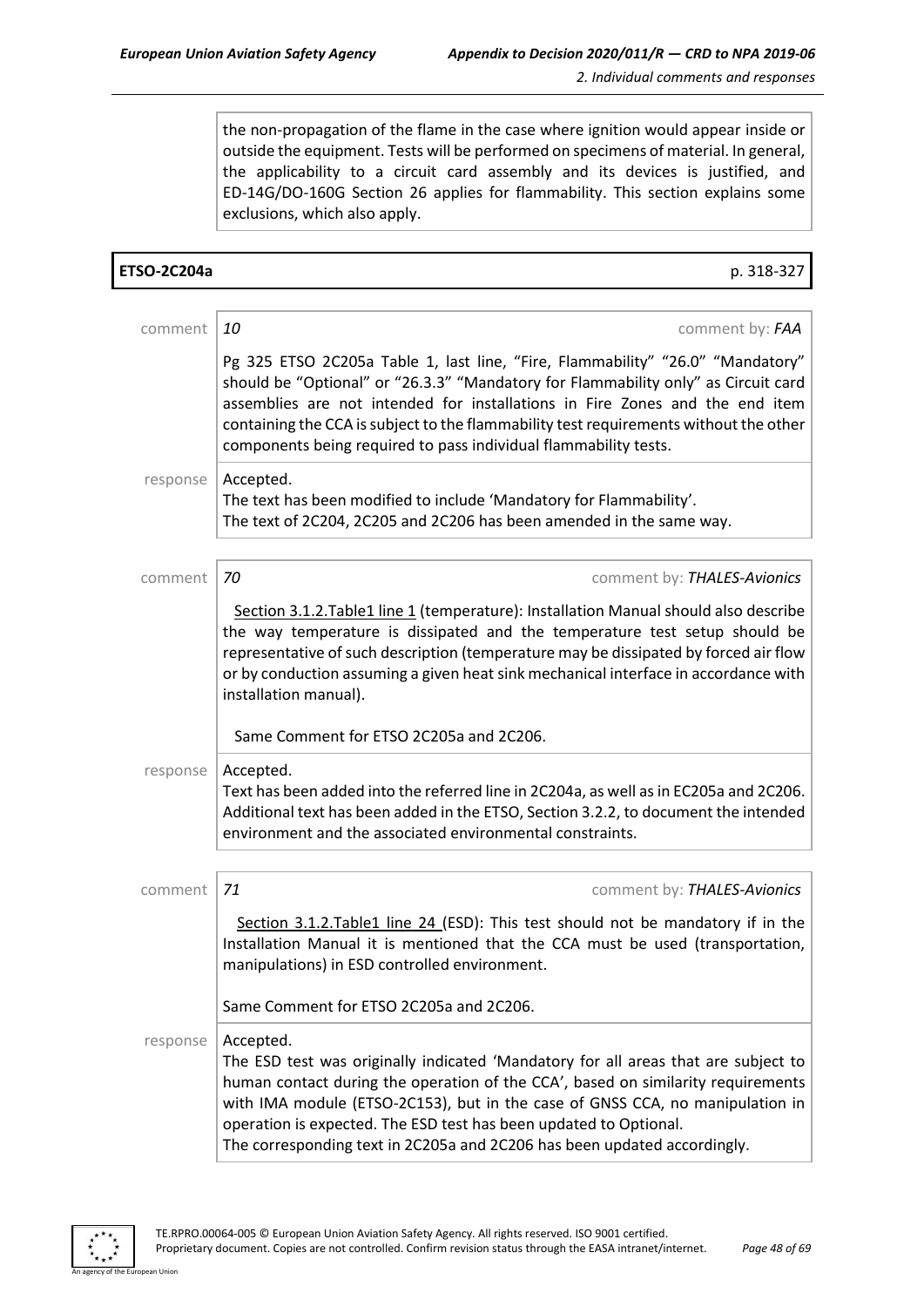comment *72* comment by: *THALES-Avionics* Appendix 1 The sentence "From a physical perspective, a manufacturer could consider connectors that require special tools to remove them to prevent passenger tampering, although navigation avionics are typically located in an avionics bay inaccessible to passengers." could be supress for a board ETSO (mechanical protections at packaging level) Same Comment for ETSO 2C205a and 2C206. response | Accepted. The sentence has also been moved into 2C205a. comment **91** comment **91** comment by: *Garmin International* **ETSO-2C204a - Page 324:** Appendix 1, Note 14: There are two errors in the URL to the document. The root domain is missing a 'c' in 'us-cert' and a HTML-coded space character (%20) has been added between 'Positioning\_' and 'System'. The correct URL should be: https://ics-cert.uscert.gov/sites/default/files/documents/Improving\_the\_Operation\_and\_Developme nt of Global Positioning System (GPS) Equipment Used by Critical Infrastructu re\_S508C.pdf response  $|$  Accepted. Text amended as suggested. comment *92* comment by: *Garmin International* **ETSO-2C204a Page 318:**

> Section 1-Applicability incorrectly lists the abbreviation for 'Circuit Card Assembly' as '(CAA)' instead of '(CCA)'.

response | Accepted. Text amended as suggested.

#### **ETSO-2C205a** p. 328-338

| comment   11 | comment by: FAA                                                                                                                                                                                                                                                                                                                                                                                                   |
|--------------|-------------------------------------------------------------------------------------------------------------------------------------------------------------------------------------------------------------------------------------------------------------------------------------------------------------------------------------------------------------------------------------------------------------------|
|              | Pg 336 ETSO 2C206a Table 1, last line, "Fire, Flammability" "26.0" "Mandatory"<br>should be "Optional" or "26.3.3" "Mandatory for Flammability only" as Circuit card<br>assemblies are not intended for installations in Fire Zones and the end item<br>containing the CCA is subject to the flammability test requirements without the other<br>components being required to pass individual flammability tests. |
| response     | Accepted.                                                                                                                                                                                                                                                                                                                                                                                                         |

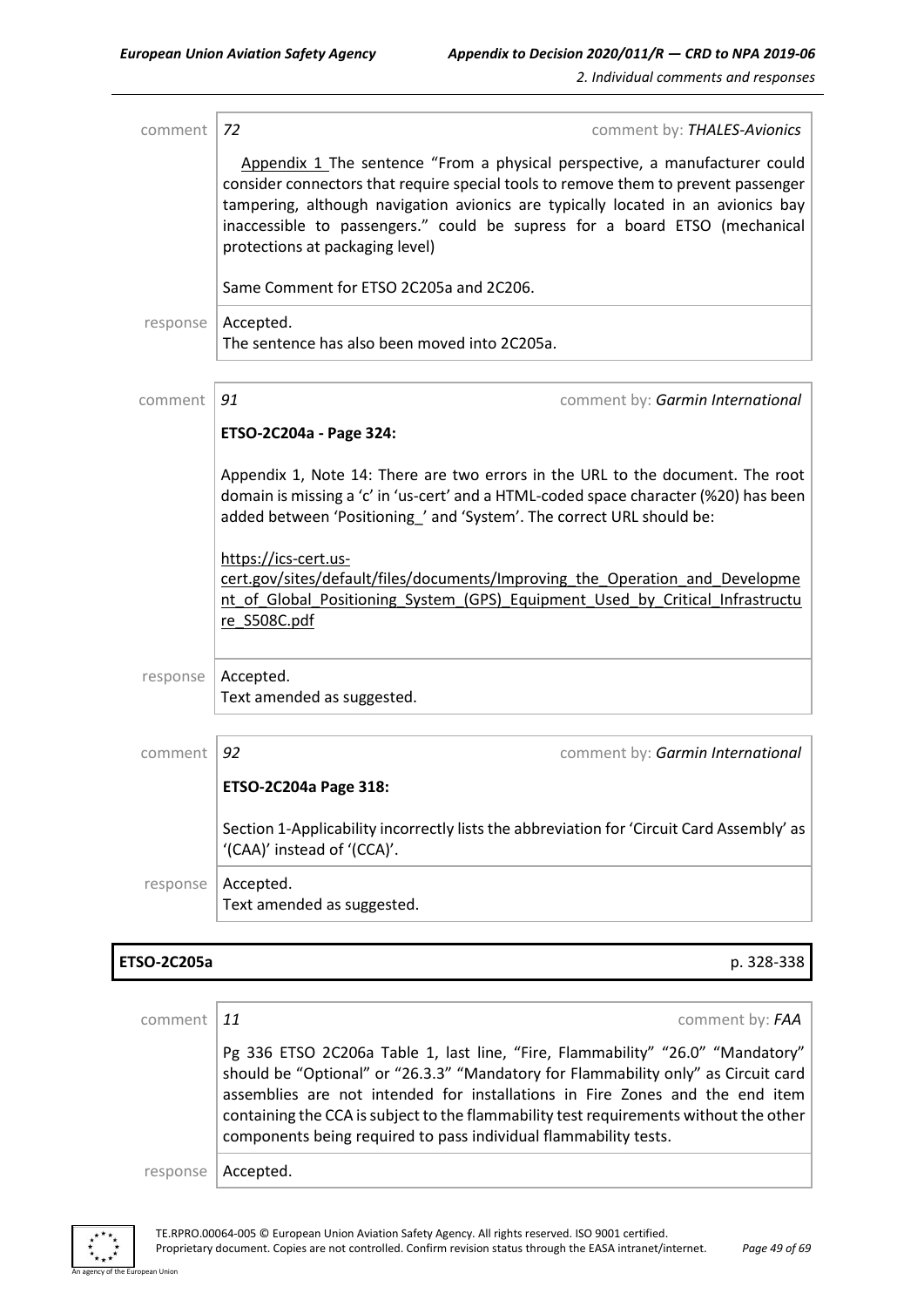|          | Text amended as suggested.                                                                                                                                                                            |
|----------|-------------------------------------------------------------------------------------------------------------------------------------------------------------------------------------------------------|
|          |                                                                                                                                                                                                       |
| comment  | 88<br>comment by: Garmin International                                                                                                                                                                |
|          | ETSO-2C206 Page 340:                                                                                                                                                                                  |
|          | Section 3.1.2.1 references DO-316 as dated 14 April 2009, while Section 3.1.2.2<br>references DO-316 as dated 15 December 2016. The correct date appears to be 14<br>April 2009                       |
| response | Accepted.<br>Text amended as suggested.                                                                                                                                                               |
| comment  | 89<br>comment by: Garmin International                                                                                                                                                                |
|          | ETSO-2C205a Page 335:                                                                                                                                                                                 |
|          | Appendix 1, Note 15: There is an error in the URL to the document. A space (HTML<br>code %20) has been added between 'Positioning_' and 'System'. The correct URL<br>should be:                       |
|          | https://ics-cert.us-<br>cert.gov/sites/default/files/documents/Improving the Operation and Developme<br>nt of Global Positioning System (GPS) Equipment Used by Critical Infrastructu<br>re S508C.pdf |
| response | Accepted.<br>Text amended as suggested.                                                                                                                                                               |
| comment  | 90<br>comment by: Garmin International                                                                                                                                                                |
|          | ETSO-2C205a Page 335:                                                                                                                                                                                 |
|          | Appendix 1, First paragraph references 'this TSO' instead of 'this ETSO'                                                                                                                              |
| response | Accepted.<br>Text amended as suggested.                                                                                                                                                               |

### **ETSO-2C516** p. 349-359

| comment  | comment by: Luftfahrt-Bundesamt<br>8                                                                                                                                                                                                                                                                                    |
|----------|-------------------------------------------------------------------------------------------------------------------------------------------------------------------------------------------------------------------------------------------------------------------------------------------------------------------------|
| response | In Point 5 "Equipment Installation" rechargeable lithium batteries are addressed<br>only, but should it also be applicable for non-rechargeable batteries?                                                                                                                                                              |
|          | Noted.<br>On the basis of the comments received, EASA has decided to postpone the<br>publication of the proposed ETSO for video/audio surveillance system. Before<br>proceeding with its publication, the proposed standard will have to be<br>complemented with more specific guidance with respect to the performance |

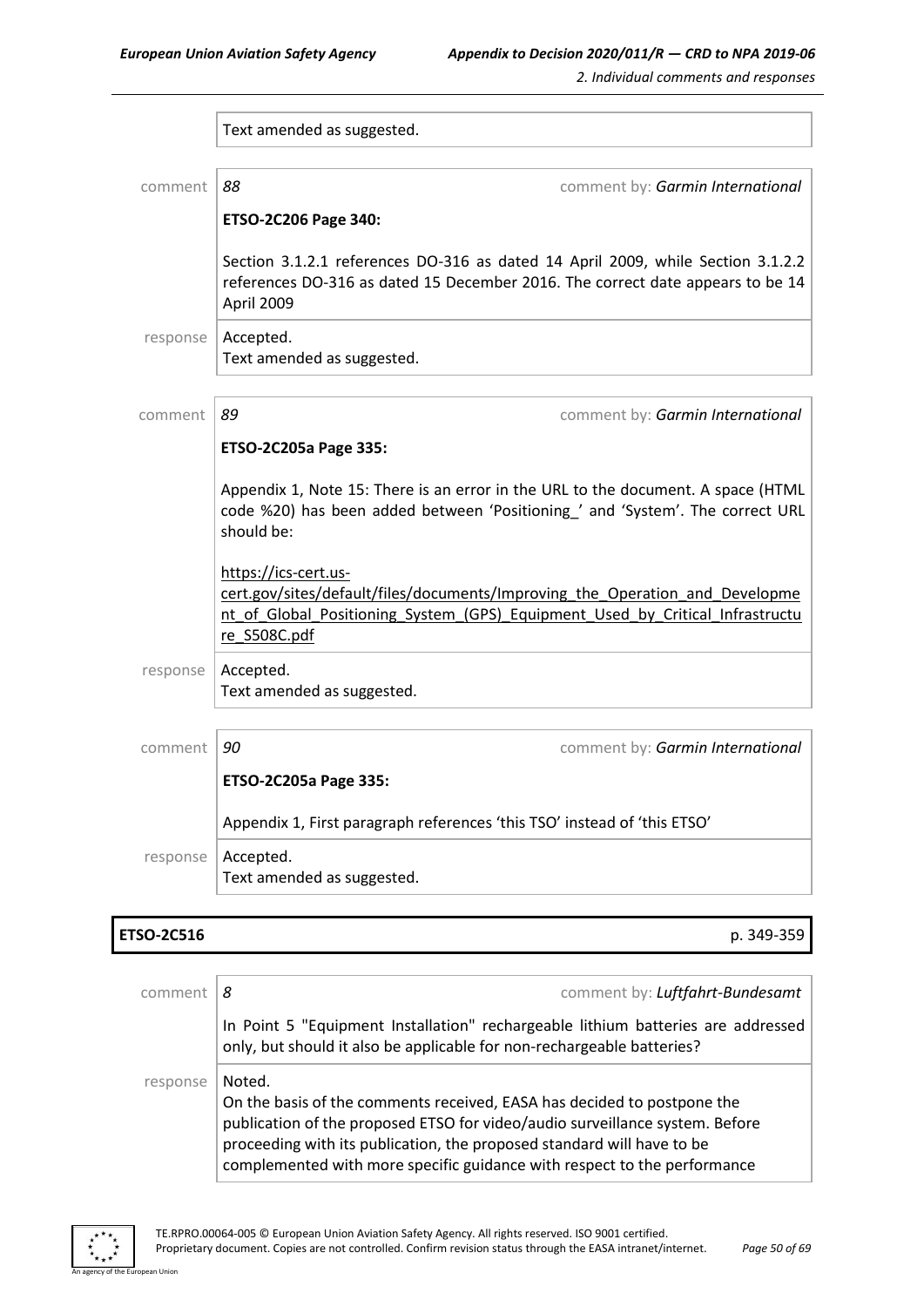requirements for DO-160 tests. Requirements needs to be identified for those DO160 tests requesting and system in operation. Additionally, considering that an applicant might wish to comply with this CS-ETSO only partially, a minimum performance standard need to be defined for each potential system component. comment 12 comment **12** Pg 358 ED-112A amendments Renumber 3-1.8.h and 3-1.8.i as 3-1.7.h and 3.1.7.i These requirements are mis-numbered as they are extracted and revised from 3-1.7.g and are a continuation of 3-1.7 Deployment Criteria, not 3-1.8 Crash Survival. response | Accepted. See the response to comment #140. comment *13* comment by: *FAA* 3-1.8i reword as follows "i. When deployed from a fixed position in any direction the automatic deployable package point of impact shall be within 20 meters of the deployment mechanism in a horizontal plane and the speed of the package shall never exceed 14m/s." Clarifies the distance is measured in a horizontal plane and not taking credit for rising terrain nor penalizing for downslopes.  $response$  | Partially accepted. The text has been modified from the proposition and also taking into account comments 166 and 182. comment *14* comment by: *FAA* Pg 358 Note: Several of these requirements conflict and may be mutually exclusive such as 3-1.7 "the initial momentum shall not endanger ground personnel" when simply falling on a person from the height of the top a typical transport aircraft could injure a person struck by the ADFR. The 3-1.7 momentum limitation and 3-1.8(7).i 20 meter max point of impact distance are in conflict with the 3-1.5.2.b.9.c & d requirement to land outside the tested fire temps or collide with the aircraft.  $response$  | Partially accepted. It is acknowledged that the objective of protection of the ground maintenance or rescue crew is contrary to the objective to obtain a clear separation from the aircraft. However, the protection of personnel has to be ensured when the aircraft is at rest, whereas the separation takes place when the aircraft is in moving. Most designs rely on aerodynamic forces to achieve a clear separation without requiring a large release energy. comment *32* comment by: *Airbus Helicopters* **Comment**: "Might" is the past simple of "may". **Recommendation:** Replace "might" with" "may"

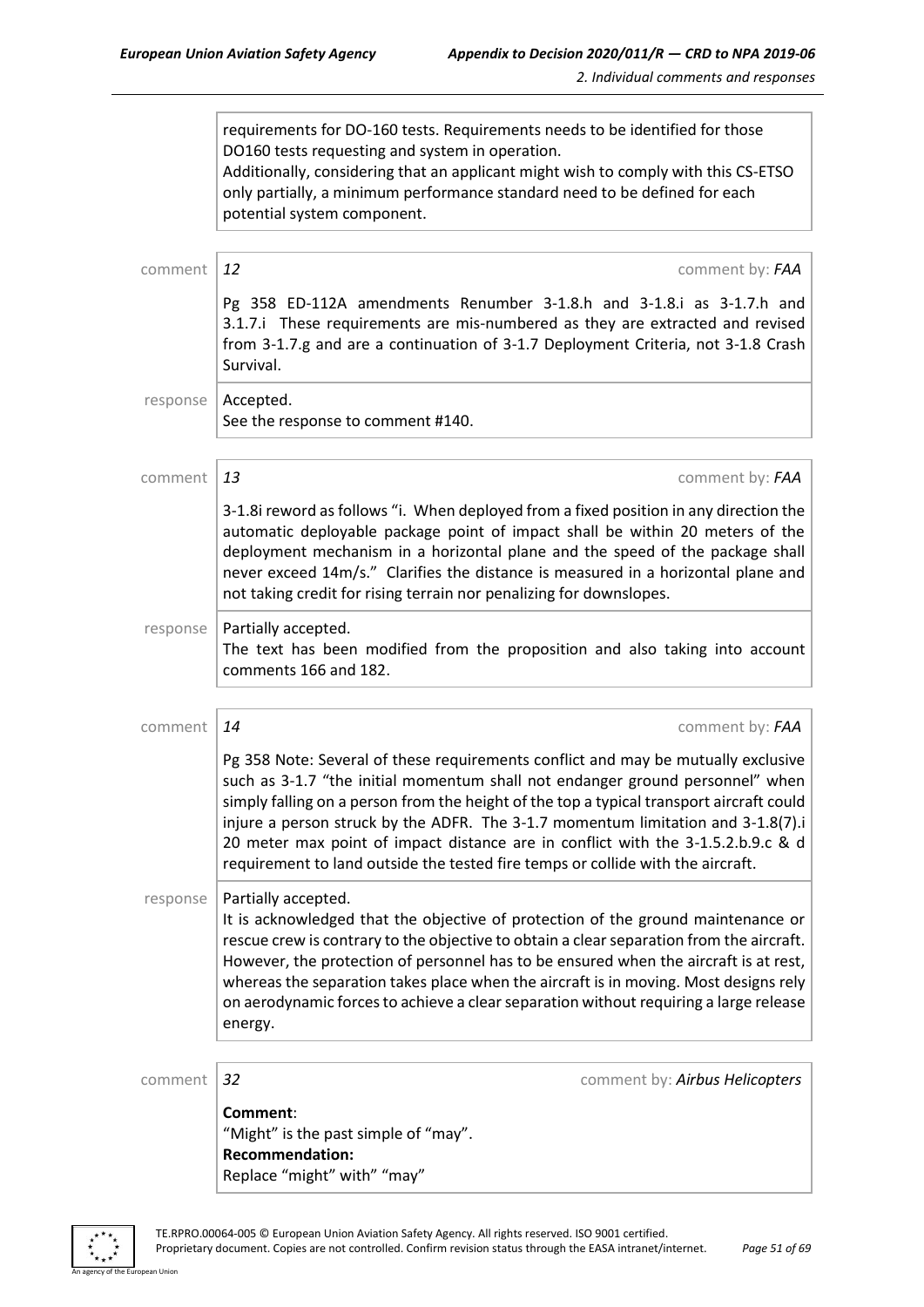|          | <b>Classification:</b><br>Formal                                                                                                                                                                                                                                                                                                                                                                                            |
|----------|-----------------------------------------------------------------------------------------------------------------------------------------------------------------------------------------------------------------------------------------------------------------------------------------------------------------------------------------------------------------------------------------------------------------------------|
| response | Noted.<br>See the response to comment #8.                                                                                                                                                                                                                                                                                                                                                                                   |
| comment  | 174<br>comment by: Airbus-EIAIX-SRg                                                                                                                                                                                                                                                                                                                                                                                         |
|          | Page 345 of 372 [352 of 381] - ETCO-2C516, Appendix 1, System Architecture and<br>components:<br>"Cameras shall have an infrared (IR) means of illumination to provide their function<br>under conditions of poor illumination, if needed."                                                                                                                                                                                 |
|          | Airbus proposal - rephrase the sentence as follows:<br>"Cameras shall have an infrared (IR) means of illumination, if needed, to provide their<br>function under conditions of poor illumination, if needed."                                                                                                                                                                                                               |
|          | Rationale:<br>New cameras do not necessarily need IR to get very good performance under<br>conditions of poor illumination, as it was the case in the past.                                                                                                                                                                                                                                                                 |
|          |                                                                                                                                                                                                                                                                                                                                                                                                                             |
| response | Noted.<br>See the response to comment #8.                                                                                                                                                                                                                                                                                                                                                                                   |
| comment  | 175<br>comment by: Airbus-EIAIX-SRg                                                                                                                                                                                                                                                                                                                                                                                         |
|          | Page 346 of 372 [353 of 381] - ETSO-2C516, Appendix 1, System Architecture and<br>components (cont.):<br>"a) uniquely identify the identity of a person;<br>b) determine their visible state of health and well-being;<br>c) determine their position."                                                                                                                                                                     |
|          | Airbus proposal: Delete item b)<br>"a) uniquely identify the identity of a person;<br>-b) determine their visible state of health and well-being;<br>c) determine their position."<br>Rationale:                                                                                                                                                                                                                            |
|          | The identification of a person requires a video resolution that cannot be achieved in<br>all cases (e.g. large cabin compartment surveyed by only one or two cameras). On<br>the other side, the identification of a person is not required for all use cases.<br>The same comments applies for "determine their visible state of health and well-<br>being": many video surveillance use cases do not require this aspect. |
| response | Noted.<br>See the response to comment #8.                                                                                                                                                                                                                                                                                                                                                                                   |

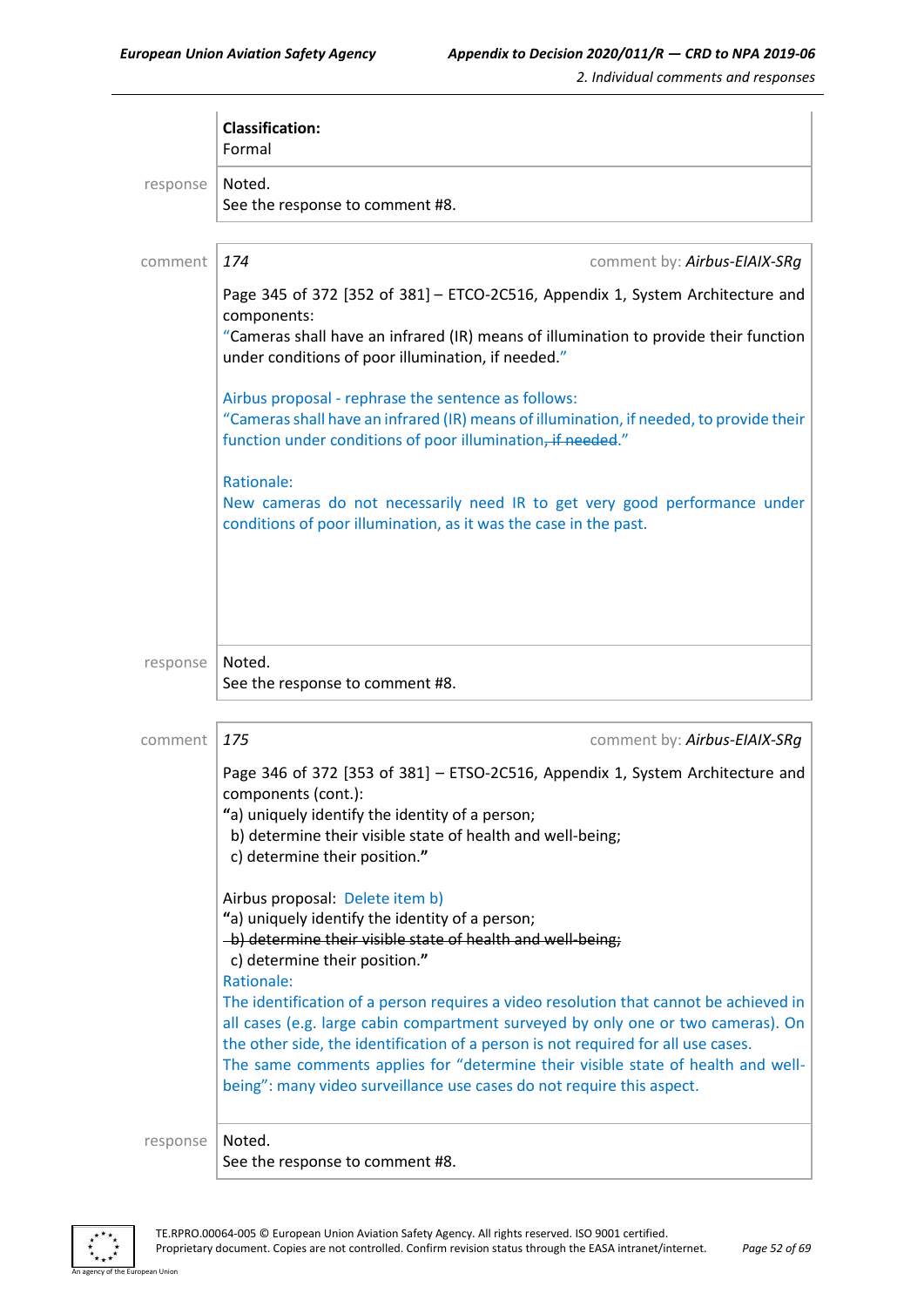| comment  | 176<br>comment by: Airbus-EIAIX-SRg                                                                                                                                                                                                                                                                                                                                                                  |
|----------|------------------------------------------------------------------------------------------------------------------------------------------------------------------------------------------------------------------------------------------------------------------------------------------------------------------------------------------------------------------------------------------------------|
|          | Page 346 of 372 [353 of 381] - ETSO-2C516, Appendix 1, System Architecture and<br>components (cont.):                                                                                                                                                                                                                                                                                                |
|          | "The ADUs shall be able to be connected to each other in a daisy-chain<br>configuration."                                                                                                                                                                                                                                                                                                            |
|          | Airbus proposal: Delete this sentence:<br>"The ADUs shall collect data streams and shall provide power supplies for the<br>cameras. The ADUs shall be able to be connected to each other in a daisy chain<br>configuration."                                                                                                                                                                         |
|          | Rationale:<br>Other network topology can be even more appropriate than the daisy-chain<br>configuration, depending on the use-case.                                                                                                                                                                                                                                                                  |
| response | Noted.<br>See the response to comment #8.                                                                                                                                                                                                                                                                                                                                                            |
| comment  | 177<br>comment by: Airbus-EIAIX-SRg                                                                                                                                                                                                                                                                                                                                                                  |
|          | Page 346 of 372 [353 of 381] - ETSO-2C516, Appendix 1, System Architecture and<br>components (cont.),<br>last section:<br>"The ACPs shall allow the system to be operated via the HMI on a touchscreen. The<br>ACPs shall be able to display live video streams from the cameras and shall provide<br>playback of recorded streams from the DVR."                                                    |
|          | Airbus comment:<br>Why<br>touchscreen<br>required<br><b>ACP</b><br>HMI?<br>is<br>as<br>The replay function on a/c is not necessarily requested<br>Airbus proposal:<br>Delete these sentences or to replace "shall" by "should"<br>Rationale:<br>The wording is too restrictive. Other Means to operate the VSS might be appropriate<br>as well.<br>Function may vary due to the planned application. |
| response | Noted.<br>See the response to comment #8.                                                                                                                                                                                                                                                                                                                                                            |
| comment  | 178<br>comment by: Airbus-EIAIX-SRg                                                                                                                                                                                                                                                                                                                                                                  |
|          | Page 347 of 372 [354 of 381] - ETSO-2C516, Appendix 1), 2. General Requirements,<br><b>Effects of Tests:</b>                                                                                                                                                                                                                                                                                         |

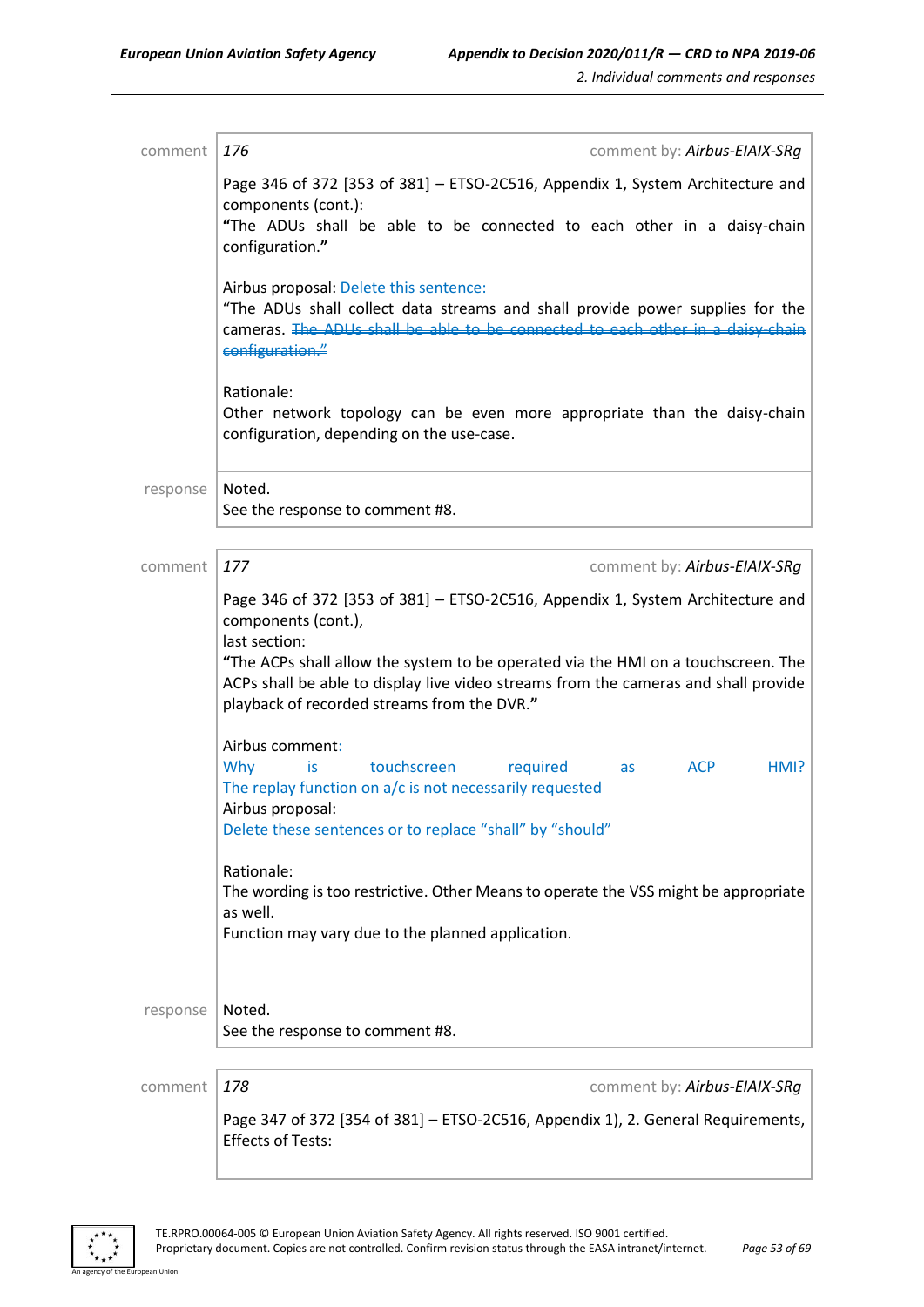| "Unless otherwise provided, the design of the equipment shall be such that,<br>subsequent to the application of the specific tests, no condition exists which would<br>be detrimental to the continued safe operation of the aircraft."                                                                                                         |
|-------------------------------------------------------------------------------------------------------------------------------------------------------------------------------------------------------------------------------------------------------------------------------------------------------------------------------------------------|
| Airbus proposal: Delete the words "subsequent to the application of the specific<br>tests":                                                                                                                                                                                                                                                     |
| "Unless otherwise provided, the design of the equipment shall be such that,<br>subsequent to the application of the specific tests, no condition exists which would<br>be detrimental to the continued safe operation of the aircraft."                                                                                                         |
| Rationale:<br>"Specific tests" are not defined.                                                                                                                                                                                                                                                                                                 |
| Noted.<br>See the response to comment #8.                                                                                                                                                                                                                                                                                                       |
| 179<br>comment by: Airbus-EIAIX-SRg                                                                                                                                                                                                                                                                                                             |
| Page 350 of 372 [357 of 381] - ETSO-2C516, Appendix 1, 4. MINIMUM<br>PERFORMANCE SPECIFICATION UNDER ENVIRONMENTAL TEST CONDITIONS,<br>EQUIPMENT PERFORMANCE COMPLIANCE:<br>"The performance requirements as defined in Chapter 3 are not required to be tested<br>under all of the conditions specified in CS-ETSO, Subpart A, paragraph 2.1." |
| Airbus comment:<br>If not "under all", this sentence does not specify under which conditions specified in<br>CS-ETSO the performance requirements as defined in chapter 3 are required.                                                                                                                                                         |
| Noted.<br>See the response to comment #8.                                                                                                                                                                                                                                                                                                       |
| 180<br>comment by: Airbus-EIAIX-SRg                                                                                                                                                                                                                                                                                                             |
| Page 351 of 372 [358 of 381] - ETSO-2C516, Appendix 1, 4. MINIMUM<br>PERFORMANCE SPECIFICATION UNDER ENVIRONMENTAL TEST CONDITIONS,<br>"PERFORMANCE TESTS":<br>Table in general                                                                                                                                                                 |
| Airbus comment:<br>The proposed environmental requirements categories might not fit to foreseen<br>installation area on a specific airplane or rotorcraft.                                                                                                                                                                                      |
| Rationale:<br>The environmental category is dependent on the location of the equipment and it<br>can also depends on the a/c where it is installed.<br>Therefore it is not possible to define the required categories in general.                                                                                                               |
|                                                                                                                                                                                                                                                                                                                                                 |

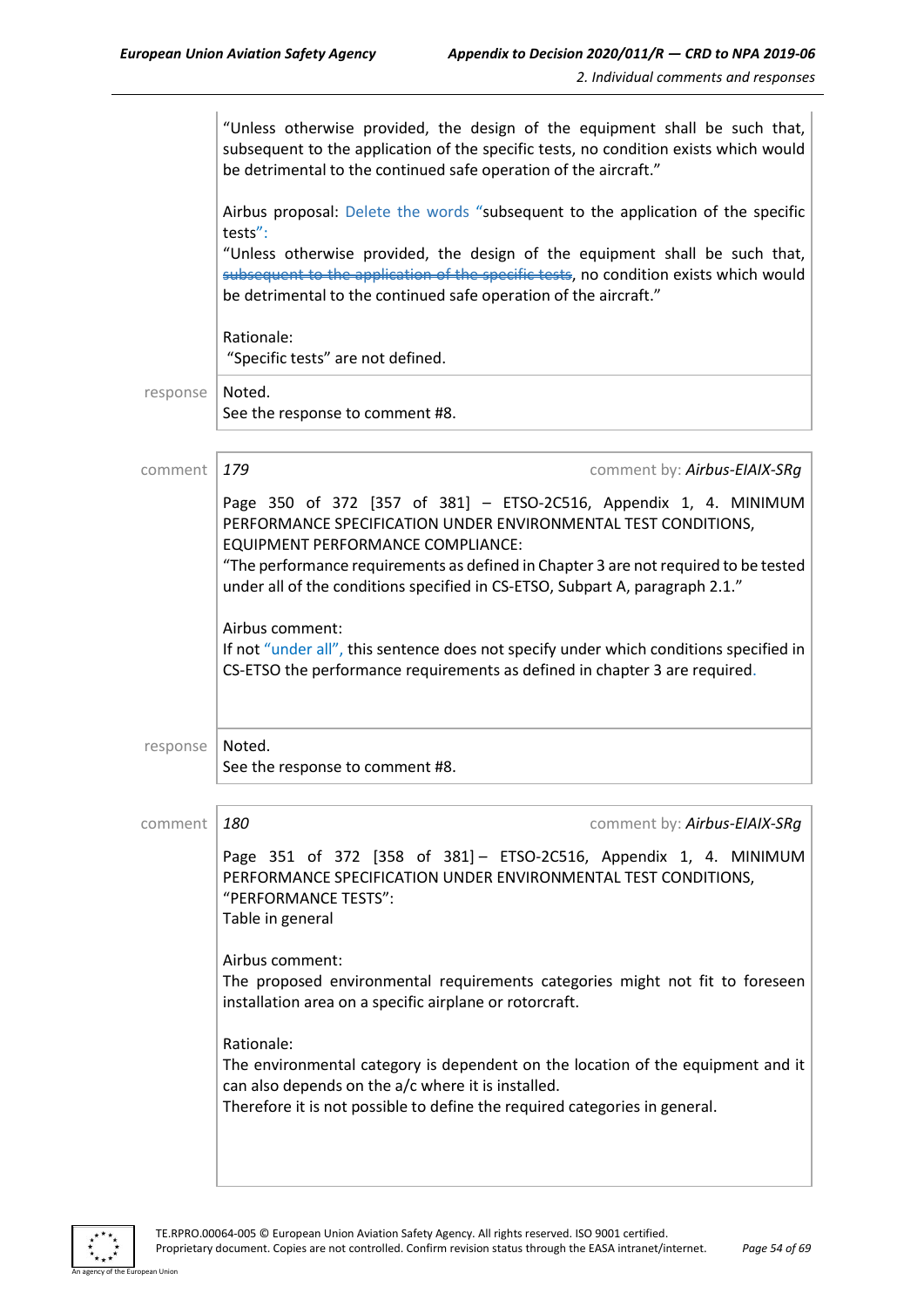| response          | Noted.<br>See the response to comment #8.                                                                                                                                                                                                                                                                                                                                                                                                                                                                                                                                                                                                                                                                                                                                                                                                                                                                                                                                                                               |
|-------------------|-------------------------------------------------------------------------------------------------------------------------------------------------------------------------------------------------------------------------------------------------------------------------------------------------------------------------------------------------------------------------------------------------------------------------------------------------------------------------------------------------------------------------------------------------------------------------------------------------------------------------------------------------------------------------------------------------------------------------------------------------------------------------------------------------------------------------------------------------------------------------------------------------------------------------------------------------------------------------------------------------------------------------|
| <b>ETSO-2C517</b> | p. 360-374                                                                                                                                                                                                                                                                                                                                                                                                                                                                                                                                                                                                                                                                                                                                                                                                                                                                                                                                                                                                              |
| comment           | 28<br>comment by: Airbus Helicopters                                                                                                                                                                                                                                                                                                                                                                                                                                                                                                                                                                                                                                                                                                                                                                                                                                                                                                                                                                                    |
|                   | Comment:<br>The referred ED-62A is superseded by ED-62B<br><b>Recommendation:</b><br>Correct the ED-62 reference in 3-1.8.2<br><b>Classification:</b><br>Formal                                                                                                                                                                                                                                                                                                                                                                                                                                                                                                                                                                                                                                                                                                                                                                                                                                                         |
| response          | Not accepted.<br>The proposed ETSO text amends ED-112A by replacing the reference to ED-62A by a<br>reference to ETSO-C126c, which is based on ED-62B.                                                                                                                                                                                                                                                                                                                                                                                                                                                                                                                                                                                                                                                                                                                                                                                                                                                                  |
| comment           | 29<br>comment by: Airbus Helicopters                                                                                                                                                                                                                                                                                                                                                                                                                                                                                                                                                                                                                                                                                                                                                                                                                                                                                                                                                                                    |
|                   | Comment:<br>The referred ED-62A is superseded by ED-62B<br><b>Recommendation:</b><br>Correct the ED-62 reference in 3-3.2.2<br><b>Classification:</b><br>Formal                                                                                                                                                                                                                                                                                                                                                                                                                                                                                                                                                                                                                                                                                                                                                                                                                                                         |
| response          | Not accepted.<br>See the response to comment #28.                                                                                                                                                                                                                                                                                                                                                                                                                                                                                                                                                                                                                                                                                                                                                                                                                                                                                                                                                                       |
| comment           | 53<br>comment by: Blake van den Heuvel                                                                                                                                                                                                                                                                                                                                                                                                                                                                                                                                                                                                                                                                                                                                                                                                                                                                                                                                                                                  |
|                   | DRS comments on proposed ETSO 2-C517 for ADFR<br>1. 1-Applicability: Other jurisdictions do not have Equivalent TSO for ADFR. This<br>complicates certification for non-European OEMs. DRS cannot get a TSO for ADFR as<br>TCCA does not have an equivalent.<br>2. 3.1.1 Min Perf Std: ADFR already will be certified to all of these individual relevant<br>TSOs and MOPS.<br>3. 3.1.2 Environmental standards : Increased from ED-112A, 5mm icing may be a<br>problem. Sec 24 Category C will conflict with 3-1.7 and 3-1.8.i deploy speed,<br>additional energy during deploy will be required.<br>4. 3.2.1: does a major failure condition change the MEL classification for ADFR?<br>121<br>homer<br>default<br>5. crash<br>resistance<br>and<br>is<br>for<br>AD.<br>type<br>Table $1-$<br>6. 3-1.5.2, Section 2-1.3.4, b.9. Installation : The survival levels are not reduced for<br>ADFR, they are equivalent or better than fixed recorders and ELT(AF), considering the<br>environment in which they operate. |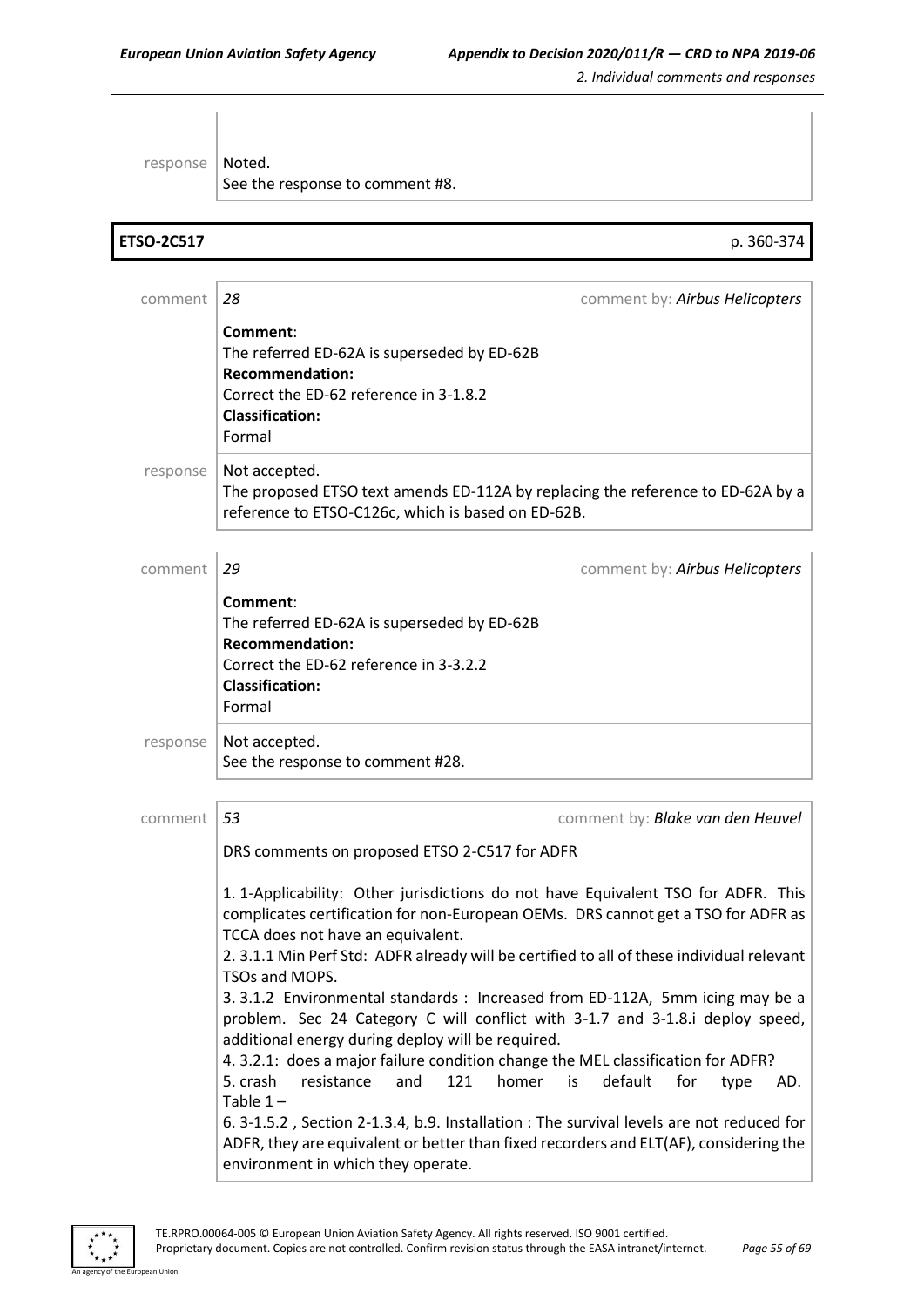|          | 7., b.9.b Installation : Installer to ensure impact speed is < speed used in shock<br>test: This is very difficult for this installer to do. Installer cannot control crash<br>fixed<br>recorder requirements<br>scenarios.<br>The<br>do<br>not<br>include<br>these<br>constraints. (should this be part of Type Cert or STC instead of TSO?)<br>8., b.9.c Installation: Low temp fire test is same test as for fixed recorder<br>9. 3-1.7.g Lock ADFR on ground: This is a possible failure mode - lockout of<br>deployment when aircraft is on ground may prevent a legitimate deployment.<br>10. 3-1.8i: deploy spec <14m/s and distance < 20m: Is this for inadvertent<br>deployment on ground? OR is this also a requirement during a legitimate crash<br>event. ?? Can the intent of this requirement be clarified to allow for further<br>comment? This conflicts with the need to meet Icing category C 5mm ice build up.<br>11.3.1.7 "impact speed of the automatic deployable package is less than<br>tested": difficult to prove. There are too many variables to effectively perform a<br>meaningful analysis regarding impact speed, distance from aircraft to deployable<br>landing site, collision with the aircraft<br>12.3.1.7 - initial momentum: This is already stated in 3-1.8i, although not as<br>succinctly. This conflicts with table 2 Icing requirement category C 5 mm of ice.<br>13. Ignore 3-1.7.1 --some of this information on impact sensors is useful for<br>reference.<br>14. 3.1.7.2-immersion shall not prevent deployment: ADFR cannot meet this<br>requirement in all potential immersion attitudes and depths. Deployment should<br>occur before complete immersion. HS or water switch should be located at the<br>lowest point of the Aircraft.<br>15. 3-2.1 Table 2 enviro tests: Must monitor for false deployment for each DO-160<br>test.: Each test will now require all deployment sensors and wiring, which will add<br>significant cost and schedule<br>16. 3-2.1 Enviro pass criteria - confirmation of good deployment test after each<br>section of DO-160 adds significant cost and schedule delay, therefore impacting EIS<br>of ADFR and will invalidate some tests such as Icing. Deployment requires rebuilding<br>recorder release unit, which may invalidate the test so if the deployment occurs in<br>the middle of the test the test must be restarted.<br>17. Table 2 : "Category to be defined by the manufacturer" -- define please, is<br>category defined by Avionics OEM or Airframe manufacturer.<br>18. Appendix 2 - Danger Labels. : Airlines prefer to keep the visible covers free of<br>bright labels and markings in order to accommodate Airline logos |
|----------|-------------------------------------------------------------------------------------------------------------------------------------------------------------------------------------------------------------------------------------------------------------------------------------------------------------------------------------------------------------------------------------------------------------------------------------------------------------------------------------------------------------------------------------------------------------------------------------------------------------------------------------------------------------------------------------------------------------------------------------------------------------------------------------------------------------------------------------------------------------------------------------------------------------------------------------------------------------------------------------------------------------------------------------------------------------------------------------------------------------------------------------------------------------------------------------------------------------------------------------------------------------------------------------------------------------------------------------------------------------------------------------------------------------------------------------------------------------------------------------------------------------------------------------------------------------------------------------------------------------------------------------------------------------------------------------------------------------------------------------------------------------------------------------------------------------------------------------------------------------------------------------------------------------------------------------------------------------------------------------------------------------------------------------------------------------------------------------------------------------------------------------------------------------------------------------------------------------------------------------------------------------------------------------------------------------------------------------------------------------------------------------------------------------------------------------------------------------------------------------------------------------------------------------------------------------------------------------------------------------------------------------------------------------------------------------------------------------------------------------|
| response | Partially accepted.                                                                                                                                                                                                                                                                                                                                                                                                                                                                                                                                                                                                                                                                                                                                                                                                                                                                                                                                                                                                                                                                                                                                                                                                                                                                                                                                                                                                                                                                                                                                                                                                                                                                                                                                                                                                                                                                                                                                                                                                                                                                                                                                                                                                                                                                                                                                                                                                                                                                                                                                                                                                                                                                                                                 |
|          | 1. Not accepted.<br>The TIP with Canada relies on a list of common TSOs. Either this TSO standard is<br>adopted by Canada and the manufacturer can receive such a CAN-TSOA in<br>accordance with this standard, or otherwise, the Canadian manufacturer can have<br>its article validated by EASA<br>Furthermore, the ETSO remains an optional path, and a part without an ETSOA but<br>compliant with the ETSO standard can be accepted to fulfil airworthiness or<br>operational requirements.                                                                                                                                                                                                                                                                                                                                                                                                                                                                                                                                                                                                                                                                                                                                                                                                                                                                                                                                                                                                                                                                                                                                                                                                                                                                                                                                                                                                                                                                                                                                                                                                                                                                                                                                                                                                                                                                                                                                                                                                                                                                                                                                                                                                                                    |
|          | Noted.<br>2.                                                                                                                                                                                                                                                                                                                                                                                                                                                                                                                                                                                                                                                                                                                                                                                                                                                                                                                                                                                                                                                                                                                                                                                                                                                                                                                                                                                                                                                                                                                                                                                                                                                                                                                                                                                                                                                                                                                                                                                                                                                                                                                                                                                                                                                                                                                                                                                                                                                                                                                                                                                                                                                                                                                        |

Indeed, the objective of 3.1.1 is to make sure that the functional requirements that apply to the specific type of recording are also covered by the approval.



.<br>An Union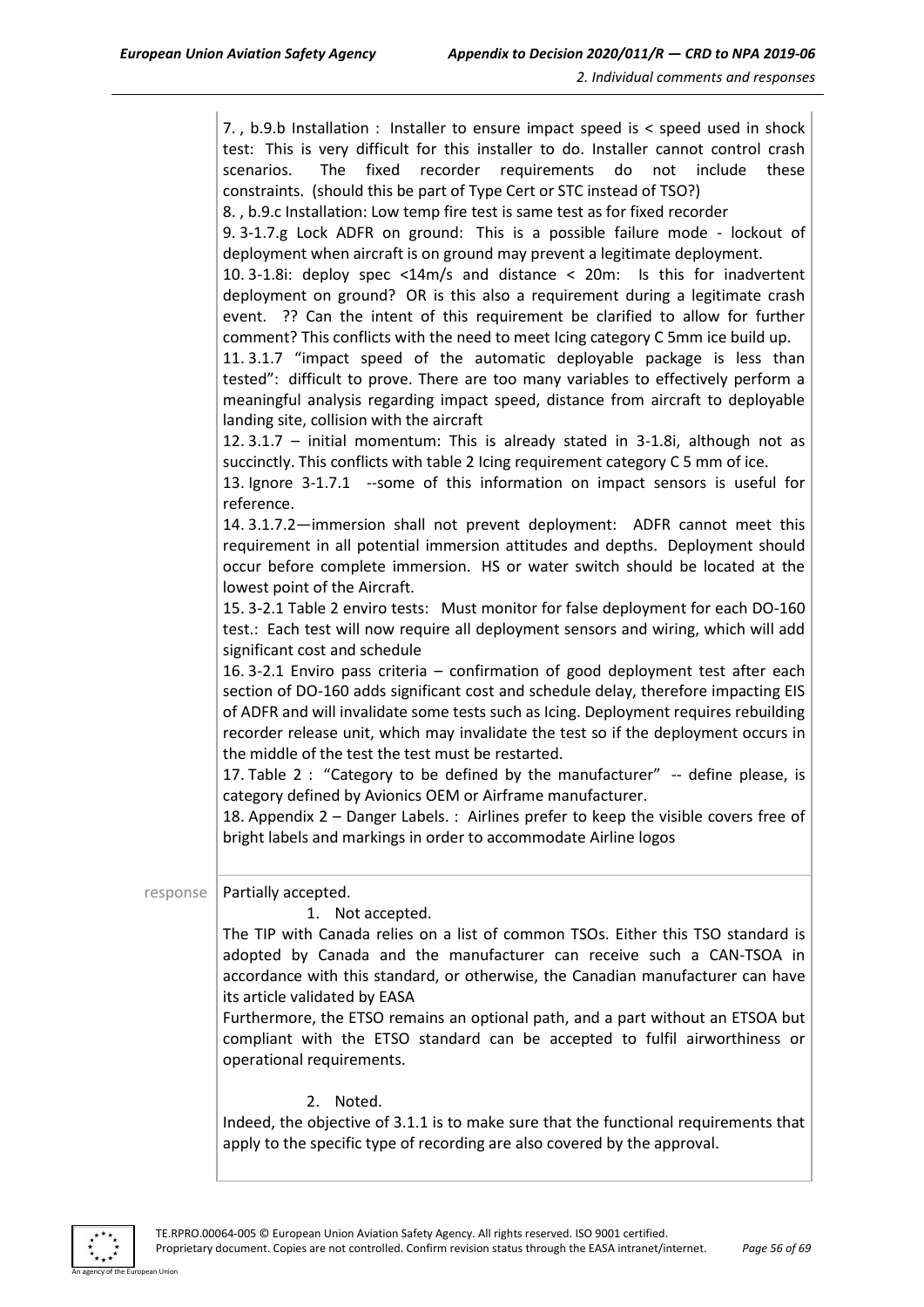#### 3. Partially accepted.

It is agreed that the 5mm may be over dimensioned in some cases (e.g. if heating is implemented). However, the requirement remains that the deployable package should be able to deploy when submitted to icing conditions. Similarly, the aircraft manufacturer must be aware of the thickness of ice that is acceptable to take off, so that de-icing is conducted when this value is exceeded.

The 5mm is replaced by 'as declared by the manufacturer'.

#### 4. Noted

The major failure condition relates to the unintended deployment of the recorder. The MMEL is mainly driven by the availability of the equipment to fulfil the operational requirement. There is therefore no direct effect on the MMEL requirement.

#### 5. Noted

The type (AD) does impose crash resistance, but the complete minimum set of ELT capabilities has been described for the sake of completeness.

#### 6. Partially accepted.

The crash robustness of the memory module of an ADFR is less than that of a fixed recorder (because the deployable package is assumed to be exposed to less stringent conditions). It is better than that of an ELT(AF), but an ELT(AF) is only required to transmit when the impact is smooth enough that aircraft occupants may survive. The ELT embedded in the deployable package is expected to transmit in most aircraft accidents, even when the accident is not survivable. The objective of this section is to make sure that the installer can assess that the crash-protected recording medium is not exposed to an environment more hostile than the one used for the qualification.

That being said, it is recognised that the wording 'Because of the reduced levels of qualification of the memory unit and of the ELT,' has no added value and it has been removed.

#### 7. Not accepted.

This section is intended to make sure that the installer is aware of the limitations of the environmental qualification of the deployable package, which is less stringent than that of fixed recorders. To provide an equivalent level of safety to existing recorders, the impact conditions must be demonstrated to not exceed the lower crash resistance of the deployable package. For example, the ED-112A impact speed is set to 46 m/s, which is significantly lower than the potential impact speed of the aircraft (50 to 150 m/s). The capability of the deployable package to decelerate in the short time beginning when the structural deformation of the aircraft triggers the deployment and the package makes contact with the ground is far from obvious. The installer cannot control crash scenarios, but a minimum demonstration of typical crash trajectories will have to be demonstrated. See also the answer to comment #137

8. Accepted.

The reference to the low temperature fire test has been removed.

9. Accepted.

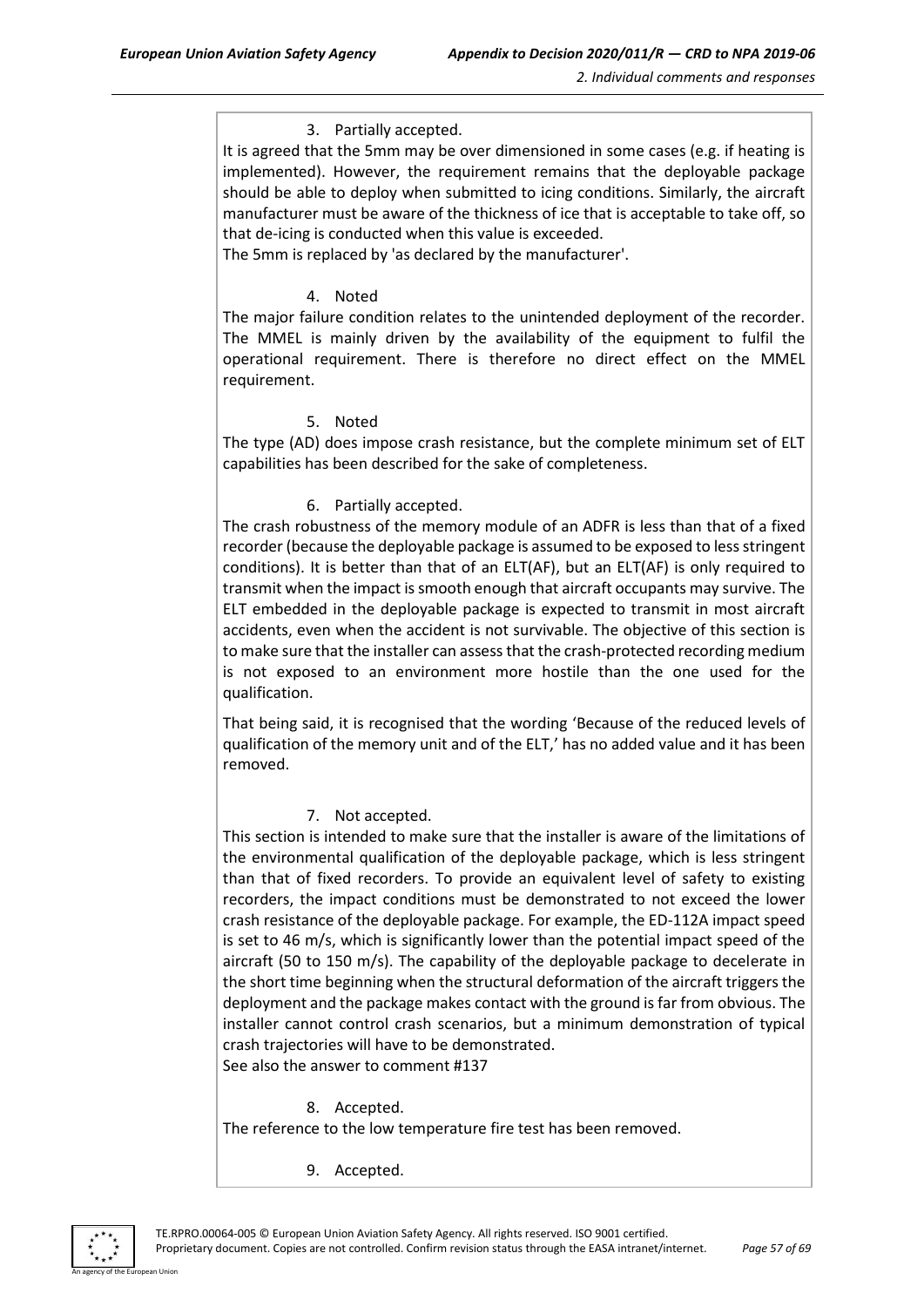The original ED-112a text is kept.

10. Partially accepted. See the response to comment #13.

#### 11. Partially accepted.

A new Appendix 2 has been introduced to limit the conditions to a minimum set of typical trajectories.

See also the answer to comment #137.

12. Not accepted. The speed requirement has been removed.

#### 13. Not accepted.

The information in ED-112A Section 3-1.7.1 is relevant for the installation of the ADFR, but not for the approval of the ADFR as a part using the ETSO process.

#### 14. Partially accepted.

3-1.7.2, 3-3.2.10 and 3-1.5.2 have been amended to recognise that the hydrostatic sensor is a back-up for accidents such that the frangible sensors are not activated, i.e. ditching. In such a case, the immersion is progressive and the aircraft upright. The deployment only needs to intervene before the level of water impedes it.

#### 15. Not accepted

The equipment under test needs to include only those components which are within the scope of the ETSO approval. However, for installation, it will be expected that no unintended deployment should occur as a result of the aircraft environment (e.g. humidity, vibration, HIRF).

#### 16. Not accepted.

It is acknowledged that this requirement has an impact on test costs and schedules, but demonstration that the deployment is successful in the accident environment will require this to show compliance with CS-25 25.1309 (a) (1).

To avoid having to interrupt the test, the test can be performed simultaneously on two units, one being intended for deployment. Another means may be to repeat the part of the test where the deployment is required to exercise the deployment at the end of the test.

#### 17. Not accepted.

The category is defined by the applicant to the ETSO. This may be an assumption of the avionics OEM or a requirement from the aircraft manufacturer.

#### 18. Not accepted.

It is acknowledged that airlines are reluctant to include such labels and that the appendix is prescriptive as to the label content. However, ground personnel need to be protected.

The appendix has been removed, and the text in 3-1.8.3 modified to require a 'conspicuous label'.

See also the response to comment #195.

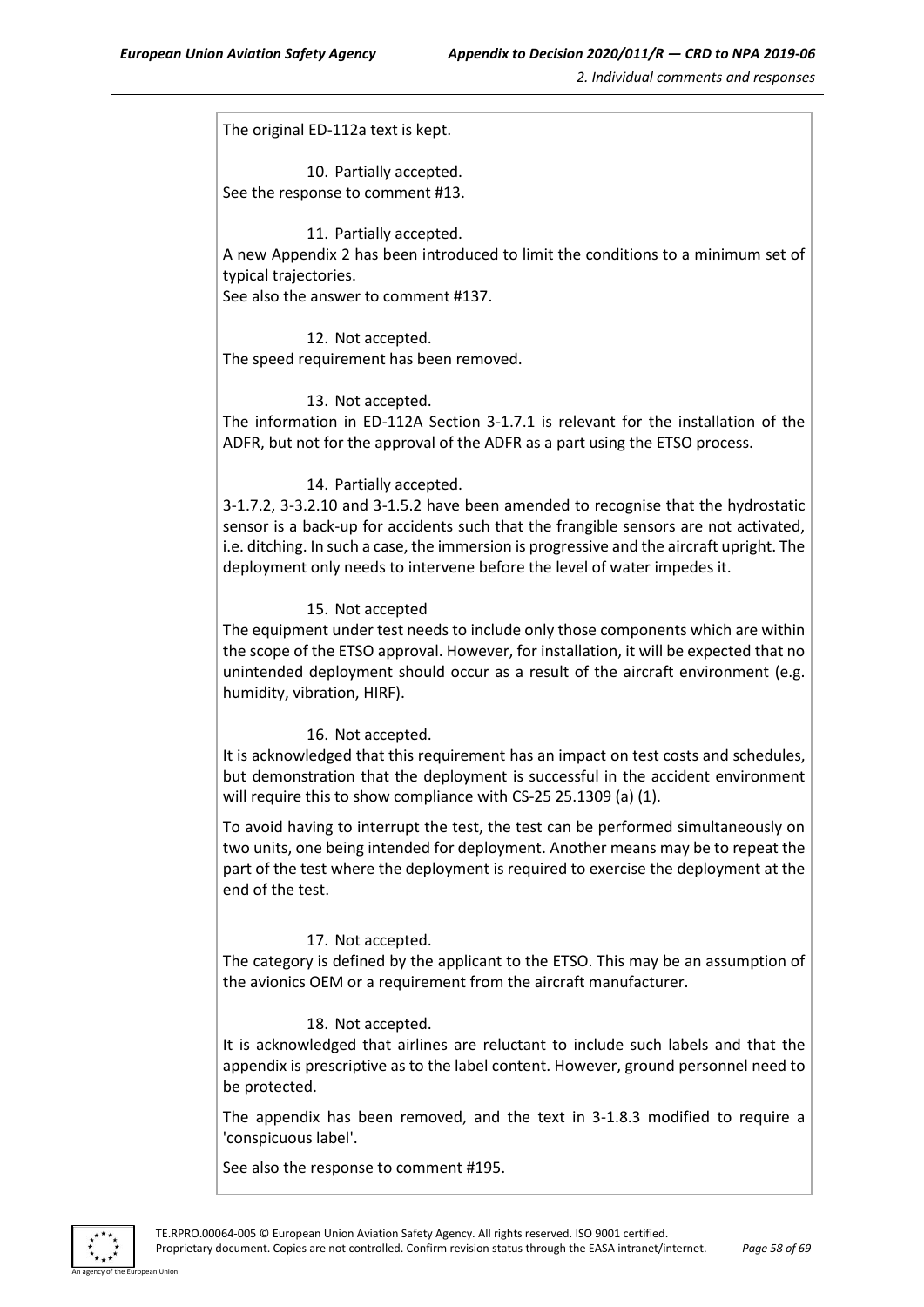| comment  | 137<br>comment by: Airbus-EIAIX-SRg                                                                                                                                                                                                                                                                                                                                                                                                                                                                                                                                                                                                                                                                           |
|----------|---------------------------------------------------------------------------------------------------------------------------------------------------------------------------------------------------------------------------------------------------------------------------------------------------------------------------------------------------------------------------------------------------------------------------------------------------------------------------------------------------------------------------------------------------------------------------------------------------------------------------------------------------------------------------------------------------------------|
|          | Page 356 & 357 of 372 [363 & 364 of 381]<br>ETSO-2C517 first issue<br>Table 1, chapter 3-1.5.2 b, c & d, Airbus request:                                                                                                                                                                                                                                                                                                                                                                                                                                                                                                                                                                                      |
|          | Clarification on the different trajectory scenarios and environmental conditions that<br>have to be                                                                                                                                                                                                                                                                                                                                                                                                                                                                                                                                                                                                           |
|          | considered for this verification is required, because the items 3-1.5.2 9 b, c, d are<br>dependent                                                                                                                                                                                                                                                                                                                                                                                                                                                                                                                                                                                                            |
|          | on the aircraft trajectory (speed) and impact surface soil conditions. In addition the<br>figures to be                                                                                                                                                                                                                                                                                                                                                                                                                                                                                                                                                                                                       |
|          | considered for the impact speed and the distance to the crash site have to be<br>clarified.                                                                                                                                                                                                                                                                                                                                                                                                                                                                                                                                                                                                                   |
|          | Rationale:<br>It is not feasible with a reasonable effort to consider various trajectory scenarios and<br>environmental conditions that have to be respected for meaningful verification. The<br>uncontrolled                                                                                                                                                                                                                                                                                                                                                                                                                                                                                                 |
|          | movement of the aircraft plus the deploying device makes it very difficult to assess<br>and verify                                                                                                                                                                                                                                                                                                                                                                                                                                                                                                                                                                                                            |
|          | the impact speed and location of the deployable package. This includes also the<br>collusion with aircraft.                                                                                                                                                                                                                                                                                                                                                                                                                                                                                                                                                                                                   |
| response | Partially accepted.<br>A limited set of cases has been defined in a new Appendix 2, and the wording of<br>Section 3-1.5.2 has been modified to request the manufacturer to compute the<br>distance required to decelerate to the impact test speed in these scenarios. The<br>installation manual now focuses on verifying that the impact speed has not been<br>exceeded. It is recognised that the trajectory may be highly variable and that<br>demonstrating that it does not enter into the area of fire is difficult to achieve.<br>Therefore, it is required to locate the recorder in a location limiting the exposure to<br>fire before and after an accident. See also the answer to comment #53.11 |
|          |                                                                                                                                                                                                                                                                                                                                                                                                                                                                                                                                                                                                                                                                                                               |
| comment  | 138<br>comment by: Airbus-EIAIX-SRg<br>Page 357&358 of 357 [363&364 of 381]<br>ETSC-2C517 at first issue<br>Table 1, chapter 3-1.5.2 d, Airbus request:                                                                                                                                                                                                                                                                                                                                                                                                                                                                                                                                                       |
|          | The item 3-1.5.2 d is not in line with $\S$ 3.2.1 and should be covered by adapting item<br>b accordingly.                                                                                                                                                                                                                                                                                                                                                                                                                                                                                                                                                                                                    |
|          | Rationale:<br>To resolve the contradiction between $\S$ 3.2.1 stating that the automatic deployable<br>package may collide<br>with the aircraft while item 3-1.5.2 d requesting a statement that the automatic<br>deployable package<br>does not collide with the aircraft.                                                                                                                                                                                                                                                                                                                                                                                                                                   |

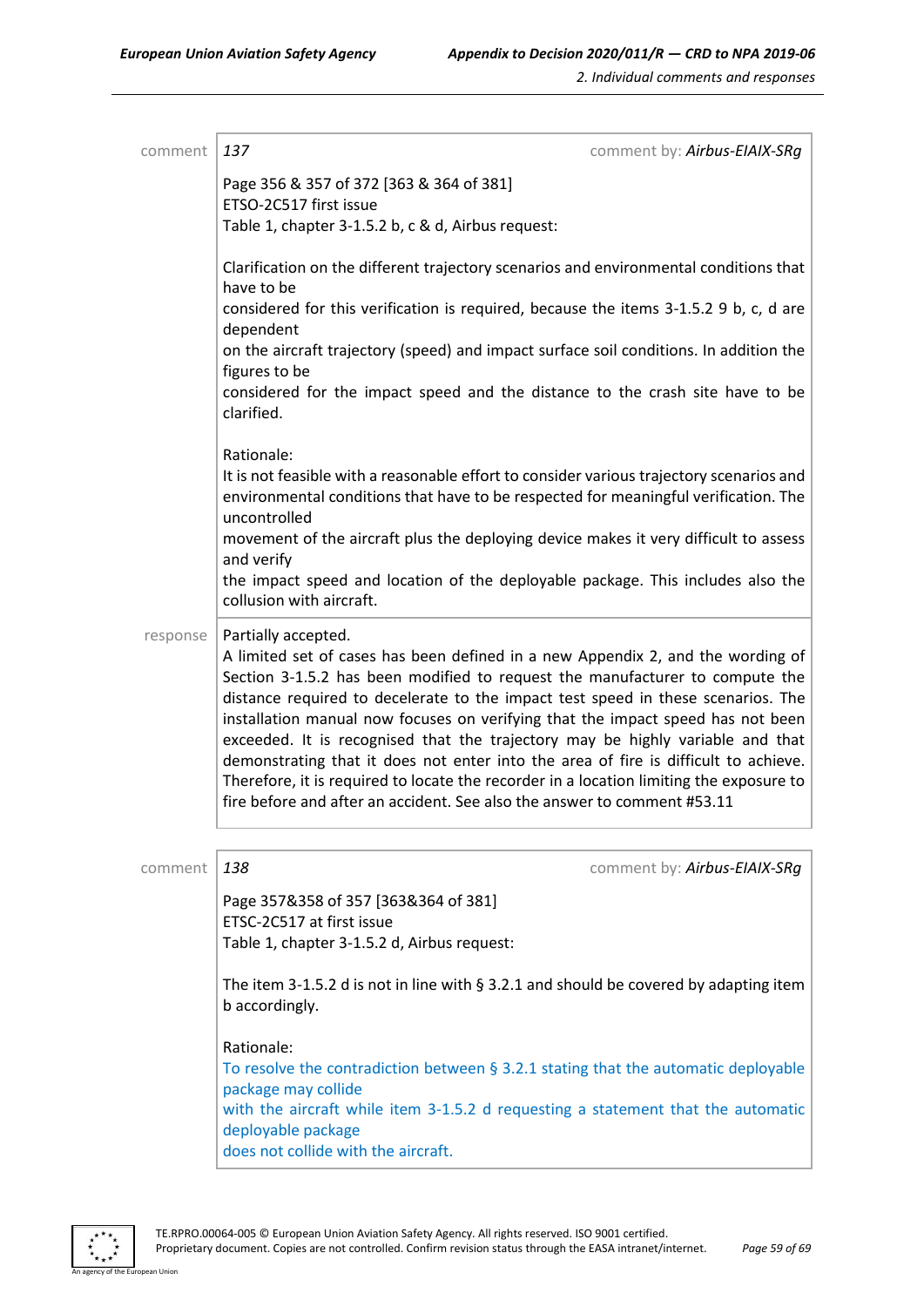| response | Partially accepted.<br>3.2.1 does not set the classification based on the presence of a collision, but only<br>states that collisions with the aircraft may affect the classification. It is acknowledged<br>that the trajectory of the automatic deployable package may be erratic and may vary<br>greatly upon minimum variations of the aerodynamic flow, which makes the absence<br>of a collision difficult to demonstrate. However, the deployment may occur as a<br>result of an in-flight event such as an explosive decompression or explosion. In such<br>a case, the deployment is normal, but it should not affect the capability of the aircraft<br>to overcome this event. The wording is changed to 'c. the installation minimises the<br>risk that the deployment of the automatic deployable package in normal flight<br>conditions affects the capability of continued safe flight and landing.' |
|----------|--------------------------------------------------------------------------------------------------------------------------------------------------------------------------------------------------------------------------------------------------------------------------------------------------------------------------------------------------------------------------------------------------------------------------------------------------------------------------------------------------------------------------------------------------------------------------------------------------------------------------------------------------------------------------------------------------------------------------------------------------------------------------------------------------------------------------------------------------------------------------------------------------------------------|
| comment  | 139<br>comment by: Airbus-EIAIX-SRg                                                                                                                                                                                                                                                                                                                                                                                                                                                                                                                                                                                                                                                                                                                                                                                                                                                                                |
|          | Page 358 of 372 [356 of 381]<br>ETSO-2C517 at first issue.<br>Table 1, chapter 3-1.7 g, Airbus request:<br>Change the wording as follows:<br>The ADFR system <b>shall may</b> provide a means to lock []                                                                                                                                                                                                                                                                                                                                                                                                                                                                                                                                                                                                                                                                                                           |
|          | Rationale:<br>Mechanical locking is not feasible since the ADFR installation may require support<br>devices<br>(high lift platform truck) to reach the automatic deployable package including the<br>lock before<br>and after the flight. Electronic locking is considered to be switching device instead of<br>locking<br>device, which will in addition introduce more complexity to the deployment function<br>and as<br>such creating an additional risk for intended and unintended deployment.<br>The Design Objective of $10^{-7}$ is already covering the locking need for unintended<br>deployment.                                                                                                                                                                                                                                                                                                       |
| response | Accepted.<br>See the response to comment #53.09                                                                                                                                                                                                                                                                                                                                                                                                                                                                                                                                                                                                                                                                                                                                                                                                                                                                    |
| comment  | 140<br>comment by: Airbus-EIAIX-SRg                                                                                                                                                                                                                                                                                                                                                                                                                                                                                                                                                                                                                                                                                                                                                                                                                                                                                |
|          | Page 358 of 372 [365 of 381]<br>ETSO-2C517 at first issue<br>Table 1, chapter 3-1.8.h & 3-1.8.i, Airbus assumes a typing error.                                                                                                                                                                                                                                                                                                                                                                                                                                                                                                                                                                                                                                                                                                                                                                                    |
|          | PLEASE CHECK, if the numbering 3-1.8.h & 3-1.8.i should be corrected into 3-1.7.h &<br>$3 - 1.7i$ .                                                                                                                                                                                                                                                                                                                                                                                                                                                                                                                                                                                                                                                                                                                                                                                                                |
| response | Accepted.<br>The text is modified as suggested.                                                                                                                                                                                                                                                                                                                                                                                                                                                                                                                                                                                                                                                                                                                                                                                                                                                                    |
| comment  | 141<br>comment by: Airbus-EIAIX-SRg                                                                                                                                                                                                                                                                                                                                                                                                                                                                                                                                                                                                                                                                                                                                                                                                                                                                                |
|          | Page 364 of 372 [372 od 381]                                                                                                                                                                                                                                                                                                                                                                                                                                                                                                                                                                                                                                                                                                                                                                                                                                                                                       |



an Union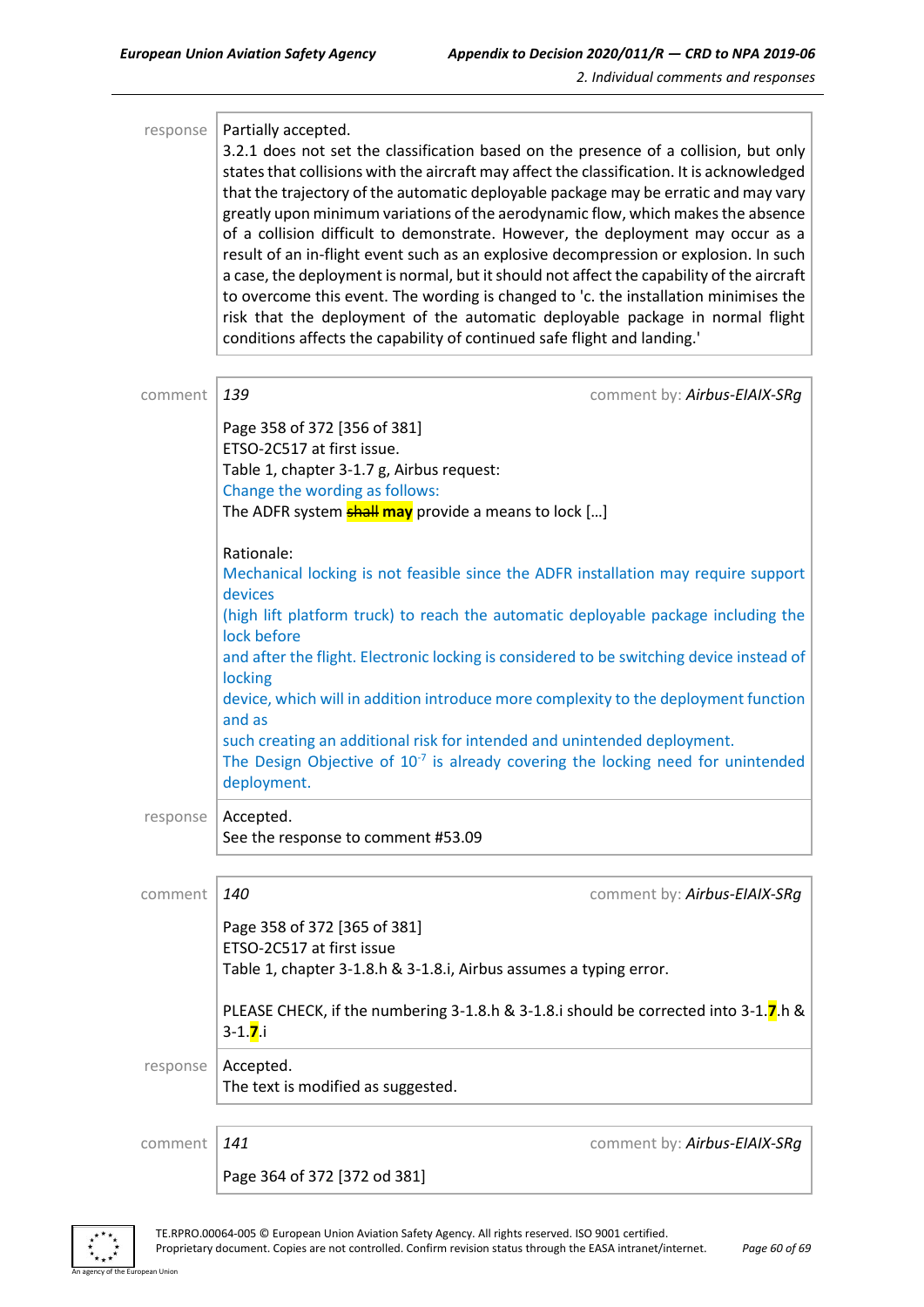|          | ETSO-2C517 at first issue, APPENDIX 2, Airbus Comment:                                                                                                                |                                                                                                                                                                                                                                                                 |
|----------|-----------------------------------------------------------------------------------------------------------------------------------------------------------------------|-----------------------------------------------------------------------------------------------------------------------------------------------------------------------------------------------------------------------------------------------------------------|
|          | proposed external<br>readable from the ground.                                                                                                                        | Depending on the installation location of the automatic deployable package the<br>danger label might not be visible and consequently not readable from the ground.<br>Therefore the external danger label is to be installed such that it is visible and        |
|          | The exact installation location is to be detailed in the explanatory box.                                                                                             |                                                                                                                                                                                                                                                                 |
|          | Rationale:<br>rescue,).                                                                                                                                               | To ensure readability on the ground for any personnel (maintenance, servicing,                                                                                                                                                                                  |
|          | external danger<br>label is installed in the area of the airline's logo on the VTP.                                                                                   | NOTE: The Airline image (livery paint) is impacted especially in the case when the                                                                                                                                                                              |
|          |                                                                                                                                                                       |                                                                                                                                                                                                                                                                 |
| response | Not accepted.                                                                                                                                                         |                                                                                                                                                                                                                                                                 |
|          | undeployed recorder being injured.                                                                                                                                    | The label on the automatic deployable package is also there to warn maintenance<br>crew who may come close to the recorder during maintenance operation. It also<br>intends to avoid rescue crew on an accident site and in the proximity of an                 |
|          | the label.                                                                                                                                                            | If this label is not visible by the ground maintenance crew, the installer may add<br>further labels as required, but this is out of scope of the ETSO. See also the answer<br>to comment #195 about the removal of the detailed requirements on the content of |
| comment  | 142                                                                                                                                                                   | comment by: Airbus-EIAIX-SRg                                                                                                                                                                                                                                    |
|          | Page 363 of 372 [370 of 381]<br>ETSO-2C517at first issue, Appendix 1, Table 2, Icing, Airbus request:<br>a<br>What is the reason to request an ice thickness of 5 mm? |                                                                                                                                                                                                                                                                 |
|          | Rationale:<br>of the automatic deployable package.                                                                                                                    | Especially the ice thickness drives the initial deployment speed and force.<br>Therefore the ice thickness shall be in line with initial deployment characteristics                                                                                             |
| response | Partially accepted.<br>See the response to comment #53.03                                                                                                             |                                                                                                                                                                                                                                                                 |
|          |                                                                                                                                                                       |                                                                                                                                                                                                                                                                 |
| comment  | 143                                                                                                                                                                   | comment by: Airbus-EIAIX-SRg                                                                                                                                                                                                                                    |
|          | Page 353 of 372 [360 of 381]                                                                                                                                          | ETSO-2C517 at first issue, chapter 3.11, request for type ELT(AD), Airbus request:                                                                                                                                                                              |
|          |                                                                                                                                                                       | The type of ELT shall not be limited to ELT(AD). In the case that an Autonomous                                                                                                                                                                                 |



an Unior

Distress Tracking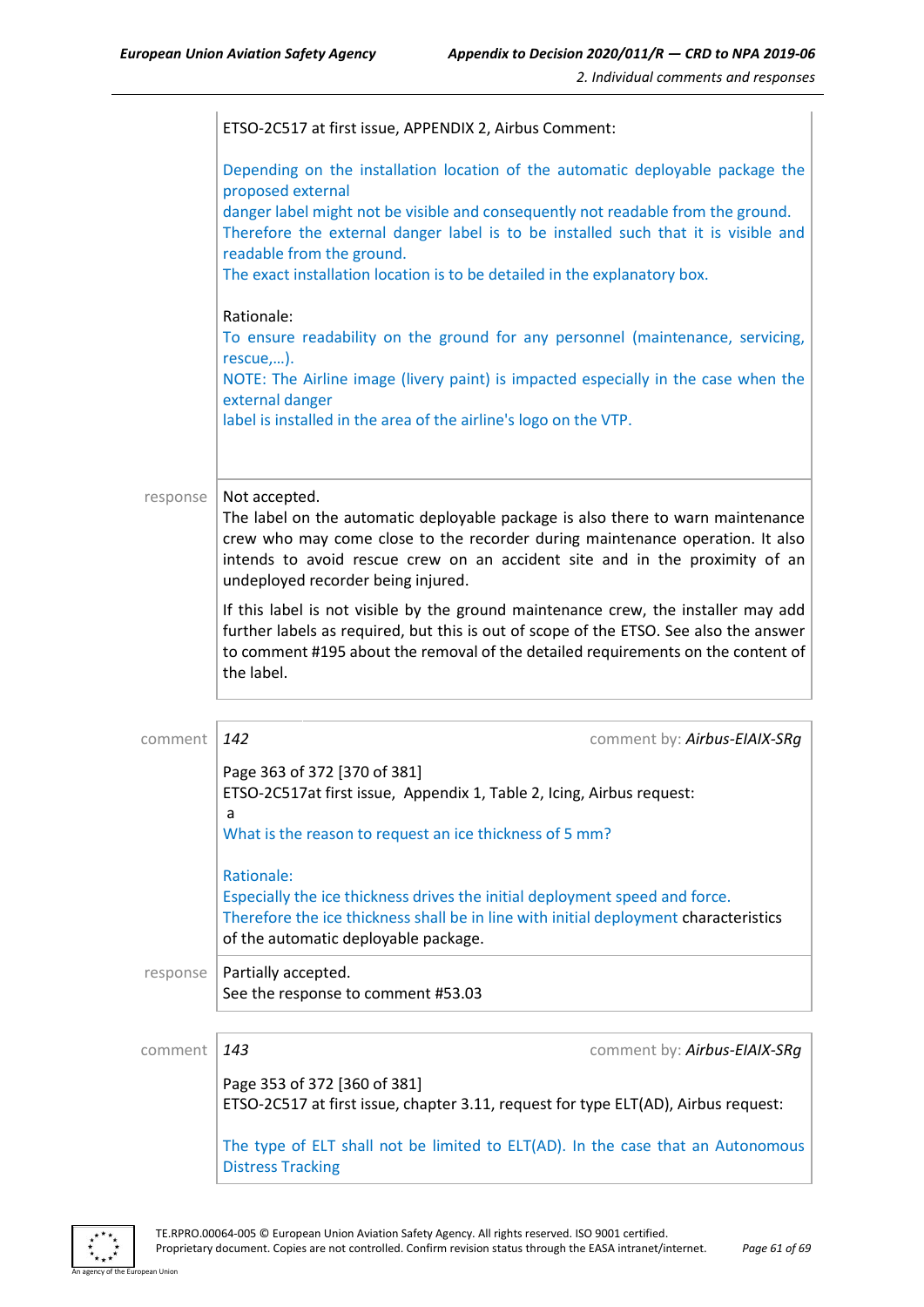|          | function is implemented in the automatic deployable package, the ELT type changes<br>to an<br>ELT(DT) type with crash survivability and crash detection means.                                                                                                                                                                                                                                                                                                                                                                                                                                                                                                                                                                                                                 |
|----------|--------------------------------------------------------------------------------------------------------------------------------------------------------------------------------------------------------------------------------------------------------------------------------------------------------------------------------------------------------------------------------------------------------------------------------------------------------------------------------------------------------------------------------------------------------------------------------------------------------------------------------------------------------------------------------------------------------------------------------------------------------------------------------|
|          | Rationale:<br>Airbus wants to avoid exclusion of other possible solutions.                                                                                                                                                                                                                                                                                                                                                                                                                                                                                                                                                                                                                                                                                                     |
| response | Accepted.<br>The text has been amended, and 'as a minimum' has been added.                                                                                                                                                                                                                                                                                                                                                                                                                                                                                                                                                                                                                                                                                                     |
| comment  | 145<br>comment by: Airbus-EIAIX-SRg<br>Page 358 of 372 [365 of 381]<br>ETSO-2C517 at first issue, Appendix 1, Table 1, chapter "3.1.7", Airbus request:                                                                                                                                                                                                                                                                                                                                                                                                                                                                                                                                                                                                                        |
|          | PLEASE CHECK the numbering of this chapter!<br>3-1.7. i is the number just before and 3-1.7.1 just after that chapter#.                                                                                                                                                                                                                                                                                                                                                                                                                                                                                                                                                                                                                                                        |
| response | Partially accepted.<br>See the response to comment #140.                                                                                                                                                                                                                                                                                                                                                                                                                                                                                                                                                                                                                                                                                                                       |
| comment  | 146<br>comment by: Airbus-EIAIX-SRg                                                                                                                                                                                                                                                                                                                                                                                                                                                                                                                                                                                                                                                                                                                                            |
|          | Page 358 of 372 [365 of 381]<br>ETSO-2C517 at first issue, Appendix 1, Table 1, chapter "3.1.7", Airbus request:                                                                                                                                                                                                                                                                                                                                                                                                                                                                                                                                                                                                                                                               |
|          | The previous text of 3.1.7 [as per initial ED-112A] shall be kept.<br>The installer will not be in the position to provide the requested verification with a<br>reasonable<br>effort to achieve a significant analysis concerning impact speed, distance to crash site<br>and aircraft collision.                                                                                                                                                                                                                                                                                                                                                                                                                                                                              |
|          | Rationale:<br>The available accident scenarios do not allow to derive the trajectories of an<br>automatic<br>deployable package to define the maximum impact speed occurring when the device<br>will reach its impact location.<br>It is not feasible with a reasonable effort to consider the airflow, the uncontrolled<br>movement<br>of the aircraft plus the deploying device to assess the impact speed.<br>For the very same reason the distance from fire on crash site towards the deployed<br>device cannot<br>be calculated at a reasonable accuracy.<br>A collision with the aircraft cannot be prevented under each possible situation<br>especially if the<br>aircraft moves uncontrolled and trajectory analysis cannot rely on confirmed airflow<br>conditions. |

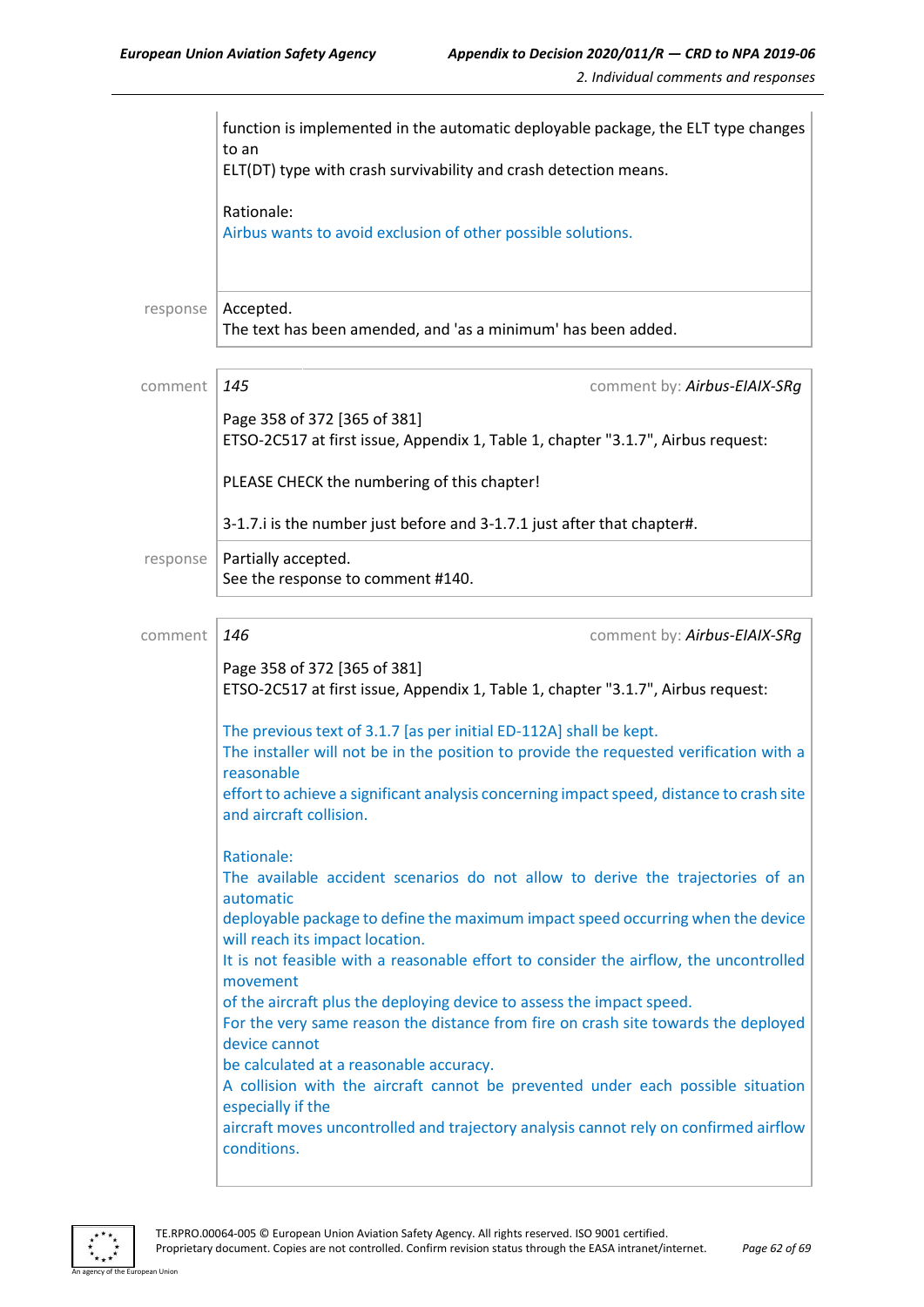| response | Partially accepted.<br>See the response to comment #53.11.                                                                                                                                                                                                                |
|----------|---------------------------------------------------------------------------------------------------------------------------------------------------------------------------------------------------------------------------------------------------------------------------|
| comment  | 164<br>comment by: Airbus-EIAIX-SRg                                                                                                                                                                                                                                       |
|          | Page 361 of 372 [368 of 381]<br>ETSO-2C517, Appendix 1, chapter 3-3.2.9 b, Airbus request:                                                                                                                                                                                |
|          | This requirement is considered to be linked to the Underwater Locator Beacon (ULB)<br>and as per                                                                                                                                                                          |
|          | ED-112A an ULB is only required for fixed installed recorders. Consequently this<br>section 3-3.2.9 b                                                                                                                                                                     |
|          | is not applicable for deployable recorders and shall therefore be ignored.                                                                                                                                                                                                |
|          | Rationale:<br>As per ED-112A the ULB is not required for deployable recorders, as it is intended to<br>float.                                                                                                                                                             |
| response | Accepted.<br>It is true that no ULB is present in the automatic deployable package. Nevertheless,<br>ULBs have been required to operate for 90 days because 30 days did not prove to<br>be enough to retrieve a recorder in the sea. The extension is therefore relevant. |
| comment  | 165<br>comment by: Airbus-EIAIX-SRg                                                                                                                                                                                                                                       |
|          | Page 362 & 363 of 372 [369 & 367 of 381]<br>ETSO-2C517, Appendix 1, Table 2, Airbus request:                                                                                                                                                                              |
|          | The environmental test categories as per ED-14G / DO-160G have to be specified<br>by the aircraft manufacturer in accordance to the aircraft type (capabilities) and<br>equipment installation location. Therefore prescriptive environmental test<br>categories          |
|          | as for e.g. chapter 5, 6, 8, 10, 11, 12, 13, 14,  shall not be listed in this ETSO (Table<br>2).<br>Please provide clarification.                                                                                                                                         |
|          | What are the rationales for the prescriptive requirements as listed in Table 2 and<br>why some chapter have prescriptive requirements and other are to be defined by<br>manufacturer?                                                                                     |
|          | Rationale:<br>To achieve performance based (ETSO-) requirements.                                                                                                                                                                                                          |
| response | Not accepted.<br>The minimum environmental categories have been considered taking into account<br>the exposure to the conditions that may be encountered before the deployment in<br>case of an accident.                                                                 |

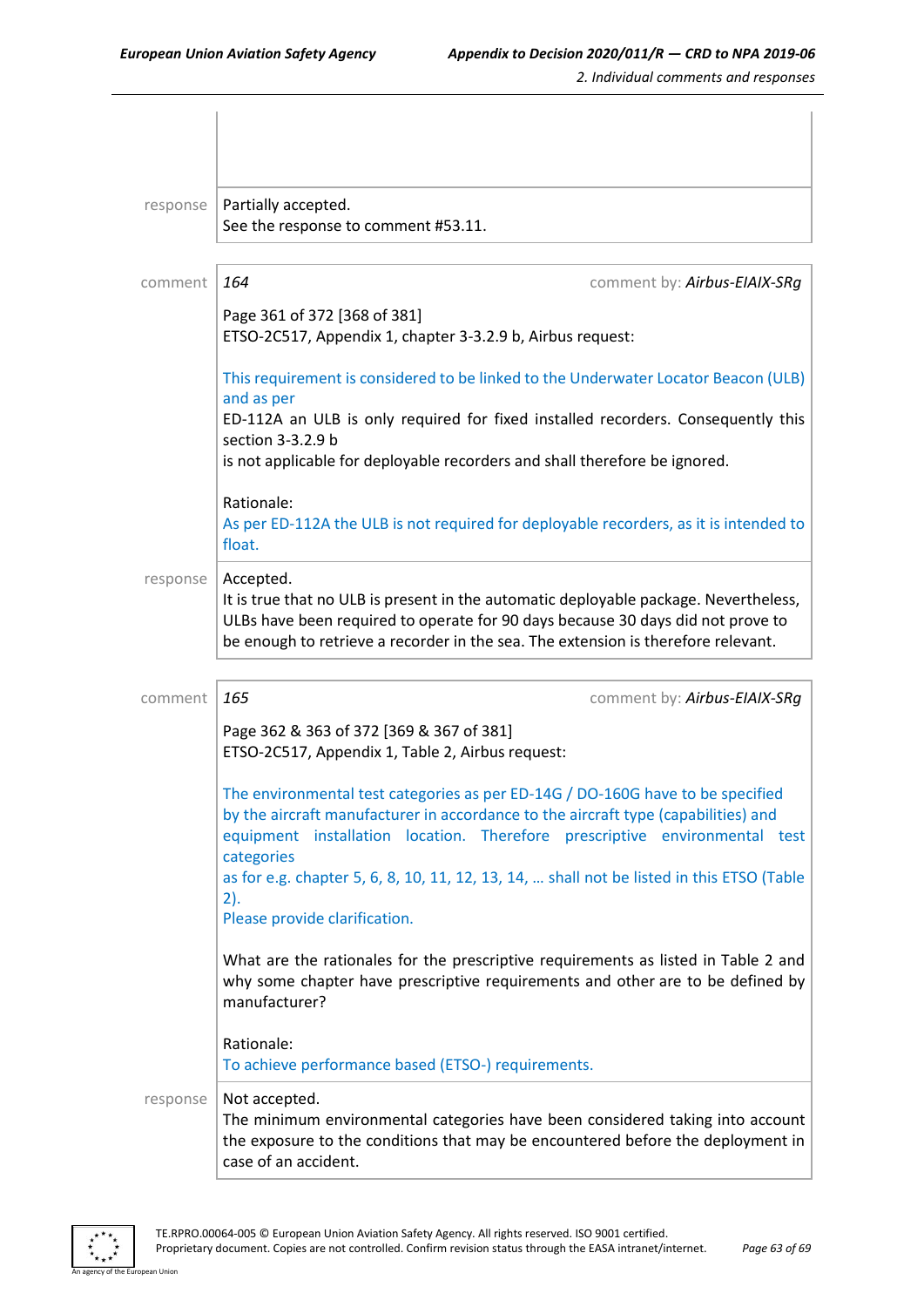| comment  | 166<br>comment by: Airbus-EIAIX-SRg                                                                                                                                                                  |
|----------|------------------------------------------------------------------------------------------------------------------------------------------------------------------------------------------------------|
|          | Page 358 of 372 [365 of 381]<br>ETSO-2C517 at first issue, Appendix 1, Table 1, chapter "3-1.8.i" [3-1.7.i], Airbus<br>request:                                                                      |
|          | Clarification on the intend of this requirement is needed for further comments.<br>In addition clarifications on trajectory scenarios and environmental conditions have<br>to be                     |
|          | provided for the evaluation of the deployable package speed for deployment,<br>separation and<br>impact phase as well as the impact point.                                                           |
|          | Rationale:<br>It is not feasible with a reasonable effort to consider various trajectory scenarios and<br>environmental conditions that have to be taken into for the evaluation of the speed<br>and |
|          | impact point of the deployable package.<br>For which condition (intended or unintended deployment) is this requirement<br>posted?                                                                    |
| response | Partially accepted.<br>This requirement limits the impact of an unintended deployment that may occur<br>when the aircraft is at rest on the ground. See also the answer to comment #13.              |
| comment  | 181<br>comment by: L3Harris                                                                                                                                                                          |
|          | 3.1.7.g: Special procedures may be employed to satisfy the requirement, such as<br>removal of release components or attachment of special brackets.                                                  |
| response | Noted.<br>See the response to comment #139                                                                                                                                                           |
| comment  | 182<br>comment by: L3Harris                                                                                                                                                                          |
|          | 3-1.8.i : Please provide additional explanation of the meaning of "when deployed<br>from a fixed position in any direction over a horizontal plane."                                                 |
| response | Partially accepted.<br>See the response to comment #13                                                                                                                                               |
| comment  | 183<br>comment by: L3Harris                                                                                                                                                                          |
|          | 3-1.7.2 : note that this section does not allow a water switch, which is mentioned in<br>section 3-3.2.10. Only a pressure sensor/switch is described.                                               |
| response | Accepted.<br>Reference to a water sensor which is not pressure based has been removed from 3-<br>3.2.10.                                                                                             |

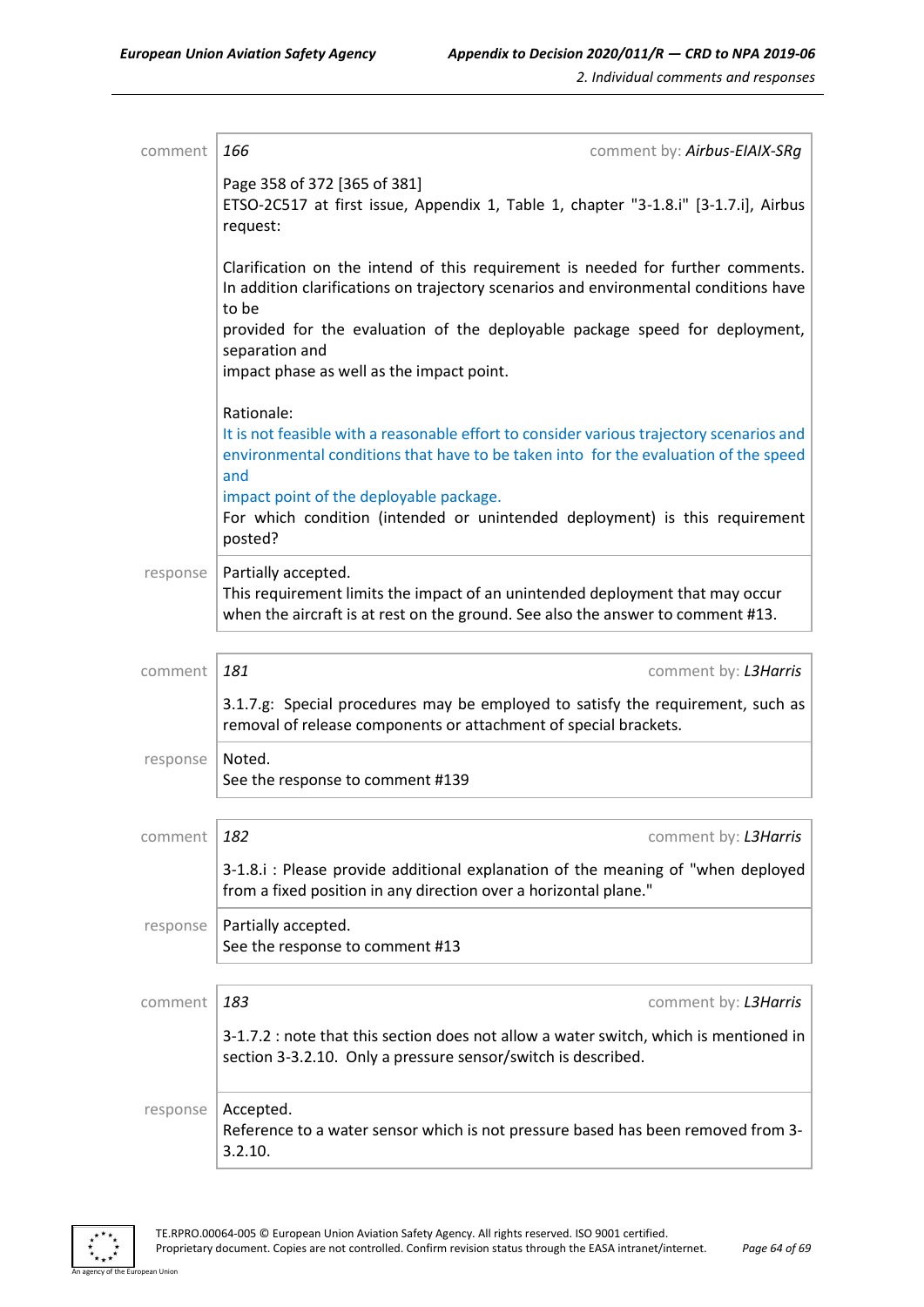| comment  | 184<br>comment by: L3Harris                                                                                                                                                                                                                           |
|----------|-------------------------------------------------------------------------------------------------------------------------------------------------------------------------------------------------------------------------------------------------------|
|          | 3-1.7.2 : note that deployment does not guarantee the unit will float free. The ADFR<br>manufacturer and installer cannot guarantee all orientations or constraints due to<br>airframe damage or debris will allow the device to float free.          |
| response | Noted.<br>The objective of the ETSO is to make sure that the minimum performance is met, i.e.<br>here, that the unit is deployed and floats to the surface.                                                                                           |
| comment  | 185<br>comment by: L3Harris                                                                                                                                                                                                                           |
|          | 3-1.8.3 : if applicable (see comment to Appendix 2)                                                                                                                                                                                                   |
| response | Accepted.<br>See the response to comment #195.                                                                                                                                                                                                        |
| comment  | 186<br>comment by: L3Harris                                                                                                                                                                                                                           |
|          | 3-2.1 : Suggest "Table 2 of this Appendix defines the <i>minimum</i> environmental tests<br>to be performed on the ADFR system."                                                                                                                      |
| response | Accepted.<br>The text has been modified as suggested.                                                                                                                                                                                                 |
| comment  | 187<br>comment by: L3Harris                                                                                                                                                                                                                           |
|          | 3-3.2.5 : the ADFR fire survival criteria of ED-112A exceed the requirements of ED-<br>62B, so this section is unnecessary                                                                                                                            |
| response | Not accepted.<br>The ADFR fire criteria of ED-112A apply to the memory module but not to the ELT.<br>ED-112A Section 3-1.8.1 sequences only test the beacon transmission in sequence iii<br>where the fire tests are not required.                    |
| comment  | 188<br>comment by: L3Harris                                                                                                                                                                                                                           |
|          | 3-3.2.2 (note), : the ADFR survival criteria of ED-112A exceed the requirements of<br>ED-62B, so this section is unnecessary                                                                                                                          |
| response | Not accepted.<br>The note does not constitute a requirement, but gives a link to other applicable<br>requirements.                                                                                                                                    |
|          | The ED-112A requirement for penetration only applies to the memory module, but<br>not to the ELT integrated in the automatic deployable package. ED-62B corrects this<br>by setting an equivalent requirement for the ELT(AD) integrated in the ADFR. |
| comment  | 189<br>comment by: L3Harris                                                                                                                                                                                                                           |

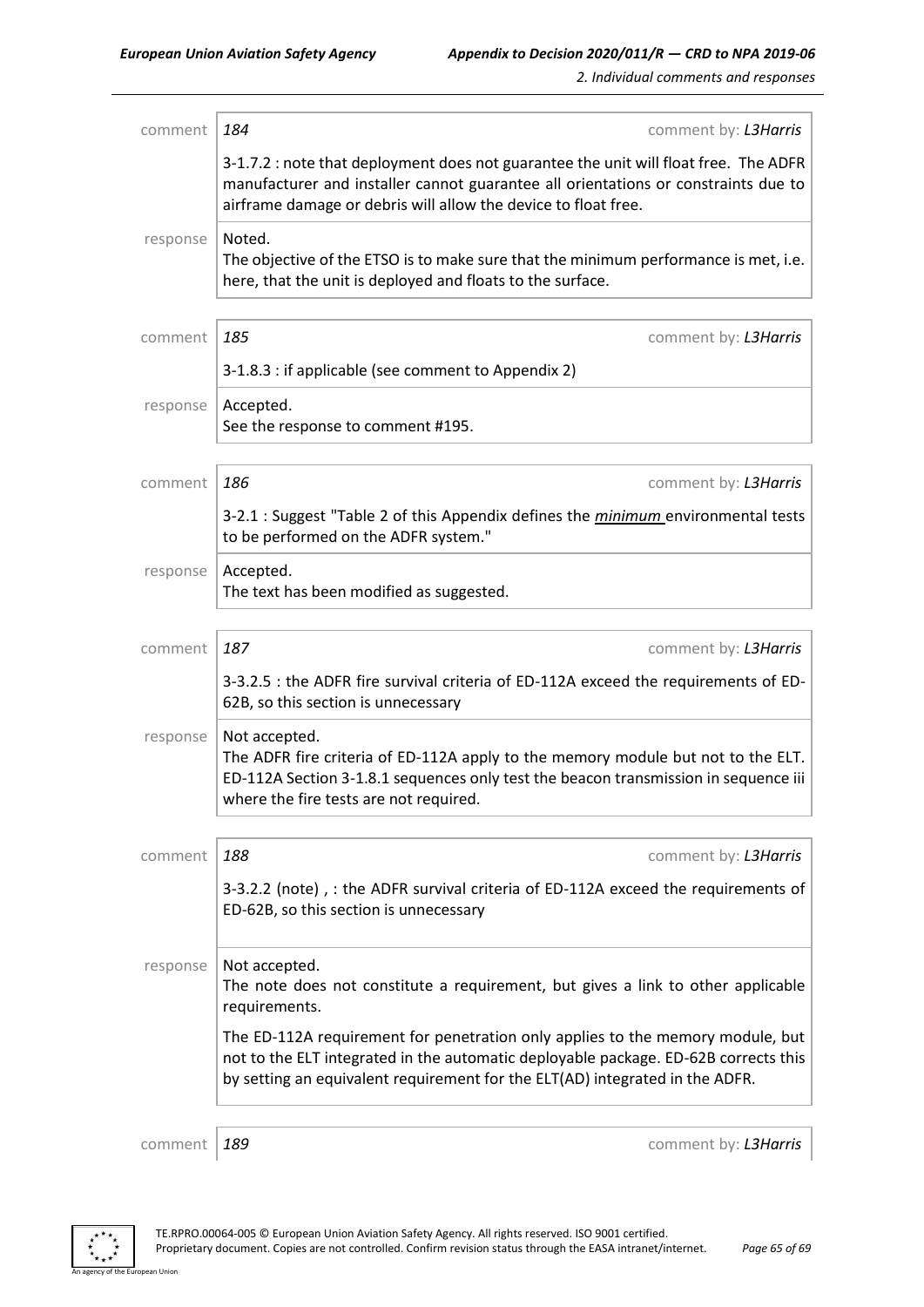|                | 3-3.2.3 ; the ADFR static crush survival criteria of ED-112A exceed the requirements<br>of ED-62B, so this section is unnecessary                                                                                                                                                                                                                                                                                   |
|----------------|---------------------------------------------------------------------------------------------------------------------------------------------------------------------------------------------------------------------------------------------------------------------------------------------------------------------------------------------------------------------------------------------------------------------|
| response       | Not accepted.<br>ED-112A does not require the beacon to be able to transmit after the crush test (see<br>the sequences in 3-1.8.1), and the ED-112A test applies only to the memory module<br>(see ED-112A 3-3.2.3).                                                                                                                                                                                                |
| comment        | 190<br>comment by: L3Harris                                                                                                                                                                                                                                                                                                                                                                                         |
|                | 3-3.2.4 : the ADFR fire survival criteria of ED-112A exceed the requirements of ED-<br>62B, so this section is unnecessary                                                                                                                                                                                                                                                                                          |
| response       | Not accepted.<br>See the response to comment #187.                                                                                                                                                                                                                                                                                                                                                                  |
| comment        | 191<br>comment by: L3Harris                                                                                                                                                                                                                                                                                                                                                                                         |
|                | 3-3.2.10 : this is the first mention of a "water switch" as a means of deployment. Is<br>this sensor an acceptable means of deployment?                                                                                                                                                                                                                                                                             |
| response       | Accepted.<br>See the response to comment #183.                                                                                                                                                                                                                                                                                                                                                                      |
| comment        | 192<br>comment by: L3Harris                                                                                                                                                                                                                                                                                                                                                                                         |
|                | "Verify that the ADFR deploys when the water sensor is at a depth of<br>$3 - 3.2.10$<br>between 1.5 and 5 m." should be "pressure sensor", not "water sensor".                                                                                                                                                                                                                                                      |
| response       | Accepted.<br>'water sensor' has been replaced by 'Hydrostatic pressure sensor'.                                                                                                                                                                                                                                                                                                                                     |
| comment $ 193$ | comment by: L3Harris                                                                                                                                                                                                                                                                                                                                                                                                |
|                | Table 2 Vibration : Vibration categories should be selected based on the aircraft<br>type and installation location. Suggest changing this to "to be defined by the<br>manufacturer"                                                                                                                                                                                                                                |
| response       | Not accepted.<br>See the response to comment #165.                                                                                                                                                                                                                                                                                                                                                                  |
| comment        | 194<br>comment by: L3Harris                                                                                                                                                                                                                                                                                                                                                                                         |
|                | Table 2 Icing: Icing categories should be selected based on the aircraft type and<br>installation location.<br>Suggest changing this to "to be defined by the<br>manufacturer". 5mm thick ice is not a reasonable requirement for many aircraft<br>types and installation locations and could have the unintended consequence of<br>increasing the required deployment energy, which is contrary to safety aspects. |
| response       | Partially accepted.                                                                                                                                                                                                                                                                                                                                                                                                 |



ean Union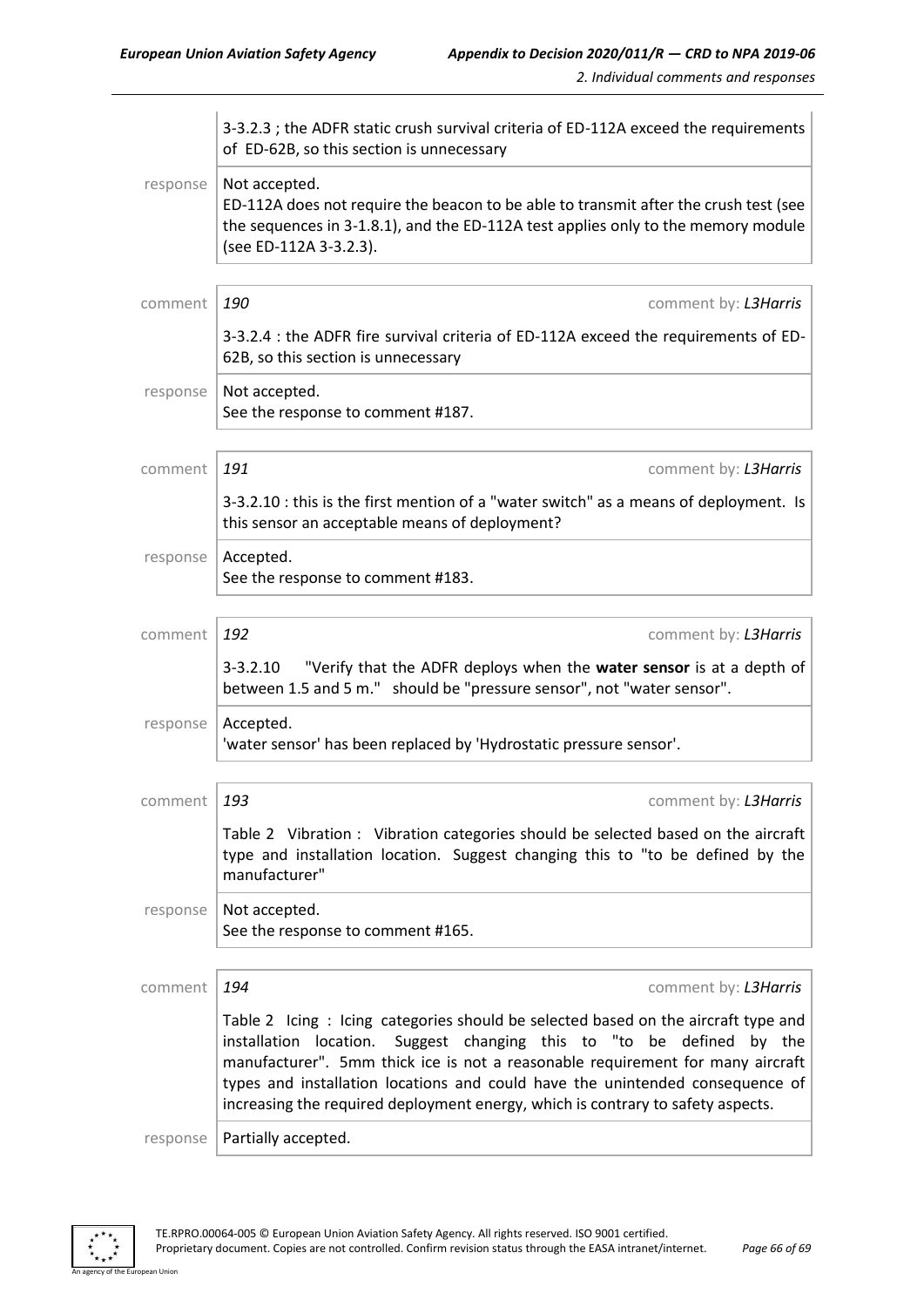The thickness is left open to the manufacturer to choose. The category, however, deals with different conditions: the effect of icing in flight and effect of icing on the ground followed by flight, which will both apply.

See also the response to comment #53.03.

| comment  | 195<br>comment by: L3Harris                                                                                                                                                                                                                                                                                                                                                                                                                                                                                                                                                                                                                                                                      |
|----------|--------------------------------------------------------------------------------------------------------------------------------------------------------------------------------------------------------------------------------------------------------------------------------------------------------------------------------------------------------------------------------------------------------------------------------------------------------------------------------------------------------------------------------------------------------------------------------------------------------------------------------------------------------------------------------------------------|
|          | Appendix 2 : This entire section is predicated on the assumption that the ADFR<br>deployment mechanism has sufficient energy to cause harm to maintenance or<br>recovery personnel. Not all deployment designs pose an inherent hazard of this type.                                                                                                                                                                                                                                                                                                                                                                                                                                             |
|          | Suggest making this requirement based on the kinetic energy of the deployment<br>mechanism. If the kinetic energy is greater than xxx Joules, or the ejection speed is<br>greater than xx m/s at a distance of 0.5m from the stowed position. This will address<br>any safety hazard to service personel in close proximity to the device.                                                                                                                                                                                                                                                                                                                                                       |
| response | Accepted.<br>3-1.8.3 has been reworded as follows: 'If the automatic deployable package (ADP) is<br>designed to be installed with one side exposed to the exterior of the aircraft and if<br>its kinetic energy can reach 44 Joules within 0.5 metre from the release point when<br>the aircraft is standing on the ground, that side of the ADP shall bear a conspicuous<br>label.' 44 Joules is the energy that can induce an injury rated as 2 in the Abbreviated<br>Injury Scale created by the Association for the Advancement of Automotive<br>Medicine. See Annex 1 to the Explanatory Note on 'Prototype' Commission<br>Regulation on Unmanned Aircraft Operations for more information. |

**ETSO-2C518** p. 375-376

| comment | 168<br>comment by: AIRBUS                                                                                                                                                                                                                                            |
|---------|----------------------------------------------------------------------------------------------------------------------------------------------------------------------------------------------------------------------------------------------------------------------|
|         | <b>ETSO-2C518: Runway Overrun Awareness And Alerting System</b>                                                                                                                                                                                                      |
|         | In 3.1.1- Minimum Performance Standard, please change:                                                                                                                                                                                                               |
|         | "The applicable standards are those provided in EUROCAE ED-250, Minimum<br>Operational Performance Standards for a Runway Overrun Awareness and Alerting<br>System, dated December 2017."                                                                            |
|         | by:                                                                                                                                                                                                                                                                  |
|         | "The applicable standards are those provided in EUROCAE ED-250, Minimum<br>Operational Performance Standards for a Runway Overrun Awareness and Alerting<br>System, dated December 2017 or an existing means of compliance already agreed<br>with the agency."       |
|         | Justification: Airbus has already developed and certified ROOAS on most of the fleet<br>according to an EASA CRI. It is therefore requested to explicitly authorize the use of<br>another means of compliance already agreed with the agency, to not unduly penalize |



n Hoio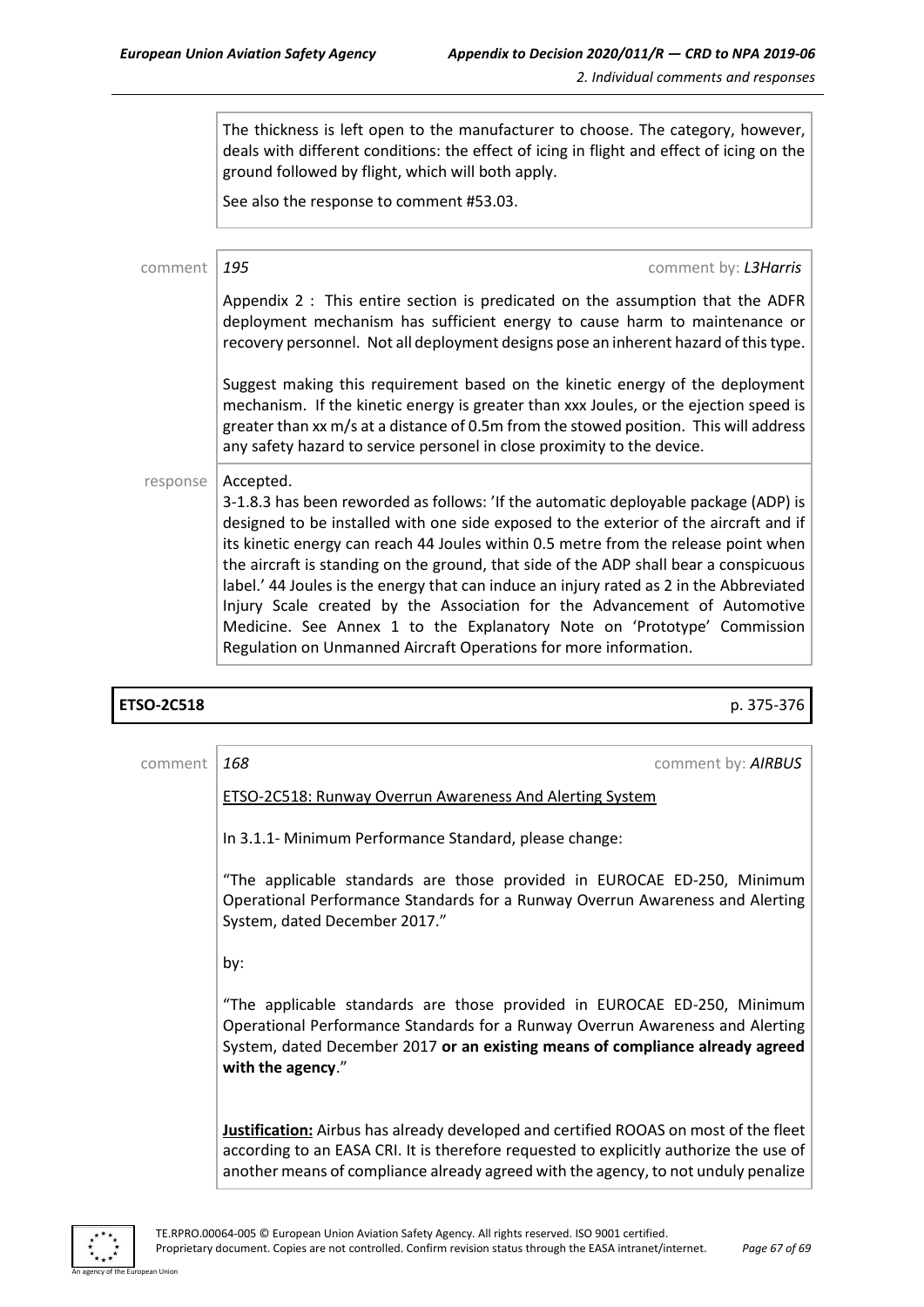Manufacturers who voluntarily adopt the technology in advance to regulation application.

response | Not accepted. See the response to comment #167.

**ETSO-2C519** p. 377-378

| comment  | 39<br>comment by: Airbus Helicopters                                                                                                                                                                                                                                                                                                                                                                                                                                                                                                                |
|----------|-----------------------------------------------------------------------------------------------------------------------------------------------------------------------------------------------------------------------------------------------------------------------------------------------------------------------------------------------------------------------------------------------------------------------------------------------------------------------------------------------------------------------------------------------------|
|          | <b>Comment</b><br>There is no special category required in the ETSO 3.1.1<br><b>Rationale for Comment</b><br>Acc. to EN4856 the CAT "A" EBS will be sufficient for helicopter ditching only<br>Recommendation<br>Proposal: add Category "A"<br><b>Classification</b><br><b>MAJOR</b>                                                                                                                                                                                                                                                                |
| response | Accepted.<br>The relevant operational regulation regarding the provision of an EBS is Commission<br>Regulation (EU) No 965/2012, SPA.HOFO.165(c). AMC1 SPA.HOFO.165(c) states that<br>the EBS system should be capable of 'rapid underwater deployment'.                                                                                                                                                                                                                                                                                            |
|          | EN4856 contains the applicable standards for a Category 'A' and a Category 'B' EBS,<br>but this standard only calls for the former to be capable of rapid underwater<br>deployment.                                                                                                                                                                                                                                                                                                                                                                 |
|          | ETSO-2C519 has been revised to state that the applicable standards are those<br>provided in EN4856 for a Category 'A' system.                                                                                                                                                                                                                                                                                                                                                                                                                       |
| comment  | 40<br>comment by: Airbus Helicopters                                                                                                                                                                                                                                                                                                                                                                                                                                                                                                                |
|          | <b>Comment</b><br>Cold water performance for use in 12°C cold water - see EN4856 §5.10<br><b>Rationale for Comment</b><br>There is no evidence required for use in colder water than 12°C! Usage in very cold<br>water (lower than 12°C) is not considered!<br>Recommendation<br>Information: no verification for temperatures between 0°C and 12°C will be required<br>by EN4856 and also not by ETSO-2C519.<br>Proposal: extended verification for this temperature range should be required by<br>ETSO.<br><b>Classification</b><br><b>MAJOR</b> |
| response | Not accepted.                                                                                                                                                                                                                                                                                                                                                                                                                                                                                                                                       |
|          | Regarding the functioning of the EBS in cold water conditions, it is to be noted that<br>Section 5.5.1 of the standard requires successful testing with a breathing simulator<br>at a temperature no higher than 4.0 °C. The equipment is then prohibited from use<br>at lower water temperatures than that. If it is desired that the EBS be used at                                                                                                                                                                                               |



an Union